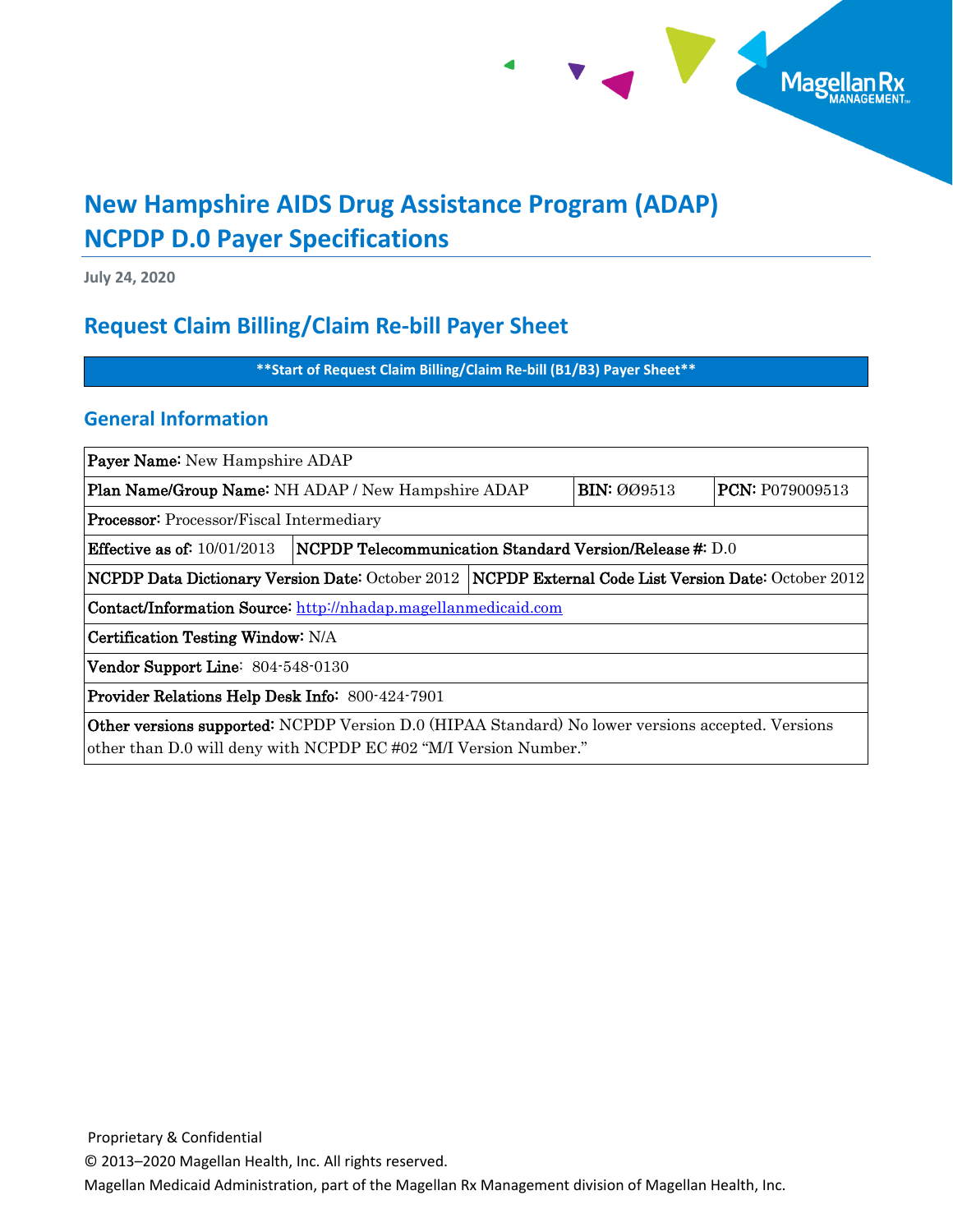### **Other Transactions Supported**

Payer: Please list each transaction supported with the segments, fields, and pertinent information on each transaction.

| <b>Transaction Code</b> | <b>Transaction Name</b>  |
|-------------------------|--------------------------|
| B1                      | Claim Billing            |
| B <sub>2</sub>          | Claim Reversal           |
| B <sub>3</sub>          | Claim Re-Bill            |
| E1                      | Eligibility Verification |

### **Field Legend for Columns**

| <b>Payer Usage Column</b>              | <b>Value</b> | <b>Explanation</b>                                                                                                                 | <b>Payer Situation Column</b> |
|----------------------------------------|--------------|------------------------------------------------------------------------------------------------------------------------------------|-------------------------------|
| MANDATORY                              | М            | The Field is mandatory for the Segment in<br>the designated Transaction.                                                           | No                            |
| <b>REQUIRED</b>                        | R            | The Field has been designated with the<br>situation of "Required" for the Segment in<br>the designated Transaction.                | No                            |
| <b>QUALIFIED</b><br><b>REQUIREMENT</b> | <b>RW</b>    | "Required when." The situations designated<br>have qualifications for usage ("Required if<br>$\mathbf{x}$ ," "Not required if y"). | Yes                           |

Fields that are not used in the Claim Billing/Claim Re-bill transactions and those that do not have qualified requirements (i.e., not used) for this payer are excluded from the document.

## **Claim Billing/Claim Re-bill Transaction**

The following lists the segments and fields in a Claim Billing or Claim Re-bill Transaction for the NCPDP Telecommunication Standard Implementation Guide Version D.Ø.

| <b>Transaction Header Segment Questions</b>                                                              | <b>Check</b> | <b>Claim Billing/Claim Re-bill</b><br><b>If Situational, Payer Situation</b> |
|----------------------------------------------------------------------------------------------------------|--------------|------------------------------------------------------------------------------|
| This Segment is always sent                                                                              | X            |                                                                              |
| Source of certification IDs required in<br>Software Vendor/Certification ID (110-<br>AK) is Payer Issued |              |                                                                              |

| <b>Transaction Header Segment</b> |                         |              |                       | <b>Claim Billing/Claim Re-bill</b> |
|-----------------------------------|-------------------------|--------------|-----------------------|------------------------------------|
| Field #                           | <b>NCPDP Field Name</b> | <b>Value</b> | Payer<br><b>Usage</b> | <b>Payer Situation</b>             |
|                                   | 101-A1  BIN NUMBER      | 009513       | М                     |                                    |

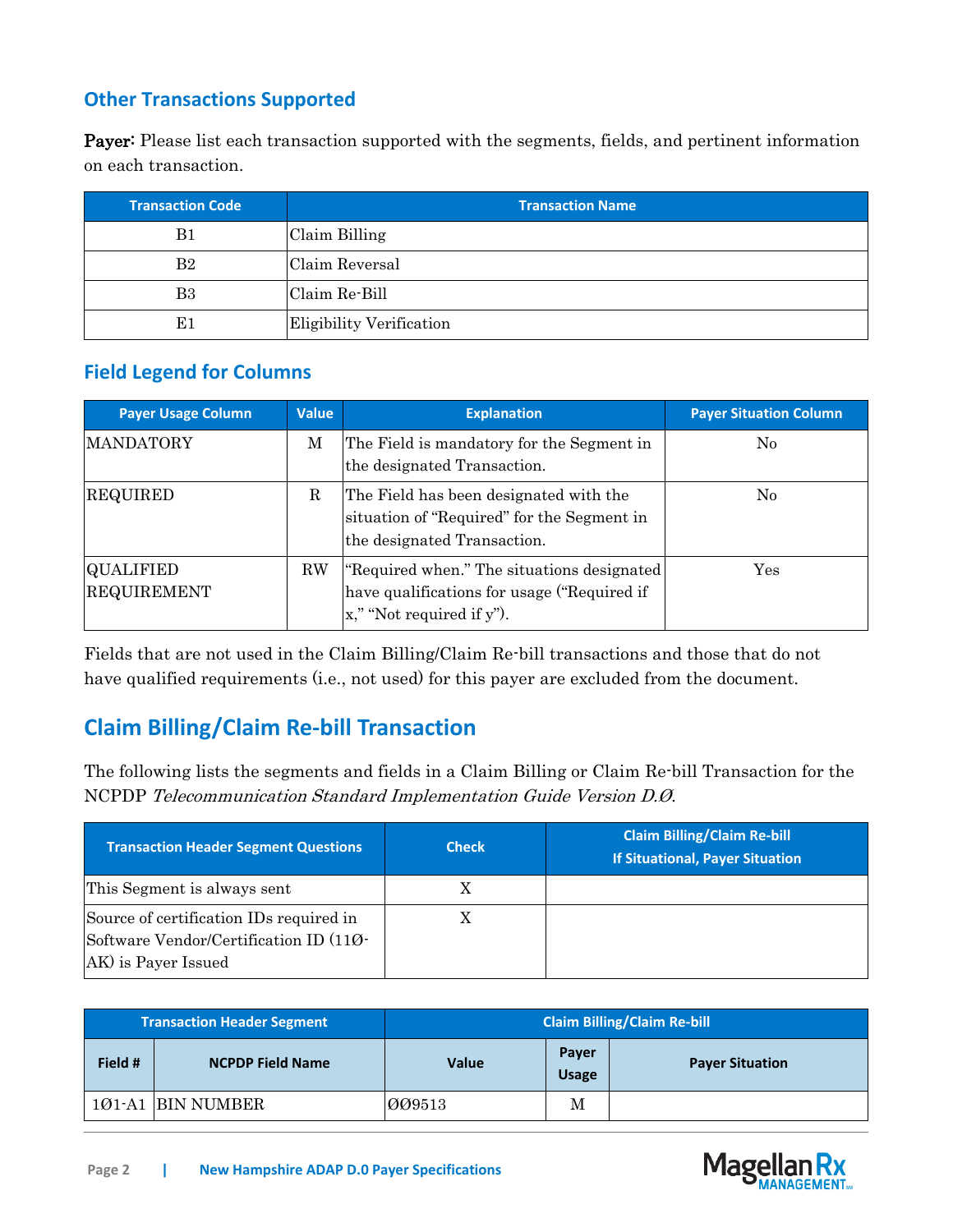|                    | <b>Transaction Header Segment</b>                | <b>Claim Billing/Claim Re-bill</b>                                                                                         |                       |                                                 |  |
|--------------------|--------------------------------------------------|----------------------------------------------------------------------------------------------------------------------------|-----------------------|-------------------------------------------------|--|
| Field #            | <b>NCPDP Field Name</b>                          | <b>Value</b>                                                                                                               | Payer<br><b>Usage</b> | <b>Payer Situation</b>                          |  |
| 102-A2             | <b>VERSION/RELEASE</b><br><b>NUMBER</b>          | D.Ø                                                                                                                        | $\mathbf{M}$          |                                                 |  |
| $103 - A3$         | <b>TRANSACTION CODE</b>                          | <b>B1</b> Billing<br><b>B2</b> Reversal<br>B3 Re-bill<br>E1 Eligibility<br>Verification                                    | $\mathbf{M}$          |                                                 |  |
|                    | 104-A4 PROCESSOR CONTROL<br><b>NUMBER</b>        | P079009513                                                                                                                 | $\mathbf M$           |                                                 |  |
| 109-A9             | TRANSACTION COUNT                                | $\varnothing$ 1 = One occurrence<br>$Q2 = Two$<br>occurrences<br>$Q3$ = Three<br>occurrences<br>$Q4 = Four$<br>occurrences | $\mathbf{M}$          |                                                 |  |
| 202-B <sub>2</sub> | <b>SERVICE PROVIDER ID</b><br><b>QUALIFIER</b>   | $Q1$ – National<br>Provider Identifier<br>(NPI)                                                                            | $\mathbf M$           |                                                 |  |
|                    | 201-B1 SERVICE PROVIDER ID                       | <b>NPI</b>                                                                                                                 | $\mathbf{M}$          |                                                 |  |
|                    | 401-D1 DATE OF SERVICE                           | $Format =$<br><b>CCYYMMDD</b>                                                                                              | $\mathbf{M}$          |                                                 |  |
|                    | $110$ -AK SOFTWARE<br>VENDOR/CERTIFICATION<br>ID |                                                                                                                            | $\mathbf{M}$          | Assigned by Magellan Medicaid<br>Administration |  |

| <b>Insurance Segment Questions</b> | <b>Check</b> | <b>Claim Billing/Claim Re-bill</b><br><b>If Situational, Payer Situation</b> |
|------------------------------------|--------------|------------------------------------------------------------------------------|
| This Segment is always sent        |              |                                                                              |

| <b>Insurance Segment</b><br>Segment Identification (111-AM) = "Ø4" |                         | <b>Claim Billing/Claim Re-bill</b> |                       |                                                           |
|--------------------------------------------------------------------|-------------------------|------------------------------------|-----------------------|-----------------------------------------------------------|
| Field #                                                            | <b>NCPDP Field Name</b> | Value                              | Payer<br><b>Usage</b> | <b>Payer Situation</b>                                    |
|                                                                    | 302-C2 CARDHOLDER ID    | Soundex<br>number/code             | М                     | Soundex number/code <patient<br>specific&gt;</patient<br> |
|                                                                    | 301-C1 GROUP ID         | ADAP                               | R                     |                                                           |

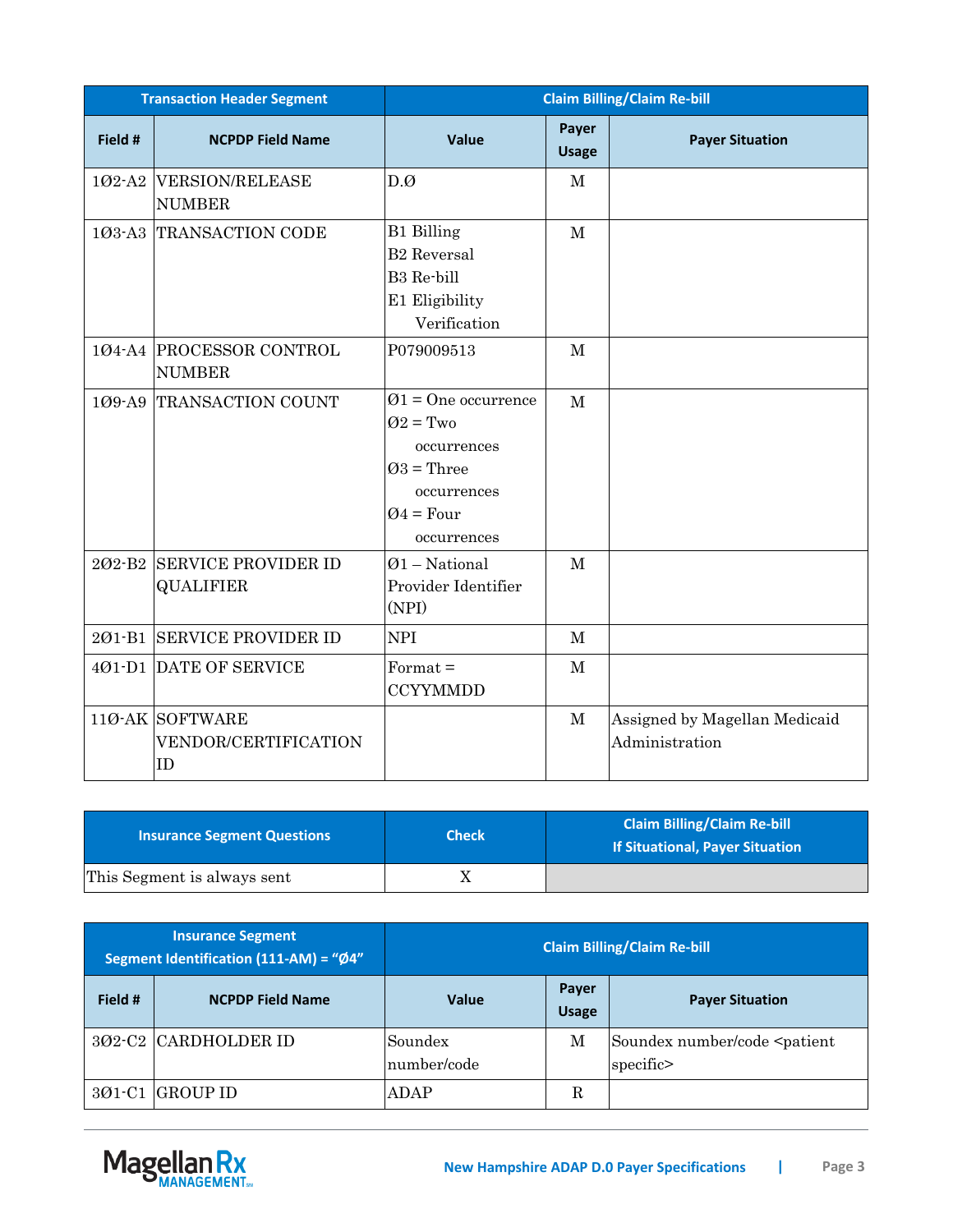| <b>Insurance Segment</b><br>Segment Identification (111-AM) = "Ø4" |                            | <b>Claim Billing/Claim Re-bill</b>                                                               |                       |                                                                                                |
|--------------------------------------------------------------------|----------------------------|--------------------------------------------------------------------------------------------------|-----------------------|------------------------------------------------------------------------------------------------|
| Field #                                                            | <b>NCPDP Field Name</b>    | <b>Value</b>                                                                                     | Payer<br><b>Usage</b> | <b>Payer Situation</b>                                                                         |
|                                                                    | 36Ø-2B IMEDICAID INDICATOR | Two-character State<br>Postal Code<br>indicating the state<br>where Medicaid<br>coverage exists. | $\rm RW$              | <i>Imp Guide:</i> Required, if known,<br>when patient has Medicaid<br>coverage.<br>Example: NH |
|                                                                    | 115-N5 MEDICAID ID NUMBER  | <b>NH MEDICAID ID</b><br><patient<br>SPECIFIC&gt;</patient<br>                                   | $\rm RW$              | <i>Imp Guide</i> : Required, if known,<br>when patient has Medicaid<br>coverage.               |

| <b>Patient Segment Questions</b> | <b>Check</b> | <b>Claim Billing/Claim Re-bill</b><br><b>If Situational, Payer Situation</b> |
|----------------------------------|--------------|------------------------------------------------------------------------------|
| This Segment is always sent      |              |                                                                              |
| This Segment is situational      |              | Required for B1 and B3 transactions                                          |

| <b>Patient Segment</b><br>Segment Identification (111-AM) = "Ø1" |                             | <b>Claim Billing/Claim Re-bill</b>                          |                       |                                                                                                                                                                                |  |
|------------------------------------------------------------------|-----------------------------|-------------------------------------------------------------|-----------------------|--------------------------------------------------------------------------------------------------------------------------------------------------------------------------------|--|
| Field #                                                          | <b>NCPDP Field Name</b>     | Value                                                       | Payer<br><b>Usage</b> | <b>Payer Situation</b>                                                                                                                                                         |  |
|                                                                  | 331-CX PATIENT ID QUALIFIER |                                                             | RW                    | Imp Guide: Required if Patient ID<br>$(332$ -CY $)$ is used.<br><i>Payer Requirement:</i> Same as <i>Imp</i><br>Guide.                                                         |  |
| 332-CY                                                           | <b>PATIENT ID</b>           |                                                             | RW                    | Imp Guide: Required if necessary<br>for state/federal/regulatory agency<br>programs to validate dual<br>eligibility.<br><i>Payer Requirement:</i> Same as <i>Imp</i><br>Guide. |  |
|                                                                  | 3Ø4-C4 DATE OF BIRTH        |                                                             | R                     |                                                                                                                                                                                |  |
|                                                                  | 305-C5 PATIENT GENDER CODE  | $\varnothing$ = Not Specified<br>$1 = Male$<br>$2$ = Female | R                     |                                                                                                                                                                                |  |
|                                                                  | 31Ø-CA PATIENT FIRST NAME   |                                                             | $\mathbf R$           | Imp Guide: Required when the<br>patient has a first name.<br>Payer Requirement: Required for<br>patient name validation.                                                       |  |

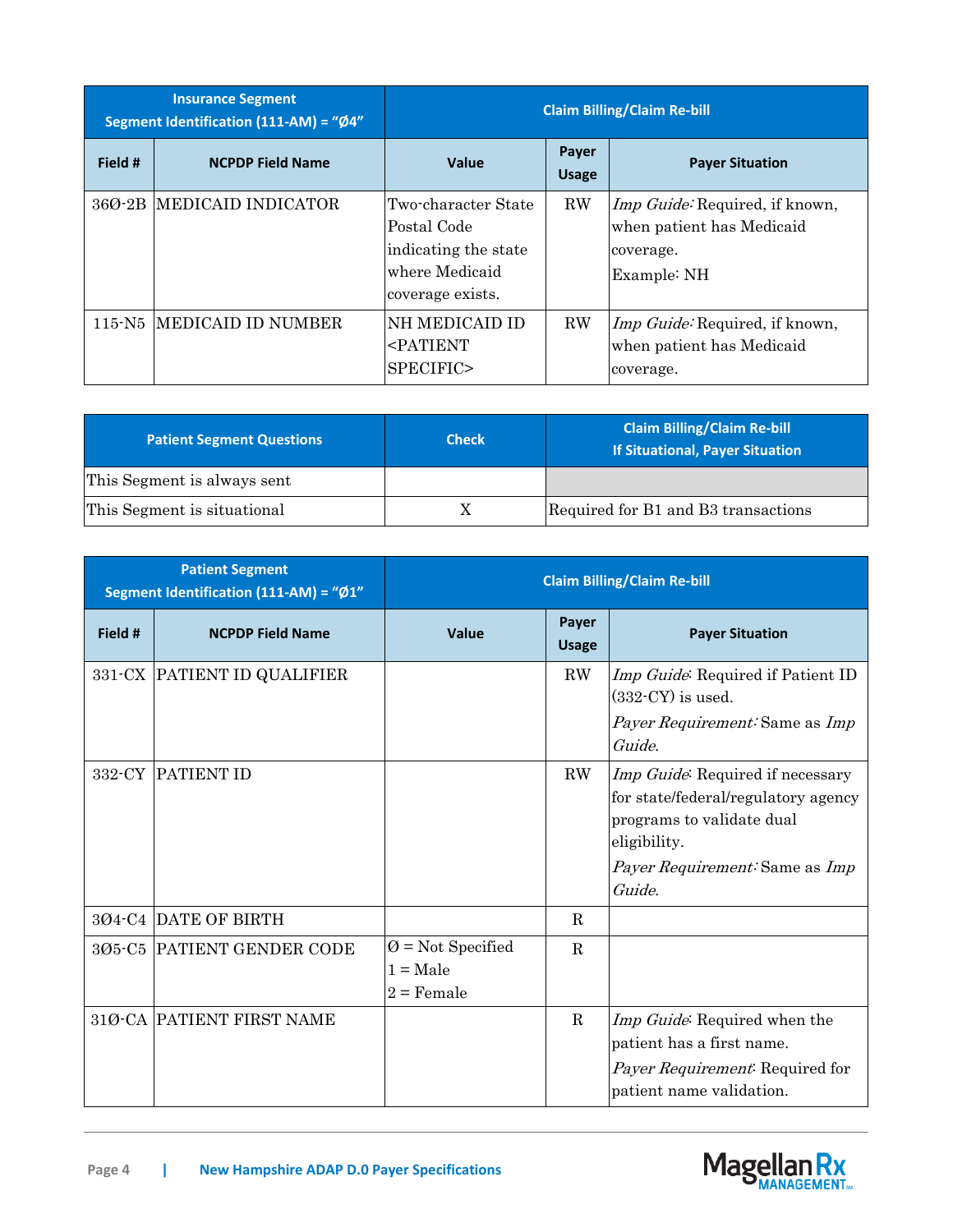| <b>Patient Segment</b><br>Segment Identification (111-AM) = "Ø1" |                               | <b>Claim Billing/Claim Re-bill</b>                                                                                                                                                                                                                                                                                                                              |                        |                                                                                                                                                                                                                                                                                               |
|------------------------------------------------------------------|-------------------------------|-----------------------------------------------------------------------------------------------------------------------------------------------------------------------------------------------------------------------------------------------------------------------------------------------------------------------------------------------------------------|------------------------|-----------------------------------------------------------------------------------------------------------------------------------------------------------------------------------------------------------------------------------------------------------------------------------------------|
| Field #                                                          | <b>NCPDP Field Name</b>       | Value                                                                                                                                                                                                                                                                                                                                                           | Payer<br><b>Usage</b>  | <b>Payer Situation</b>                                                                                                                                                                                                                                                                        |
| $311$ -CB                                                        | PATIENT LAST NAME             |                                                                                                                                                                                                                                                                                                                                                                 | $\mathbf R$            | Imp Guide: Required when the<br>patient has a last name.<br>Payer Requirement: Required for<br>patient name validation.                                                                                                                                                                       |
| 307-C7                                                           | <b>PLACE OF SERVICE</b>       |                                                                                                                                                                                                                                                                                                                                                                 | RW                     | Imp Guide: Required if this field<br>could result in different coverage,<br>pricing, or patient financial<br>responsibility.<br>Payer Requirement: Same as Imp<br>Guide (Replaces Patient Location<br>code).<br>https://www.cms.gov/Medicare/Cod<br>ing/place-of-service-<br>codes/index.html |
|                                                                  | 35Ø-HN PATIENT E-MAIL ADDRESS |                                                                                                                                                                                                                                                                                                                                                                 | $\mathbf{R}\mathbf{W}$ | Imp Guide: May be submitted for<br>the receiver to relay patient health<br>care communications via the<br>Internet when provided by the<br>patient.<br>Payer Requirement: Same as Imp<br>Guide.                                                                                               |
| 384-4X                                                           | PATIENT RESIDENCE             | $\emptyset$ = Not Specified<br>$1 =$ Home<br>$2 = Skilled Nursing$<br>Facility. PART B<br><b>ONLY</b><br>$3$ = Nursing Facility<br>$4 =$ Assisted Living<br>Facility<br>$5$ = Custodial Care<br>Facility. PART B<br><b>ONLY</b><br>$6 =$ Group Home<br>$7 = Inpatient$<br>Psychiatric<br>Facility<br>$8 =$ Psychiatric<br>Facility - Partial<br>Hospitalization | RW                     | Imp Guide: Required if this field<br>could result in different coverage,<br>pricing, or patient financial<br>responsibility.<br>Payer Requirement: Same as Imp<br>Guide.                                                                                                                      |

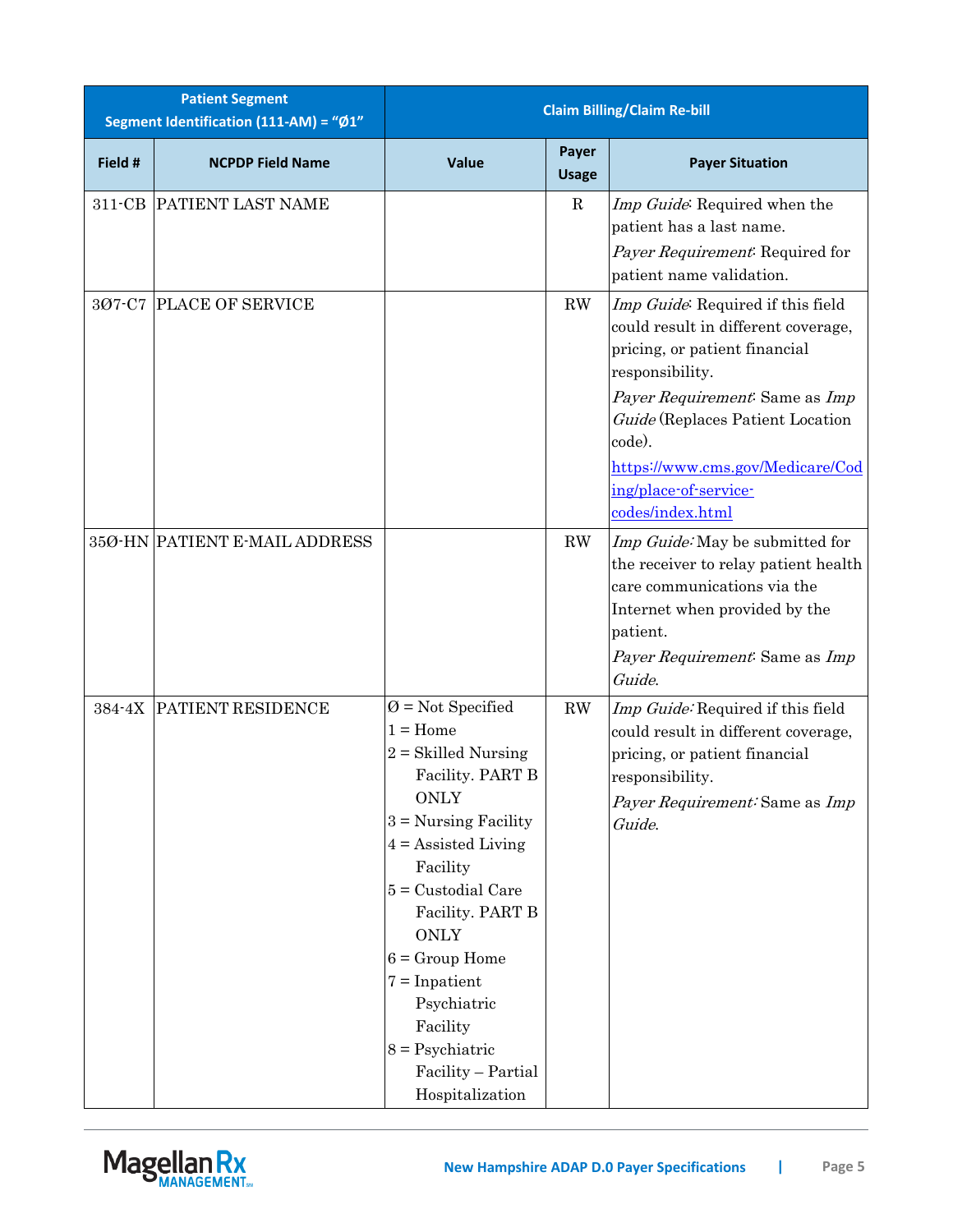|         | <b>Patient Segment</b><br>Segment Identification (111-AM) = "Ø1" |                      |                       | <b>Claim Billing/Claim Re-bill</b> |
|---------|------------------------------------------------------------------|----------------------|-----------------------|------------------------------------|
| Field # | <b>NCPDP Field Name</b>                                          | <b>Value</b>         | Payer<br><b>Usage</b> | <b>Payer Situation</b>             |
|         |                                                                  | $9 =$ Intermediate   |                       |                                    |
|         |                                                                  | Care Facility/       |                       |                                    |
|         |                                                                  | Mentally             |                       |                                    |
|         |                                                                  | Retarded             |                       |                                    |
|         |                                                                  | $10$ = Residential   |                       |                                    |
|         |                                                                  | Substance Abuse      |                       |                                    |
|         |                                                                  | Treatment            |                       |                                    |
|         |                                                                  | Facility             |                       |                                    |
|         |                                                                  | $11 = Hospice$       |                       |                                    |
|         |                                                                  | $12 =$ Psychiatric   |                       |                                    |
|         |                                                                  | Residential          |                       |                                    |
|         |                                                                  | Treatment            |                       |                                    |
|         |                                                                  | Facility             |                       |                                    |
|         |                                                                  | $13 =$ Comprehensive |                       |                                    |
|         |                                                                  | Inpatient            |                       |                                    |
|         |                                                                  | Rehabilitation       |                       |                                    |
|         |                                                                  | Facility             |                       |                                    |
|         |                                                                  | $14 =$ Homeless      |                       |                                    |
|         |                                                                  | Shelter              |                       |                                    |
|         |                                                                  | $15 =$ Correctional  |                       |                                    |
|         |                                                                  | Institution          |                       |                                    |

| <b>Claim Segment Questions</b>    | <b>Check</b> | <b>Claim Billing/Claim Re-bill</b><br><b>If Situational, Payer Situation</b> |
|-----------------------------------|--------------|------------------------------------------------------------------------------|
| This Segment is always sent       |              |                                                                              |
| This payer supports partial fills |              | Partial Fill are currently accepted per New<br>Hampshire ADAP.               |

|         | <b>Claim Segment</b><br>Segment Identification (111-AM) = "Ø7"      |                  |                       | <b>Claim Billing/Claim Re-bill</b>                                                                                                                                     |
|---------|---------------------------------------------------------------------|------------------|-----------------------|------------------------------------------------------------------------------------------------------------------------------------------------------------------------|
| Field # | <b>NCPDP Field Name</b>                                             | <b>Value</b>     | Payer<br><b>Usage</b> | <b>Payer Situation</b>                                                                                                                                                 |
|         | 455-EM PRESCRIPTION/SERVICE<br>REFERENCE NUMBER<br><b>QUALIFIER</b> | $1 = Rx Billing$ | M                     | Imp Guide: For Transaction Code<br>of "B1," in the Claim Segment, the<br>Prescription/Service Reference<br>Number Qualifier (455-EM) is "1"<br>$(Rx \text{ Billing}).$ |
|         | 402-D2 PRESCRIPTION/SERVICE                                         | 12 BYTES         | M                     |                                                                                                                                                                        |

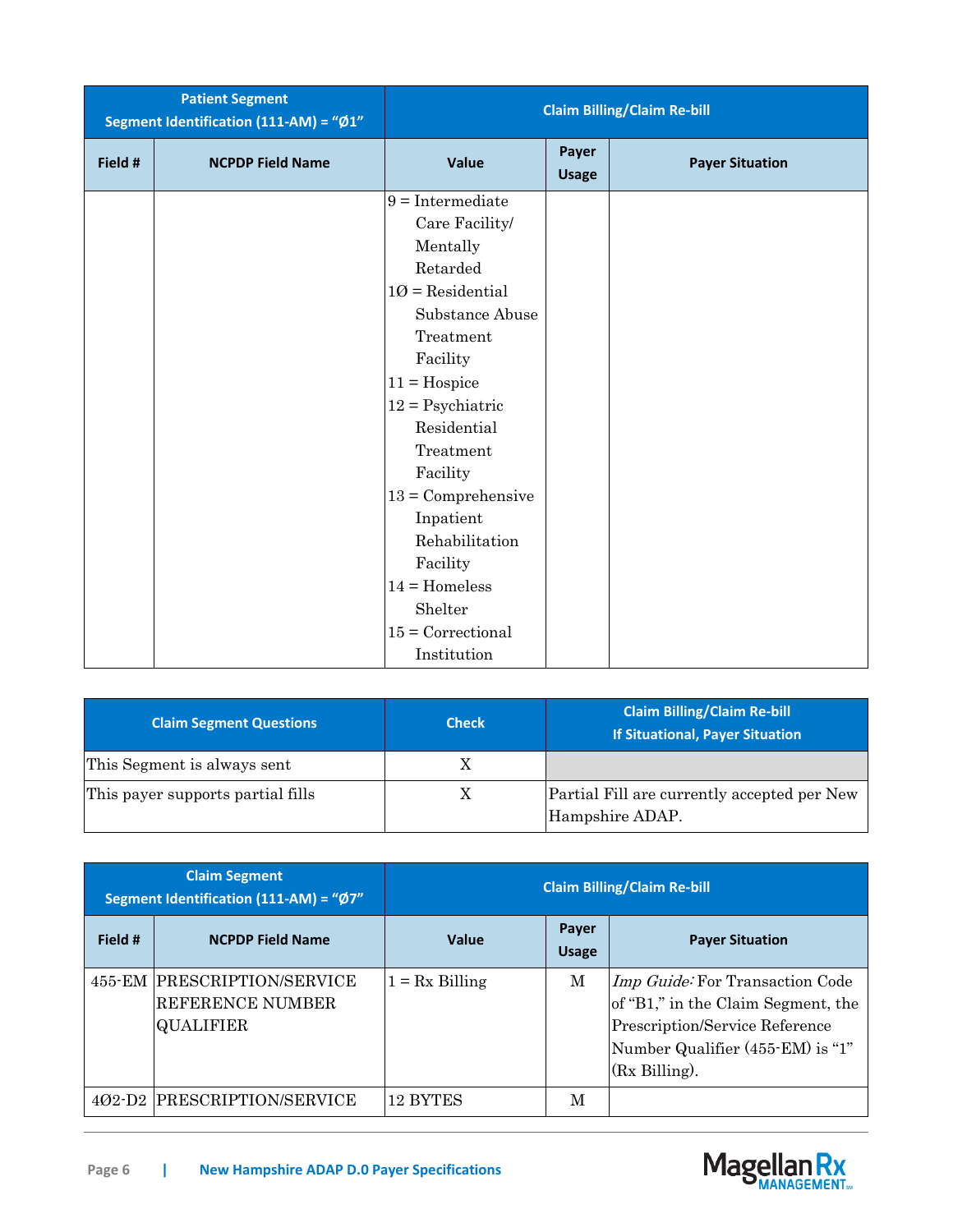| <b>Claim Segment</b><br>Segment Identification (111-AM) = "Ø7" |                                                               | <b>Claim Billing/Claim Re-bill</b>                                                                 |                       |                                                                                                                                                                                                                                                                                                                    |
|----------------------------------------------------------------|---------------------------------------------------------------|----------------------------------------------------------------------------------------------------|-----------------------|--------------------------------------------------------------------------------------------------------------------------------------------------------------------------------------------------------------------------------------------------------------------------------------------------------------------|
| Field #                                                        | <b>NCPDP Field Name</b>                                       | <b>Value</b>                                                                                       | Payer<br><b>Usage</b> | <b>Payer Situation</b>                                                                                                                                                                                                                                                                                             |
|                                                                | REFERENCE NUMBER                                              |                                                                                                    |                       |                                                                                                                                                                                                                                                                                                                    |
| 436-E1                                                         | PRODUCT/SERVICE ID<br><b>QUALIFIER</b>                        | $QQ = Not specified$<br>for Compound<br>Claims<br>$Q3$ = National Drug<br>Code (NDC)               | M                     |                                                                                                                                                                                                                                                                                                                    |
| 407-D7                                                         | <b>PRODUCT/SERVICE ID</b>                                     | '0' for compound<br>claims NDC for non-<br>compound claims.                                        | $\mathbf M$           |                                                                                                                                                                                                                                                                                                                    |
| 456-EN                                                         | <b>ASSOCIATED</b><br>PRESCRIPTION/SERVICE<br>REFERENCE NUMBER |                                                                                                    | RW                    | Imp Guide: Required if the<br>"completion" transaction in a<br>partial fill (Dispensing Status<br>$(343-HD) = "C" (Completed)).$<br>Payer Requirement: Partial Fill<br>currently accepted per New<br>Hampshire ADAP                                                                                                |
| 457-EP                                                         | <b>ASSOCIATED</b><br>PRESCRIPTION/SERVICE<br><b>DATE</b>      |                                                                                                    | RW                    | Imp Guide: Required if the<br>"completion" transaction in a<br>partial fill (Dispensing Status<br>$(343 \text{-} HD) = "C" (Complete).$<br>Required if Associated<br>Prescription/Service Reference<br>Number (456-EN) is used.<br>Payer Requirement: Partial Fill<br>currently accepted per New<br>Hampshire ADAP |
| 442-E7                                                         | <b>QUANTITY DISPENSED</b>                                     | Metric Decimal<br>Quantity                                                                         | $\mathbf R$           |                                                                                                                                                                                                                                                                                                                    |
| 460-ET                                                         | <b>QUANTITY PRESCRIBED</b>                                    |                                                                                                    | RW                    | Imp Guide: Required when a<br>transmission is for a Scheduled II<br>drug as defined in 21 CFR 1308.12<br>and per CMS-0055-F (Compliance<br>Date 09/21/2020. Refer to the<br>Version D.0 Editorial Document).                                                                                                       |
|                                                                | 403-D3 FILL NUMBER                                            | $\emptyset$ = Original<br>dispensing<br>$1-99$ = Refill number<br>- Number of the<br>replenishment | $\mathbf R$           |                                                                                                                                                                                                                                                                                                                    |

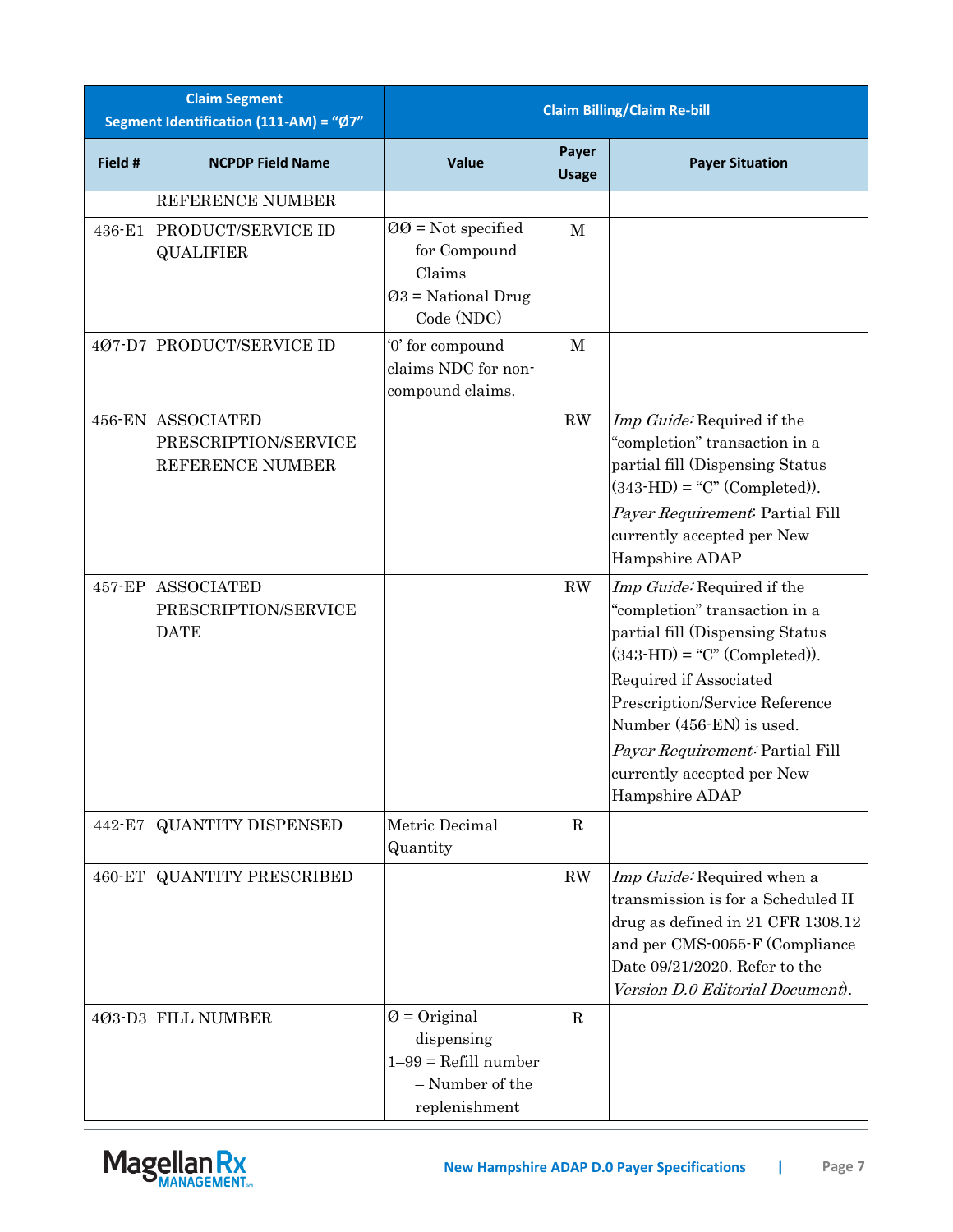|         | <b>Claim Segment</b><br>Segment Identification (111-AM) = "Ø7" |                                |                       | <b>Claim Billing/Claim Re-bill</b> |
|---------|----------------------------------------------------------------|--------------------------------|-----------------------|------------------------------------|
| Field # | <b>NCPDP Field Name</b>                                        | Value                          | Payer<br><b>Usage</b> | <b>Payer Situation</b>             |
|         | 405-D5 DAYS SUPPLY                                             |                                | $\mathbf R$           |                                    |
|         | 408-D8 DISPENSE AS WRITTEN                                     | $\varnothing$ = No Product     | $\mathbf R$           |                                    |
|         | (DAW)/PRODUCT                                                  | Selection                      |                       |                                    |
|         | <b>SELECTION CODE</b>                                          | Indicated                      |                       |                                    |
|         |                                                                | $1 =$ Substitution Not         |                       |                                    |
|         |                                                                | Allowed by                     |                       |                                    |
|         |                                                                | Prescriber                     |                       |                                    |
|         |                                                                | $2$ = Substitution             |                       |                                    |
|         |                                                                | Allowed-Patient                |                       |                                    |
|         |                                                                | Requested<br>Product           |                       |                                    |
|         |                                                                | Dispensed                      |                       |                                    |
|         |                                                                | $3 = Substitution$             |                       |                                    |
|         |                                                                | Allowed-                       |                       |                                    |
|         |                                                                | Pharmacist                     |                       |                                    |
|         |                                                                | <b>Selected Product</b>        |                       |                                    |
|         |                                                                | Dispensed                      |                       |                                    |
|         |                                                                | $4 = Substitution$             |                       |                                    |
|         |                                                                | Allowed-Generic                |                       |                                    |
|         |                                                                | Drug Not in                    |                       |                                    |
|         |                                                                | Stock                          |                       |                                    |
|         |                                                                | $5 =$ Substitution             |                       |                                    |
|         |                                                                | Allowed-Brand                  |                       |                                    |
|         |                                                                | Drug Dispensed                 |                       |                                    |
|         |                                                                | as a Generic                   |                       |                                    |
|         |                                                                | $6 =$ Override                 |                       |                                    |
|         |                                                                | $7 =$ Substitution Not         |                       |                                    |
|         |                                                                | Allowed-Brand<br>Drug Mandated |                       |                                    |
|         |                                                                | by Law                         |                       |                                    |
|         |                                                                | $8 =$ Substitution             |                       |                                    |
|         |                                                                | Allowed-Generic                |                       |                                    |
|         |                                                                | Drug Not                       |                       |                                    |
|         |                                                                | Available in                   |                       |                                    |
|         |                                                                | Marketplace                    |                       |                                    |
|         |                                                                | $9$ = Substitution             |                       |                                    |
|         |                                                                | Allowed By                     |                       |                                    |
|         |                                                                | Prescriber but                 |                       |                                    |
|         |                                                                | Plan Requests                  |                       |                                    |
|         |                                                                | Brand - Patient's              |                       |                                    |
|         |                                                                | Plan Requested                 |                       |                                    |

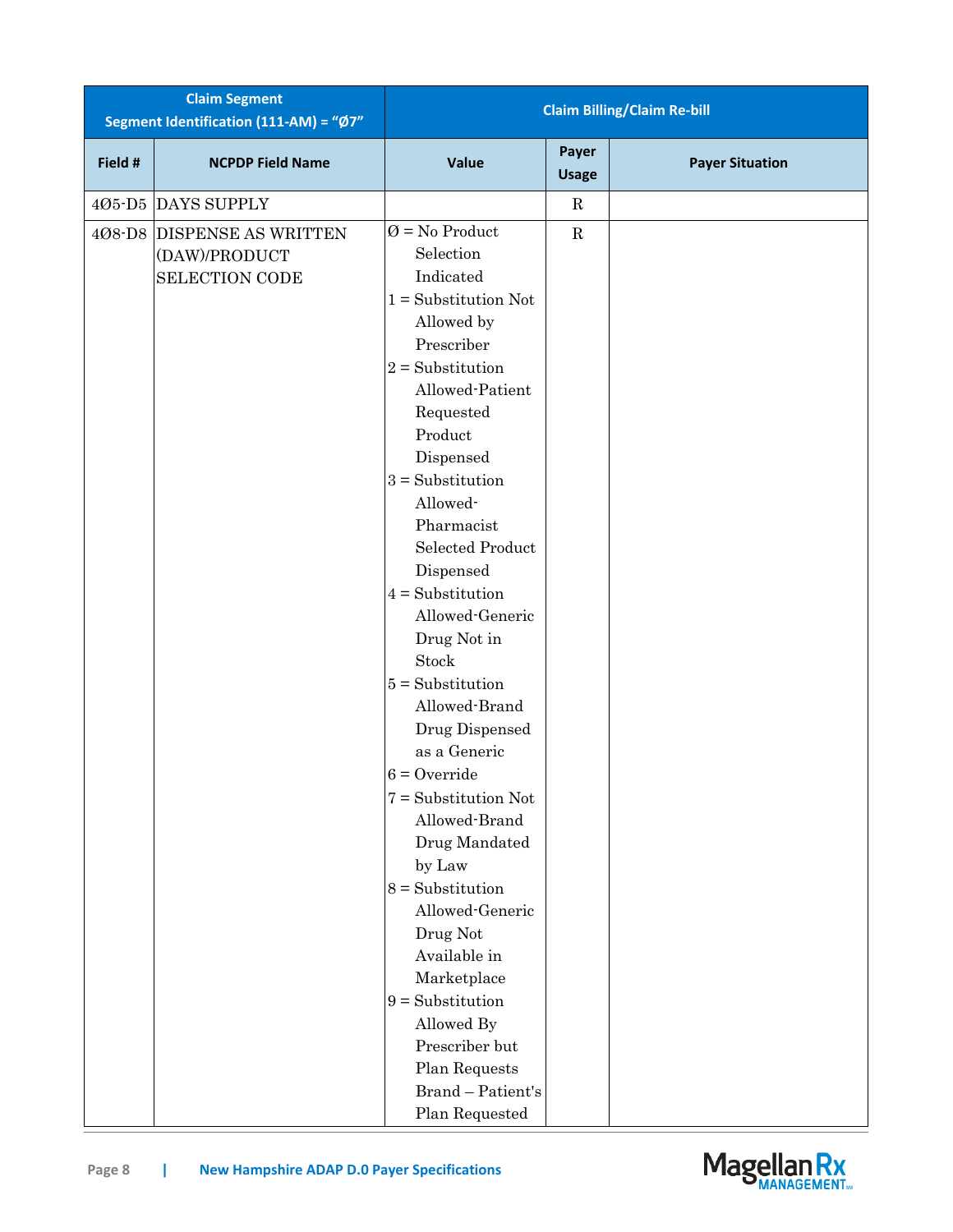| <b>Claim Segment</b><br>Segment Identification (111-AM) = "Ø7" |                                                                | <b>Claim Billing/Claim Re-bill</b>                                                                                                       |                       |                                                                                                                                                    |
|----------------------------------------------------------------|----------------------------------------------------------------|------------------------------------------------------------------------------------------------------------------------------------------|-----------------------|----------------------------------------------------------------------------------------------------------------------------------------------------|
| Field #                                                        | <b>NCPDP Field Name</b>                                        | Value                                                                                                                                    | Payer<br><b>Usage</b> | <b>Payer Situation</b>                                                                                                                             |
|                                                                |                                                                | <b>Brand Product To</b><br>Be Dispensed                                                                                                  |                       |                                                                                                                                                    |
|                                                                | 414-DE DATE PRESCRIPTION<br><b>WRITTEN</b>                     |                                                                                                                                          | $\mathbf R$           |                                                                                                                                                    |
| 415-DF                                                         | <b>NUMBER OF REFILLS</b><br><b>AUTHORIZED</b>                  | $\varnothing$ = No refills<br>authorized<br>$1-99$ = Authorized<br>Refill number $-$<br>with 99 being as<br>needed, refills<br>unlimited | $\mathbf M$           | Imp Guide: Required if necessary<br>for plan benefit administration.<br>Payer Requirement: Same as Imp<br>Guide.                                   |
| $419 - DJ$                                                     | PRESCRIPTION ORIGIN<br>CODE                                    | $\varnothing$ = Not Known<br>$1 = W$ ritten<br>$2 =$ Telephone<br>$3$ = Electronic<br>$4 =$ Facsimile<br>$5 =$ Pharmacy                  | $\mathbf R$           | Imp Guide: Required if necessary<br>for plan benefit administration.<br>Payer Requirement: Required for<br>claims processing.                      |
|                                                                | 354-NX SUBMISSION<br><b>CLARIFICATION CODE</b><br><b>COUNT</b> | Maximum count of 3.                                                                                                                      | RW                    | Imp Guide: Required if Submission<br>Clarification Code (420-DK) is<br>used.<br><i>Payer Requirement:</i> Required if<br>Field $#420$ -DK is sent. |

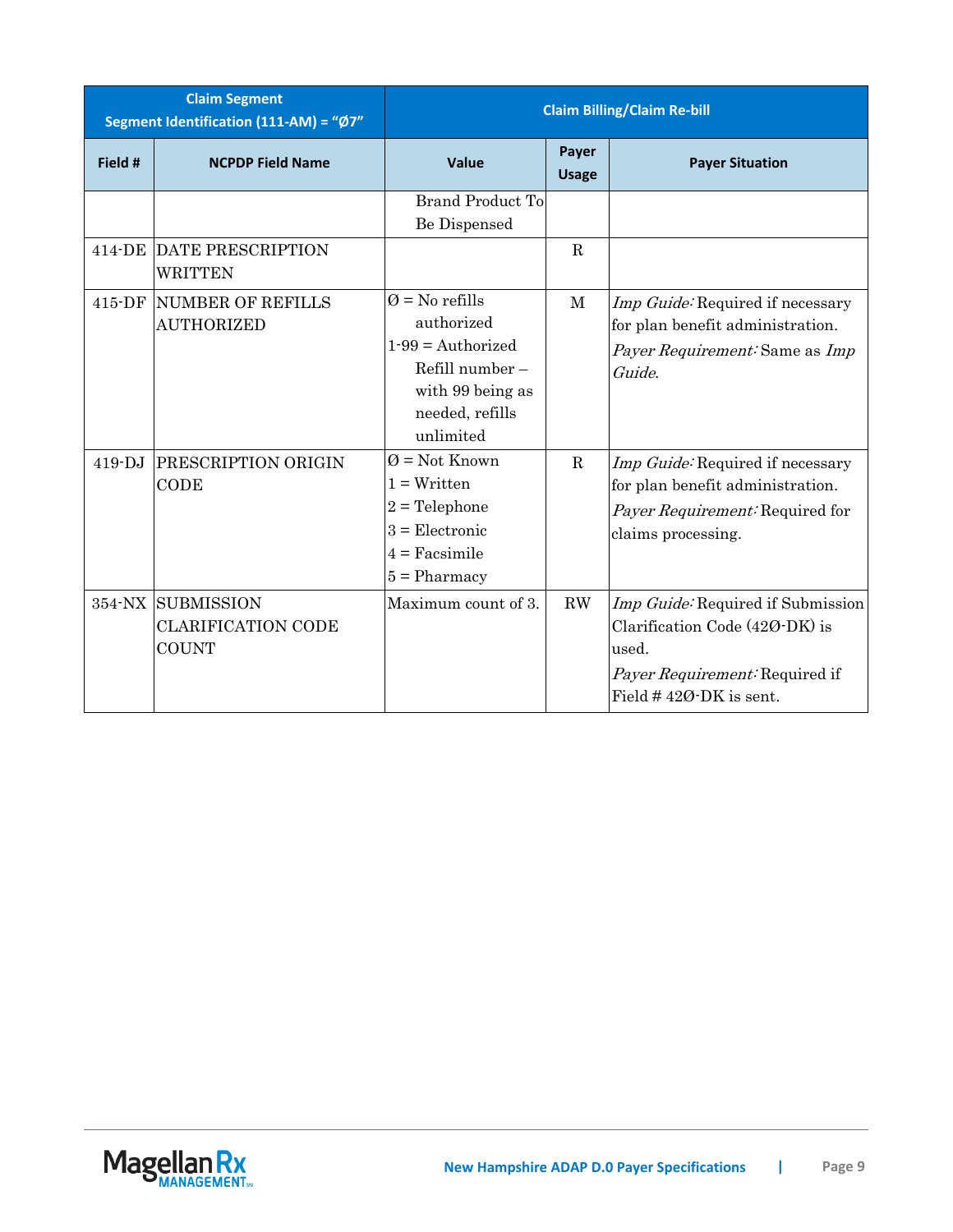| <b>Claim Segment</b><br>Segment Identification (111-AM) = "Ø7" |                                                |                                                                                                                                                                                                                                                                                                                                                                                                                                                                                                                                                                                                                                                                                                                                                 |                       | <b>Claim Billing/Claim Re-bill</b>                                                                                                                                                                                                                   |
|----------------------------------------------------------------|------------------------------------------------|-------------------------------------------------------------------------------------------------------------------------------------------------------------------------------------------------------------------------------------------------------------------------------------------------------------------------------------------------------------------------------------------------------------------------------------------------------------------------------------------------------------------------------------------------------------------------------------------------------------------------------------------------------------------------------------------------------------------------------------------------|-----------------------|------------------------------------------------------------------------------------------------------------------------------------------------------------------------------------------------------------------------------------------------------|
| Field #                                                        | <b>NCPDP Field Name</b>                        | Value                                                                                                                                                                                                                                                                                                                                                                                                                                                                                                                                                                                                                                                                                                                                           | Payer<br><b>Usage</b> | <b>Payer Situation</b>                                                                                                                                                                                                                               |
|                                                                | 420-DK SUBMISSION<br><b>CLARIFICATION CODE</b> | $1 = No$ Override<br>$2 =$ Other Override<br>$3 =$ Vacation Supply<br>$4 =$ Lost Prescription<br>$5$ = Therapy Change<br>$6 =$ Starter Dose<br>$7 =$ Medically<br>Necessary<br>$8 = Process$<br>Compound For<br>Approved<br>Ingredients<br>$9 =$ Encounters<br>$10 =$ Meets Plan<br>Limitations<br>$11 =$ Certification on<br>File<br>$12 = DME$<br>Replacement<br>Indicator<br>$13 =$ Payer-<br>Recognized<br>Emergency/Disas<br>ter Assistance<br>Request<br>$14 = Long-Term Care$<br>Leave of Absence<br>$15 = Long-Term Care$<br>Replacement<br>Medication<br>$16 = Long-Term Care$<br>Emergency box<br>$(kit)$ or<br>automated<br>dispensing<br>machine<br>$17 = Long-Term$ Care<br>Emergency<br>supply remainder<br>$18 = Long-Term Care$ | $RW***$               | Imp Guide: Required if<br>clarification is needed and value<br>submitted is greater than zero $(0)$ .<br>Payer Requirement: Required<br>when need to provide additional<br>information for coverage purposes.<br>3, 4, and 5 used for early refills. |
|                                                                |                                                | Patient                                                                                                                                                                                                                                                                                                                                                                                                                                                                                                                                                                                                                                                                                                                                         |                       |                                                                                                                                                                                                                                                      |

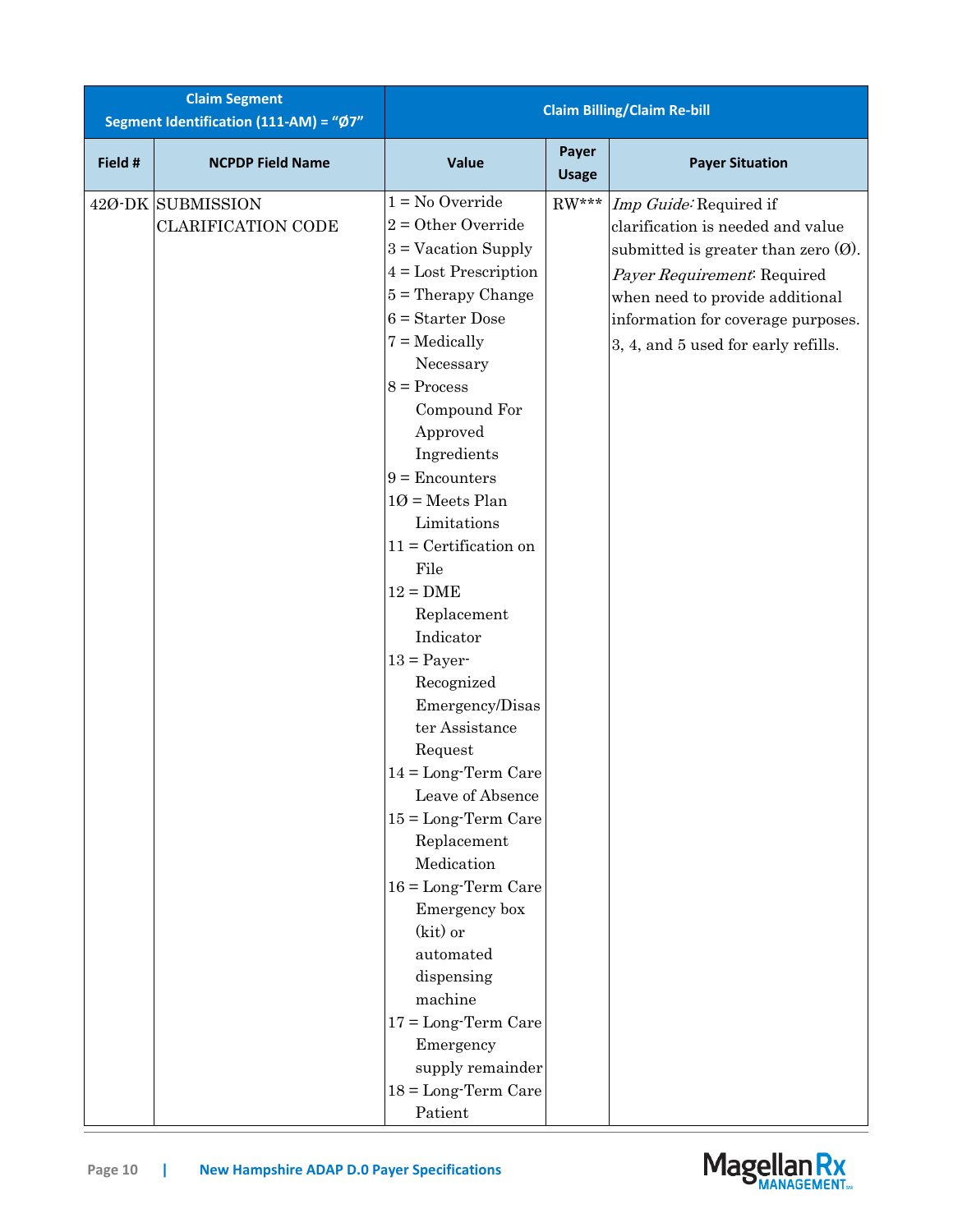| <b>Claim Segment</b><br>Segment Identification (111-AM) = "Ø7" |                                              | <b>Claim Billing/Claim Re-bill</b>                                                                                                                                                                                                                                                                                                                         |                       |                                                                                                                                                                                                                                                                                                                                                                                                                                                                                 |
|----------------------------------------------------------------|----------------------------------------------|------------------------------------------------------------------------------------------------------------------------------------------------------------------------------------------------------------------------------------------------------------------------------------------------------------------------------------------------------------|-----------------------|---------------------------------------------------------------------------------------------------------------------------------------------------------------------------------------------------------------------------------------------------------------------------------------------------------------------------------------------------------------------------------------------------------------------------------------------------------------------------------|
| Field #                                                        | <b>NCPDP Field Name</b>                      | Value                                                                                                                                                                                                                                                                                                                                                      | Payer<br><b>Usage</b> | <b>Payer Situation</b>                                                                                                                                                                                                                                                                                                                                                                                                                                                          |
| 308-C8                                                         | <b>OTHER COVERAGE CODE</b>                   | Admit/Readmit<br>Indicator<br>$19 = Split$ Billing<br>$20 = 340B$<br>$99 = 0$ ther<br>$\bullet$ Ø = Not Specified by<br>patient<br>$1 = No Other$<br>Coverage<br>Identified<br>$2 =$ Other coverage<br>exists - payment<br>collected<br>$3 = Other Coverage$<br>Billed - claim not<br>covered<br>$4 =$ Other coverage<br>exists - payment<br>not collected | $\mathbf R$           | Imp Guide: Required if needed by<br>receiver, to communicate a<br>summation of other coverage<br>information that has been collected<br>from other payers.<br>Required for Coordination of<br>Benefits.<br>Payer Requirement: Same as Imp<br>Guide.<br>OCC 0 or 1- Claim will reject if COB<br>segment is found on incoming<br>transmission.<br>OCC 2 - can be used for copayments<br>and deductibles<br>OCC 3 - requires submission of<br>other payer reject code (see Field # |
| 429-DT                                                         | <b>SPECIAL PACKAGING</b><br><b>INDICATOR</b> | $\varnothing$ = Not Specified<br>$1 = Not Unit Does$<br>$2 =$ Manufacturer<br>Unit Dose<br>$3$ = Pharmacy Unit<br>Dose<br>$4 =$ Custom<br>Packaging<br>$5 = Multi$ -drug<br>compliance<br>packaging                                                                                                                                                        | RW                    | 472-6E)<br>Imp Guide: Required if this field<br>could result in different coverage,<br>pricing, or patient financial<br>responsibility.<br>Payer Requirement: Same as Imp<br>Guide.                                                                                                                                                                                                                                                                                             |

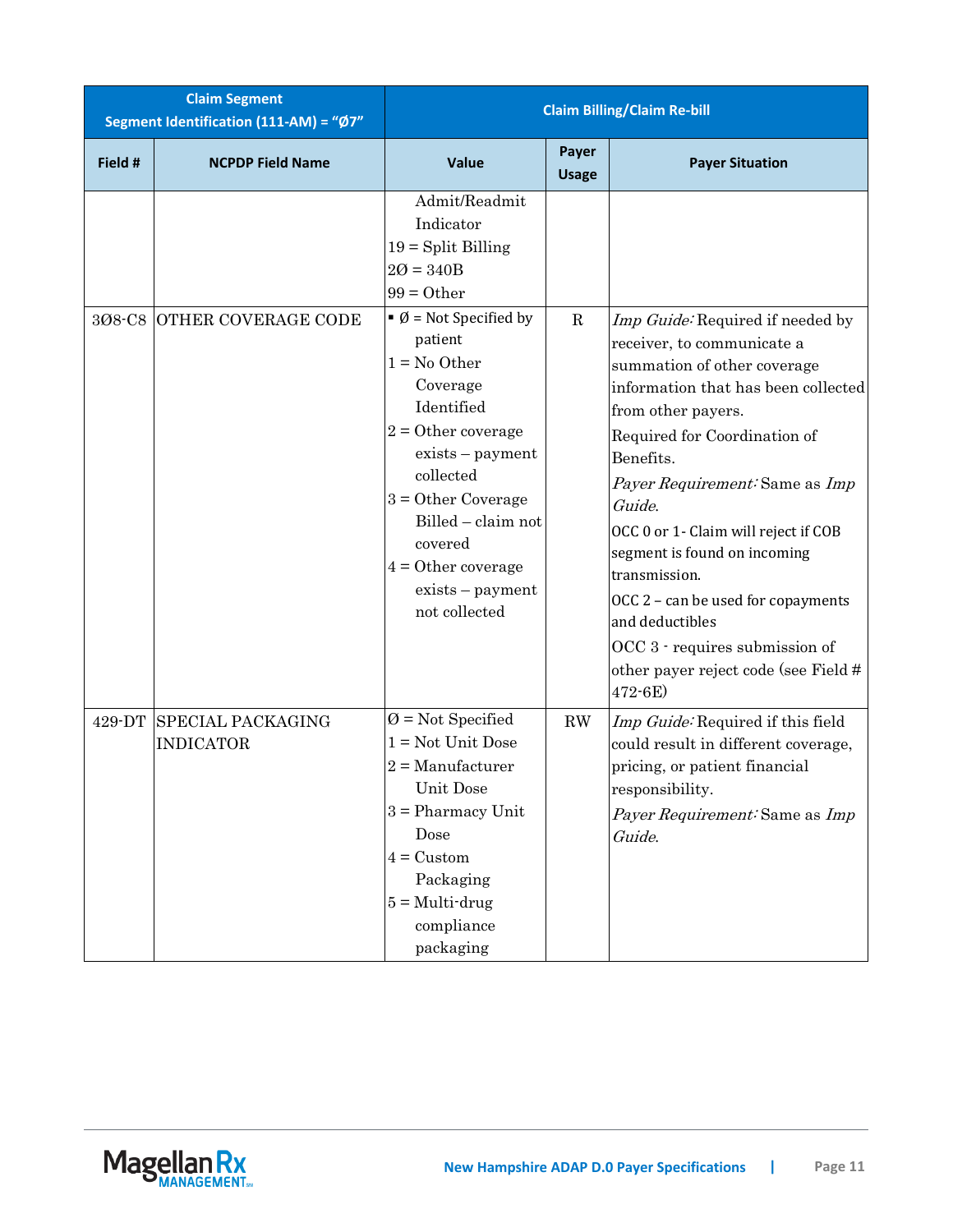| <b>Claim Segment</b><br>Segment Identification (111-AM) = "Ø7" |                                  | <b>Claim Billing/Claim Re-bill</b>                                                                                                                                                                                                                                                                                                                                     |                       |                                                                                                                                                                                                                                                    |
|----------------------------------------------------------------|----------------------------------|------------------------------------------------------------------------------------------------------------------------------------------------------------------------------------------------------------------------------------------------------------------------------------------------------------------------------------------------------------------------|-----------------------|----------------------------------------------------------------------------------------------------------------------------------------------------------------------------------------------------------------------------------------------------|
| Field #                                                        | <b>NCPDP Field Name</b>          | Value                                                                                                                                                                                                                                                                                                                                                                  | Payer<br><b>Usage</b> | <b>Payer Situation</b>                                                                                                                                                                                                                             |
| 600-28                                                         | <b>UNIT OF MEASURE</b>           | $EA = Each$<br>$GM =$ Grams<br>$ML =$ Milliliters                                                                                                                                                                                                                                                                                                                      | $\mathbf R$           | Imp Guide: Required if necessary<br>for state/federal/regulatory agency<br>programs.<br>Required if this field could result<br>in different coverage, pricing, or<br>patient financial responsibility.<br>Payer Requirement: Same as Imp<br>Guide. |
| 418-DI                                                         | <b>LEVEL OF SERVICE</b>          | $\varnothing$ = Not Specified<br>$1 =$ Patient<br>consultation<br>$2 =$ Home delivery<br>$3 =$ Emergency<br>$4 = 24$ -hour service<br>$5 =$ Patient<br>consultation<br>regarding generic<br>product selection<br>$6 = In$ -Home Service                                                                                                                                | RW                    | Imp Guide: Required if this field<br>could result in different coverage,<br>pricing, or patient financial<br>responsibility.<br>Payer Requirement: Required<br>when needed to identify emergency<br>conditions.<br>$3$ = Emergency                 |
| 461-EU                                                         | PRIOR AUTHORIZATION<br>TYPE CODE | $\varnothing$ = Not Specified<br>$1 = Prior$<br>Authorization<br>$2 = Medical$<br>Certification<br>$3 = EPSDT (Early)$<br>Periodic<br>Screening<br>Diagnosis<br>Treatment<br>$4 =$ Exemption from<br>Co-pay and/or<br>Coinsurance<br>$5 =$ Exemption from<br>RX<br>$6$ = Family Planning<br>Indicator<br>$7 = TANF$<br>(Temporary<br>Assistance for<br>Needy Families) | $\mathbf{RW}$         | Imp Guide: Required if this field<br>could result in different coverage,<br>pricing, or patient financial<br>responsibility.<br>Payer Requirement: Same as Imp<br>Guide.                                                                           |

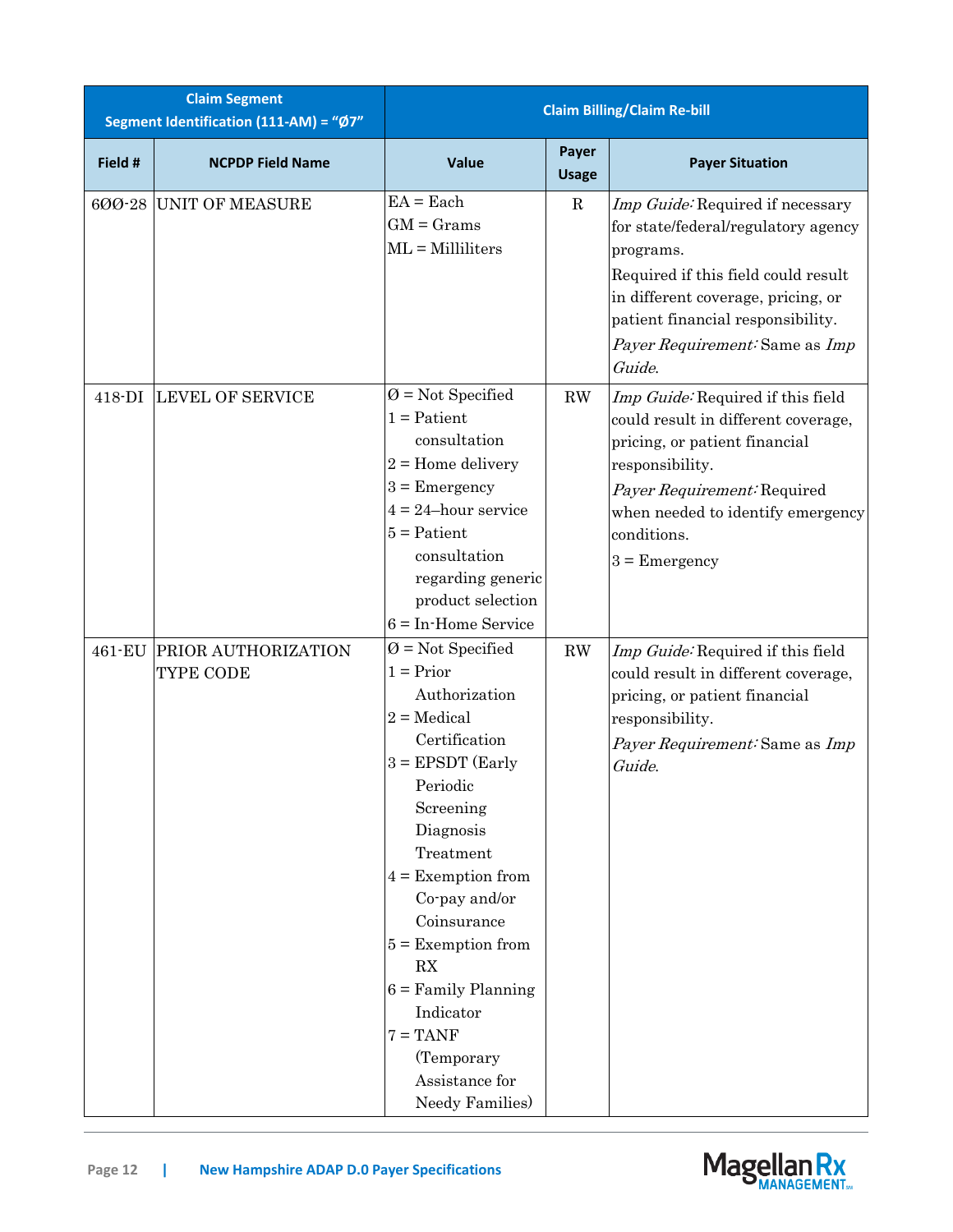| <b>Claim Segment</b><br>Segment Identification (111-AM) = "Ø7" |                                                    | <b>Claim Billing/Claim Re-bill</b>                                                                                                                                                                                                                                                                                                                                                                                                                   |                        |                                                                                                                                                                              |
|----------------------------------------------------------------|----------------------------------------------------|------------------------------------------------------------------------------------------------------------------------------------------------------------------------------------------------------------------------------------------------------------------------------------------------------------------------------------------------------------------------------------------------------------------------------------------------------|------------------------|------------------------------------------------------------------------------------------------------------------------------------------------------------------------------|
| Field #                                                        | <b>NCPDP Field Name</b>                            | <b>Value</b>                                                                                                                                                                                                                                                                                                                                                                                                                                         | Payer<br><b>Usage</b>  | <b>Payer Situation</b>                                                                                                                                                       |
|                                                                |                                                    | $8 =$ Payer Defined<br>Exemption<br>$9$ = Emergency<br>Preparedness                                                                                                                                                                                                                                                                                                                                                                                  |                        |                                                                                                                                                                              |
| 344-HF                                                         | <b>QUANTITY INTENDED TO</b><br><b>BE DISPENSED</b> |                                                                                                                                                                                                                                                                                                                                                                                                                                                      | RW                     | Imp Guide: Required for the<br>partial fill or the completion fill of<br>a prescription.<br>Payer Requirement: Partial Fill<br>currently accepted per New<br>Hampshire ADAP. |
|                                                                | 345-HG DAYS SUPPLY INTENDED<br>TO BE DISPENSED     |                                                                                                                                                                                                                                                                                                                                                                                                                                                      | RW                     | Imp Guide: Required for the<br>partial fill or the completion fill of<br>a prescription.<br>Payer Requirement: Partial Fill<br>currently accepted per New<br>Hampshire ADAP. |
|                                                                | 357-NV DELAY REASON CODE                           | $1 = Proof of eligibility$<br>unknown or<br>unavailable<br>$2 =$ Litigation<br>$3 =$ Authorization<br>delays<br>$4 =$ Delay in<br>certifying<br>provider<br>$5 =$ Delay in<br>supplying billing<br>forms<br>$6 =$ Delay in delivery<br>of custom-made<br>appliances<br>$7 =$ Third-party<br>processing delay<br>$8 =$ Delay in<br>eligibility<br>determination<br>$9 = Original claims$<br>rejected or denied<br>due to a reason<br>unrelated to the | $\mathbf{R}\mathbf{W}$ | Imp Guide: Required when needed<br>to specify the reason that<br>submission of the transaction has<br>been delayed.<br>Payer Requirement: Same as Imp<br>Guide.              |

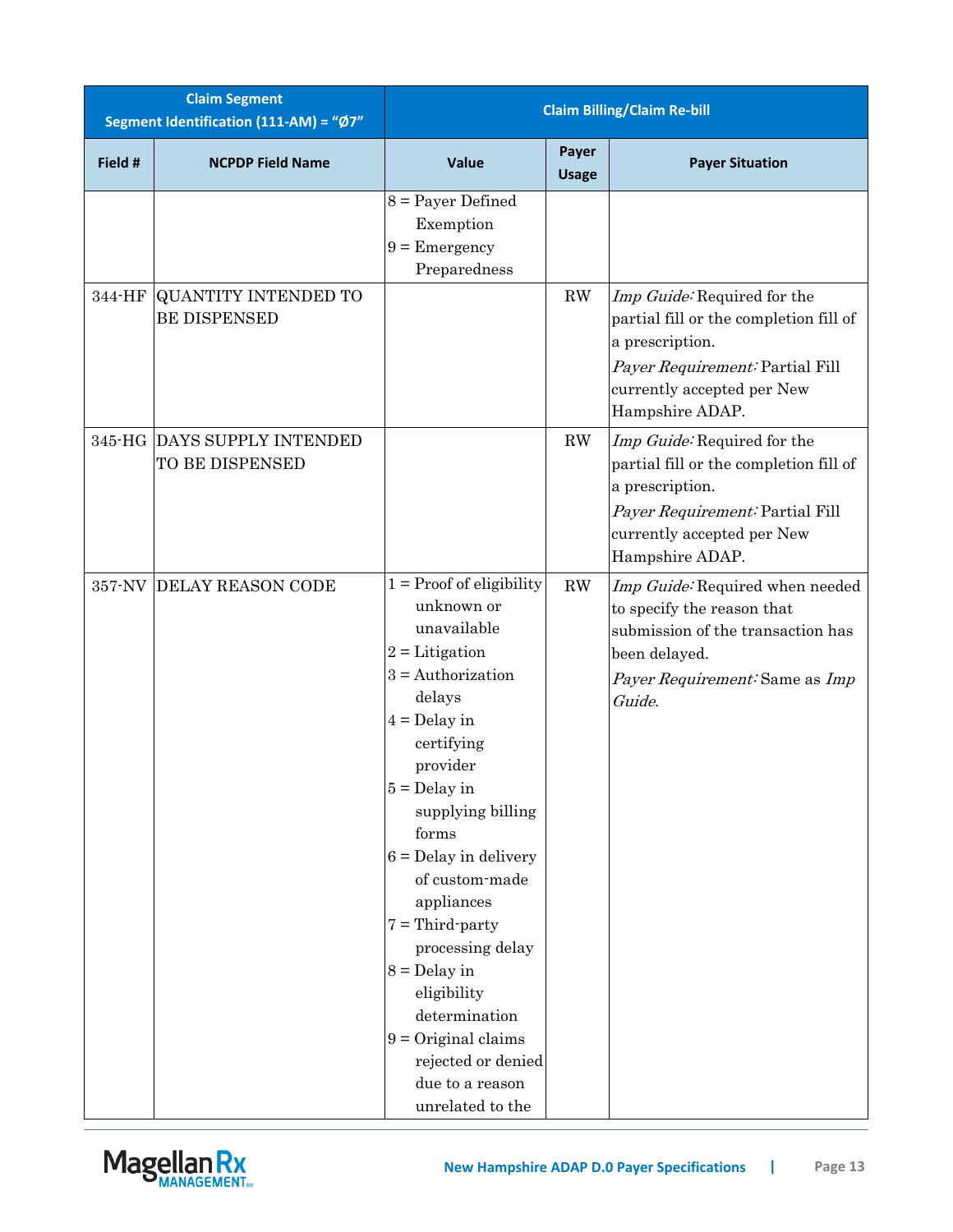| <b>Claim Segment</b><br>Segment Identification (111-AM) = "Ø7" |                         | <b>Claim Billing/Claim Re-bill</b>                                                                                                                                                                                                                                                                               |                       |                                                                                                                                                                                                        |
|----------------------------------------------------------------|-------------------------|------------------------------------------------------------------------------------------------------------------------------------------------------------------------------------------------------------------------------------------------------------------------------------------------------------------|-----------------------|--------------------------------------------------------------------------------------------------------------------------------------------------------------------------------------------------------|
| Field #                                                        | <b>NCPDP Field Name</b> | Value                                                                                                                                                                                                                                                                                                            | Payer<br><b>Usage</b> | <b>Payer Situation</b>                                                                                                                                                                                 |
| 995-E2                                                         | <b>ROUTE OF</b>         | billing limitation<br>rules<br>$10 =$ Administration<br>delay in the prior<br>approval process<br>$11 = 0$ ther<br>$12$ = Received late<br>with no<br>exceptions<br>$13 = Substantial$<br>damage by fire,<br>etc to provider<br>records<br>$14 = \text{Theft},$<br>sabotage/other<br>willful acts by<br>employee | RW                    | Imp Guide: Required if specified in                                                                                                                                                                    |
|                                                                | <b>ADMINISTRATION</b>   |                                                                                                                                                                                                                                                                                                                  |                       | trading partner agreement.<br>Payer Requirement: Required<br>when submitting compound<br>claims.                                                                                                       |
| 147-U7                                                         | PHARMACY SERVICE TYPE   | $1 = \text{Community}/$<br>Retail Pharmacy<br>Services<br>$2 =$ Compounding<br>Pharmacy<br>Services<br>$3 =$ Home Infusion<br>Therapy Provider<br>Services<br>$4 =$ Institutional<br>Pharmacy<br>Services<br>$5 = Long-Term Care$<br>Pharmacy<br>Services<br>$6 = Mail Order$<br>Pharmacy<br>Services            | RW                    | Imp Guide: Required when the<br>submitter must clarify the type of<br>services being performed as a<br>condition for proper<br>reimbursement by the payer.<br>Payer Requirement: Same as Imp<br>Guide. |

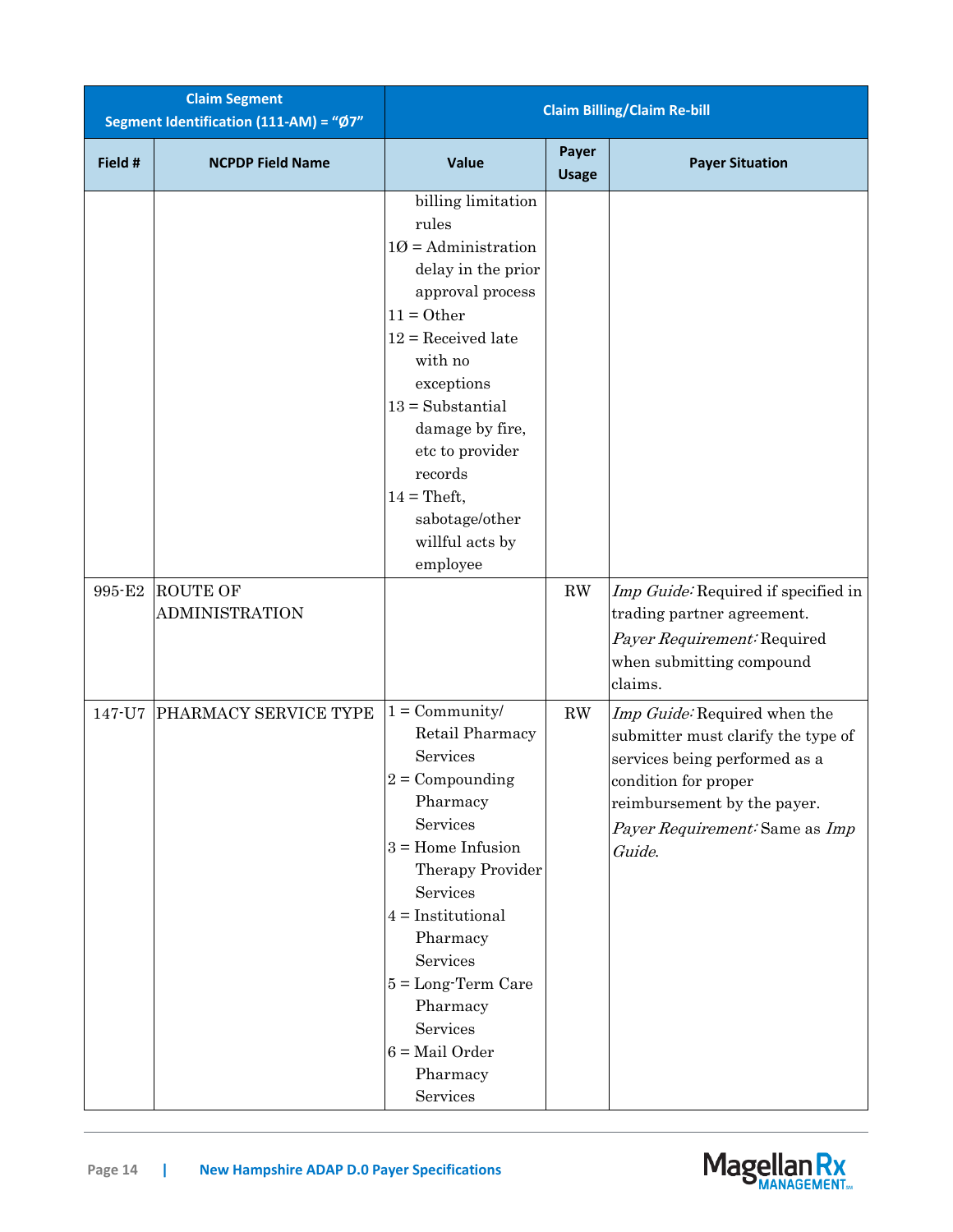|         | <b>Claim Segment</b><br>Segment Identification (111-AM) = "Ø7" |                      |                       | <b>Claim Billing/Claim Re-bill</b> |
|---------|----------------------------------------------------------------|----------------------|-----------------------|------------------------------------|
| Field # | <b>NCPDP Field Name</b>                                        | <b>Value</b>         | Payer<br><b>Usage</b> | <b>Payer Situation</b>             |
|         |                                                                | $7 =$ Managed Care   |                       |                                    |
|         |                                                                | Organization         |                       |                                    |
|         |                                                                | Pharmacy             |                       |                                    |
|         |                                                                | Services             |                       |                                    |
|         |                                                                | $8 =$ Specialty Care |                       |                                    |
|         |                                                                | Pharmacy             |                       |                                    |
|         |                                                                | Services             |                       |                                    |
|         |                                                                | $99 = Other$         |                       |                                    |

| <b>Pricing Segment Questions</b> | <b>Check</b> | <b>Claim Billing/Claim Re-bill</b><br><b>If Situational, Payer Situation</b> |
|----------------------------------|--------------|------------------------------------------------------------------------------|
| This Segment is always sent      |              |                                                                              |

|                 | <b>Pricing Segment</b><br>Segment Identification (111-AM) = "11" | <b>Claim Billing/Claim Re-bill</b>                                                                                                  |                       |                                                                                                                                                |
|-----------------|------------------------------------------------------------------|-------------------------------------------------------------------------------------------------------------------------------------|-----------------------|------------------------------------------------------------------------------------------------------------------------------------------------|
| Field #         | <b>NCPDP Field Name</b>                                          | Value                                                                                                                               | Payer<br><b>Usage</b> | <b>Payer Situation</b>                                                                                                                         |
|                 | 409-D9 INGREDIENT COST<br><b>SUBMITTED</b>                       |                                                                                                                                     | R                     |                                                                                                                                                |
|                 | 412-DC DISPENSING FEE<br><b>SUBMITTED</b>                        |                                                                                                                                     | RW                    | Imp Guide: Required if its value<br>has an effect on the Gross Amount<br>Due (430-DU) calculation.<br>Payer Requirement: Same as Imp<br>Guide. |
| $426\text{-}DQ$ | USUAL AND CUSTOMARY<br><b>CHARGE</b>                             |                                                                                                                                     | $\mathbf R$           | Imp Guide: Required if needed per<br>trading partner agreement.<br><i>Payer Requirement:</i> Required for<br>claims processing.                |
|                 | 430-DU GROSS AMOUNT DUE                                          |                                                                                                                                     | R                     |                                                                                                                                                |
|                 | 423-DN BASIS OF COST<br><b>DETERMINATION</b>                     | $00 = \text{Default}$<br>$Q1 = AWP$<br>$Q2 = Local$<br>Wholesaler<br>$Q3 = Direct$<br>$Q4 = EAC$<br>(Estimated<br>Acquisition Cost) | RW                    | Imp Guide: Required if needed for<br>receiver claim/encounter<br>adjudication.<br>Payer Requirement: Same as Imp<br>Guide.                     |

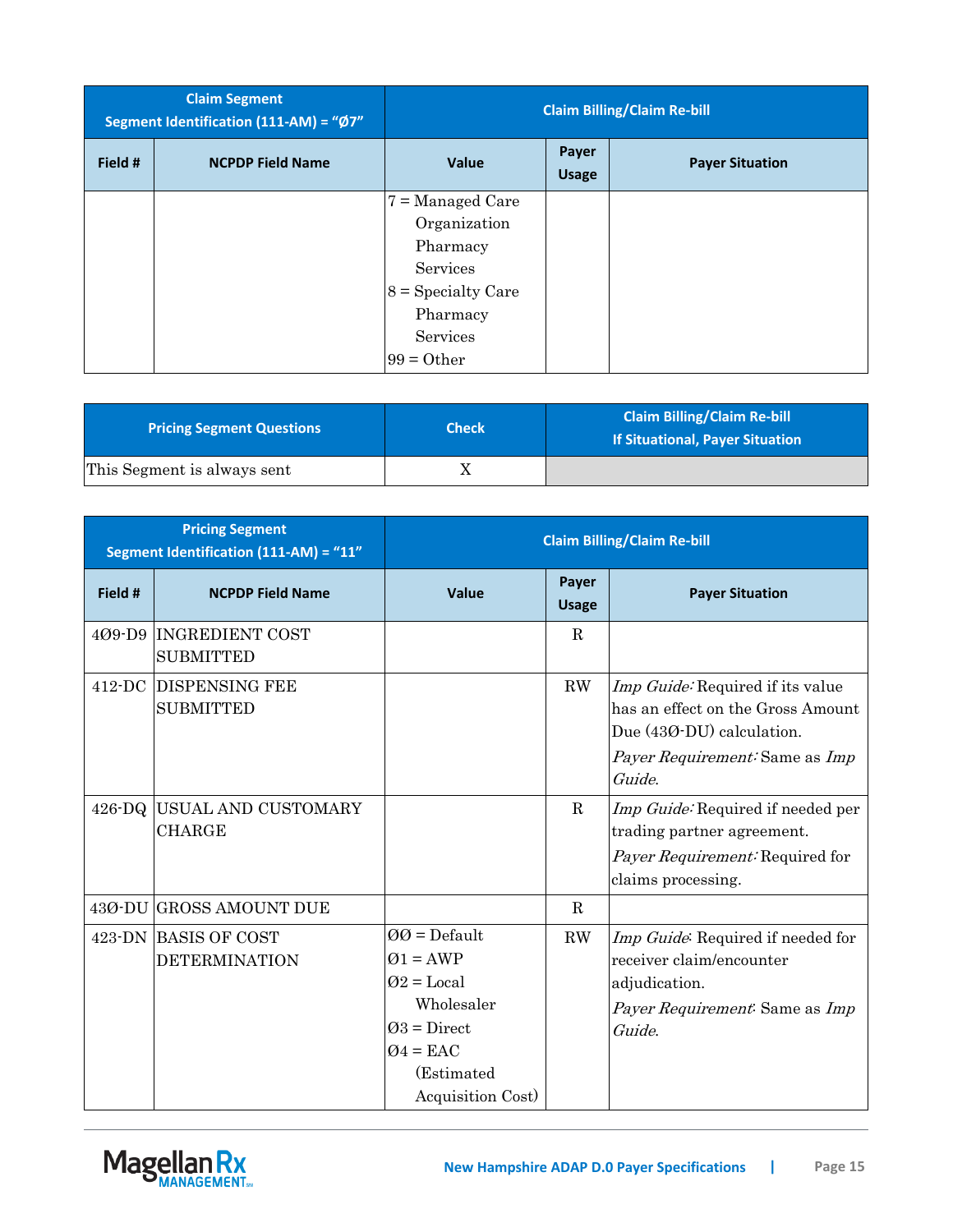|         | <b>Pricing Segment</b><br>Segment Identification (111-AM) = "11" | <b>Claim Billing/Claim Re-bill</b> |                       |                        |
|---------|------------------------------------------------------------------|------------------------------------|-----------------------|------------------------|
| Field # | <b>NCPDP Field Name</b>                                          | Value                              | Payer<br><b>Usage</b> | <b>Payer Situation</b> |
|         |                                                                  | $\varnothing$ 5 = Acquisition      |                       |                        |
|         |                                                                  | $\varnothing 6 = \text{MAC}$       |                       |                        |
|         |                                                                  | (Maximum                           |                       |                        |
|         |                                                                  | Allowable Cost)                    |                       |                        |
|         |                                                                  | $Ø7 =$ Usual &                     |                       |                        |
|         |                                                                  | Customary                          |                       |                        |
|         |                                                                  | $Ø8 = 34ØB/$                       |                       |                        |
|         |                                                                  | Disproportionate                   |                       |                        |
|         |                                                                  | <b>Share Pricing</b>               |                       |                        |
|         |                                                                  | $Q9 = 0$ ther                      |                       |                        |
|         |                                                                  | $10 = \text{ASP}$ (Average         |                       |                        |
|         |                                                                  | Sales Price)                       |                       |                        |
|         |                                                                  | $11 = AMP$ (Average                |                       |                        |
|         |                                                                  | Manufacturer                       |                       |                        |
|         |                                                                  | Price)                             |                       |                        |
|         |                                                                  | $12 = WAC$ (Wholesale              |                       |                        |
|         |                                                                  | Acquisition Cost)                  |                       |                        |
|         |                                                                  | $13 = Special Patient$             |                       |                        |
|         |                                                                  | Pricing                            |                       |                        |

| <b>Prescriber Segment Questions</b> | <b>Check</b> | <b>Claim Billing/Claim Re-bill</b><br><b>If Situational, Payer Situation</b> |
|-------------------------------------|--------------|------------------------------------------------------------------------------|
| This Segment is always sent         |              |                                                                              |

| <b>Prescriber Segment</b><br>Segment Identification (111-AM) = "Ø3" |                                                    | <b>Claim Billing/Claim Re-bill</b> |                       |                                                                                                                                                                                                      |
|---------------------------------------------------------------------|----------------------------------------------------|------------------------------------|-----------------------|------------------------------------------------------------------------------------------------------------------------------------------------------------------------------------------------------|
| Field #                                                             | <b>NCPDP Field Name</b>                            | <b>Value</b>                       | Payer<br><b>Usage</b> | <b>Payer Situation</b>                                                                                                                                                                               |
| 466-EZ                                                              | PRESCRIBER ID QUALIFIER $\varnothing$ 1 = National | Provider Identifier<br>(NPI)       | R.                    | Imp Guide: Required if Prescriber<br>ID (411-DB) is used.<br><i>Payer Requirement:</i> Same as <i>Imp</i><br>Guide.                                                                                  |
| 411-DB                                                              | <b>PRESCRIBER ID</b>                               | <b>NPI</b>                         | R                     | <i>Imp Guide</i> : Required if this field<br>could result in different coverage<br>or patient financial responsibility.<br>Required if necessary for<br>state/federal/regulatory agency<br>programs. |

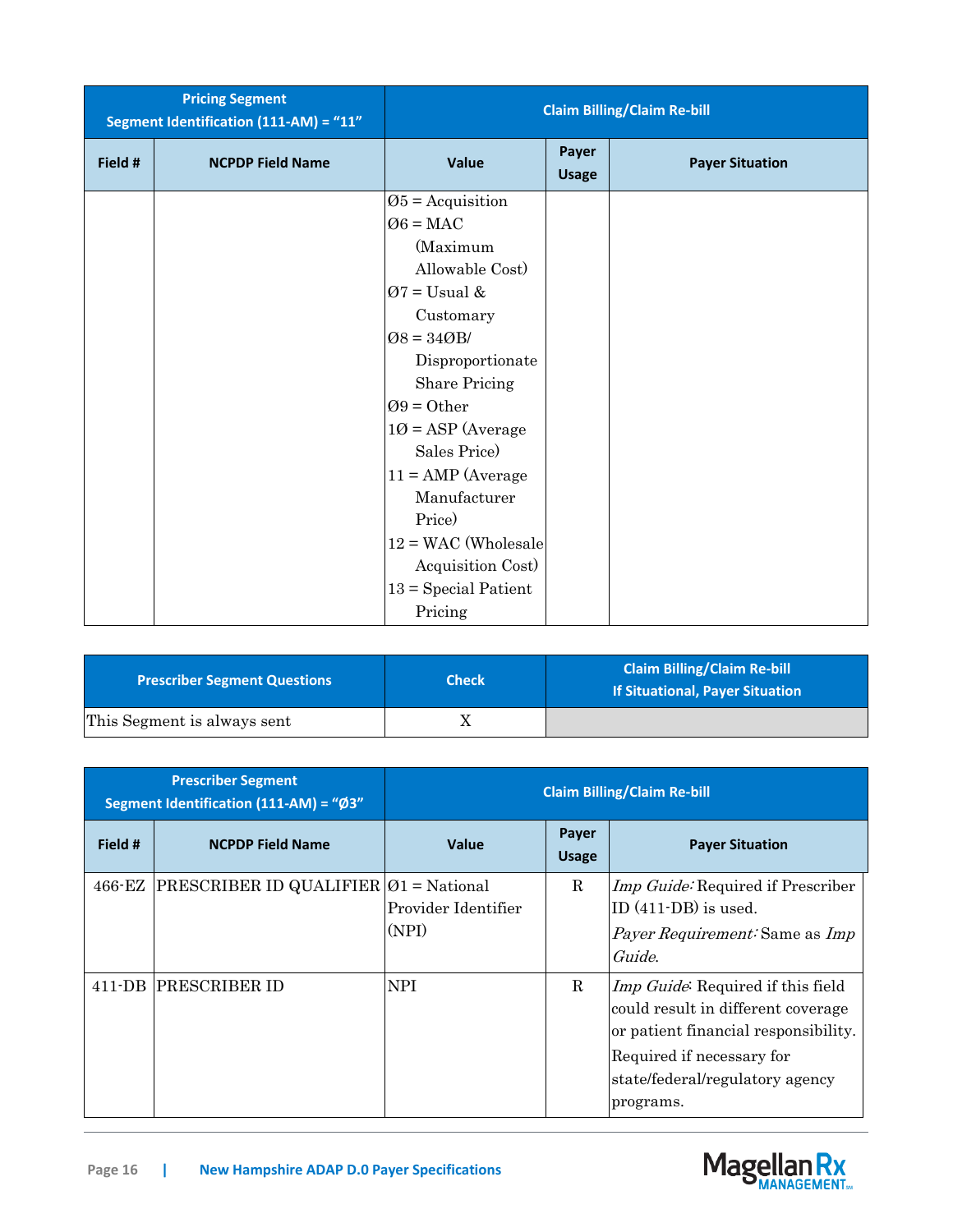| <b>Prescriber Segment</b><br>Segment Identification (111-AM) = "Ø3" |                               | <b>Claim Billing/Claim Re-bill</b>                                                    |                       |                                                        |
|---------------------------------------------------------------------|-------------------------------|---------------------------------------------------------------------------------------|-----------------------|--------------------------------------------------------|
| Field #                                                             | <b>NCPDP Field Name</b>       | <b>Value</b>                                                                          | Payer<br><b>Usage</b> | <b>Payer Situation</b>                                 |
|                                                                     |                               |                                                                                       |                       | <i>Payer Requirement:</i> Same as <i>Imp</i><br>Guide. |
| 368-2P                                                              | PRESCRIBER ZIP/POSTAL<br>ZONE | Code defining<br>international postal<br>zone excluding<br>punctuation and<br>blanks. | <b>RW</b>             | <i>Payer Requirement:</i> Same as <i>Imp</i><br>Guide. |

| <b>Coordination of Benefits/Other Payments</b><br><b>Segment Questions</b>                                                                                   | <b>Check</b> | <b>Claim Billing/Claim Re-bill</b><br><b>If Situational, Payer Situation</b> |
|--------------------------------------------------------------------------------------------------------------------------------------------------------------|--------------|------------------------------------------------------------------------------|
| This Segment is always sent                                                                                                                                  |              |                                                                              |
| This Segment is situational                                                                                                                                  | Χ            | Required only for secondary, tertiary, etc.<br>claims.                       |
| Scenario 3 - Other Payer Amount Paid,<br>Other Payer-Patient Responsibility<br>Amount, and Benefit Stage Repetitions<br><b>Present (Government Programs)</b> | X            |                                                                              |

| <b>Coordination of Benefits/Other Payments</b><br><b>Segment</b><br>Segment Identification (111-AM) = "Ø5" |                                                            | <b>Claim Billing/Claim Re-bill</b><br>Scenario 3 - Other Payer Amount Paid, Other Payer-Patient Responsibility<br>Amount, and Benefit Stage Repetitions Present (Government Programs)                                                              |                       |                        |
|------------------------------------------------------------------------------------------------------------|------------------------------------------------------------|----------------------------------------------------------------------------------------------------------------------------------------------------------------------------------------------------------------------------------------------------|-----------------------|------------------------|
| Field #                                                                                                    | <b>NCPDP Field Name</b>                                    | Value                                                                                                                                                                                                                                              | Payer<br><b>Usage</b> | <b>Payer Situation</b> |
| 337-4C                                                                                                     | COORDINATION OF<br><b>BENEFITS/OTHER</b><br>PAYMENTS COUNT | Maximum count of 9.                                                                                                                                                                                                                                | М                     |                        |
| 338-5C                                                                                                     | OTHER PAYER COVERAGE<br>TYPE                               | $Blank = Not$<br>Specified<br>$Q1 = Primary - First$<br>$Q2 =$ Secondary –<br>Second<br>$Q3$ = Tertiary –<br>Third<br>$\varnothing$ 4 = Quaternary –<br>Fourth<br>$\varnothing$ 5 = Quinary – Fifth<br>$06 =$ Senary – Sixth<br>$Q7 =$ Septenary – | $\mathbf R$           |                        |

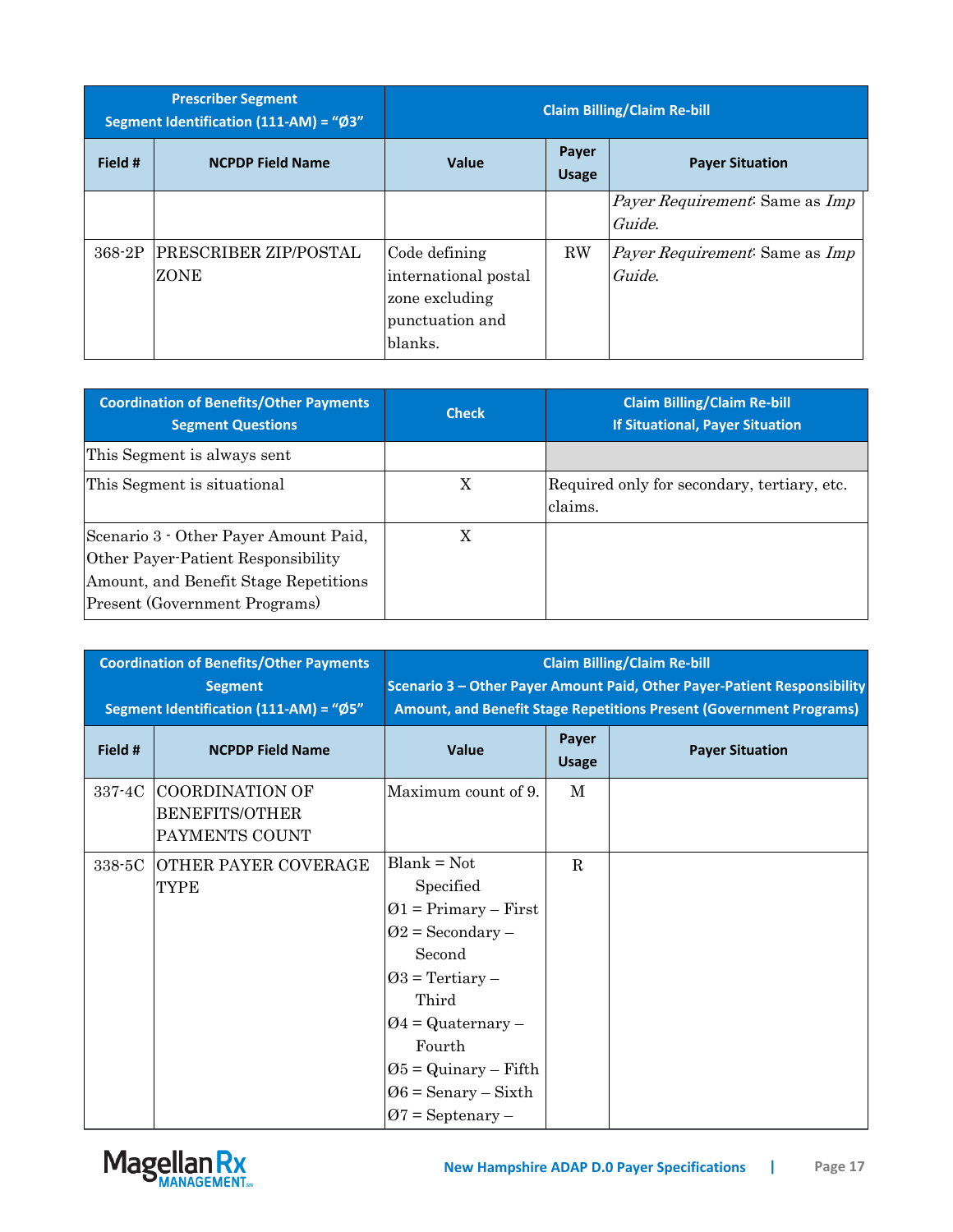| <b>Coordination of Benefits/Other Payments</b> |                                                          | <b>Claim Billing/Claim Re-bill</b>                                                                                                              |                        |                                                                                                                                                                                                             |  |
|------------------------------------------------|----------------------------------------------------------|-------------------------------------------------------------------------------------------------------------------------------------------------|------------------------|-------------------------------------------------------------------------------------------------------------------------------------------------------------------------------------------------------------|--|
|                                                | <b>Segment</b><br>Segment Identification (111-AM) = "Ø5" | Scenario 3 - Other Payer Amount Paid, Other Payer-Patient Responsibility<br>Amount, and Benefit Stage Repetitions Present (Government Programs) |                        |                                                                                                                                                                                                             |  |
| Field #                                        | <b>NCPDP Field Name</b>                                  | <b>Value</b>                                                                                                                                    | Payer<br><b>Usage</b>  | <b>Payer Situation</b>                                                                                                                                                                                      |  |
|                                                |                                                          | Seventh<br>$08 = Octonary -$<br>Eighth<br>$Q9 = Nonary - Ninth$                                                                                 |                        |                                                                                                                                                                                                             |  |
| 339-6C                                         | <b>OTHER PAYER ID</b><br><b>QUALIFIER</b>                | $99 = Other$                                                                                                                                    | $\mathbf R$            | Imp Guide: Required if Other<br>Payer ID (34Ø-7C) is used.<br>Payer Requirement: Same as Imp<br>Guide.                                                                                                      |  |
| 34Ø-7C                                         | <b>OTHER PAYER ID</b>                                    |                                                                                                                                                 | $\mathbf{R}\mathbf{W}$ | Imp Guide: Required if<br>identification of the Other Payer is<br>necessary for claim/encounter<br>adjudication.<br>Payer Requirement: Same as Imp<br>Guide.<br>A 10 byte Other Payer ID required<br>field. |  |
| 443-E8                                         | <b>OTHER PAYER DATE</b>                                  |                                                                                                                                                 | RW                     | Imp Guide: Required if<br>identification of the Other Payer<br>Date is necessary for<br>claim/encounter adjudication.<br>Payer Requirement: Same as Imp<br>Guide.                                           |  |
|                                                | 341-HB OTHER PAYER AMOUNT<br>PAID COUNT                  | Maximum count of 9.                                                                                                                             | $\mathbf{R}\mathbf{W}$ | Imp Guide: Required if Other<br>Payer Amount Paid Qualifier (342-<br>HC) is used.<br>Payer Requirement: Same as Imp<br>Guide.                                                                               |  |

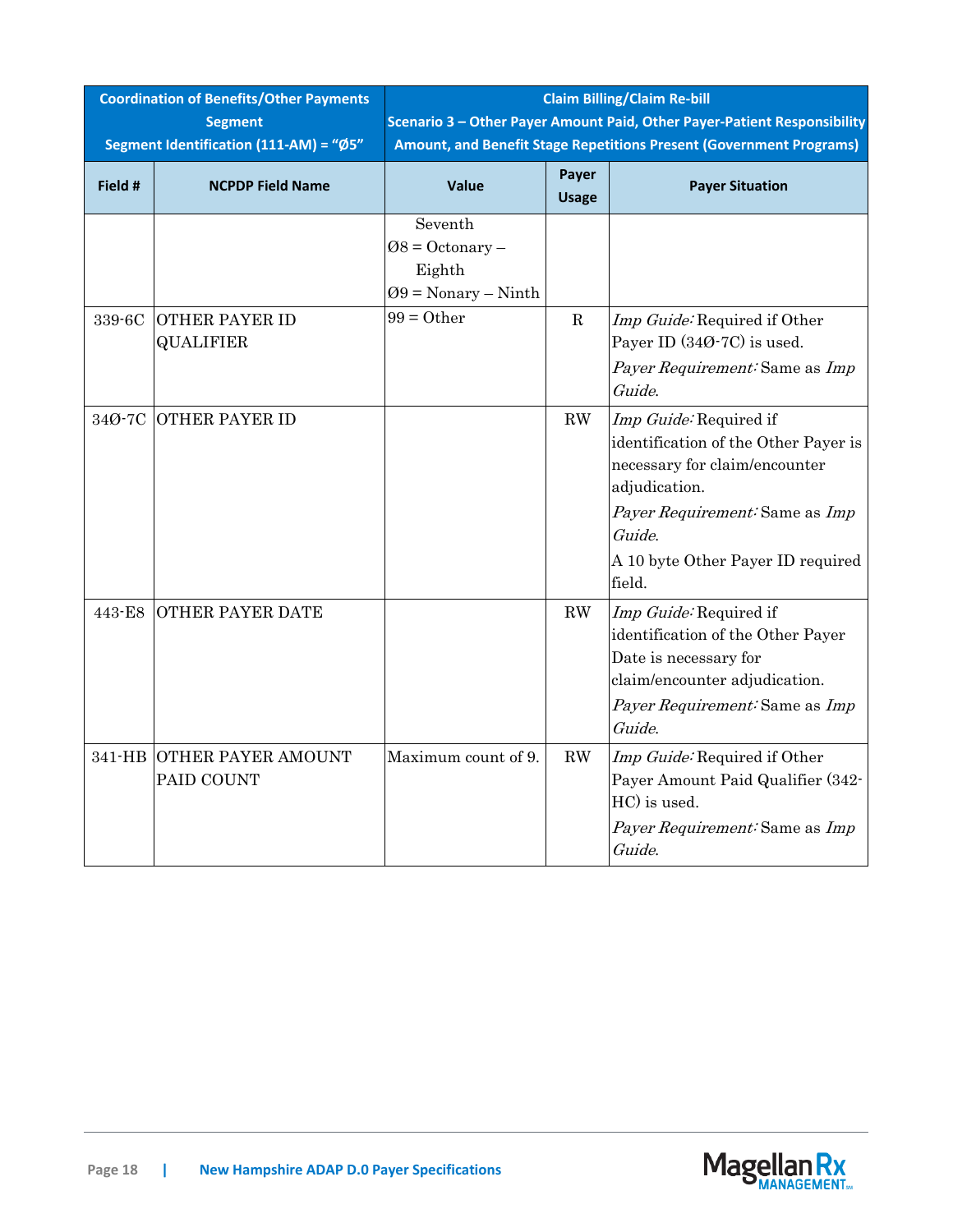| <b>Coordination of Benefits/Other Payments</b><br><b>Segment</b> |                                                                  | <b>Claim Billing/Claim Re-bill</b><br>Scenario 3 - Other Payer Amount Paid, Other Payer-Patient Responsibility                                                                                                                    |                       |                                                                                                                                                                                                                                             |  |
|------------------------------------------------------------------|------------------------------------------------------------------|-----------------------------------------------------------------------------------------------------------------------------------------------------------------------------------------------------------------------------------|-----------------------|---------------------------------------------------------------------------------------------------------------------------------------------------------------------------------------------------------------------------------------------|--|
|                                                                  | Segment Identification (111-AM) = "Ø5"                           |                                                                                                                                                                                                                                   |                       | Amount, and Benefit Stage Repetitions Present (Government Programs)                                                                                                                                                                         |  |
| Field #                                                          | <b>NCPDP Field Name</b>                                          | Value                                                                                                                                                                                                                             | Payer<br><b>Usage</b> | <b>Payer Situation</b>                                                                                                                                                                                                                      |  |
| 342-HC                                                           | <b>OTHER PAYER AMOUNT</b><br>PAID QUALIFIER                      | $\varnothing$ 1 = Delivery<br>$Q2 =$ Shipping<br>$Q3 = Postage$<br>$Q4 =$ Administrative<br>$\varnothing$ 5 = Incentive<br>$06 =$ Cognitive<br>Service<br>$07 = Drug$ Benefit<br>$Q9 =$ Compound<br>Preparation Cost<br>Submitted | $RW***$               | Imp Guide: Required if Other<br>Payer Amount Paid (431-DV) is<br>used.<br>Payer Requirement: Same as Imp<br>Guide.                                                                                                                          |  |
| 431-DV                                                           | OTHER PAYER AMOUNT<br>PAID                                       | $10 = Sales Tax$                                                                                                                                                                                                                  | $RW***$               | Imp Guide: Required if other payer<br>has approved payment for some/all<br>of the billing.<br>Payer Requirement: Same as Imp<br>Guide.                                                                                                      |  |
| 471-5E                                                           | <b>OTHER PAYER REJECT</b><br><b>COUNT</b>                        | Maximum count of 5.                                                                                                                                                                                                               | RW                    | Imp Guide: Required if Other<br>Payer Reject Code (472-6E) is<br>used.<br>Payer Requirement: Same as Imp<br>Guide.                                                                                                                          |  |
| 472-6E                                                           | OTHER PAYER REJECT<br>CODE                                       |                                                                                                                                                                                                                                   | $RW***$               | Imp Guide: Required when the<br>other payer has denied the<br>payment for the billing, designated<br>with Other Coverage Code (308-<br>$CS$ = 3 (Other Coverage Billed –<br>claim not covered).<br>Payer Requirement: Same as Imp<br>Guide. |  |
| 353-NR                                                           | OTHER PAYER-PATIENT<br>RESPONSIBILITY AMOUNT<br><b>COUNT</b>     | Maximum count of<br>25.                                                                                                                                                                                                           | RW                    | Imp Guide: Required if Other<br>Payer-Patient Responsibility<br>Amount Qualifier (351-NP) is used.<br>Payer Requirement: Same as Imp<br>Guide.                                                                                              |  |
| 351-NP                                                           | OTHER PAYER-PATIENT<br>RESPONSIBILITY AMOUNT<br><b>QUALIFIER</b> | $Blank = Not$<br>Specified<br>$Ø1 =$ Amount                                                                                                                                                                                       | $RW***$               | Imp Guide: Required if Other<br>Payer-Patient Responsibility<br>Amount (352-NQ) is used.                                                                                                                                                    |  |

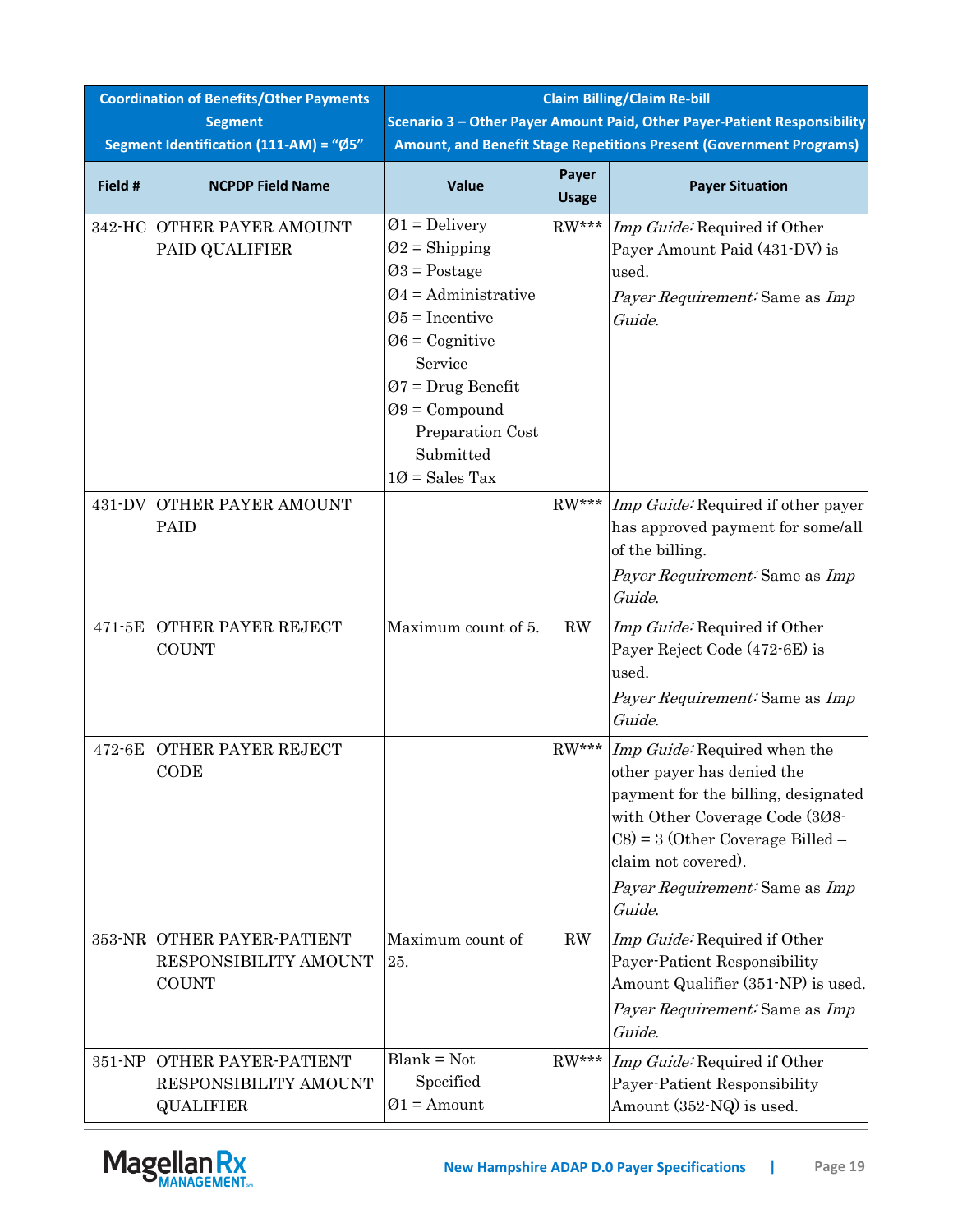| <b>Coordination of Benefits/Other Payments</b> |                                        | <b>Claim Billing/Claim Re-bill</b>                                       |              |                                                                     |  |
|------------------------------------------------|----------------------------------------|--------------------------------------------------------------------------|--------------|---------------------------------------------------------------------|--|
|                                                | <b>Segment</b>                         | Scenario 3 - Other Payer Amount Paid, Other Payer-Patient Responsibility |              |                                                                     |  |
|                                                | Segment Identification (111-AM) = "Ø5" |                                                                          |              | Amount, and Benefit Stage Repetitions Present (Government Programs) |  |
| Field #                                        | <b>NCPDP Field Name</b>                | Value                                                                    | Payer        | <b>Payer Situation</b>                                              |  |
|                                                |                                        |                                                                          | <b>Usage</b> |                                                                     |  |
|                                                |                                        | Applied to                                                               |              | Payer Requirement: Same as Imp                                      |  |
|                                                |                                        | Periodic                                                                 |              | Guide.                                                              |  |
|                                                |                                        | Deductible (517-                                                         |              |                                                                     |  |
|                                                |                                        | FH) as reported                                                          |              |                                                                     |  |
|                                                |                                        | by previous payer                                                        |              |                                                                     |  |
|                                                |                                        | $Q2$ = Amount                                                            |              |                                                                     |  |
|                                                |                                        | Attributed to                                                            |              |                                                                     |  |
|                                                |                                        | Product                                                                  |              |                                                                     |  |
|                                                |                                        | Selection/Brand                                                          |              |                                                                     |  |
|                                                |                                        | Drug (134-UK) as                                                         |              |                                                                     |  |
|                                                |                                        | reported by                                                              |              |                                                                     |  |
|                                                |                                        | previous payer                                                           |              |                                                                     |  |
|                                                |                                        | $Q3 =$ Amount                                                            |              |                                                                     |  |
|                                                |                                        | Attributed to                                                            |              |                                                                     |  |
|                                                |                                        | Sales Tax (523-                                                          |              |                                                                     |  |
|                                                |                                        | FN) as reported                                                          |              |                                                                     |  |
|                                                |                                        | by previous payer                                                        |              |                                                                     |  |
|                                                |                                        | $Q4 =$ Amount                                                            |              |                                                                     |  |
|                                                |                                        | Exceeding                                                                |              |                                                                     |  |
|                                                |                                        | Periodic Benefit                                                         |              |                                                                     |  |
|                                                |                                        | Maximum (520-                                                            |              |                                                                     |  |
|                                                |                                        | FK) as reported                                                          |              |                                                                     |  |
|                                                |                                        | by previous payer                                                        |              |                                                                     |  |
|                                                |                                        | $\varnothing$ 5 = Amount of Co-                                          |              |                                                                     |  |
|                                                |                                        | pay $(518\text{-}\mathrm{FI})$ as                                        |              |                                                                     |  |
|                                                |                                        | reported by                                                              |              |                                                                     |  |
|                                                |                                        | previous payer                                                           |              |                                                                     |  |
|                                                |                                        | $06$ = Patient Pay                                                       |              |                                                                     |  |
|                                                |                                        | Amount (505-F5)                                                          |              |                                                                     |  |
|                                                |                                        | as reported by<br>previous payer                                         |              |                                                                     |  |
|                                                |                                        | $Q7$ = Amount of                                                         |              |                                                                     |  |
|                                                |                                        | Coinsurance                                                              |              |                                                                     |  |
|                                                |                                        | $(572-4U)$ as                                                            |              |                                                                     |  |
|                                                |                                        | reported by                                                              |              |                                                                     |  |
|                                                |                                        | previous payer                                                           |              |                                                                     |  |
|                                                |                                        | $08 =$ Amount                                                            |              |                                                                     |  |
|                                                |                                        | Attributed to                                                            |              |                                                                     |  |
|                                                |                                        | Product                                                                  |              |                                                                     |  |
|                                                |                                        | Selection/Non-                                                           |              |                                                                     |  |
|                                                |                                        |                                                                          |              |                                                                     |  |

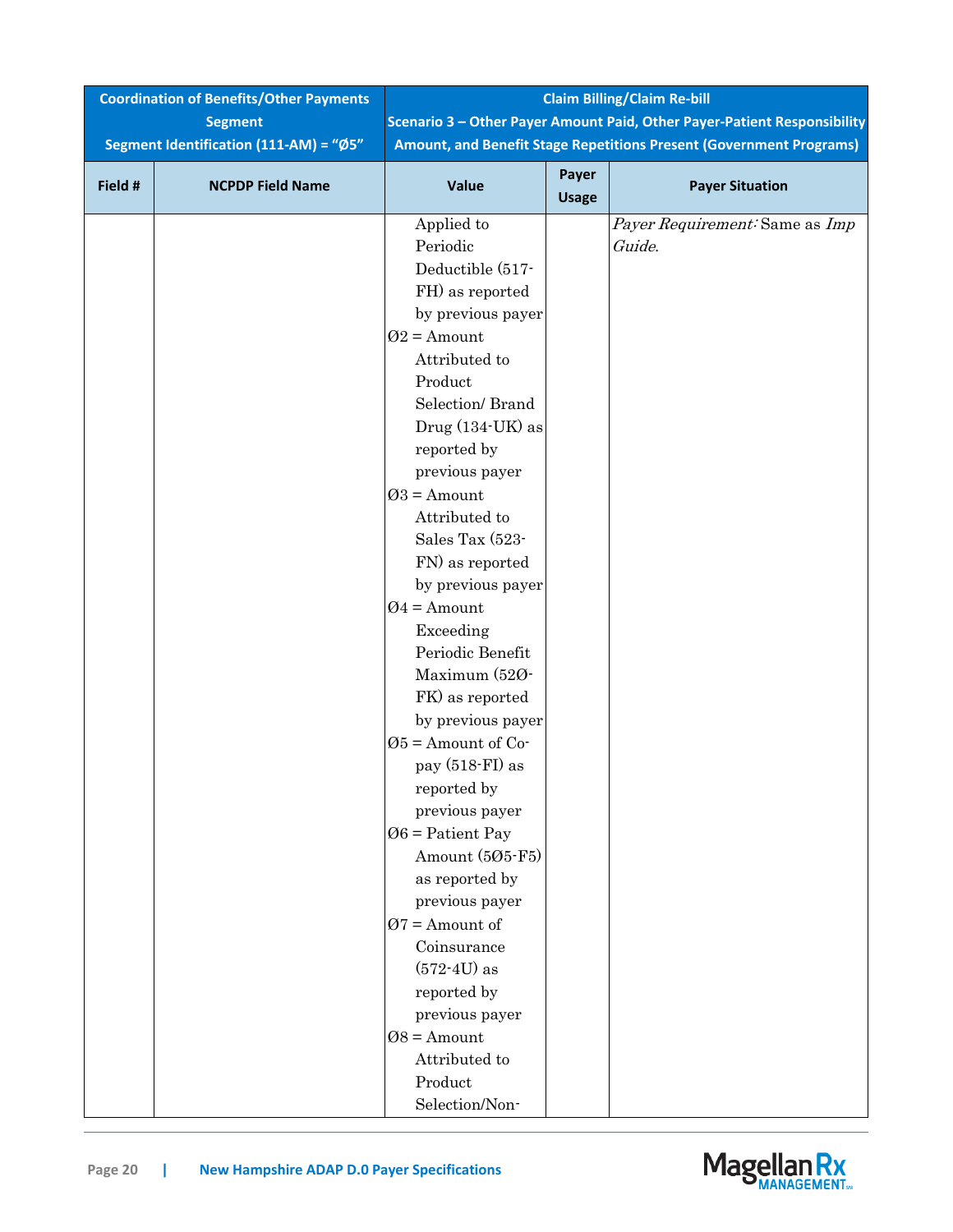| <b>Coordination of Benefits/Other Payments</b> |                                        | <b>Claim Billing/Claim Re-bill</b> |              |                                                                          |
|------------------------------------------------|----------------------------------------|------------------------------------|--------------|--------------------------------------------------------------------------|
|                                                | <b>Segment</b>                         |                                    |              | Scenario 3 - Other Payer Amount Paid, Other Payer-Patient Responsibility |
|                                                | Segment Identification (111-AM) = "Ø5" |                                    |              | Amount, and Benefit Stage Repetitions Present (Government Programs)      |
| Field #                                        | <b>NCPDP Field Name</b>                | Value                              | Payer        | <b>Payer Situation</b>                                                   |
|                                                |                                        |                                    | <b>Usage</b> |                                                                          |
|                                                |                                        | Preferred                          |              |                                                                          |
|                                                |                                        | Formulary                          |              |                                                                          |
|                                                |                                        | Selection (135-                    |              |                                                                          |
|                                                |                                        | UM) as reported                    |              |                                                                          |
|                                                |                                        | by previous payer                  |              |                                                                          |
|                                                |                                        | $Q9 =$ Amount                      |              |                                                                          |
|                                                |                                        | Attributed to                      |              |                                                                          |
|                                                |                                        | Health Plan                        |              |                                                                          |
|                                                |                                        | Assistance                         |              |                                                                          |
|                                                |                                        | Amount (129-                       |              |                                                                          |
|                                                |                                        | UD) as reported                    |              |                                                                          |
|                                                |                                        | by previous payer                  |              |                                                                          |
|                                                |                                        | $10 =$ Amount                      |              |                                                                          |
|                                                |                                        | Attributed to                      |              |                                                                          |
|                                                |                                        | Provider                           |              |                                                                          |
|                                                |                                        | Network                            |              |                                                                          |
|                                                |                                        | Selection (133-                    |              |                                                                          |
|                                                |                                        | UJ) as reported                    |              |                                                                          |
|                                                |                                        | by previous payer                  |              |                                                                          |
|                                                |                                        | $11 =$ Amount                      |              |                                                                          |
|                                                |                                        | Attributed to                      |              |                                                                          |
|                                                |                                        | Product                            |              |                                                                          |
|                                                |                                        | Selection/ Brand                   |              |                                                                          |
|                                                |                                        | Non-Preferred                      |              |                                                                          |
|                                                |                                        | Formulary                          |              |                                                                          |
|                                                |                                        | Selection (136-                    |              |                                                                          |
|                                                |                                        | UN) as reported                    |              |                                                                          |
|                                                |                                        | by previous payer                  |              |                                                                          |
|                                                |                                        | $12 =$ Amount                      |              |                                                                          |
|                                                |                                        | Attributed to                      |              |                                                                          |
|                                                |                                        | Coverage Gap                       |              |                                                                          |
|                                                |                                        | $(137-UP)$ that                    |              |                                                                          |
|                                                |                                        | was collected                      |              |                                                                          |
|                                                |                                        | from the patient                   |              |                                                                          |
|                                                |                                        | due to a coverage                  |              |                                                                          |
|                                                |                                        | gap                                |              |                                                                          |
|                                                |                                        | $13 =$ Amount                      |              |                                                                          |
|                                                |                                        | Attributed to                      |              |                                                                          |
|                                                |                                        | Processor Fee                      |              |                                                                          |
|                                                |                                        | $(571-NZ)$ as                      |              |                                                                          |

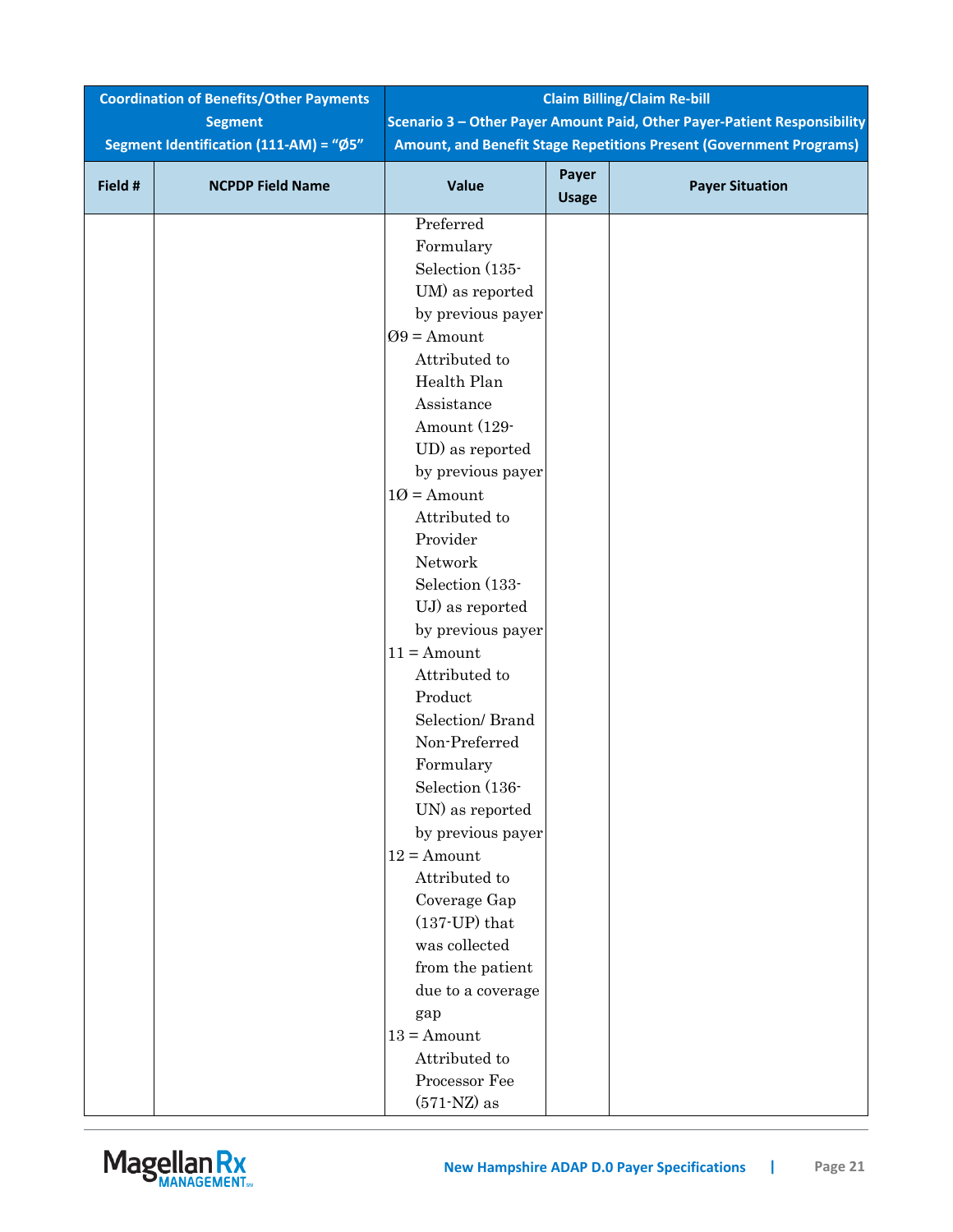| <b>Coordination of Benefits/Other Payments</b><br><b>Segment</b> |                                                     | <b>Claim Billing/Claim Re-bill</b><br>Scenario 3 - Other Payer Amount Paid, Other Payer-Patient Responsibility |                       |                                                                                                                                                                                                                                                                                                                                                                                                                                           |  |
|------------------------------------------------------------------|-----------------------------------------------------|----------------------------------------------------------------------------------------------------------------|-----------------------|-------------------------------------------------------------------------------------------------------------------------------------------------------------------------------------------------------------------------------------------------------------------------------------------------------------------------------------------------------------------------------------------------------------------------------------------|--|
|                                                                  | Segment Identification (111-AM) = "Ø5"              | Amount, and Benefit Stage Repetitions Present (Government Programs)                                            |                       |                                                                                                                                                                                                                                                                                                                                                                                                                                           |  |
| Field #                                                          | <b>NCPDP Field Name</b>                             | Value                                                                                                          | Payer<br><b>Usage</b> | <b>Payer Situation</b>                                                                                                                                                                                                                                                                                                                                                                                                                    |  |
|                                                                  |                                                     | reported by<br>previous payer                                                                                  |                       |                                                                                                                                                                                                                                                                                                                                                                                                                                           |  |
|                                                                  | 352-NQ OTHER PAYER-PATIENT<br>RESPONSIBILITY AMOUNT |                                                                                                                | $RW***$               | Imp Guide: Required if necessary<br>for patient financial responsibility<br>only billing.<br>Required if necessary for<br>state/federal/regulatory agency<br>programs.<br>Not used for non-governmental<br>agency programs if Other Payer<br>Amount Paid (431-DV) is<br>submitted.<br>Payer Requirement: Same as Imp<br>Guide.                                                                                                            |  |
|                                                                  | 392-MU BENEFIT STAGE COUNT                          | Maximum count of 4.                                                                                            | RW                    | Imp Guide: Required if Benefit<br>Stage Amount (394-MW) is used.<br>Payer Requirement: Same as Imp<br>Guide.                                                                                                                                                                                                                                                                                                                              |  |
| 393-MV                                                           | <b>BENEFIT STAGE</b><br><b>QUALIFIER</b>            | $Ø1 = Deductible$<br>$Q2$ = Initial Benefit<br>$Q3$ = Coverage Gap<br>$Q4 =$ Catastrophic<br>Coverage          | $RW***$               | Imp Guide: Required if Benefit<br>Stage Amount (394-MW) is used.<br>Payer Requirement: Same as Imp<br>Guide.                                                                                                                                                                                                                                                                                                                              |  |
|                                                                  | 394-MW BENEFIT STAGE AMOUNT                         |                                                                                                                | $RW***$               | <i>Imp Guide:</i> Required if the<br>previous payer has financial<br>amounts that apply to Medicare<br>Part D beneficiary benefit stages.<br>This field is required when the<br>plan is a participant in a Medicare<br>Part D program that requires<br>reporting of benefit stage specific<br>financial amounts.<br>Required if necessary for<br>state/federal/regulatory agency<br>programs.<br>Payer Requirement: Same as Imp<br>Guide. |  |

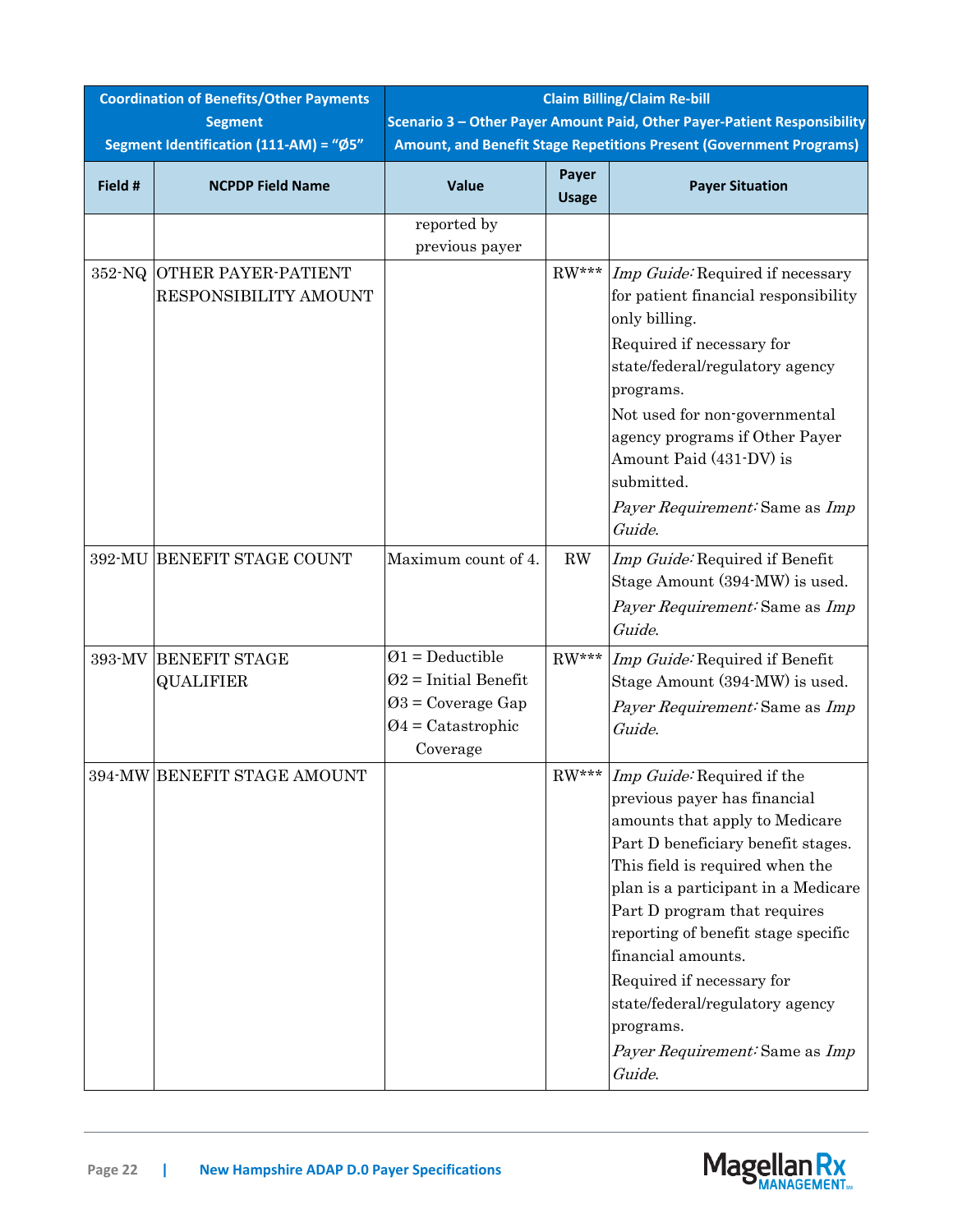| <b>DUR/PPS Segment Questions</b> | <b>Check</b> | <b>Claim Billing/Claim Re-bill</b><br><b>If Situational, Payer Situation</b> |
|----------------------------------|--------------|------------------------------------------------------------------------------|
| This Segment is always sent      |              |                                                                              |
| This Segment is situational      | X            | Required for B1 and B3 transactions if<br>there is DUR information.          |

| <b>DUR/PPS Segment</b><br>Segment Identification (111-AM) = "Ø8" |                                            | <b>Claim Billing/Claim Re-bill</b>                                                                                                                                                                                                  |                       |                                                                                                                                                                                                                                                                                                                                                              |
|------------------------------------------------------------------|--------------------------------------------|-------------------------------------------------------------------------------------------------------------------------------------------------------------------------------------------------------------------------------------|-----------------------|--------------------------------------------------------------------------------------------------------------------------------------------------------------------------------------------------------------------------------------------------------------------------------------------------------------------------------------------------------------|
| Field #                                                          | <b>NCPDP Field Name</b>                    | <b>Value</b>                                                                                                                                                                                                                        | Payer<br><b>Usage</b> | <b>Payer Situation</b>                                                                                                                                                                                                                                                                                                                                       |
| 473-7E                                                           | <b>DUR/PPS CODE COUNTER</b>                | Maximum of 9<br>occurrences.                                                                                                                                                                                                        | $\mathbf R$           | Imp Guide: Required if DUR/PPS<br>Segment is used.<br>Payer Requirement: Same as Imp<br>Guide.                                                                                                                                                                                                                                                               |
| 439-E4                                                           | <b>REASON FOR SERVICE</b><br>CODE          | DD<br>ID                                                                                                                                                                                                                            | $RW***$               | Imp Guide: Required if this field<br>could result in different coverage,<br>pricing, patient financial<br>responsibility, and/or drug<br>utilization review outcome.<br>Required if this field affects<br>payment for or documentation of<br>professional pharmacy service.<br>Payer Requirement: Required<br>when needed to communicate<br>DUR information. |
| 44Ø-E5                                                           | <b>PROFESSIONAL SERVICE</b><br><b>CODE</b> | 00 / No Intervention<br>CC / Coordination of<br>Care<br>M0/Prescriber<br>Consulted<br>PE / Patient<br>Education/instru<br>ction<br>PH / Patient<br>Medication<br>History<br>P0/Patient Consulted<br>R0/Physician<br>Consulted Other | $RW***$               | Imp Guide: Required if this field<br>could result in different coverage,<br>pricing, patient financial<br>responsibility, and/or drug<br>utilization review outcome.<br>Required if this field affects<br>payment for or documentation of<br>professional pharmacy service.<br>Payer Requirement: Required<br>when needed to communicate<br>DUR information. |
| 441-E6                                                           | RESULT OF SERVICE CODE                     | 1A/filled as is, false<br>positive<br>1B/filled prescription                                                                                                                                                                        | $RW***$               | Imp Guide: Required if this field<br>could result in different coverage,<br>pricing, patient financial                                                                                                                                                                                                                                                       |

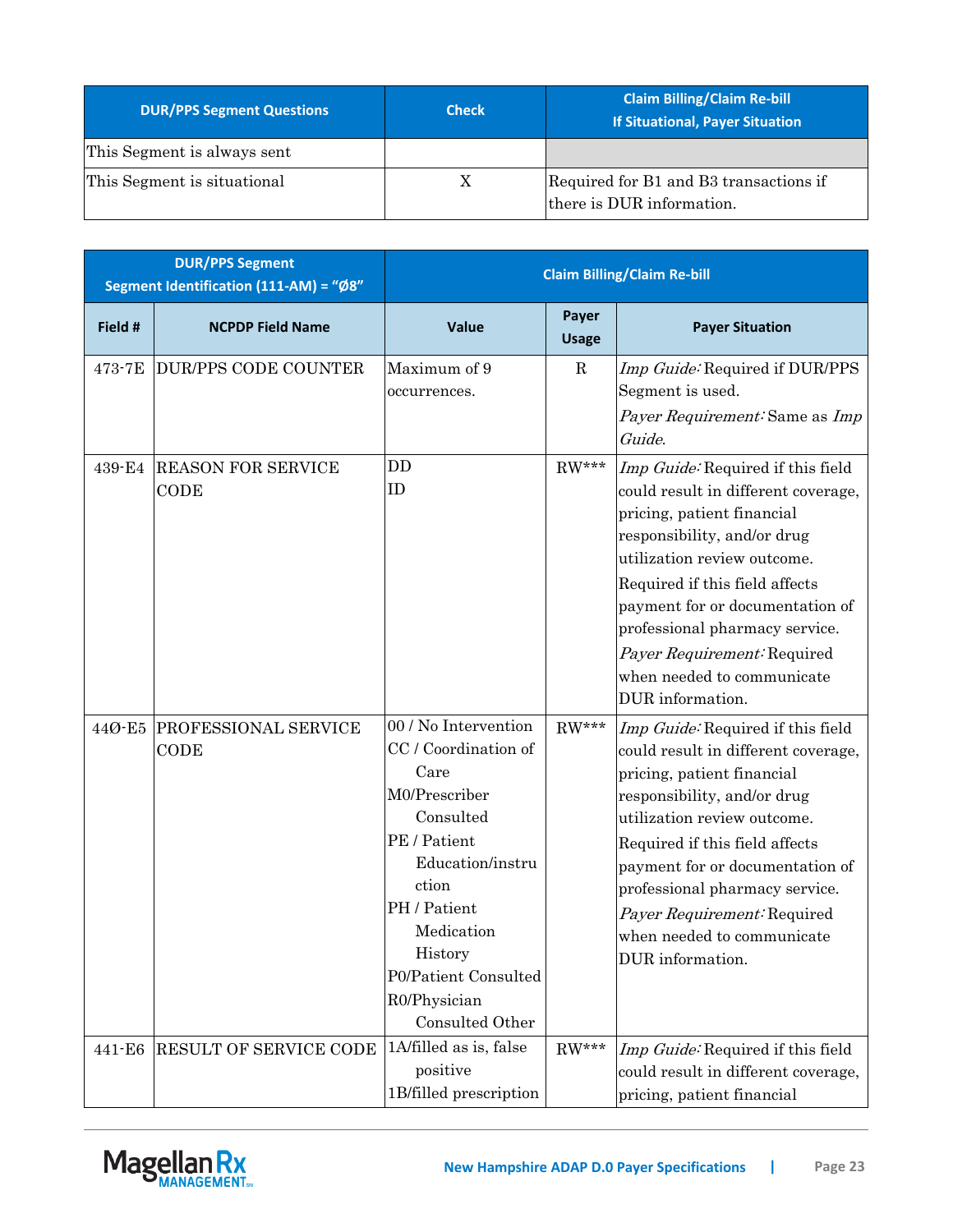| <b>DUR/PPS Segment</b><br>Segment Identification (111-AM) = "Ø8" |                                                        | <b>Claim Billing/Claim Re-bill</b>                                                                                                                                                                                                                     |                       |                                                                                                                                                                                                                                                                                                                         |  |
|------------------------------------------------------------------|--------------------------------------------------------|--------------------------------------------------------------------------------------------------------------------------------------------------------------------------------------------------------------------------------------------------------|-----------------------|-------------------------------------------------------------------------------------------------------------------------------------------------------------------------------------------------------------------------------------------------------------------------------------------------------------------------|--|
| Field #                                                          | <b>NCPDP Field Name</b>                                | Value                                                                                                                                                                                                                                                  | Payer<br><b>Usage</b> | <b>Payer Situation</b>                                                                                                                                                                                                                                                                                                  |  |
|                                                                  |                                                        | as is<br>1C/filled, with<br>different dose<br>1D/filled, different<br>direction<br>1F/filled, different<br>quantity<br>1G/filled, prescriber<br>approved<br>2A/prescription not<br>filled<br>3B/recommendation<br>not accepted<br>3C/discontinued drug |                       | responsibility, and/or drug<br>utilization review outcome.<br>Required if this field affects<br>payment for or documentation of<br>professional pharmacy service.<br>Payer Requirement: Required<br>when needed to communicate<br>DUR information.                                                                      |  |
| 474-8E                                                           | $DUR/PPS$ LEVEL OF EFFORT $ \emptyset$ = Not Specified | $11 = \text{Level } 1 \text{ (Lowest)}$<br>$12 = \text{Level } 2$<br>$13 = Level 3$<br>$14 = Level 4$<br>$15 =$ Level $5$<br>(Highest)                                                                                                                 | $\mathrm{RW^{***}}$   | Imp Guide: Required if this field<br>could result in different coverage,<br>pricing, patient financial<br>responsibility, and/or drug<br>utilization review outcome.<br>Required if this field affects<br>payment for or documentation of<br>professional pharmacy service.<br>Payer Requirement: Same as Imp<br>Guide. |  |

| <b>Compound Segment Questions</b> | <b>Check</b> | <b>Claim Billing/Claim Re-bill</b><br><b>If Situational, Payer Situation</b> |
|-----------------------------------|--------------|------------------------------------------------------------------------------|
| This Segment is always sent       |              |                                                                              |
| This Segment is situational       | Χ            | Compounds are not covered for this<br>program.                               |

| <b>Clinical Segment Questions</b> | <b>Check</b> | <b>Claim Billing/Claim Re-bill</b><br><b>If Situational, Payer Situation</b>                                  |
|-----------------------------------|--------------|---------------------------------------------------------------------------------------------------------------|
| This Segment is always sent       |              |                                                                                                               |
| This Segment is situational       | Χ            | It is used to specify diagnosis information<br>associated with the Claim Billing or<br>Encounter transaction. |

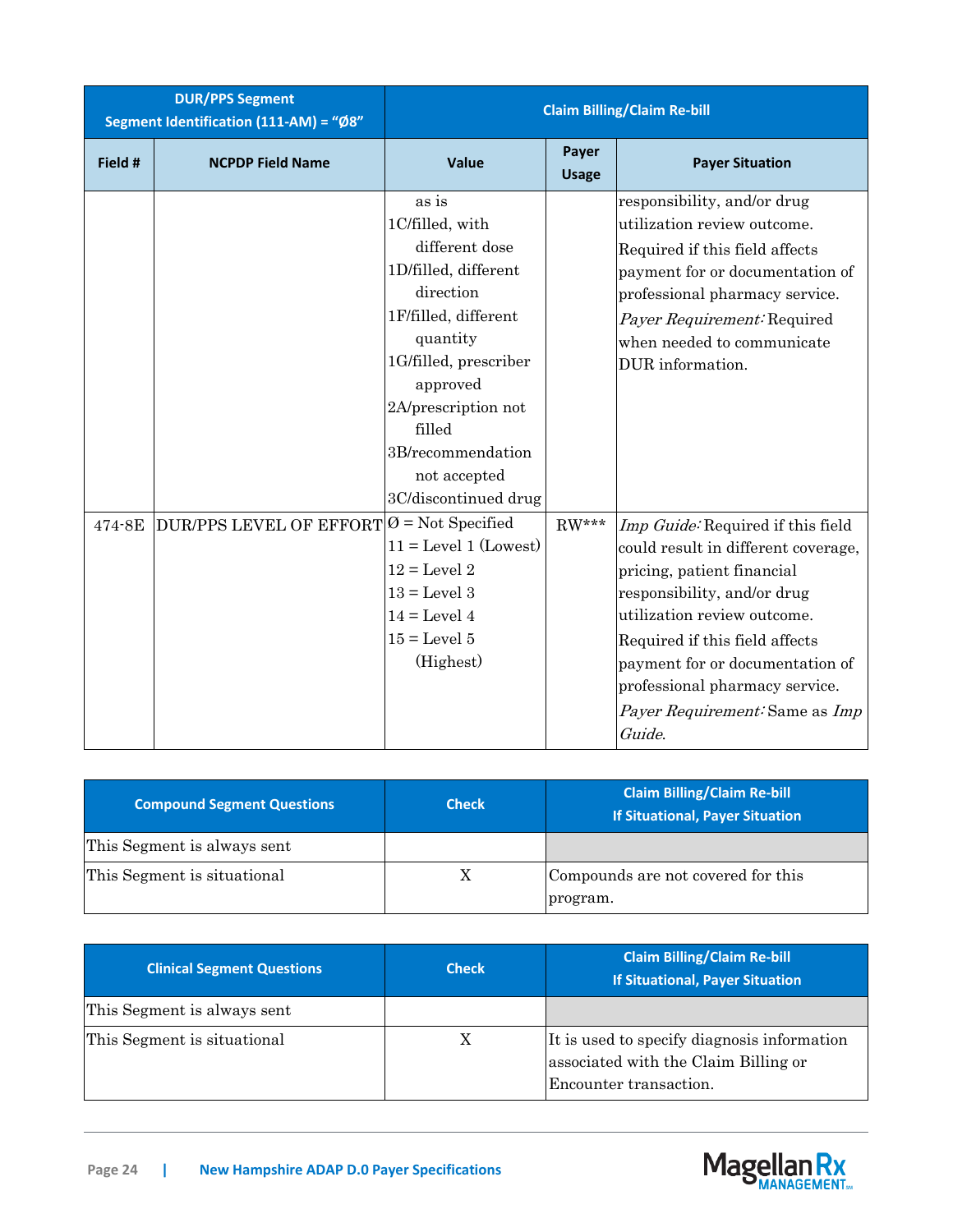| <b>Clinical Segment</b><br>Segment Identification (111-AM) = "13" |                                               | <b>Claim Billing/Claim Re-bill</b>                                                     |                        |                                                                                                                                                                                                                                                                                                                                                                                                                                                                     |
|-------------------------------------------------------------------|-----------------------------------------------|----------------------------------------------------------------------------------------|------------------------|---------------------------------------------------------------------------------------------------------------------------------------------------------------------------------------------------------------------------------------------------------------------------------------------------------------------------------------------------------------------------------------------------------------------------------------------------------------------|
| Field #                                                           | <b>NCPDP Field Name</b>                       | Value                                                                                  | Payer<br><b>Usage</b>  | <b>Payer Situation</b>                                                                                                                                                                                                                                                                                                                                                                                                                                              |
| 491-VE                                                            | DIAGNOSIS CODE COUNT                          | Maximum count of 5.                                                                    | $\mathbf{R}\mathbf{W}$ | Imp Guide: Required if Diagnosis<br>Code Qualifier (492-WE) and<br>Diagnosis Code (424-DO) are used.<br>Payer Requirement: Same as Imp<br>Guide.                                                                                                                                                                                                                                                                                                                    |
|                                                                   | 492-WE DIAGNOSIS CODE<br><b>QUALIFIER</b>     | $QQ = Not$ Specified<br>$\varnothing$ 1 = ICD9<br>$\varnothing$ 2 = ICD1 $\varnothing$ | $RW***$                | Imp Guide: Required if Diagnosis<br>Code (424-DO) is used.<br>Payer Requirement: Same as Imp<br>Guide.                                                                                                                                                                                                                                                                                                                                                              |
| 424-DO                                                            | <b>DIAGNOSIS CODE</b>                         |                                                                                        | $RW***$                | Imp Guide: Required if this field<br>could result in different coverage,<br>pricing, patient financial<br>responsibility, and/or drug<br>utilization review outcome.<br>Required if this field affects<br>payment for professional pharmacy<br>service.<br>Required if this information can be<br>used in place of prior<br>authorization.<br>Required if necessary for<br>state/federal/regulatory agency<br>programs.<br>Payer Requirement: Same as Imp<br>Guide. |
| 493-XE                                                            | <b>CLINICAL INFORMATION</b><br><b>COUNTER</b> | Maximum 5<br>occurrences<br>supported.                                                 | RW                     | Imp Guide: Grouped with<br>Measurement fields (Measurement<br>Date (494-ZE), Measurement Time<br>(495-H1), Measurement Dimension<br>(496-H2), Measurement Unit (497-<br>H3), Measurement Value (499-H4).<br>Payer Requirement: Same as Imp<br>Guide.                                                                                                                                                                                                                |
| 494-ZE                                                            | MEASUREMENT DATE                              |                                                                                        | $RW***$                | Imp Guide: Required if necessary<br>when this field could result in<br>different coverage and/or drug<br>utilization review outcome.<br>Payer Requirement: Same as Imp<br>Guide.                                                                                                                                                                                                                                                                                    |

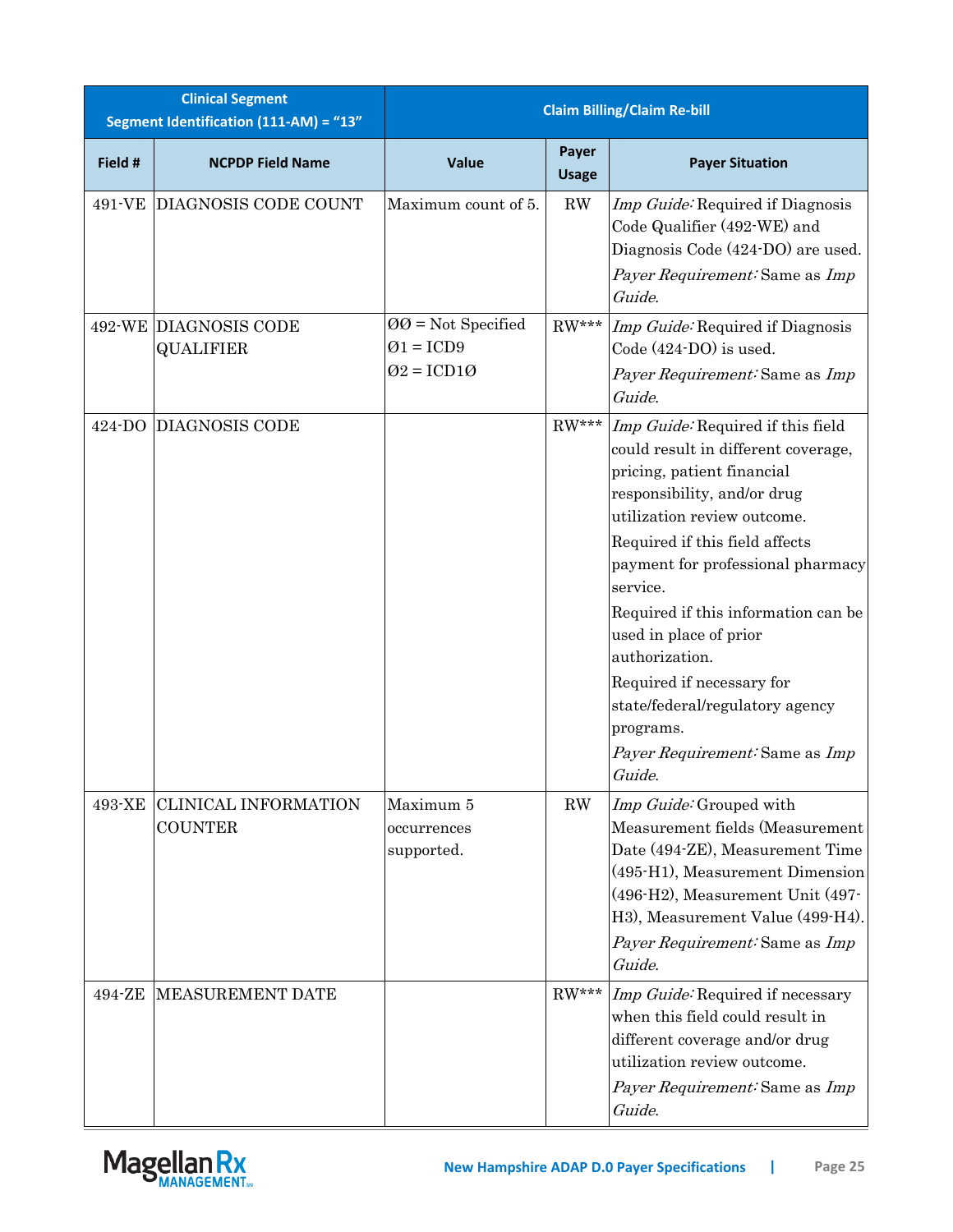| <b>Clinical Segment</b><br>Segment Identification (111-AM) = "13" |                          | <b>Claim Billing/Claim Re-bill</b>                              |  |                                                                                                                                                                                                                                                                                |
|-------------------------------------------------------------------|--------------------------|-----------------------------------------------------------------|--|--------------------------------------------------------------------------------------------------------------------------------------------------------------------------------------------------------------------------------------------------------------------------------|
| Field #                                                           | <b>NCPDP Field Name</b>  | Payer<br><b>Value</b><br><b>Payer Situation</b><br><b>Usage</b> |  |                                                                                                                                                                                                                                                                                |
| 495-H1                                                            | <b>IMEASUREMENT TIME</b> |                                                                 |  | RW*** <i>Imp Guide</i> : Required if Time is<br>known or has impact on<br>lmeasurement.<br>Required if necessary when this<br>field could result in different<br>coverage and/or drug utilization<br>review outcome.<br><i>Payer Requirement:</i> Same as <i>Imp</i><br>Guide. |

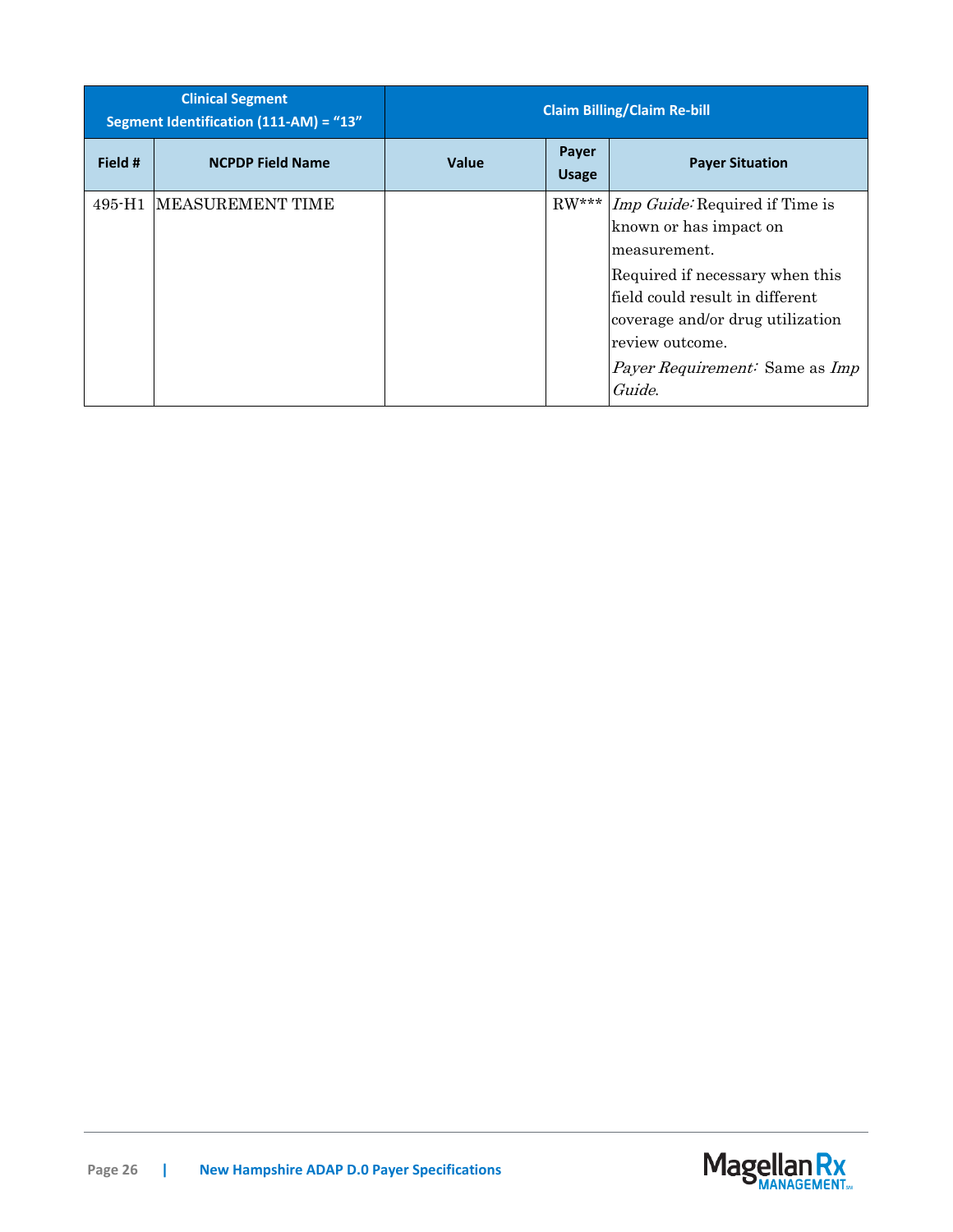| <b>Clinical Segment</b><br>Segment Identification (111-AM) = "13" |                         | <b>Claim Billing/Claim Re-bill</b>                                                                                                                                                                                                                                                                                                                                                                                                                                                                                                                                                                                                                                                                                                                                                                                                                                                  |                       |                                                                                                                                                                                                                                                                                                                                                                                                                                                 |  |
|-------------------------------------------------------------------|-------------------------|-------------------------------------------------------------------------------------------------------------------------------------------------------------------------------------------------------------------------------------------------------------------------------------------------------------------------------------------------------------------------------------------------------------------------------------------------------------------------------------------------------------------------------------------------------------------------------------------------------------------------------------------------------------------------------------------------------------------------------------------------------------------------------------------------------------------------------------------------------------------------------------|-----------------------|-------------------------------------------------------------------------------------------------------------------------------------------------------------------------------------------------------------------------------------------------------------------------------------------------------------------------------------------------------------------------------------------------------------------------------------------------|--|
| Field #                                                           | <b>NCPDP Field Name</b> | Value                                                                                                                                                                                                                                                                                                                                                                                                                                                                                                                                                                                                                                                                                                                                                                                                                                                                               | Payer<br><b>Usage</b> | <b>Payer Situation</b>                                                                                                                                                                                                                                                                                                                                                                                                                          |  |
| 497-H <sub>3</sub>                                                | MEASUREMENT UNIT        | $Blank = Not$<br>Specified<br>$\varnothing$ 1 = Inches (In)<br>$Q2$ = Centimeters<br>$\rm (cm)$<br>$Q3 =$ Pounds (lb)<br>$Q4 =$ Kilograms (kg)<br>$\varnothing$ 5 = Celsius (C)<br>$\varnothing 6$ = Fahrenheit (F)<br>$Q7$ = Meters squared<br>(m <sup>2</sup> )<br>$08 =$ Milligrams per<br>deciliter (mg/dl)<br>$09 =$ Units per<br>milliliter (U/ml)<br>$10 =$ Millimeters of<br>mercury (mmHg)<br>$11 =$ Centimeters<br>squared $(cm2)$<br>$12 =$ Milliliters per<br>minute (ml/min)<br>$13 = Percent (\% )$<br>$14 =$ Milliequivalents<br>per milliliter<br>(mEq/ml)<br>$15 = International$<br>units per liter<br>(IU/L)<br>$16 =$ Micrograms per<br>milliliter<br>(mcg/ml)<br>$17 =$ Nanograms per<br>milliliter (ng/ml)<br>$18 =$ Milligrams per<br>milliliter (mg/ml<br>$19 = \mathrm{Ratio}$<br>$20 = SI$ Units<br>$21 =$ Millimoles/liter<br>(mmol/l)<br>$22 =$ Seconds | ${\rm RW^{***}}$      | Imp Guide: Required if<br>Measurement Dimension (496-H2)<br>and Measurement Value (499-H4)<br>are used.<br>Required if necessary for patient's<br>weight and height when billing<br>Medicare for a claim that includes<br>a Certificate of Medical Necessity<br>(CMN).<br>Required if necessary when this<br>field could result in different<br>coverage and/or drug utilization<br>review outcome.<br>Payer Requirement: Same as Imp<br>Guide. |  |

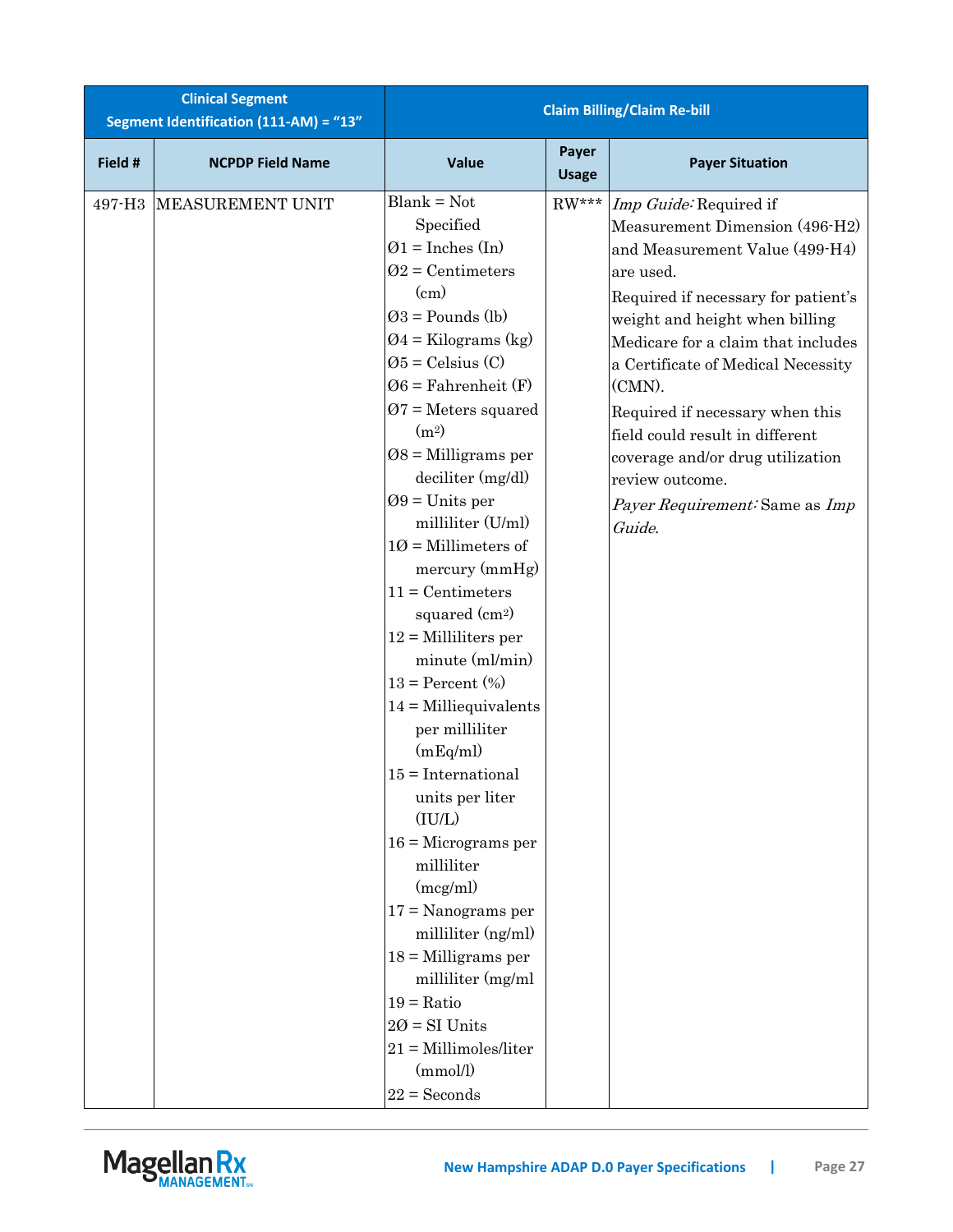| <b>Clinical Segment</b><br>Segment Identification (111-AM) = "13" |                          | <b>Claim Billing/Claim Re-bill</b>                                                                                                                                                                                                           |                       |                                                                                                                                                                                                                                                                                                                                                                                                                                                |  |
|-------------------------------------------------------------------|--------------------------|----------------------------------------------------------------------------------------------------------------------------------------------------------------------------------------------------------------------------------------------|-----------------------|------------------------------------------------------------------------------------------------------------------------------------------------------------------------------------------------------------------------------------------------------------------------------------------------------------------------------------------------------------------------------------------------------------------------------------------------|--|
| Field #                                                           | <b>NCPDP Field Name</b>  | Value                                                                                                                                                                                                                                        | Payer<br><b>Usage</b> | <b>Payer Situation</b>                                                                                                                                                                                                                                                                                                                                                                                                                         |  |
| 499-H4                                                            | <b>MEASUREMENT VALUE</b> | $23$ = Grams per<br>deciliter (g/dl)<br>$24$ = Cells per cubic<br>millimeter<br>(cells/cu mm)<br>$25 = 1,000,000$<br>cells per cubic<br>millimeter<br>(million cells/cu<br>mm)<br>$26 = Standard$<br>deviation<br>$27$ = Beats per<br>minute | $\mathrm{RW^{***}}$   | Imp Guide: Required if<br>Measurement Dimension (496-H2)<br>and Measurement Unit (497-H3)<br>are used.<br>Required if necessary for patient's<br>weight and height when billing<br>Medicare for a claim that includes<br>a Certificate of Medical Necessity<br>(CMN).<br>Required if necessary when this<br>field could result in different<br>coverage and/or drug utilization<br>review outcome.<br>Payer Requirement: Same as Imp<br>Guide. |  |

**\*\*End of Request Claim Billing/Claim Re-bill (B1/B3) Payer Sheet\*\***

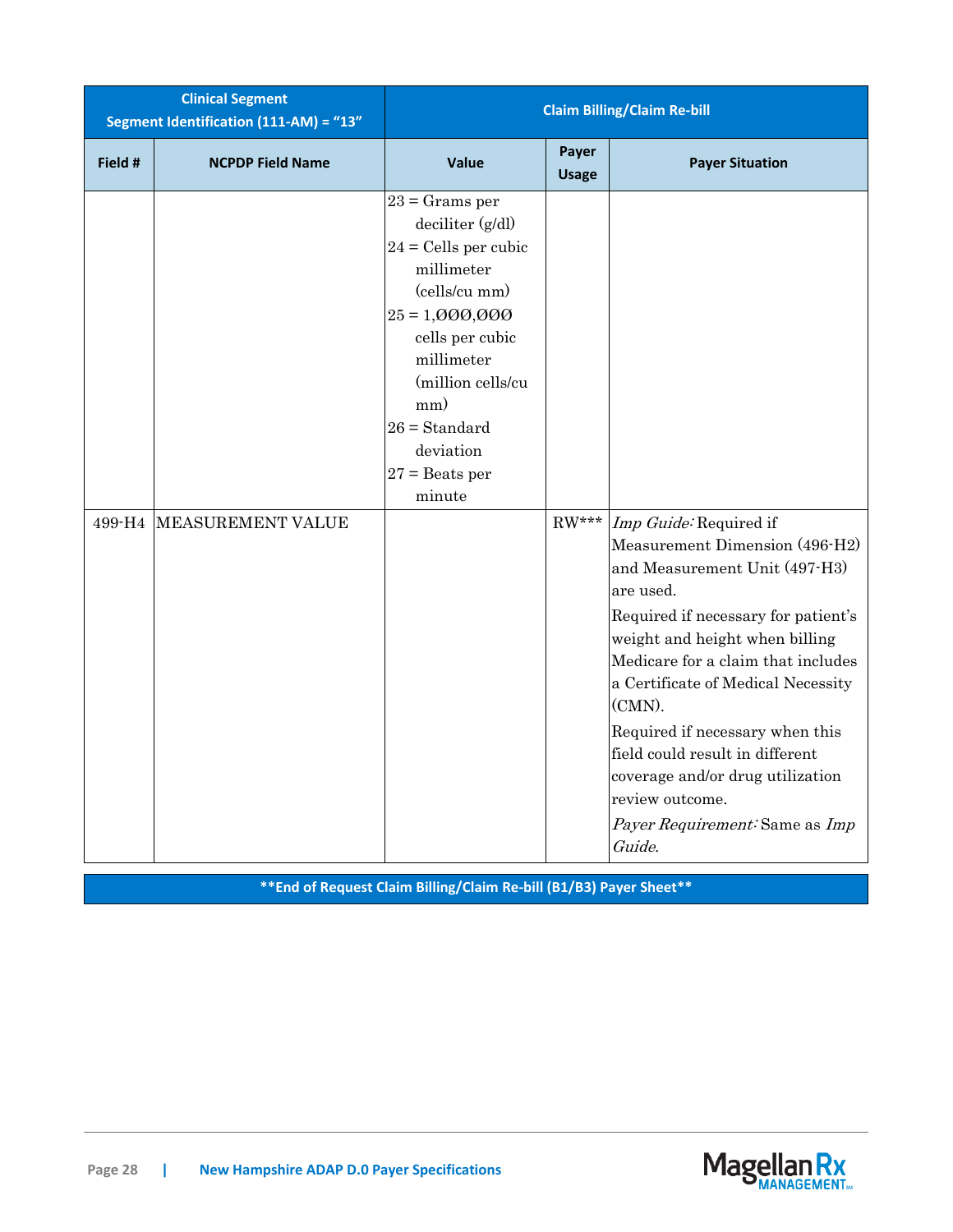## **Response Claim Billing/Claim Re-bill Payer Sheet**

### **Claim Billing/Claim Re-bill Accepted/Paid (or Duplicate of Paid) Response**

**\*\*Start of Response Claim Billing/Claim Re-bill (B1/B3) Payer Sheet\*\***

### *General Information*

| <b>Payer Name:</b> New Hampshire ADAP            |                    |                        |
|--------------------------------------------------|--------------------|------------------------|
| Plan Name/Group Name: NH ADAP/New Hampshire ADAP | <b>BIN: 009513</b> | <b>PCN:</b> P079009513 |

## **Claim Billing/Claim Re-bill Paid (Or Duplicate of Paid) Response**

The following lists the segments and fields in a Claim Billing or Claim Re-bill response (Paid or Duplicate of Paid) Transaction for the NCPDP Telecommunication Standard Implementation Guide Version D.Ø.

| <b>Response Transaction Header Segment</b><br><b>Questions</b> | <b>Check</b> | <b>Claim Billing/Claim Re-bill</b><br><b>Accepted/Paid (or Duplicate of Paid)</b><br><b>If Situational, Payer Situation</b> |
|----------------------------------------------------------------|--------------|-----------------------------------------------------------------------------------------------------------------------------|
| This Segment is always sent                                    |              |                                                                                                                             |

| <b>Response Transaction Header Segment</b> |                                                | <b>Claim Billing/Claim Re-bill</b><br><b>Accepted/Paid (or Duplicate of Paid)</b>                                          |                       |                        |
|--------------------------------------------|------------------------------------------------|----------------------------------------------------------------------------------------------------------------------------|-----------------------|------------------------|
| Field #                                    | <b>NCPDP Field Name</b>                        | Value                                                                                                                      | Payer<br><b>Usage</b> | <b>Payer Situation</b> |
| 102-A2                                     | <b>VERSION/RELEASE</b><br><b>NUMBER</b>        | DØ                                                                                                                         | М                     |                        |
| $103 - A3$                                 | TRANSACTION CODE                               | <b>B1</b> , <b>B3</b>                                                                                                      | M                     |                        |
| 109-A9                                     | TRANSACTION COUNT                              | $\varnothing$ 1 = One occurrence<br>$Q2 = Two$<br>occurrences<br>$Q3$ = Three<br>occurrences<br>$Q4 = Four$<br>occurrences | $\mathbf M$           |                        |
| 501-F1                                     | <b>HEADER RESPONSE</b><br><b>STATUS</b>        | $A = Accepted$                                                                                                             | M                     |                        |
| 202-B2                                     | <b>SERVICE PROVIDER ID</b><br><b>QUALIFIER</b> | Ø1 - National<br>Provider<br>Identifier (NPI)                                                                              | M                     |                        |
| 201-B1                                     | <b>SERVICE PROVIDER ID</b>                     | <b>NPI</b>                                                                                                                 | М                     |                        |

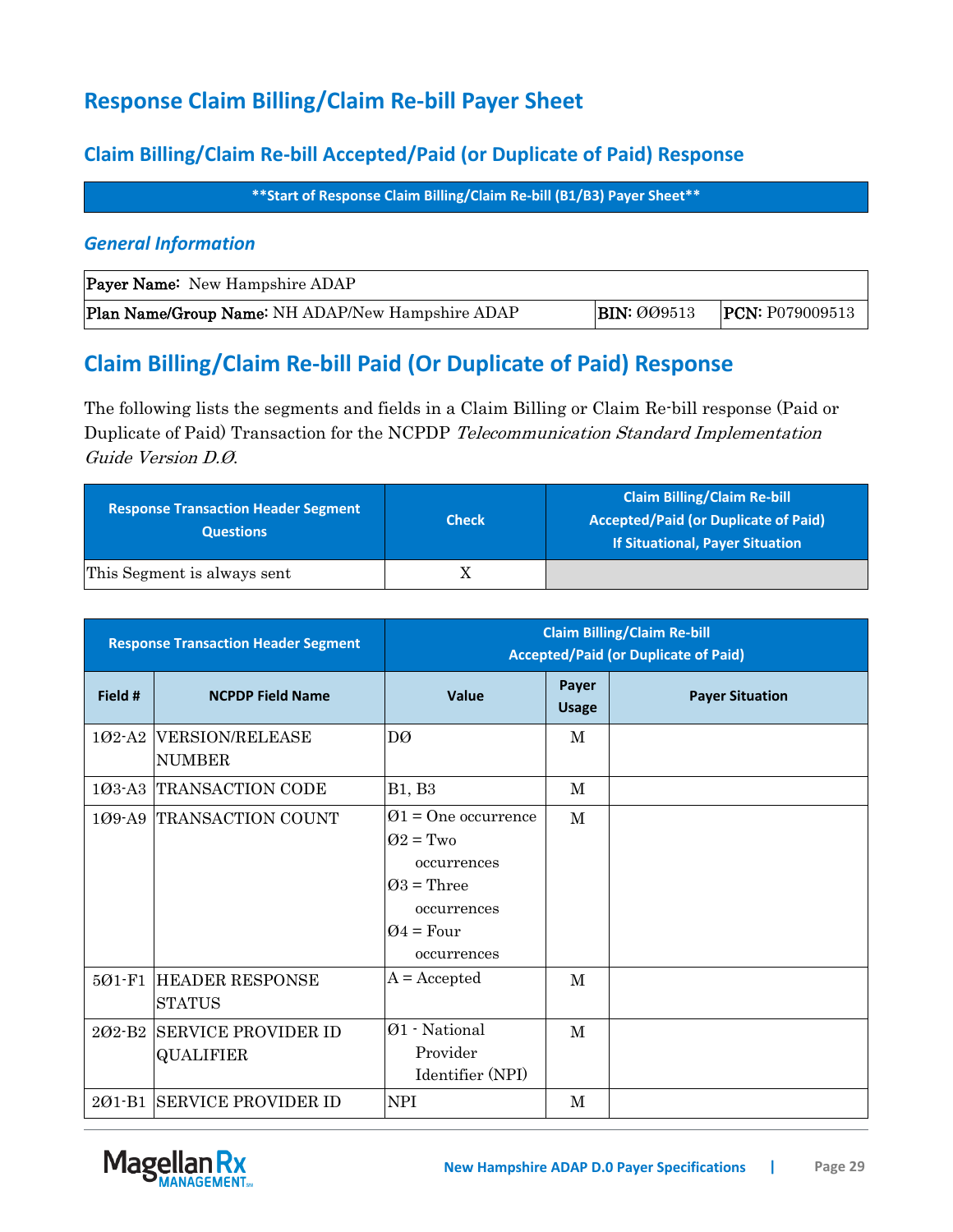| <b>Response Transaction Header Segment</b> |                               | <b>Claim Billing/Claim Re-bill</b><br><b>Accepted/Paid (or Duplicate of Paid)</b> |                       |                        |
|--------------------------------------------|-------------------------------|-----------------------------------------------------------------------------------|-----------------------|------------------------|
| Field #                                    | <b>NCPDP Field Name</b>       | <b>Value</b>                                                                      | Payer<br><b>Usage</b> | <b>Payer Situation</b> |
|                                            | <b>401-D1 DATE OF SERVICE</b> | $\text{Format} =$<br><b>CCYYMMDD</b>                                              | M                     |                        |

| <b>Response Message Segment Questions</b> | <b>Check</b> | <b>Claim Billing/Claim Re-bill</b><br><b>Accepted/Paid (or Duplicate of Paid)</b><br><b>If Situational, Payer Situation</b> |
|-------------------------------------------|--------------|-----------------------------------------------------------------------------------------------------------------------------|
| This Segment is always sent               |              |                                                                                                                             |
| This Segment is situational               |              |                                                                                                                             |

| <b>Response Message Segment</b><br>Segment Identification (111-AM) = "2Ø" |                         | <b>Claim Billing/Claim Re-bill</b><br><b>Accepted/Paid (or Duplicate of Paid)</b> |                       |                                                                                                                                       |
|---------------------------------------------------------------------------|-------------------------|-----------------------------------------------------------------------------------|-----------------------|---------------------------------------------------------------------------------------------------------------------------------------|
| Field #                                                                   | <b>NCPDP Field Name</b> | <b>Value</b>                                                                      | Payer<br><b>Usage</b> | <b>Payer Situation</b>                                                                                                                |
|                                                                           | 504-F4 MESSAGE          |                                                                                   | RW                    | <i>Imp Guide:</i> Required if text is<br>needed for clarification or detail.<br><i>Payer Requirement:</i> Same as <i>Imp</i><br>Guide |

| <b>Response Insurance Segment Questions</b> | <b>Check</b> | <b>Claim Billing/Claim Re-bill</b><br><b>Accepted/Paid (or Duplicate of Paid)</b><br><b>If Situational, Payer Situation</b> |
|---------------------------------------------|--------------|-----------------------------------------------------------------------------------------------------------------------------|
| This Segment is always sent                 |              |                                                                                                                             |
| This Segment is situational                 |              |                                                                                                                             |

| <b>Response Insurance Segment</b>      |                         | <b>Claim Billing/Claim Re-bill</b>          |                       |                        |
|----------------------------------------|-------------------------|---------------------------------------------|-----------------------|------------------------|
| Segment Identification (111-AM) = "25" |                         | <b>Accepted/Paid (or Duplicate of Paid)</b> |                       |                        |
| Field #                                | <b>NCPDP Field Name</b> | Value                                       | Payer<br><b>Usage</b> | <b>Payer Situation</b> |

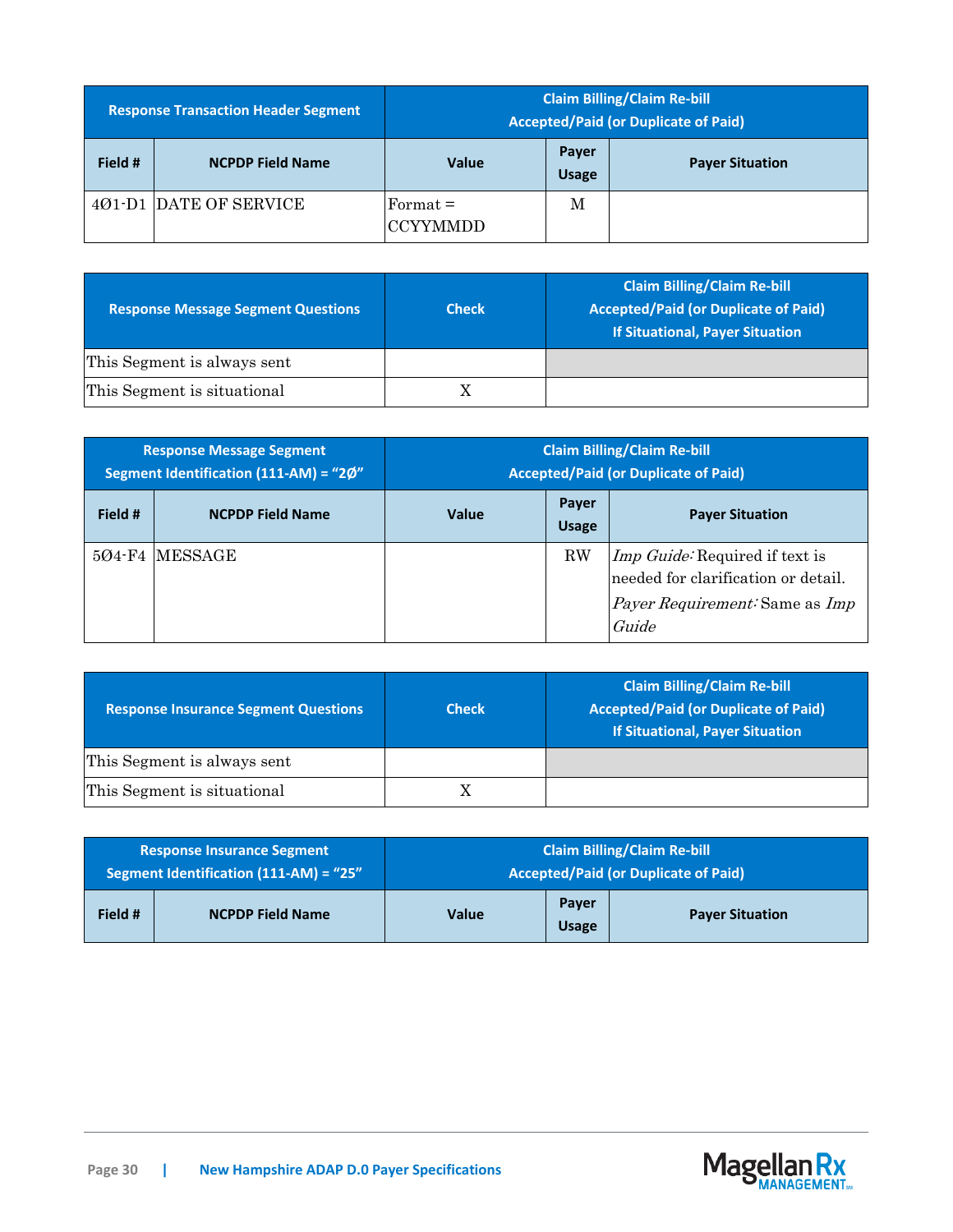| <b>Response Insurance Segment</b><br>Segment Identification (111-AM) = "25" |                             | <b>Claim Billing/Claim Re-bill</b><br><b>Accepted/Paid (or Duplicate of Paid)</b> |                        |                                                                                                                                                                                                                                                                                                                                                            |  |
|-----------------------------------------------------------------------------|-----------------------------|-----------------------------------------------------------------------------------|------------------------|------------------------------------------------------------------------------------------------------------------------------------------------------------------------------------------------------------------------------------------------------------------------------------------------------------------------------------------------------------|--|
| Field #                                                                     | <b>NCPDP Field Name</b>     | <b>Value</b>                                                                      | Payer<br><b>Usage</b>  | <b>Payer Situation</b>                                                                                                                                                                                                                                                                                                                                     |  |
| 301-C1                                                                      | <b>GROUP ID</b>             | <b>ADAP</b>                                                                       | $\mathbf R$            | Imp Guide: Required if needed to<br>identify the actual cardholder or<br>employer group, to identify<br>appropriate group number, when<br>available.<br>Required to identify the actual<br>group that was used when multiple<br>group coverages exist.<br>Payer Requirement: Same as Imp<br>Guide.                                                         |  |
| 545-2F                                                                      | NETWORK<br>REIMBURSEMENT ID |                                                                                   | $\mathbf{R}\mathbf{W}$ | Imp Guide: Required if needed to<br>identify the network for the<br>covered member.<br>Payer Requirement: Required if<br>needed to identify the actual<br>Network Reimbursement ID, when<br>applicable and/or available.<br>Required to identify the actual<br>Network Reimbursement ID that<br>was used when multiple Network<br>Reimbursement IDs exist. |  |
| 568-J7                                                                      | PAYER ID QUALIFIER          |                                                                                   | $\mathbf{R}\mathbf{W}$ | <i>Imp Guide:</i> Required if Payer ID<br>$(569-J8)$ is used.<br>Payer Requirement: Same as Imp<br>Guide.                                                                                                                                                                                                                                                  |  |
| 569-J8                                                                      | <b>PAYER ID</b>             |                                                                                   | RW                     | Imp Guide: Required to identify<br>the ID of the payer responding.<br>Payer Requirement: Same as Imp<br>Guide.                                                                                                                                                                                                                                             |  |
| 302-C2                                                                      | <b>CARDHOLDER ID</b>        | Soundex<br>code/number                                                            | $\mathbf R$            | Imp Guide: Required if the<br>identification to be used in future<br>transactions is different than what<br>was submitted on the request.<br>Payer Requirement: Same as Imp<br>Guide.                                                                                                                                                                      |  |

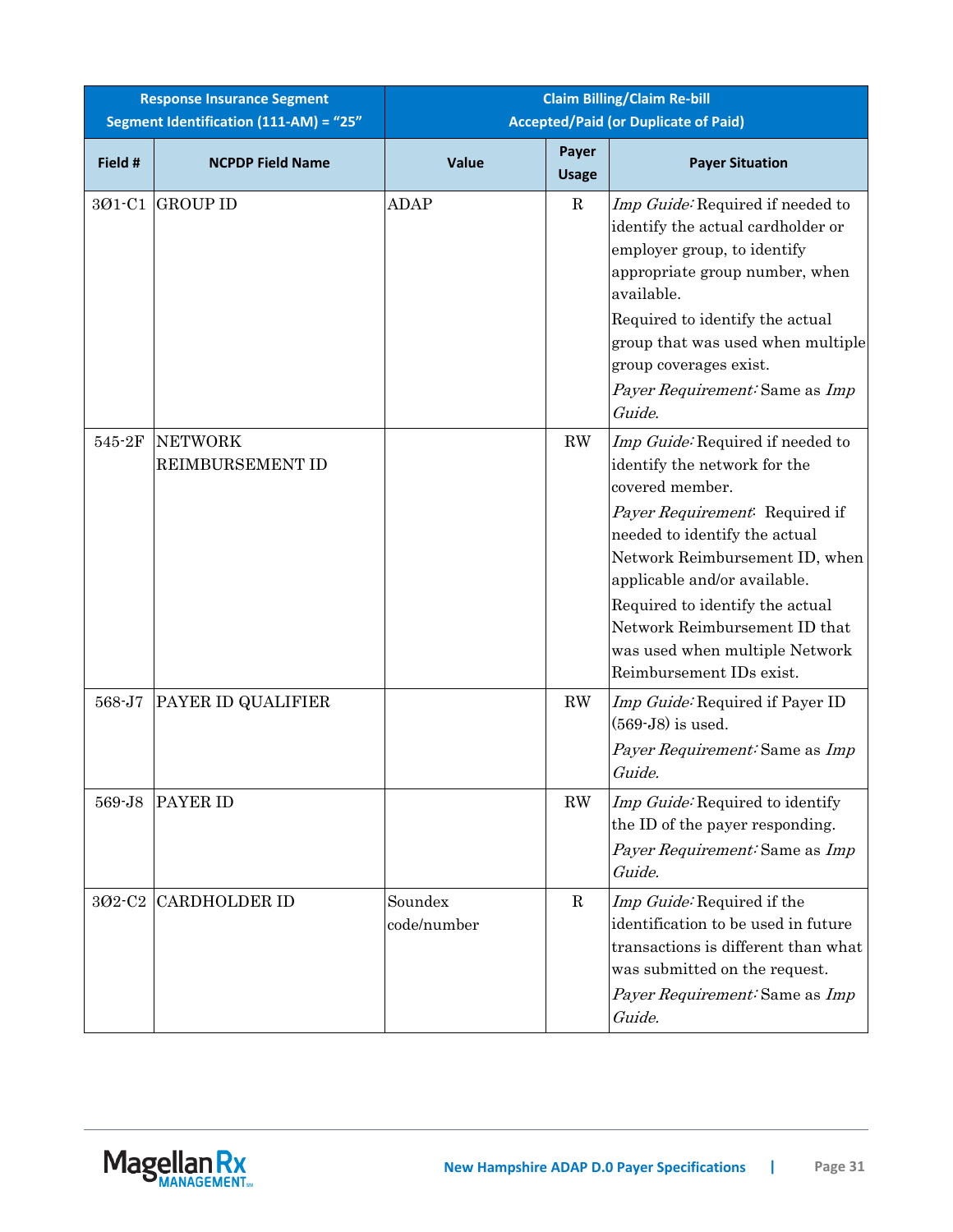| <b>Response Patient Segment Questions</b> | <b>Check</b> | <b>Claim Billing/Claim Re-bill</b><br><b>Accepted/Paid (or Duplicate of Paid)</b><br>If Situational, Payer Situation |
|-------------------------------------------|--------------|----------------------------------------------------------------------------------------------------------------------|
| This Segment is always sent               |              |                                                                                                                      |
| This Segment is situational               |              | Required for B1 and B3 transactions                                                                                  |

| <b>Response Patient Segment</b><br>Segment Identification (111-AM) = "29" |                           | <b>Claim Billing/Claim Re-bill</b><br><b>Accepted/Paid (or Duplicate of Paid)</b> |                       |                                                                                                                   |
|---------------------------------------------------------------------------|---------------------------|-----------------------------------------------------------------------------------|-----------------------|-------------------------------------------------------------------------------------------------------------------|
| Field #                                                                   | <b>NCPDP Field Name</b>   | <b>Value</b>                                                                      | Payer<br><b>Usage</b> | <b>Payer Situation</b>                                                                                            |
|                                                                           | 31Ø-CA PATIENT FIRST NAME |                                                                                   | R                     | <i>Imp Guide:</i> Required if known.<br><i>Payer Requirement:</i> Required for<br>patient name validation.        |
|                                                                           | 311-CB PATIENT LAST NAME  |                                                                                   | R                     | <i>Imp Guide:</i> Required if known.<br><i>Payer Requirement:</i> Required for<br>patient name validation.        |
|                                                                           | 304-C4 DATE OF BIRTH      |                                                                                   | RW                    | <i>Imp Guide:</i> Required if known.<br><i>Payer Requirement:</i> Not Currently<br>required for claim submission. |

| <b>Response Status Segment Questions</b> | <b>Check</b> | <b>Claim Billing/Claim Re-bill</b><br><b>Accepted/Paid (or Duplicate of Paid)</b><br><b>If Situational, Payer Situation</b> |
|------------------------------------------|--------------|-----------------------------------------------------------------------------------------------------------------------------|
| This Segment is always sent              |              |                                                                                                                             |

| <b>Response Status Segment</b><br>Segment Identification (111-AM) = "21" |                                                           | <b>Claim Billing/Claim Re-bill</b><br><b>Accepted/Paid (or Duplicate of Paid)</b> |                       |                                                                                                                             |
|--------------------------------------------------------------------------|-----------------------------------------------------------|-----------------------------------------------------------------------------------|-----------------------|-----------------------------------------------------------------------------------------------------------------------------|
| Field #                                                                  | <b>NCPDP Field Name</b>                                   | Value                                                                             | Payer<br><b>Usage</b> | <b>Payer Situation</b>                                                                                                      |
|                                                                          | 112-AN TRANSACTION RESPONSE<br><b>STATUS</b>              | $P =$ Paid<br>$D =$ Duplicate of Paid                                             | M                     |                                                                                                                             |
|                                                                          | 503-F3 AUTHORIZATION NUMBER                               |                                                                                   | $\rm RW$              | Imp Guide: Required if needed to<br>identify the transaction.<br><i>Payer Requirement:</i> Same as <i>Imp</i><br>Guide.     |
| $547 - 5F$                                                               | APPROVED MESSAGE CODE Maximum count of 5.<br><b>COUNT</b> |                                                                                   | $RW***$               | Imp Guide: Required if Approved<br>Message Code (548-6F) is used.<br><i>Payer Requirement:</i> Same as <i>Imp</i><br>Guide. |

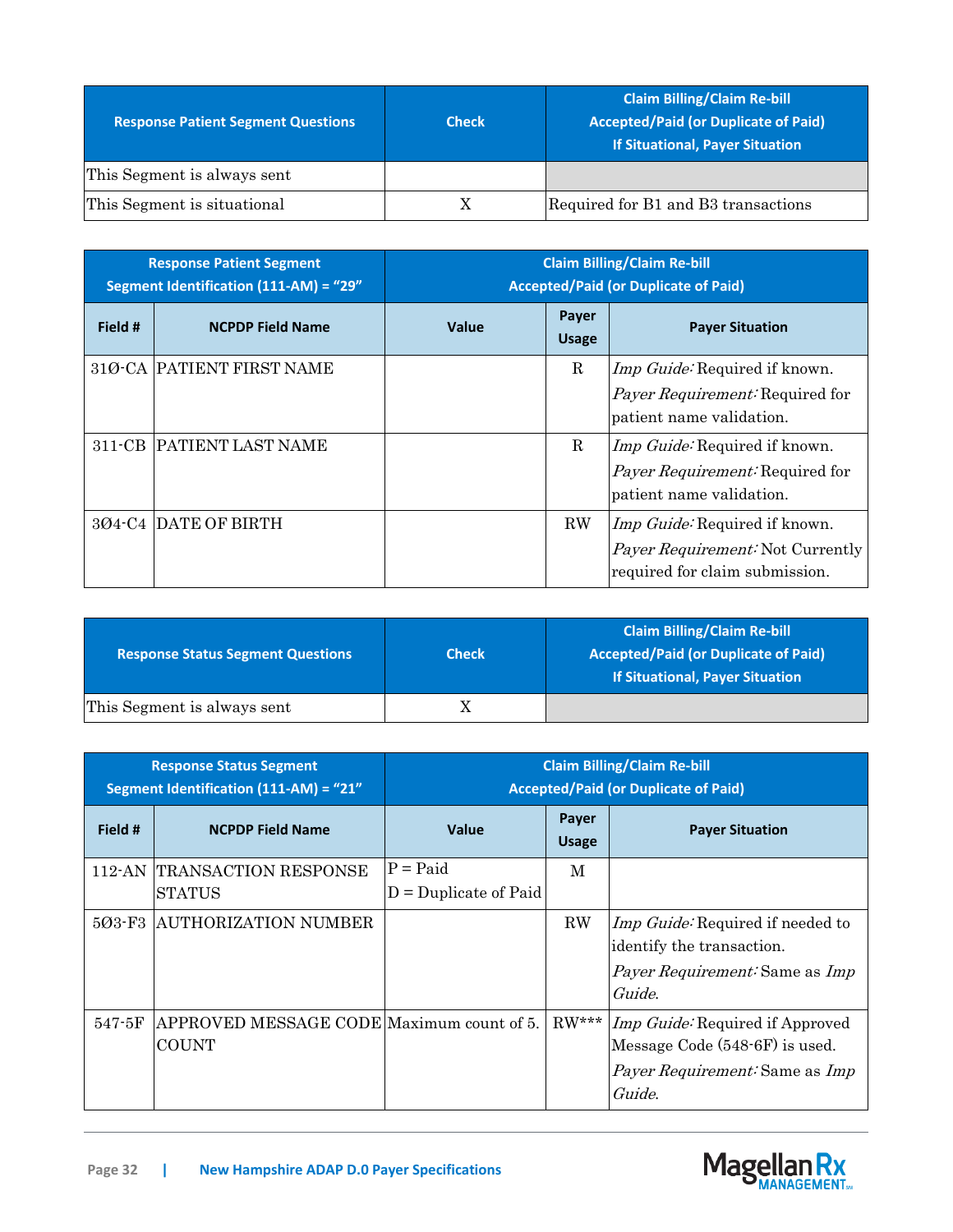|         | <b>Response Status Segment</b><br>Segment Identification (111-AM) = "21" |                         | <b>Claim Billing/Claim Re-bill</b><br><b>Accepted/Paid (or Duplicate of Paid)</b> |                                                                                                                                                                                                                                                                                                                                        |  |
|---------|--------------------------------------------------------------------------|-------------------------|-----------------------------------------------------------------------------------|----------------------------------------------------------------------------------------------------------------------------------------------------------------------------------------------------------------------------------------------------------------------------------------------------------------------------------------|--|
| Field # | <b>NCPDP Field Name</b>                                                  | Value                   | Payer<br><b>Usage</b>                                                             | <b>Payer Situation</b>                                                                                                                                                                                                                                                                                                                 |  |
| 548-6F  | APPROVED MESSAGE CODE                                                    |                         | $RW***$                                                                           | Imp Guide: Required if Approved<br>Message Code Count (547-5F) is<br>used and the sender needs to<br>communicate additional follow up<br>for a potential opportunity.<br>Payer Requirement: Same as Imp<br>Guide.                                                                                                                      |  |
| 13Ø-UF  | <b>ADDITIONAL MESSAGE</b><br><b>INFORMATION COUNT</b>                    | Maximum count of<br>25. | RW                                                                                | Imp Guide: Required if Additional<br>Message Information (526-FQ) is<br>used.<br>Payer Requirement: Same as Imp<br>Guide.                                                                                                                                                                                                              |  |
|         | 132-UH ADDITIONAL MESSAGE<br><b>INFORMATION QUALIFIER</b>                |                         | RW                                                                                | Imp Guide: Required if Additional<br>Message Information (526-FQ) is<br>used.<br>Payer Requirement: Same as Imp<br>Guide.                                                                                                                                                                                                              |  |
| 526-FQ  | <b>ADDITIONAL MESSAGE</b><br><b>INFORMATION</b>                          |                         | RW                                                                                | Imp Guide: Required when<br>additional text is needed for<br>clarification or detail.<br>Payer Requirement: Same as Imp<br>Guide.                                                                                                                                                                                                      |  |
|         | 131-UG ADDITIONAL MESSAGE<br><b>INFORMATION</b><br>CONTINUITY            |                         | RW                                                                                | Imp Guide: Required if and only if<br>current repetition of Additional<br>Message Information (526-FQ) is<br>used, another populated repetition<br>of Additional Message Information<br>(526-FQ) follows it, and the text of<br>the following message is a<br>continuation of the current.<br>Payer Requirement: Same as Imp<br>Guide. |  |
| 549-7F  | <b>HELP DESK PHONE</b><br>NUMBER QUALIFIER                               |                         | RW                                                                                | Imp Guide: Required if Help Desk<br>Phone Number (550-8F) is used.<br>Payer Requirement: Same as Imp<br>Guide.                                                                                                                                                                                                                         |  |

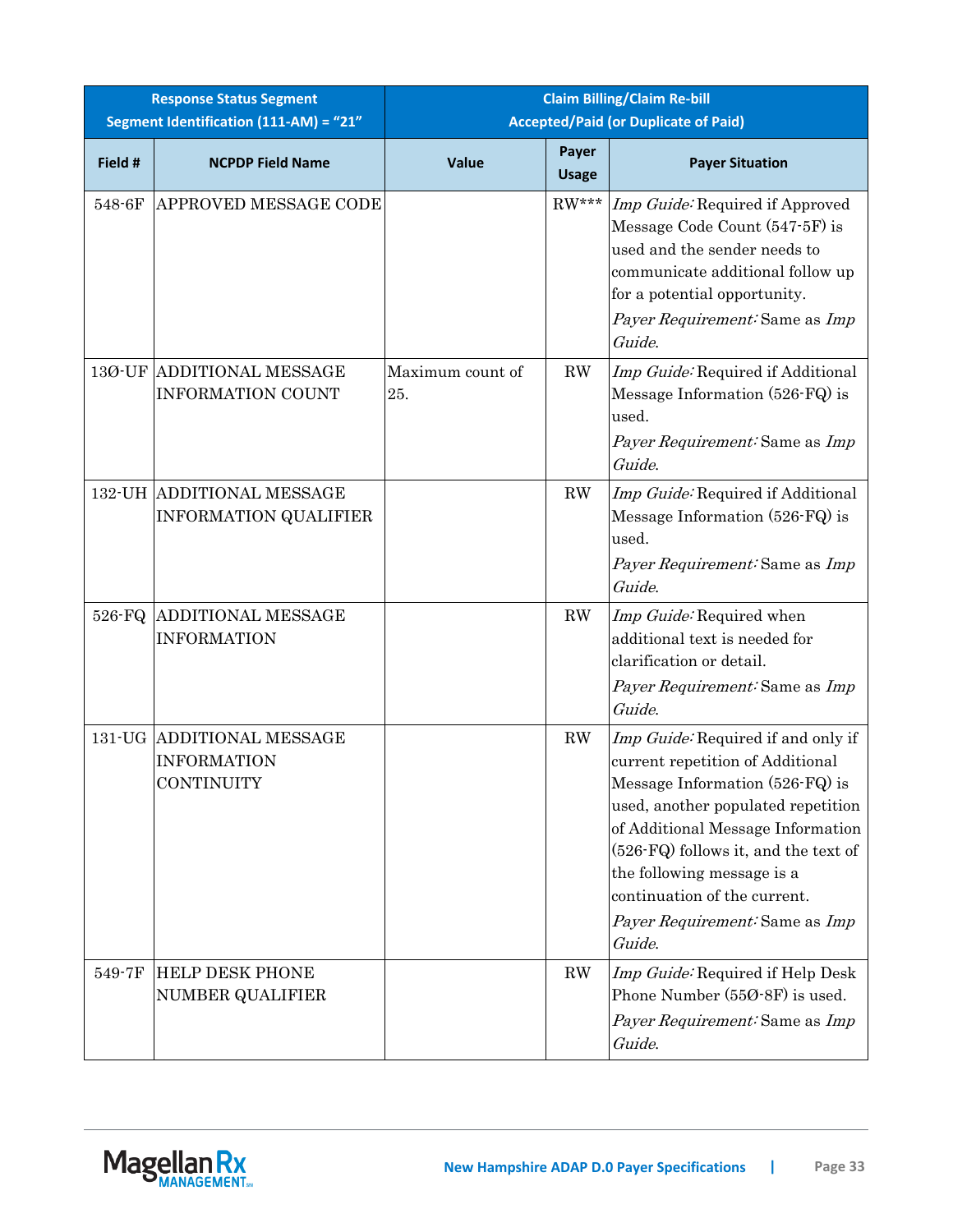| <b>Response Status Segment</b><br><b>Segment Identification (111-AM) = "21"</b> |                                         | <b>Claim Billing/Claim Re-bill</b><br><b>Accepted/Paid (or Duplicate of Paid)</b> |                       |                                                                                                                                                      |
|---------------------------------------------------------------------------------|-----------------------------------------|-----------------------------------------------------------------------------------|-----------------------|------------------------------------------------------------------------------------------------------------------------------------------------------|
| Field #                                                                         | <b>NCPDP Field Name</b>                 | <b>Value</b>                                                                      | Payer<br><b>Usage</b> | <b>Payer Situation</b>                                                                                                                               |
| $550-8F$                                                                        | <b>HELP DESK PHONE</b><br><b>NUMBER</b> |                                                                                   | <b>RW</b>             | Imp Guide: Required if needed to<br>provide a support telephone<br>number to the receiver.<br><i>Payer Requirement:</i> Same as <i>Imp</i><br>Guide. |

| <b>Response Claim Segment Questions</b> | <b>Check</b> | <b>Claim Billing/Claim Re-bill</b><br><b>Accepted/Paid (or Duplicate of Paid)</b><br><b>If Situational, Payer Situation</b> |
|-----------------------------------------|--------------|-----------------------------------------------------------------------------------------------------------------------------|
| This Segment is always sent             |              |                                                                                                                             |

| <b>Response Claim Segment</b><br>Segment Identification (111-AM) = "22" |                                                                     | <b>Claim Billing/Claim Re-bill</b><br><b>Accepted/Paid (or Duplicate of Paid)</b> |                       |                                                                                                                                                                           |
|-------------------------------------------------------------------------|---------------------------------------------------------------------|-----------------------------------------------------------------------------------|-----------------------|---------------------------------------------------------------------------------------------------------------------------------------------------------------------------|
| Field #                                                                 | <b>NCPDP Field Name</b>                                             | <b>Value</b>                                                                      | Payer<br><b>Usage</b> | <b>Payer Situation</b>                                                                                                                                                    |
|                                                                         | 455-EM PRESCRIPTION/SERVICE<br>REFERENCE NUMBER<br><b>QUALIFIER</b> | $1 = RxBilling$                                                                   | M                     | Imp Guide: For Transaction Code<br>of "B1," in the Response Claim<br>Segment, the Prescription/Service<br>Reference Number Qualifier (455-<br>$EM$ ) is "1" (Rx Billing). |
| $402-D2$                                                                | <b>PRESCRIPTION/SERVICE</b><br>REFERENCE NUMBER                     |                                                                                   | M                     |                                                                                                                                                                           |

| <b>Response Pricing Segment Questions</b> | <b>Check</b> | <b>Claim Billing/Claim Re-bill</b><br><b>Accepted/Paid (or Duplicate of Paid)</b><br><b>If Situational, Payer Situation</b> |
|-------------------------------------------|--------------|-----------------------------------------------------------------------------------------------------------------------------|
| This Segment is always sent               |              |                                                                                                                             |

| <b>Response Pricing Segment</b><br>Segment Identification (111-AM) = "23" |                             | <b>Claim Billing/Claim Re-bill</b><br><b>Accepted/Paid (or Duplicate of Paid)</b> |                       |                        |
|---------------------------------------------------------------------------|-----------------------------|-----------------------------------------------------------------------------------|-----------------------|------------------------|
| Field #                                                                   | <b>NCPDP Field Name</b>     | <b>Value</b>                                                                      | Payer<br><b>Usage</b> | <b>Payer Situation</b> |
|                                                                           | 505-F5 PATIENT PAY AMOUNT   |                                                                                   | R                     |                        |
|                                                                           | 506-F6 INGREDIENT COST PAID |                                                                                   | R                     |                        |

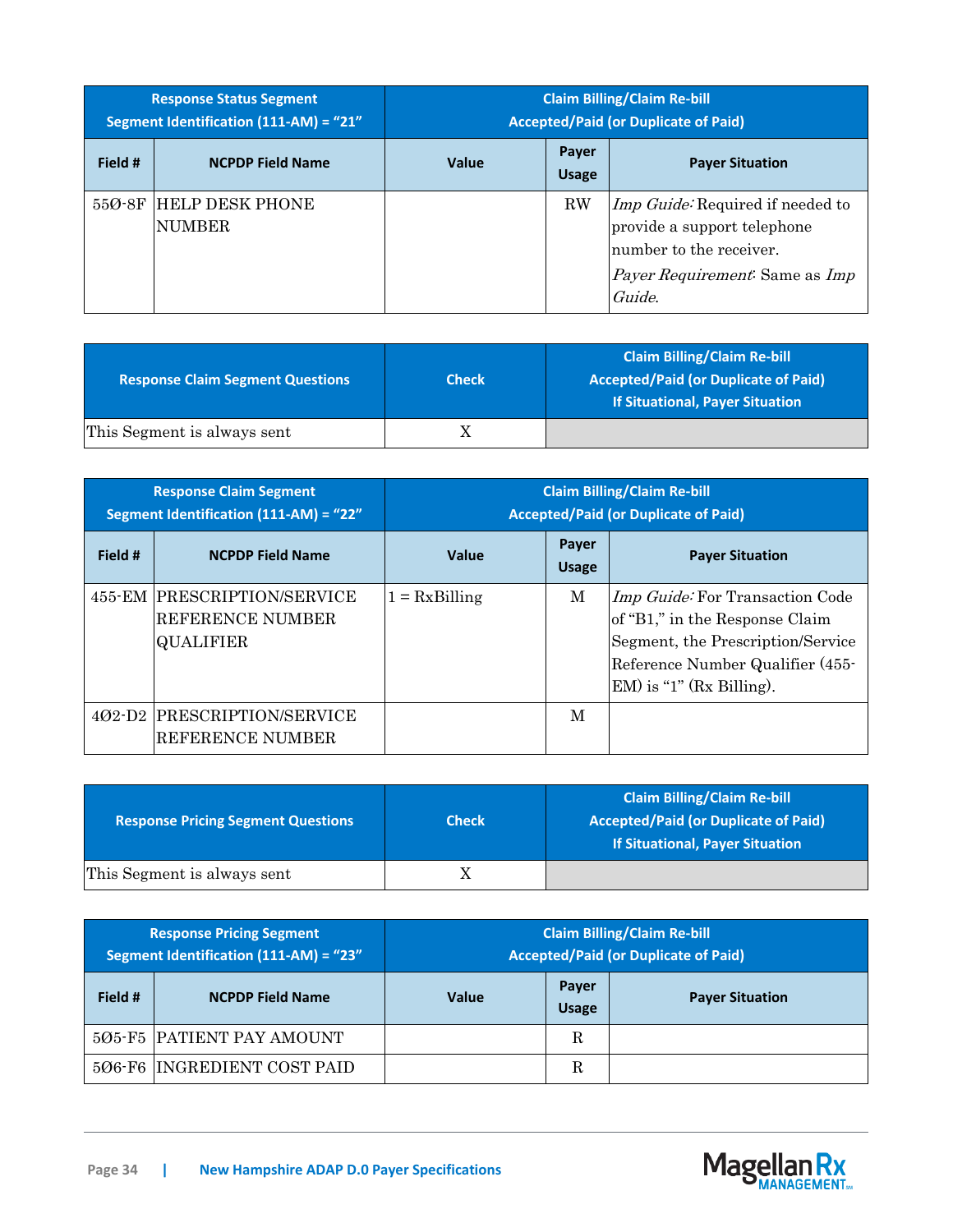| <b>Response Pricing Segment</b> |                                              | <b>Claim Billing/Claim Re-bill</b>          |                        |                                                                                                                                                                                                                                                                                          |  |
|---------------------------------|----------------------------------------------|---------------------------------------------|------------------------|------------------------------------------------------------------------------------------------------------------------------------------------------------------------------------------------------------------------------------------------------------------------------------------|--|
|                                 | Segment Identification (111-AM) = "23"       | <b>Accepted/Paid (or Duplicate of Paid)</b> |                        |                                                                                                                                                                                                                                                                                          |  |
| Field #                         | <b>NCPDP Field Name</b>                      | Value                                       | Payer<br><b>Usage</b>  | <b>Payer Situation</b>                                                                                                                                                                                                                                                                   |  |
| 507-F7                          | <b>DISPENSING FEE PAID</b>                   |                                             | $\mathbf{R}\mathbf{W}$ | Imp Guide: Required if this value<br>is used to arrive at the final<br>reimbursement.<br>Payer Requirement: Same as Imp<br>Guide.                                                                                                                                                        |  |
| 563-J2                          | <b>OTHER AMOUNT PAID</b><br><b>COUNT</b>     | Maximum count of 3.                         | RW                     | Imp Guide: Required if Other<br>Amount Paid (565-J4) is used.<br>Payer Requirement: Same as Imp<br>Guide.                                                                                                                                                                                |  |
| 564-J3                          | <b>OTHER AMOUNT PAID</b><br><b>QUALIFIER</b> |                                             | $RW***$                | Imp Guide: Required if Other<br>Amount Paid (565-J4) is used.<br>Payer Requirement: Same as Imp<br>Guide.                                                                                                                                                                                |  |
| 565-J4                          | <b>OTHER AMOUNT PAID</b>                     |                                             |                        | RW*** <i>Imp Guide</i> : Required if this value<br>is used to arrive at the final<br>reimbursement.<br>Required if Other Amount Claimed<br>Submitted (480-H9) is greater<br>than zero $(0)$ .<br>Payer Requirement: Same as Imp<br>Guide.                                                |  |
| 566-J5                          | OTHER PAYER AMOUNT<br><b>RECOGNIZED</b>      |                                             | ${\rm RW}$             | Imp Guide: Required if this value<br>is used to arrive at the final<br>reimbursement.<br>Required if Other Payer Amount<br>Paid (431-DV) is greater than zero<br>(Ø) and Coordination of<br>Benefits/Other Payments Segment<br>is supported.<br>Payer Requirement: Same as Imp<br>Guide. |  |
| 5Ø9-F9                          | TOTAL AMOUNT PAID                            |                                             | $\mathbf R$            |                                                                                                                                                                                                                                                                                          |  |

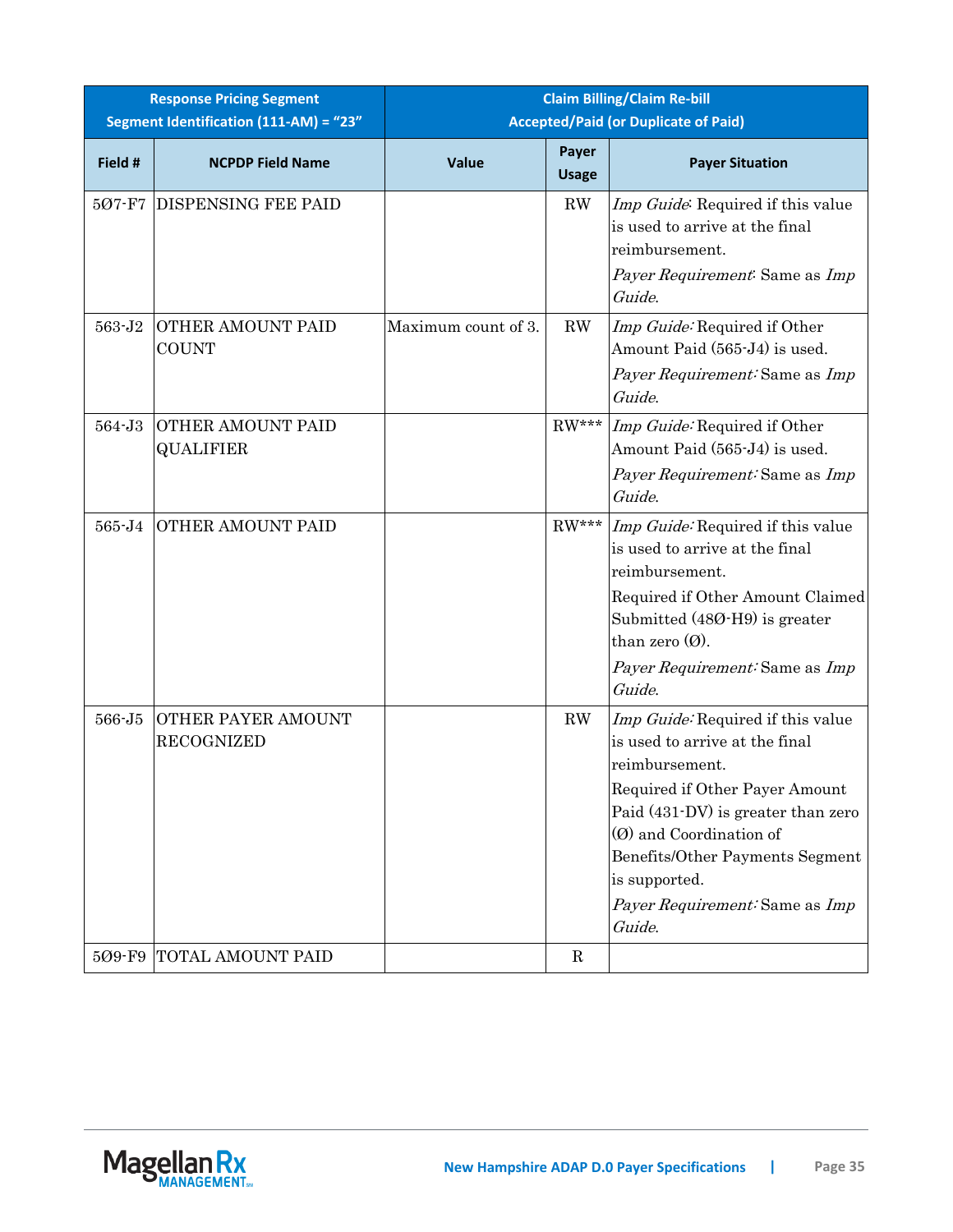| <b>Response Pricing Segment</b><br>Segment Identification (111-AM) = "23" |                                                                 |       |                        | <b>Claim Billing/Claim Re-bill</b><br><b>Accepted/Paid (or Duplicate of Paid)</b>                                                                                                                                        |
|---------------------------------------------------------------------------|-----------------------------------------------------------------|-------|------------------------|--------------------------------------------------------------------------------------------------------------------------------------------------------------------------------------------------------------------------|
| Field #                                                                   | <b>NCPDP Field Name</b>                                         | Value | Payer<br><b>Usage</b>  | <b>Payer Situation</b>                                                                                                                                                                                                   |
|                                                                           | 522-FM BASIS OF<br><b>REIMBURSEMENT</b><br><b>DETERMINATION</b> |       | RW                     | Imp Guide: Required if Ingredient<br>Cost Paid $(506-F6)$ is greater than<br>zero $(Q)$ .<br>Required if Basis of Cost<br>Determination (432-DN) is<br>submitted on billing.<br>Payer Requirement: Same as Imp<br>Guide. |
| 512-FC                                                                    | <b>ACCUMULATED</b><br>DEDUCTIBLE AMOUNT                         |       | RW                     | Imp Guide: Provided for<br>informational purposes only.<br>Payer Requirement: Same as Imp<br>Guide.                                                                                                                      |
| 513-FD                                                                    | <b>REMAINING DEDUCTIBLE</b><br><b>AMOUNT</b>                    |       | $\mathbf{R}\mathbf{W}$ | Imp Guide: Provided for<br>informational purposes only.<br>Payer Requirement: Same as Imp<br>Guide.                                                                                                                      |
| 514-FE                                                                    | <b>REMAINING BENEFIT</b><br><b>AMOUNT</b>                       |       | RW                     | Imp Guide: Provided for<br>informational purposes only.<br>Payer Requirement: Same as Imp<br>Guide.                                                                                                                      |
|                                                                           | 517-FH AMOUNT APPLIED TO<br>PERIODIC DEDUCTIBLE                 |       | RW                     | Imp Guide: Required if Patient<br>Pay Amount (505-F5) includes<br>deductible.<br>Payer Requirement: Same as Imp<br>Guide.                                                                                                |
| 518-FI                                                                    | <b>AMOUNT OF COPAY</b>                                          |       | RW                     | Imp Guide: Required if Patient<br>Pay Amount (505-F5) includes co-<br>pay as patient financial<br>responsibility.<br>Payer Requirement: Same as Imp<br>Guide.                                                            |
|                                                                           | 520-FK AMOUNT EXCEEDING<br>PERIODIC BENEFIT<br><b>MAXIMUM</b>   |       | RW                     | Imp Guide: Required if Patient<br>Pay Amount (505-F5) includes<br>amount exceeding periodic benefit<br>maximum.<br>Payer Requirement: Same as Imp<br>Guide.                                                              |

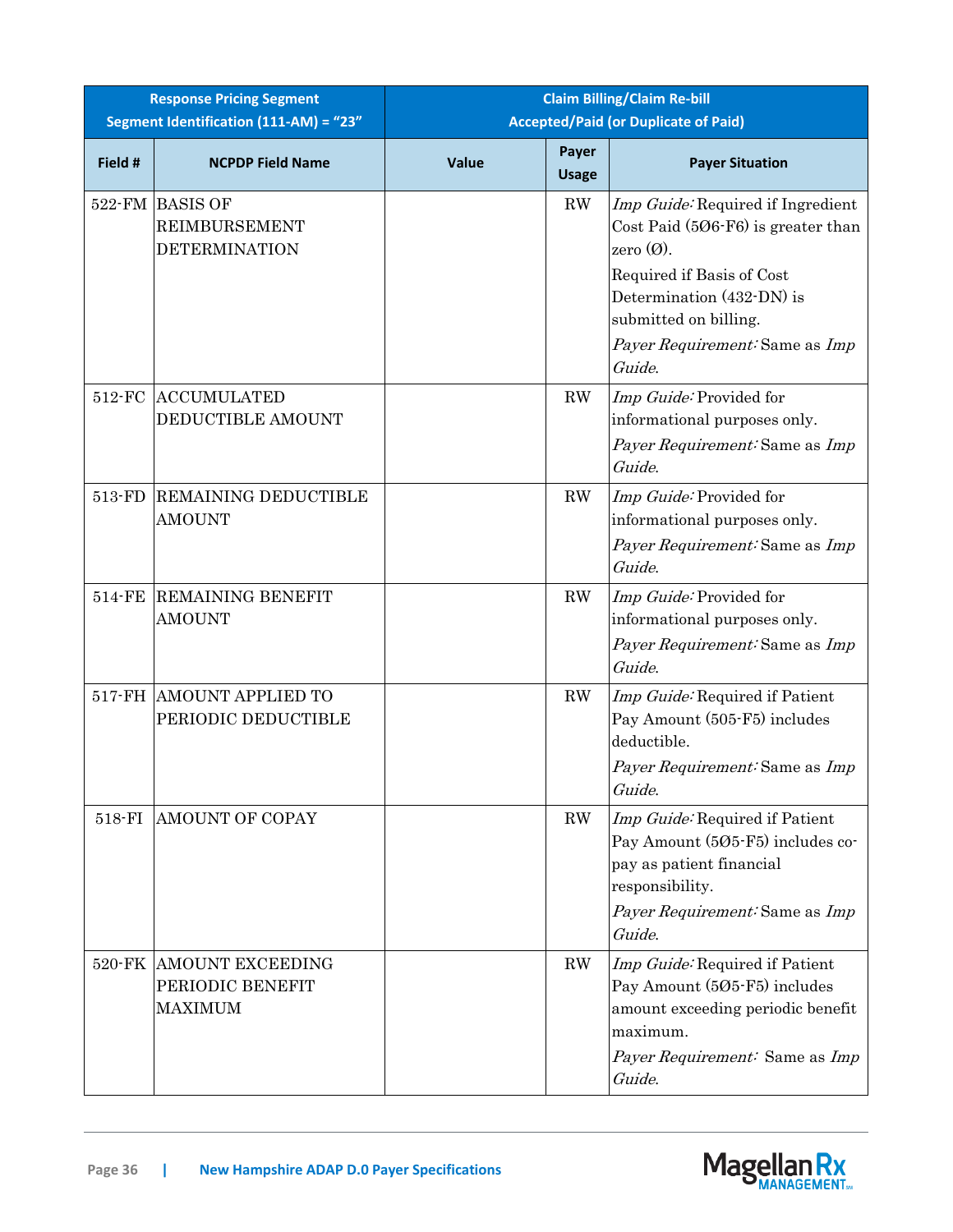| <b>Response Pricing Segment</b><br>Segment Identification (111-AM) = "23" |                                                       | <b>Claim Billing/Claim Re-bill</b><br><b>Accepted/Paid (or Duplicate of Paid)</b> |                        |                                                                                                                                                                                         |
|---------------------------------------------------------------------------|-------------------------------------------------------|-----------------------------------------------------------------------------------|------------------------|-----------------------------------------------------------------------------------------------------------------------------------------------------------------------------------------|
| Field #                                                                   | <b>NCPDP Field Name</b>                               | Value                                                                             | Payer<br><b>Usage</b>  | <b>Payer Situation</b>                                                                                                                                                                  |
|                                                                           | 346-HH BASIS OF CALCULATION-<br><b>DISPENSING FEE</b> |                                                                                   | RW                     | <i>Imp Guide</i> : Required if Dispensing<br>Status (343-HD) on submission is<br>"P" (Partial Fill) or "C"<br>(Completion of Partial Fill).<br>Payer Requirement: Same as Imp<br>Guide. |
| 347-HJ                                                                    | BASIS OF CALCULATION—<br><b>COPAY</b>                 |                                                                                   | RW                     | <i>Imp Guide:</i> Required if Dispensing<br>Status (343-HD) on submission is<br>"P" (Partial Fill) or "C"<br>(Completion of Partial Fill).<br>Payer Requirement: Same as Imp<br>Guide.  |
| 572-4U                                                                    | <b>AMOUNT OF</b><br><b>COINSURANCE</b>                |                                                                                   | $\mathbf{R}\mathbf{W}$ | Imp Guide: Required if Patient<br>Pay Amount (505-F5) includes<br>coinsurance as patient financial<br>responsibility.<br>Payer Requirement: Same as Imp<br>Guide.                       |
| 573-4V                                                                    | <b>BASIS OF CALCULATION-</b><br><b>COINSURANCE</b>    |                                                                                   | RW                     | Imp Guide: Required if Dispensing<br>Status (343-HD) on submission is<br>"P" (Partial Fill) or "C"<br>(Completion of Partial Fill).<br>Payer Requirement: Same as Imp<br>Guide.         |

| <b>Response DUR/PPS Segment Questions</b> | <b>Check</b> | <b>Claim Billing/Claim Re-bill</b><br><b>Accepted/Paid (or Duplicate of Paid)</b><br><b>If Situational, Payer Situation</b> |
|-------------------------------------------|--------------|-----------------------------------------------------------------------------------------------------------------------------|
| This Segment is always sent               |              |                                                                                                                             |
| This Segment is situational               | X            | Required for B1 and B3 transactions if<br>there is DUR information                                                          |

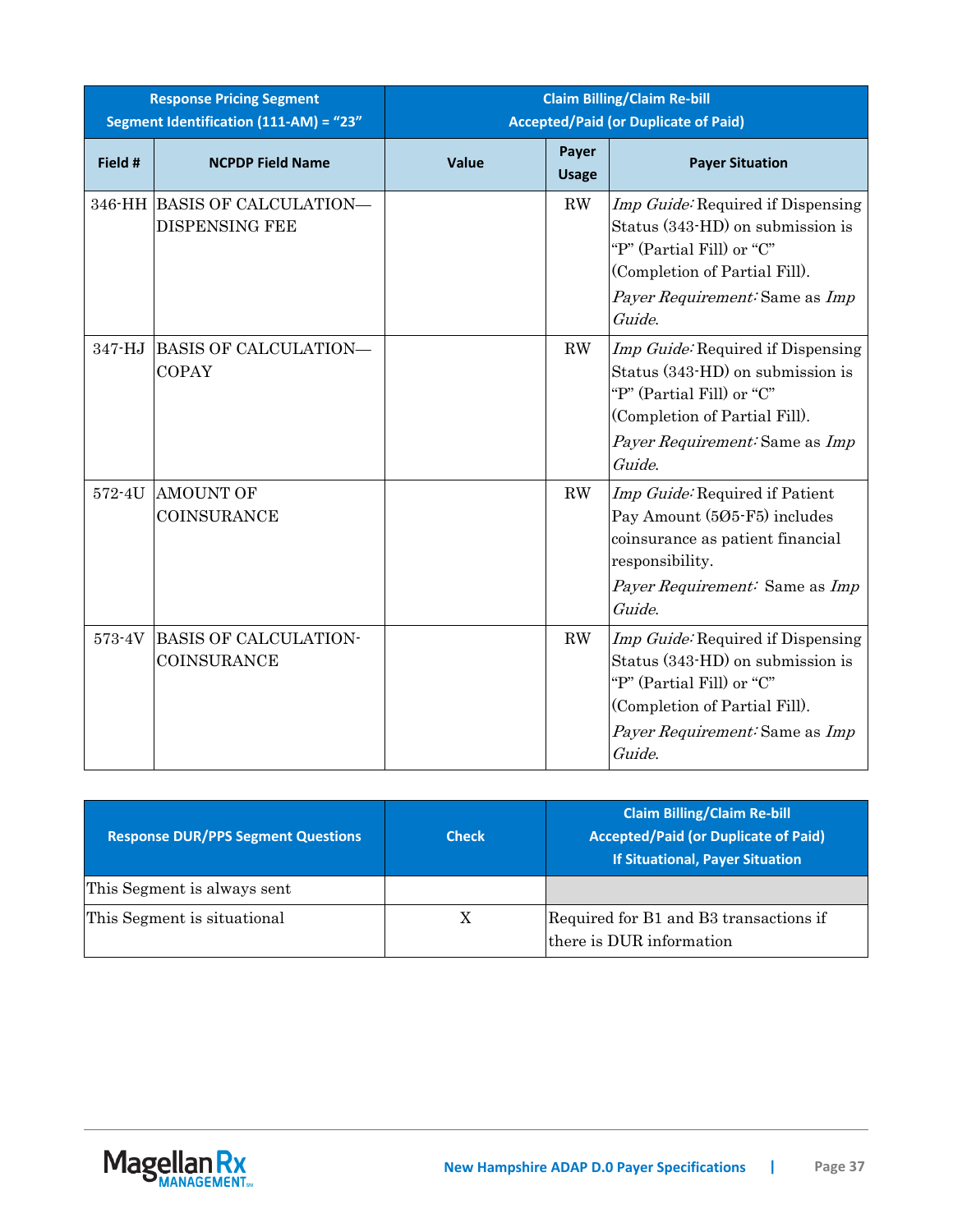| <b>Response DUR/PPS Segment</b><br>Segment Identification (111-AM) = "24" |                                                | <b>Claim Billing/Claim Re-bill</b><br><b>Accepted/Paid (or Duplicate of Paid)</b> |                       |                                                                                                                                                                                                              |
|---------------------------------------------------------------------------|------------------------------------------------|-----------------------------------------------------------------------------------|-----------------------|--------------------------------------------------------------------------------------------------------------------------------------------------------------------------------------------------------------|
| Field #                                                                   | <b>NCPDP Field Name</b>                        | Value                                                                             | Payer<br><b>Usage</b> | <b>Payer Situation</b>                                                                                                                                                                                       |
| 567-J6                                                                    | <b>DUR/PPS RESPONSE CODE</b><br><b>COUNTER</b> | Maximum 9<br>occurrences<br>supported.                                            | $\rm RW$              | Imp Guide: Required if Reason For<br>Service Code (439-E4) is used.<br>Payer Requirement: Same as Imp<br>Guide.                                                                                              |
| 439-E4                                                                    | <b>REASON FOR SERVICE</b><br>CODE              |                                                                                   | $RW***$               | Imp Guide: Required if utilization<br>conflict is detected.<br>Payer Requirement: Same as Imp<br>Guide.                                                                                                      |
| 528-FS                                                                    | CLINICAL SIGNIFICANCE<br>CODE                  |                                                                                   | $RW***$               | <i>Imp Guide:</i> Required if needed to<br>supply additional information for<br>the utilization conflict.<br>Payer Requirement: Same as Imp<br>Guide.                                                        |
| 529-FT                                                                    | <b>OTHER PHARMACY</b><br><b>INDICATOR</b>      |                                                                                   |                       | RW*** <i>Imp Guide</i> : Required if needed to<br>supply additional information for<br>the utilization conflict.<br>Payer Requirement: Same as Imp<br>Guide.                                                 |
| 53Ø-FU                                                                    | PREVIOUS DATE OF FILL                          |                                                                                   | $RW***$               | Imp Guide: Required if needed to<br>supply additional information for<br>the utilization conflict.<br>Required if Quantity of Previous<br>Fill (531-FV) is used.<br>Payer Requirement: Same as Imp<br>Guide. |
| 531-FV                                                                    | <b>QUANTITY OF PREVIOUS</b><br><b>FILL</b>     |                                                                                   | $RW***$               | Imp Guide: Required if needed to<br>supply additional information for<br>the utilization conflict.<br>Required if Previous Date of Fill<br>$(530$ -FU) is used.<br>Payer Requirement: Same as Imp<br>Guide.  |
| 532-FW                                                                    | DATABASE INDICATOR                             |                                                                                   | $RW***$               | Imp Guide: Required if needed to<br>supply additional information for<br>the utilization conflict.<br>Payer Requirement: Same as Imp<br>Guide.                                                               |
| 533-FX                                                                    | <b>OTHER PRESCRIBER</b>                        |                                                                                   | $RW***$               | Imp Guide: Required if needed to                                                                                                                                                                             |

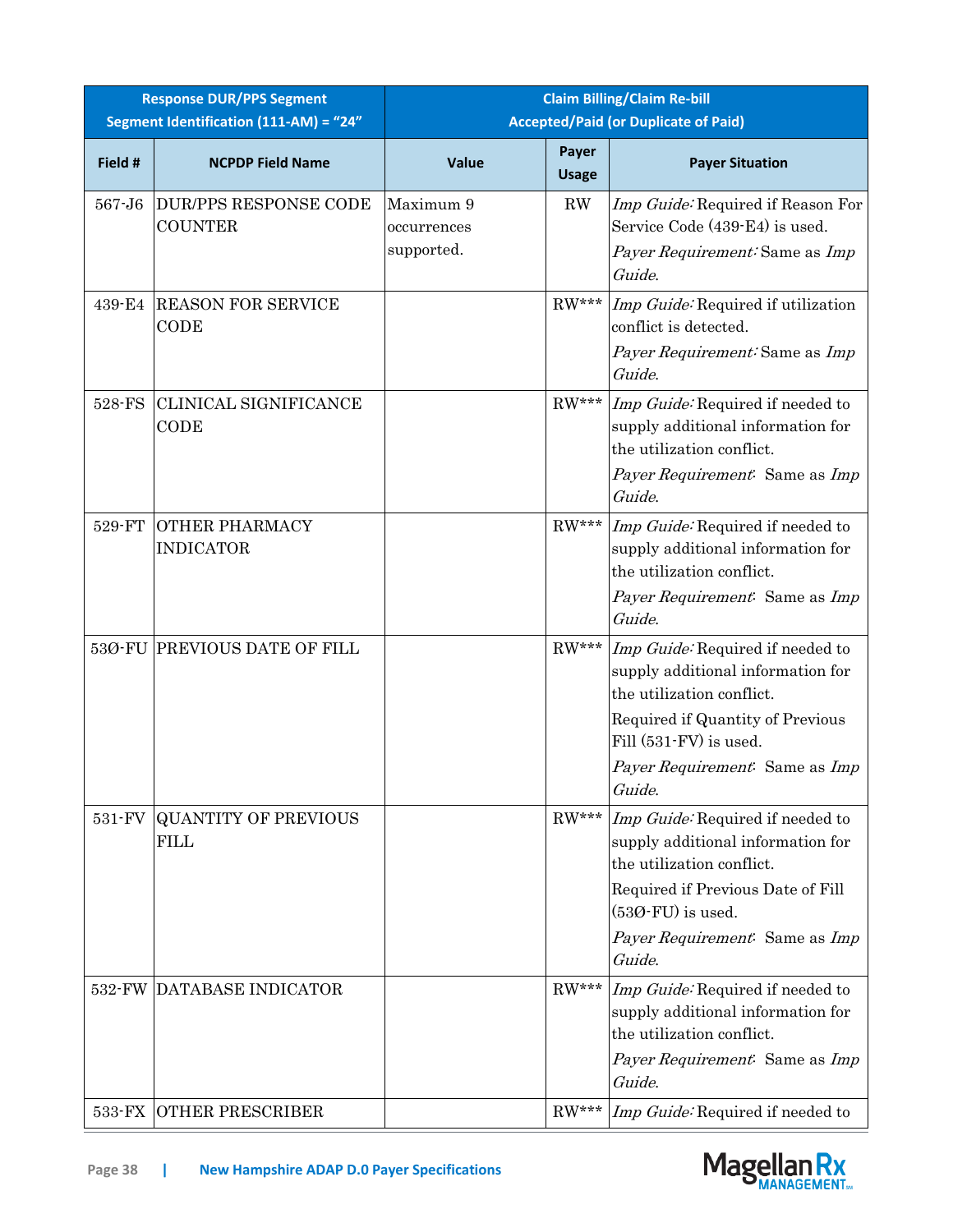| <b>Response DUR/PPS Segment</b><br>Segment Identification (111-AM) = "24" |                            | <b>Claim Billing/Claim Re-bill</b><br><b>Accepted/Paid (or Duplicate of Paid)</b> |                       |                                                                                                                                                                            |
|---------------------------------------------------------------------------|----------------------------|-----------------------------------------------------------------------------------|-----------------------|----------------------------------------------------------------------------------------------------------------------------------------------------------------------------|
| Field #                                                                   | <b>NCPDP Field Name</b>    | Value                                                                             | Payer<br><b>Usage</b> | <b>Payer Situation</b>                                                                                                                                                     |
|                                                                           | <b>INDICATOR</b>           |                                                                                   |                       | supply additional information for<br>the utilization conflict.<br>Payer Requirement: Same as Imp<br>Guide.                                                                 |
| 544-FY                                                                    | DUR FREE TEXT MESSAGE      |                                                                                   |                       | RW*** <i>Imp Guide</i> : Required if needed to<br>supply additional information for<br>the utilization conflict.<br><i>Payer Requirement.</i> Same as <i>Imp</i><br>Guide. |
|                                                                           | 57Ø-NS DUR ADDITIONAL TEXT |                                                                                   |                       | RW*** <i>Imp Guide</i> : Required if needed to<br>supply additional information for<br>the utilization conflict.<br><i>Payer Requirement.</i> Same as <i>Imp</i><br>Guide. |

| <b>Response Coordination of Benefits/Other</b><br><b>Payers Segment Questions</b> | <b>Check</b> | <b>Claim Billing/Claim Re-bill</b><br><b>Accepted/Paid (or Duplicate of Paid)</b><br><b>If Situational, Payer Situation</b> |
|-----------------------------------------------------------------------------------|--------------|-----------------------------------------------------------------------------------------------------------------------------|
| This Segment is always sent                                                       |              |                                                                                                                             |
| This Segment is situational                                                       | X            | Required only for secondary, tertiary, etc.<br>claims.                                                                      |

| <b>Response Coordination of Benefits/Other</b><br><b>Payers Segment</b><br>Segment Identification (111-AM) = "28" |                                           | <b>Claim Billing/Claim Re-bill</b><br><b>Accepted/Paid (or Duplicate of Paid)</b> |                              |                                                                                                                               |
|-------------------------------------------------------------------------------------------------------------------|-------------------------------------------|-----------------------------------------------------------------------------------|------------------------------|-------------------------------------------------------------------------------------------------------------------------------|
| Field #                                                                                                           | <b>NCPDP Field Name</b>                   | <b>Value</b>                                                                      | <b>Payer</b><br><b>Usage</b> | <b>Payer Situation</b>                                                                                                        |
|                                                                                                                   | 355-NT OTHER PAYER ID COUNT               | lMaximum count of 3.                                                              | M                            |                                                                                                                               |
| 338-5C                                                                                                            | <b>IOTHER PAYER COVERAGE</b><br>TYPE      |                                                                                   | M                            |                                                                                                                               |
| 339-6C                                                                                                            | <b>OTHER PAYER ID</b><br><b>QUALIFIER</b> |                                                                                   | $\rm RW$                     | <i>Imp Guide:</i> Required if Other<br>Payer ID $(340-7C)$ is used.<br><i>Payer Requirement:</i> Same as <i>Imp</i><br>Guide. |

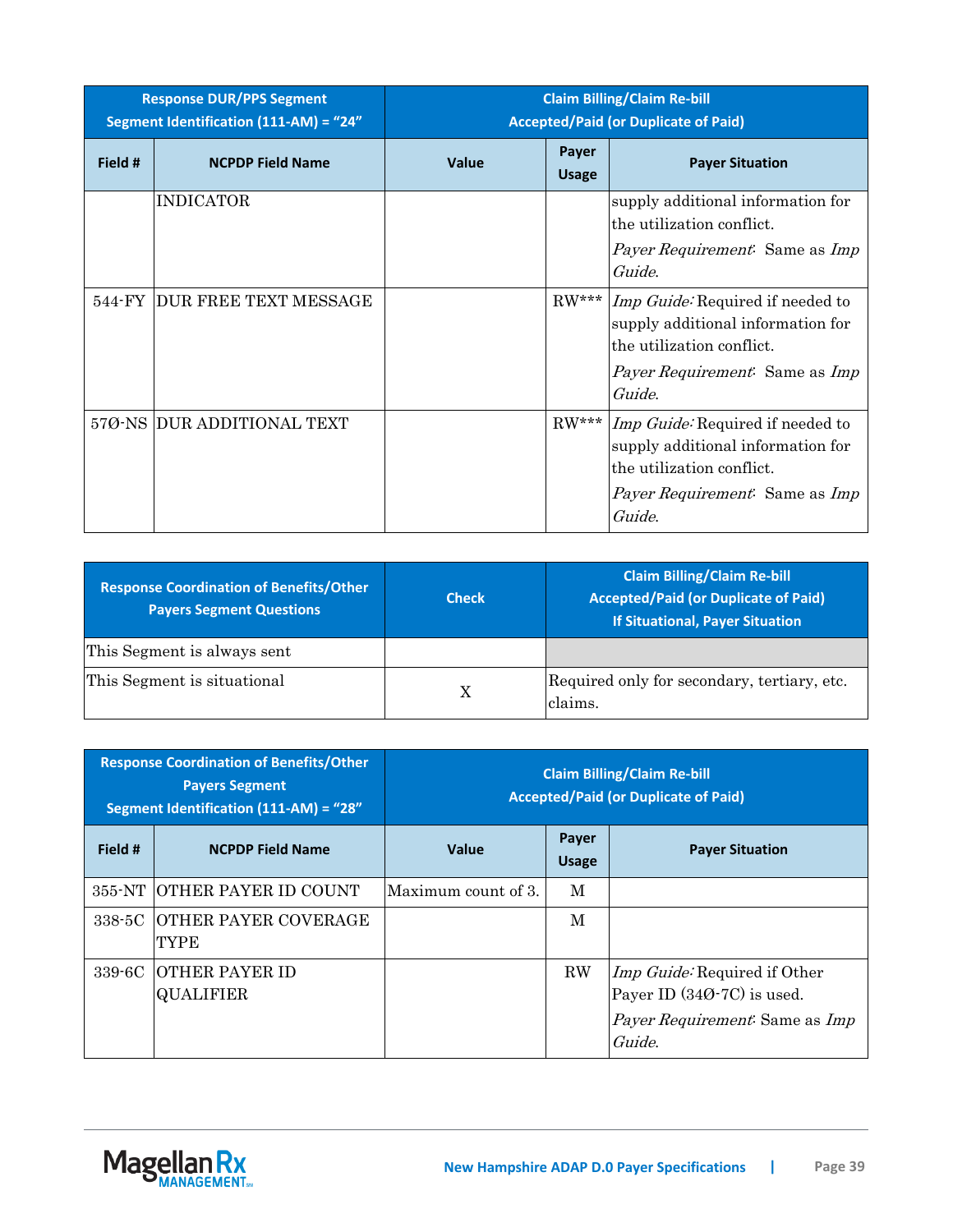| <b>Response Coordination of Benefits/Other</b><br><b>Payers Segment</b><br>Segment Identification (111-AM) = "28" |                                                       | <b>Claim Billing/Claim Re-bill</b><br><b>Accepted/Paid (or Duplicate of Paid)</b> |                        |                                                                                                                                                                                      |
|-------------------------------------------------------------------------------------------------------------------|-------------------------------------------------------|-----------------------------------------------------------------------------------|------------------------|--------------------------------------------------------------------------------------------------------------------------------------------------------------------------------------|
| Field #                                                                                                           | <b>NCPDP Field Name</b>                               | Value                                                                             | Payer<br><b>Usage</b>  | <b>Payer Situation</b>                                                                                                                                                               |
| 34Ø-7C                                                                                                            | <b>OTHER PAYER ID</b>                                 |                                                                                   | $\mathbf{R}\mathbf{W}$ | Imp Guide: Required if other<br>insurance information is available<br>for coordination of benefits.<br>Payer Requirement: Same as Imp<br>Guide.                                      |
|                                                                                                                   | 991-MH OTHER PAYER PROCESSOR<br><b>CONTROL NUMBER</b> |                                                                                   | RW                     | Imp Guide: Required if other<br>insurance information is available<br>for coordination of benefits.<br>Payer Requirement: Same as Imp<br>Guide.                                      |
| 356-NU                                                                                                            | <b>OTHER PAYER</b><br><b>CARDHOLDER ID</b>            |                                                                                   | $\mathbf{R}\mathbf{W}$ | Imp Guide: Required if other<br>insurance information is available<br>for coordination of benefits.<br>Payer Requirement: Same as Imp<br>Guide.                                      |
| 992-MJ                                                                                                            | OTHER PAYER GROUP ID                                  |                                                                                   | RW                     | Imp Guide: Required if other<br>insurance information is available<br>for coordination of benefits.<br>Payer Requirement: Same as Imp<br>Guide.                                      |
| 142-UV                                                                                                            | <b>OTHER PAYER PERSON</b><br>CODE                     |                                                                                   | RW                     | Imp Guide: Required if needed to<br>uniquely identify the family<br>members within the Cardholder<br>ID, as assigned by the other payer.<br>Payer Requirement: Same as Imp<br>Guide. |
| $127 - UB$                                                                                                        | <b>OTHER PAYER HELP DESK</b><br>PHONE NUMBER          |                                                                                   | RW                     | Imp Guide: Required if needed to<br>provide a support telephone<br>number of the other payer to the<br>receiver.<br>Payer Requirement: Same as Imp<br>Guide.                         |

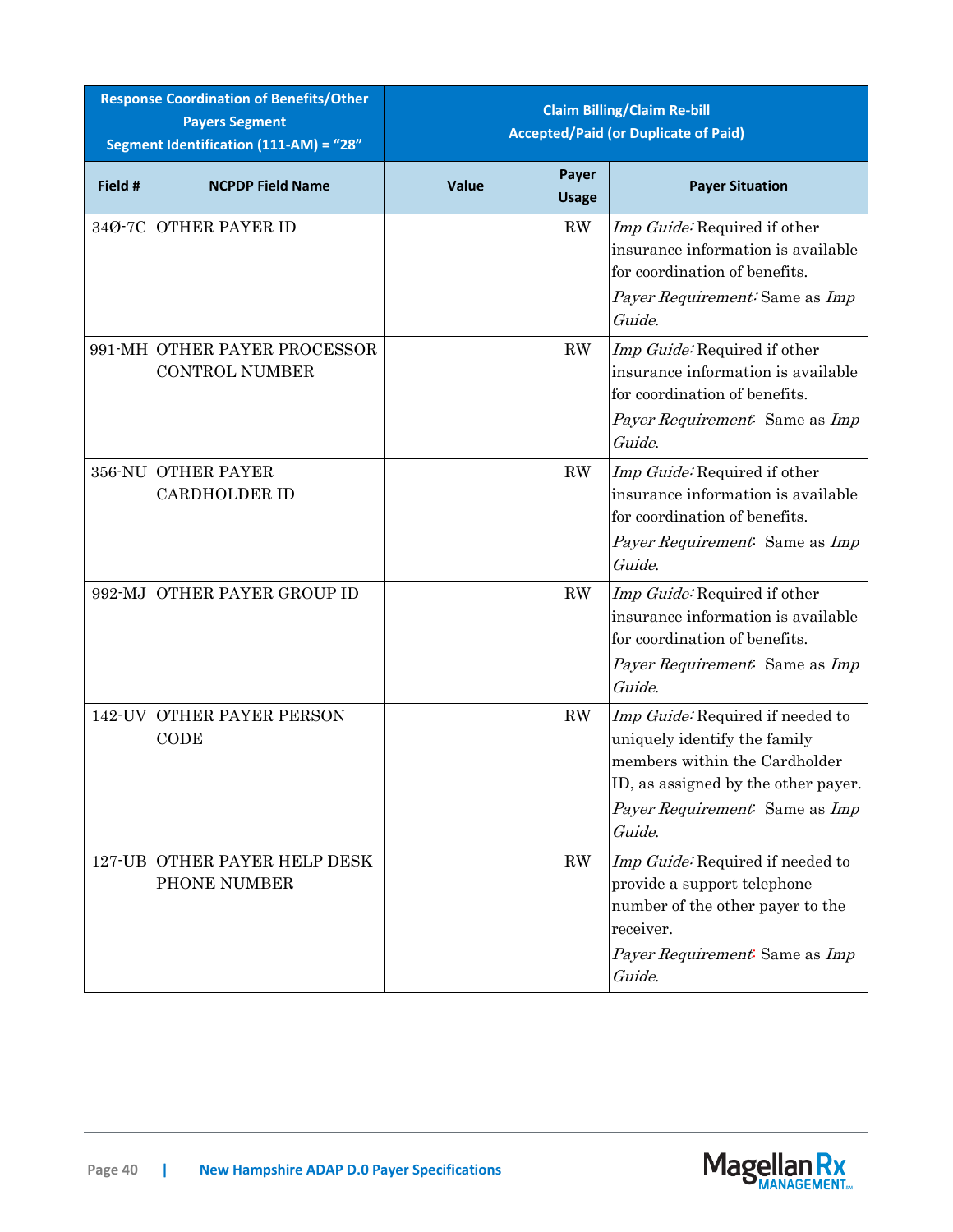| <b>Response Coordination of Benefits/Other</b><br><b>Payers Segment</b><br>Segment Identification (111-AM) = "28" |                                                            | <b>Claim Billing/Claim Re-bill</b><br><b>Accepted/Paid (or Duplicate of Paid)</b> |                       |                                                                                                                                                                                               |
|-------------------------------------------------------------------------------------------------------------------|------------------------------------------------------------|-----------------------------------------------------------------------------------|-----------------------|-----------------------------------------------------------------------------------------------------------------------------------------------------------------------------------------------|
| Field #                                                                                                           | <b>NCPDP Field Name</b>                                    | Value                                                                             | Payer<br><b>Usage</b> | <b>Payer Situation</b>                                                                                                                                                                        |
|                                                                                                                   | 143-UW OTHER PAYER PATIENT<br><b>RELATIONSHIP CODE</b>     |                                                                                   | $\rm RW$              | Imp Guide: Required if needed to<br>uniquely identify the relationship<br>of the patient to the cardholder ID,<br>as assigned by the other payer.<br>Payer Requirement: Same as Imp<br>Guide. |
|                                                                                                                   | <b>144-UX OTHER PAYER BENEFIT</b><br><b>EFFECTIVE DATE</b> |                                                                                   | $\rm RW$              | Imp Guide: Required when other<br>coverage is known which is after<br>the Date of Service submitted.<br><i>Payer Requirement:</i> Same as <i>Imp</i><br>Guide.                                |
| $145$ -UY                                                                                                         | <b>OTHER PAYER BENEFIT</b><br>TERMINATION DATE             |                                                                                   | $\rm RW$              | Imp Guide: Required when other<br>coverage is known which is after<br>the Date of Service submitted.<br>Payer Requirement: Same as Imp<br>Guide.                                              |

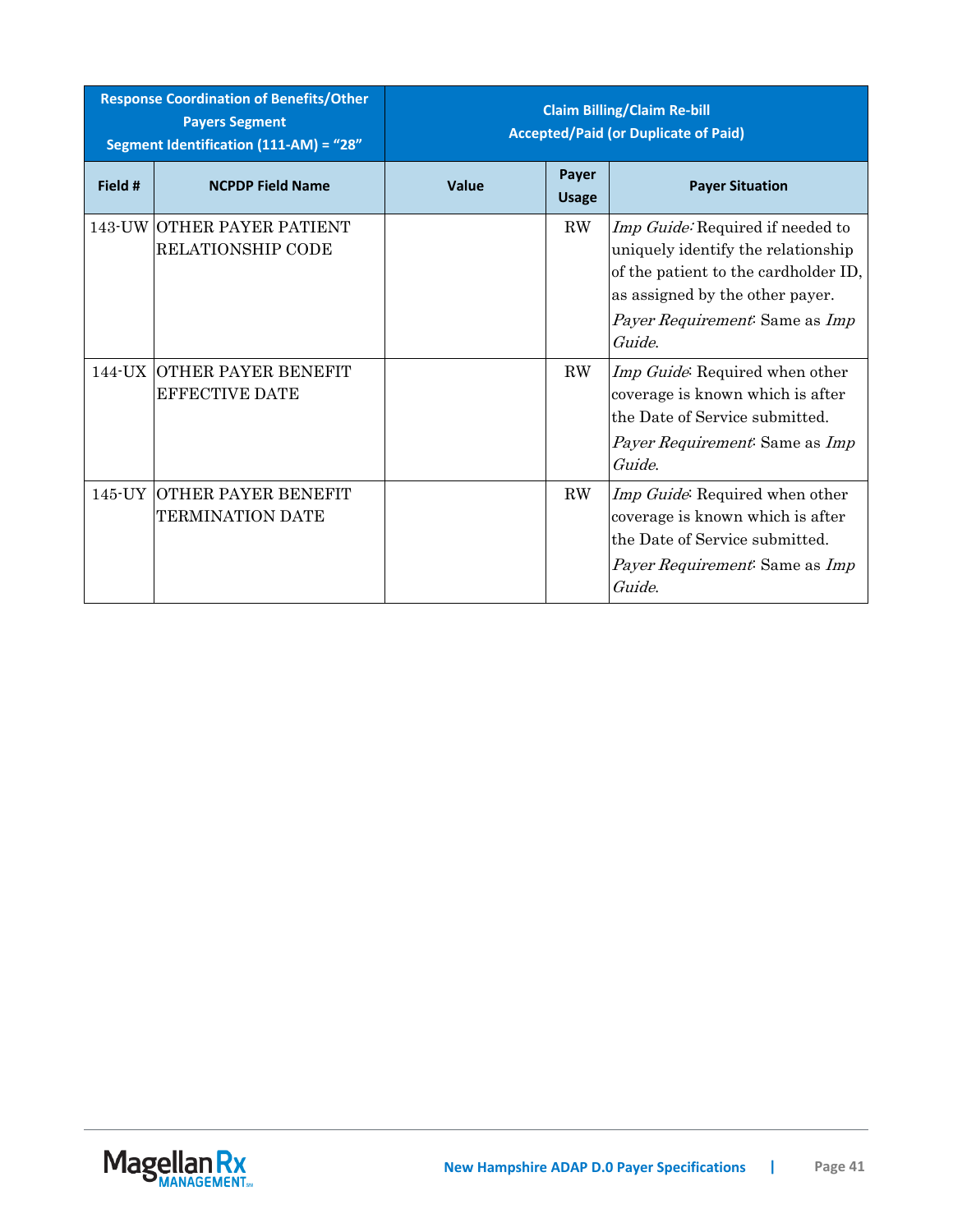# **Claim Billing/Claim Re-bill Accepted/Rejected Response**

| <b>Response Transaction Header Segment</b><br><b>Questions</b> | <b>Check</b> | <b>Claim Billing/Claim Re-bill</b><br>Accepted/Rejected<br><b>If Situational, Payer Situation</b> |
|----------------------------------------------------------------|--------------|---------------------------------------------------------------------------------------------------|
| This Segment is always sent                                    |              |                                                                                                   |

| <b>Response Transaction Header Segment</b> |                                                | <b>Claim Billing/Claim Re-bill</b><br><b>Accepted/Rejected</b>                                                             |                       |                        |
|--------------------------------------------|------------------------------------------------|----------------------------------------------------------------------------------------------------------------------------|-----------------------|------------------------|
| Field #                                    | <b>NCPDP Field Name</b>                        | Value                                                                                                                      | Payer<br><b>Usage</b> | <b>Payer Situation</b> |
| 102-A2                                     | <b>VERSION/RELEASE</b><br><b>NUMBER</b>        | DØ                                                                                                                         | $\mathbf{M}$          |                        |
| 103-A3                                     | <b>TRANSACTION CODE</b>                        | <b>B1</b> , <b>B3</b>                                                                                                      | M                     |                        |
|                                            | 109-A9 TRANSACTION COUNT                       | $\varnothing$ 1 = One occurrence<br>$Q2 = Two$<br>occurrences<br>$Q3$ = Three<br>occurrences<br>$Q4 = Four$<br>occurrences | $\mathbf{M}$          |                        |
| 501-F1                                     | <b>HEADER RESPONSE</b><br><b>STATUS</b>        | $A = Accepted$                                                                                                             | M                     |                        |
| 202-B2                                     | <b>SERVICE PROVIDER ID</b><br><b>QUALIFIER</b> | $01 - National$<br>provider Identifier<br>(NPI)                                                                            | $\mathbf{M}$          |                        |
| $201 - B1$                                 | <b>SERVICE PROVIDER ID</b>                     | <b>NPI</b>                                                                                                                 | M                     |                        |
|                                            | 401-D1 DATE OF SERVICE                         | $Format =$<br><b>CCYYMMDD</b>                                                                                              | M                     |                        |

| <b>Response Message Segment Questions</b> | <b>Check</b> | <b>Claim Billing/Claim Re-bill</b><br><b>Accepted/Rejected</b><br><b>If Situational, Payer Situation</b> |
|-------------------------------------------|--------------|----------------------------------------------------------------------------------------------------------|
| This Segment is always sent               |              |                                                                                                          |
| This Segment is situational               | X            | Required if text is needed for clarification<br>or detail                                                |

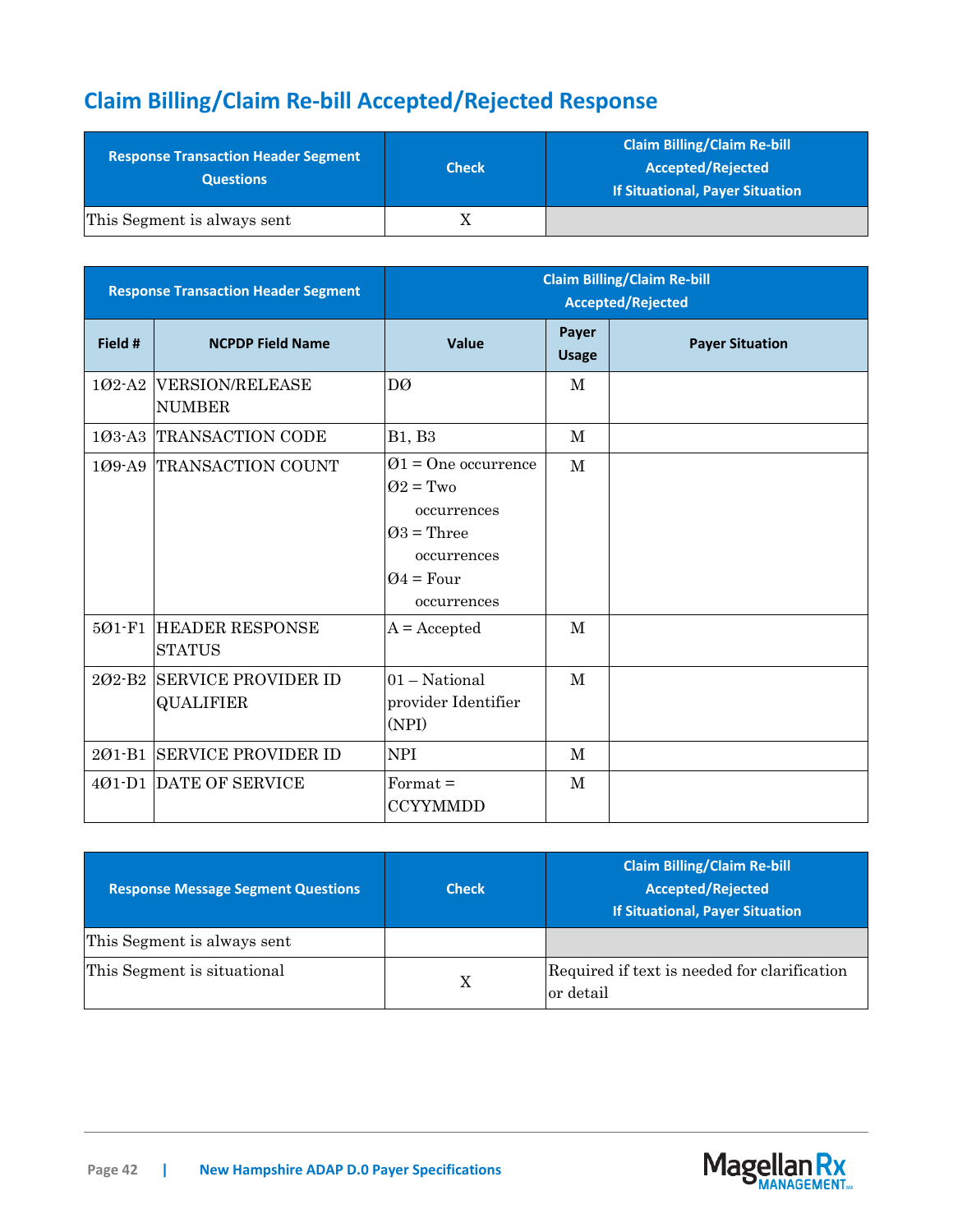| <b>Response Message Segment</b><br>Segment Identification (111-AM) = "2Ø" |                         | <b>Claim Billing/Claim Re-bill</b><br><b>Accepted/Rejected</b> |                       |                                                                                                                                        |
|---------------------------------------------------------------------------|-------------------------|----------------------------------------------------------------|-----------------------|----------------------------------------------------------------------------------------------------------------------------------------|
| Field #                                                                   | <b>NCPDP Field Name</b> | <b>Value</b>                                                   | Payer<br><b>Usage</b> | <b>Payer Situation</b>                                                                                                                 |
|                                                                           | 504-F4 IMESSAGE         |                                                                | <b>RW</b>             | <i>Imp Guide:</i> Required if text is<br>needed for clarification or detail.<br><i>Payer Requirement.</i> Same as <i>Imp</i><br>Guide. |

| <b>Response Insurance Segment Questions</b> | <b>Check</b> | <b>Claim Billing/Claim Re-bill</b><br><b>Accepted/Rejected</b><br><b>If Situational, Payer Situation</b> |
|---------------------------------------------|--------------|----------------------------------------------------------------------------------------------------------|
| This Segment is always sent                 |              |                                                                                                          |
| This Segment is situational                 |              |                                                                                                          |

| <b>Response Insurance Segment</b><br>Segment Identification (111-AM) = "25" |                         | <b>Claim Billing/Claim Re-bill</b><br><b>Accepted/Rejected</b> |                       |                                                                                                                                                                                                                                                                                                                                                                     |
|-----------------------------------------------------------------------------|-------------------------|----------------------------------------------------------------|-----------------------|---------------------------------------------------------------------------------------------------------------------------------------------------------------------------------------------------------------------------------------------------------------------------------------------------------------------------------------------------------------------|
| Field #                                                                     | <b>NCPDP Field Name</b> | <b>Value</b>                                                   | Payer<br><b>Usage</b> | <b>Payer Situation</b>                                                                                                                                                                                                                                                                                                                                              |
|                                                                             | 301-C1 GROUP ID         | <b>ADAP</b>                                                    | $\rm RW$              | Imp Guide: Required if needed to<br>identify the actual cardholder or<br>employer group, to identify<br>appropriate group number, when<br>available.<br>Payer Requirement: Required to<br>identify the actual group that was<br>used when multiple group<br>coverages exist.                                                                                        |
| 524-FO                                                                      | <b>PLAN ID</b>          |                                                                | RW                    | Imp Guide: Required if needed to<br>identify the actual plan<br>parameters, benefit, or coverage<br>criteria, when available.<br>Required to identify the actual<br>plan ID that was used when<br>multiple group coverages exist.<br>Required if needed to contain the<br>actual plan ID if unknown to the<br>receiver.<br>Payer Requirement: Same as Imp<br>Guide. |

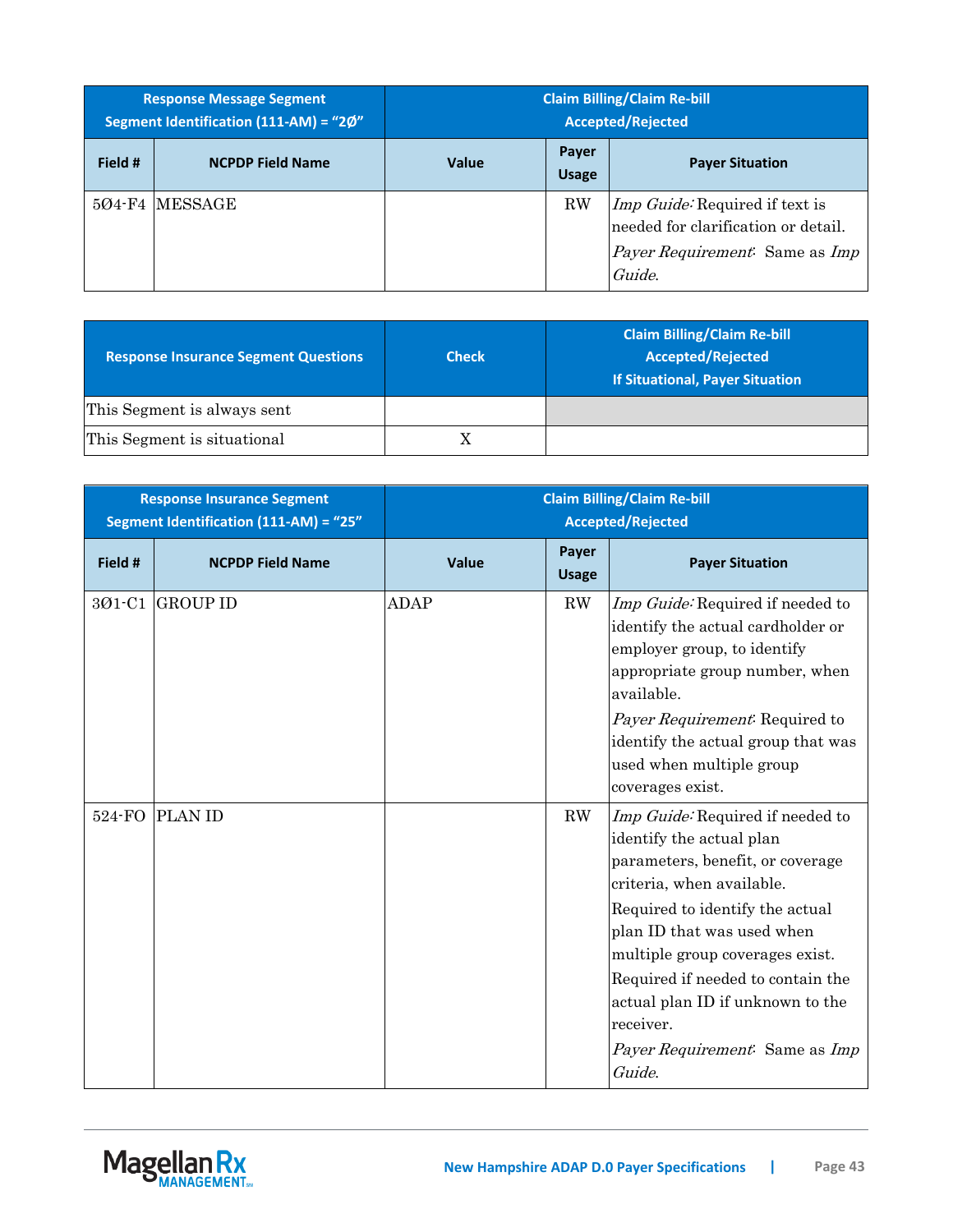| <b>Response Insurance Segment</b><br>Segment Identification (111-AM) = "25" |                                    | <b>Claim Billing/Claim Re-bill</b><br><b>Accepted/Rejected</b> |                       |                                                                                                                                                                                                                                                                                                                                                            |
|-----------------------------------------------------------------------------|------------------------------------|----------------------------------------------------------------|-----------------------|------------------------------------------------------------------------------------------------------------------------------------------------------------------------------------------------------------------------------------------------------------------------------------------------------------------------------------------------------------|
| Field #                                                                     | <b>NCPDP Field Name</b>            | Value                                                          | Payer<br><b>Usage</b> | <b>Payer Situation</b>                                                                                                                                                                                                                                                                                                                                     |
| 545-2F                                                                      | <b>NETWORK</b><br>REIMBURSEMENT ID |                                                                | RW                    | Imp Guide: Required if needed to<br>identify the network for the<br>covered member.<br>Payer Requirement: Required if<br>needed to identify the actual<br>Network Reimbursement ID, when<br>applicable and/or available.<br>Required to identify the actual<br>Network Reimbursement ID that<br>was used when multiple Network<br>Reimbursement IDs exist. |
| 568-J7                                                                      | PAYER ID QUALIFIER                 |                                                                | RW                    | Imp Guide: Required if Payer ID<br>$(569-J8)$ is used.<br>Payer Requirement: Same as Imp<br>Guide.                                                                                                                                                                                                                                                         |
| 569-J8                                                                      | PAYER ID                           |                                                                | RW                    | Imp Guide: Required to identify<br>the ID of the payer responding.<br>Payer Requirement: Same as Imp<br>Guide.                                                                                                                                                                                                                                             |
| 302-C2                                                                      | <b>CARDHOLDER ID</b>               | Soundex<br>code/number                                         | RW                    | Imp Guide: Required if the<br>identification to be used in future<br>transactions is different than what<br>was submitted on the request.<br>Payer Requirement: Same as Imp<br>Guide.                                                                                                                                                                      |

| <b>Response Patient Segment Questions</b> | <b>Check</b> | <b>Claim Billing/Claim Re-bill</b><br><b>Accepted/Rejected</b><br><b>If Situational, Payer Situation</b> |
|-------------------------------------------|--------------|----------------------------------------------------------------------------------------------------------|
| This Segment is always sent               |              |                                                                                                          |
| This Segment is situational               |              | Required for B1 and B3 transactions                                                                      |

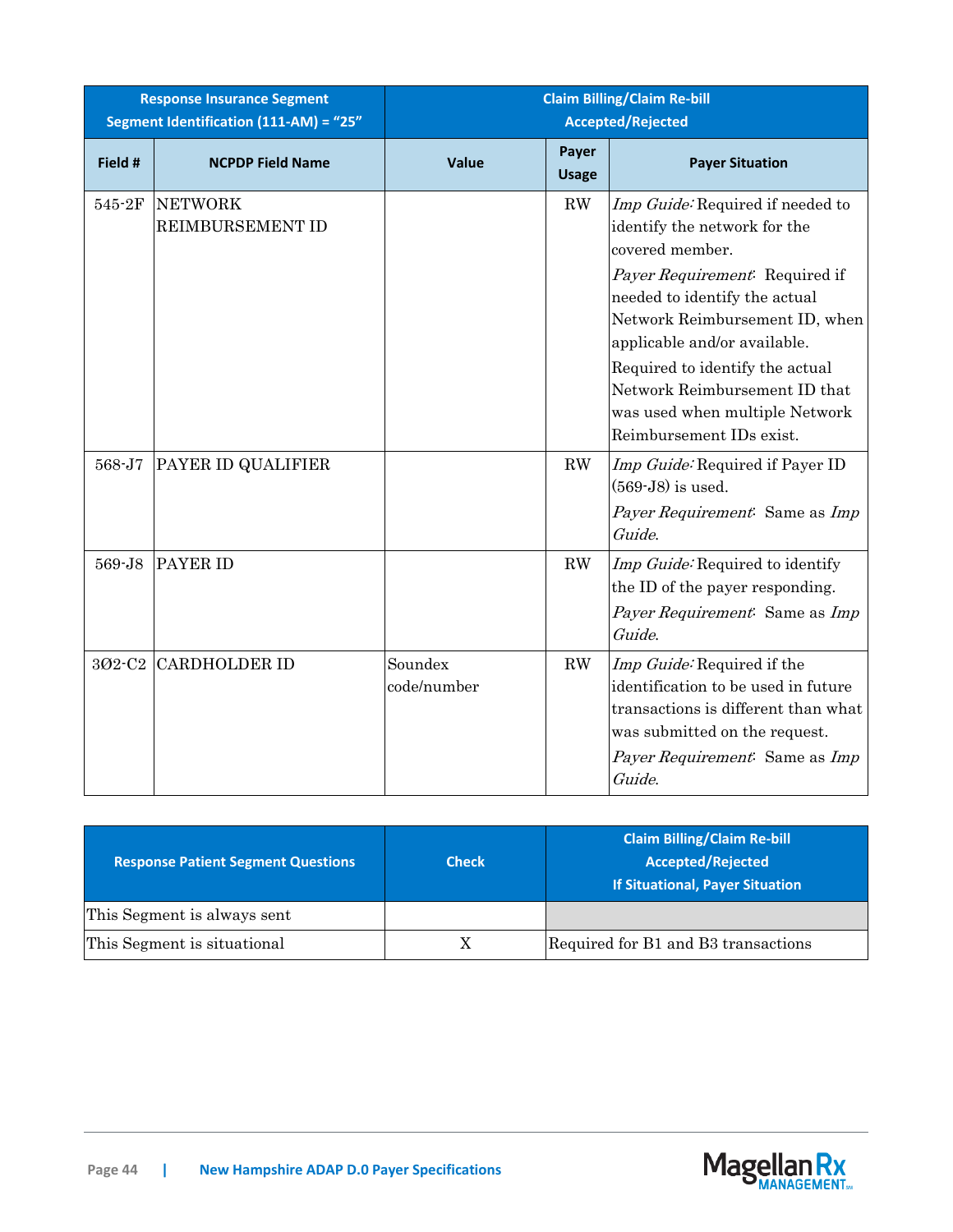| <b>Response Patient Segment</b><br>Segment Identification (111-AM) = "29" |                            | <b>Claim Billing/Claim Re-bill</b><br><b>Accepted/Rejected</b> |                       |                                                                                                                   |
|---------------------------------------------------------------------------|----------------------------|----------------------------------------------------------------|-----------------------|-------------------------------------------------------------------------------------------------------------------|
| Field #                                                                   | <b>NCPDP Field Name</b>    | <b>Value</b>                                                   | Payer<br><b>Usage</b> | <b>Payer Situation</b>                                                                                            |
|                                                                           | 31Ø-CA  PATIENT FIRST NAME |                                                                | $\mathbf R$           | <i>Imp Guide</i> : Required if known.<br>Payer Requirement:<br>Required for patient name<br>validation.           |
| 311-CB                                                                    | PATIENT LAST NAME          |                                                                | R                     | <i>Imp Guide</i> : Required if known.<br>Payer Requirement:<br>Required for patient name<br>validation.           |
|                                                                           | 3Ø4-C4 DATE OF BIRTH       |                                                                | $\rm RW$              | <i>Imp Guide:</i> Required if known.<br><i>Payer Requirement:</i> Not currently<br>required for claim submission. |

| <b>Response Status Segment Questions</b> | <b>Check</b> | <b>Claim Billing/Claim Re-bill</b><br>Accepted/Rejected<br><b>If Situational, Payer Situation</b> |
|------------------------------------------|--------------|---------------------------------------------------------------------------------------------------|
| This Segment is always sent              |              |                                                                                                   |

|            | <b>Response Status Segment</b><br>Segment Identification (111-AM) = "21" |                     |                       | <b>Claim Billing/Claim Re-bill</b><br><b>Accepted/Rejected</b>                                                                                                |
|------------|--------------------------------------------------------------------------|---------------------|-----------------------|---------------------------------------------------------------------------------------------------------------------------------------------------------------|
| Field #    | <b>NCPDP Field Name</b>                                                  | <b>Value</b>        | Payer<br><b>Usage</b> | <b>Payer Situation</b>                                                                                                                                        |
| $112$ -AN  | TRANSACTION RESPONSE<br><b>STATUS</b>                                    | $R = Reject$        | M                     |                                                                                                                                                               |
| 5Ø3-F3     | <b>AUTHORIZATION NUMBER</b>                                              |                     | $\rm RW$              | <i>Imp Guide:</i> Required if needed to<br>identify the transaction.<br>Payer Requirement: Same as Imp<br>Guide.                                              |
|            | 510-FA REJECT COUNT                                                      | Maximum count of 5. | R                     |                                                                                                                                                               |
| 511-FB     | <b>REJECT CODE</b>                                                       |                     | R                     |                                                                                                                                                               |
| $546 - 4F$ | <b>REJECT FIELD</b><br>OCCURRENCE INDICATOR                              |                     | $\rm RW$              | Imp Guide: Required if a repeating<br>field is in error, to identify<br>repeating field occurrence.<br><i>Payer Requirement.</i> Same as <i>Imp</i><br>Guide. |

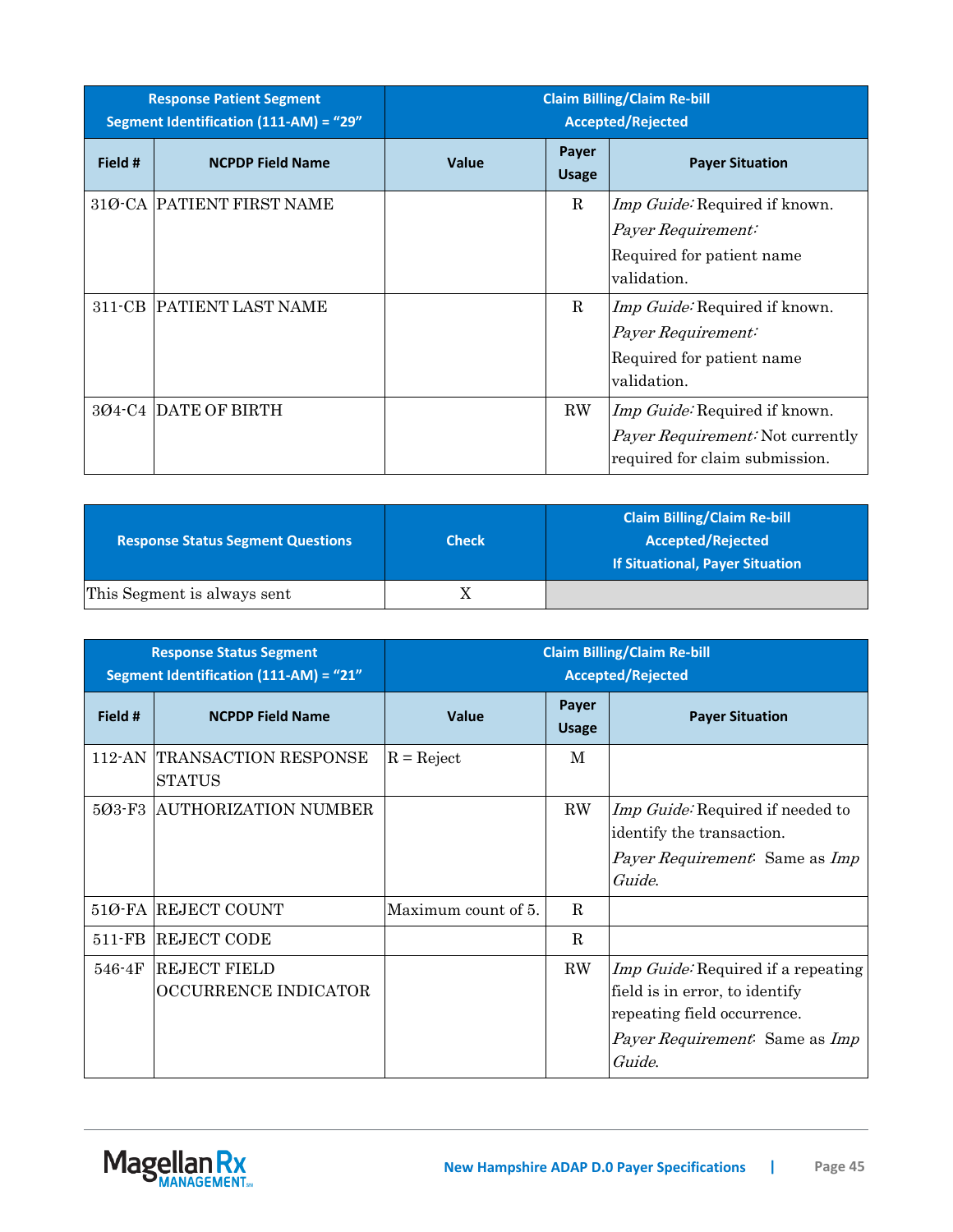|         | <b>Response Status Segment</b><br>Segment Identification (111-AM) = "21" | <b>Claim Billing/Claim Re-bill</b><br><b>Accepted/Rejected</b> |                        |                                                                                                                                                                                                                                                                                                                                        |
|---------|--------------------------------------------------------------------------|----------------------------------------------------------------|------------------------|----------------------------------------------------------------------------------------------------------------------------------------------------------------------------------------------------------------------------------------------------------------------------------------------------------------------------------------|
| Field # | <b>NCPDP Field Name</b>                                                  | <b>Value</b>                                                   | Payer<br><b>Usage</b>  | <b>Payer Situation</b>                                                                                                                                                                                                                                                                                                                 |
| 13Ø-UF  | <b>ADDITIONAL MESSAGE</b><br><b>INFORMATION COUNT</b>                    | Maximum count of<br>25.                                        | $\mathbf{R}\mathbf{W}$ | Imp Guide: Required if Additional<br>Message Information (526-FQ) is<br>used.<br>Payer Requirement: Same as Imp<br>Guide.                                                                                                                                                                                                              |
|         | 132-UH ADDITIONAL MESSAGE<br><b>INFORMATION QUALIFIER</b>                |                                                                | RW                     | Imp Guide: Required if Additional<br>Message Information (526-FQ) is<br>used.<br>Payer Requirement: Same as Imp<br>Guide.                                                                                                                                                                                                              |
| 526-FQ  | <b>ADDITIONAL MESSAGE</b><br><b>INFORMATION</b>                          |                                                                | RW                     | Imp Guide: Required when<br>additional text is needed for<br>clarification or detail.<br>Payer Requirement: Same as Imp<br>Guide.                                                                                                                                                                                                      |
|         | 131-UG ADDITIONAL MESSAGE<br><b>INFORMATION</b><br><b>CONTINUITY</b>     |                                                                | RW                     | Imp Guide: Required if and only if<br>current repetition of Additional<br>Message Information (526-FQ) is<br>used, another populated repetition<br>of Additional Message Information<br>(526-FQ) follows it, and the text of<br>the following message is a<br>continuation of the current.<br>Payer Requirement: Same as Imp<br>Guide. |
| 549-7F  | <b>HELP DESK PHONE</b><br><b>NUMBER QUALIFIER</b>                        |                                                                | $\mathbf{R}\mathbf{W}$ | Imp Guide: Required if Help Desk<br>Phone Number (550-8F) is used.<br>Payer Requirement: Same as Imp<br>Guide.                                                                                                                                                                                                                         |
| 55Ø-8F  | <b>HELP DESK PHONE</b><br><b>NUMBER</b>                                  |                                                                | RW                     | Imp Guide: Required if needed to<br>provide a support telephone<br>number to the receiver.<br>Payer Requirement: Same as Imp<br>Guide.                                                                                                                                                                                                 |

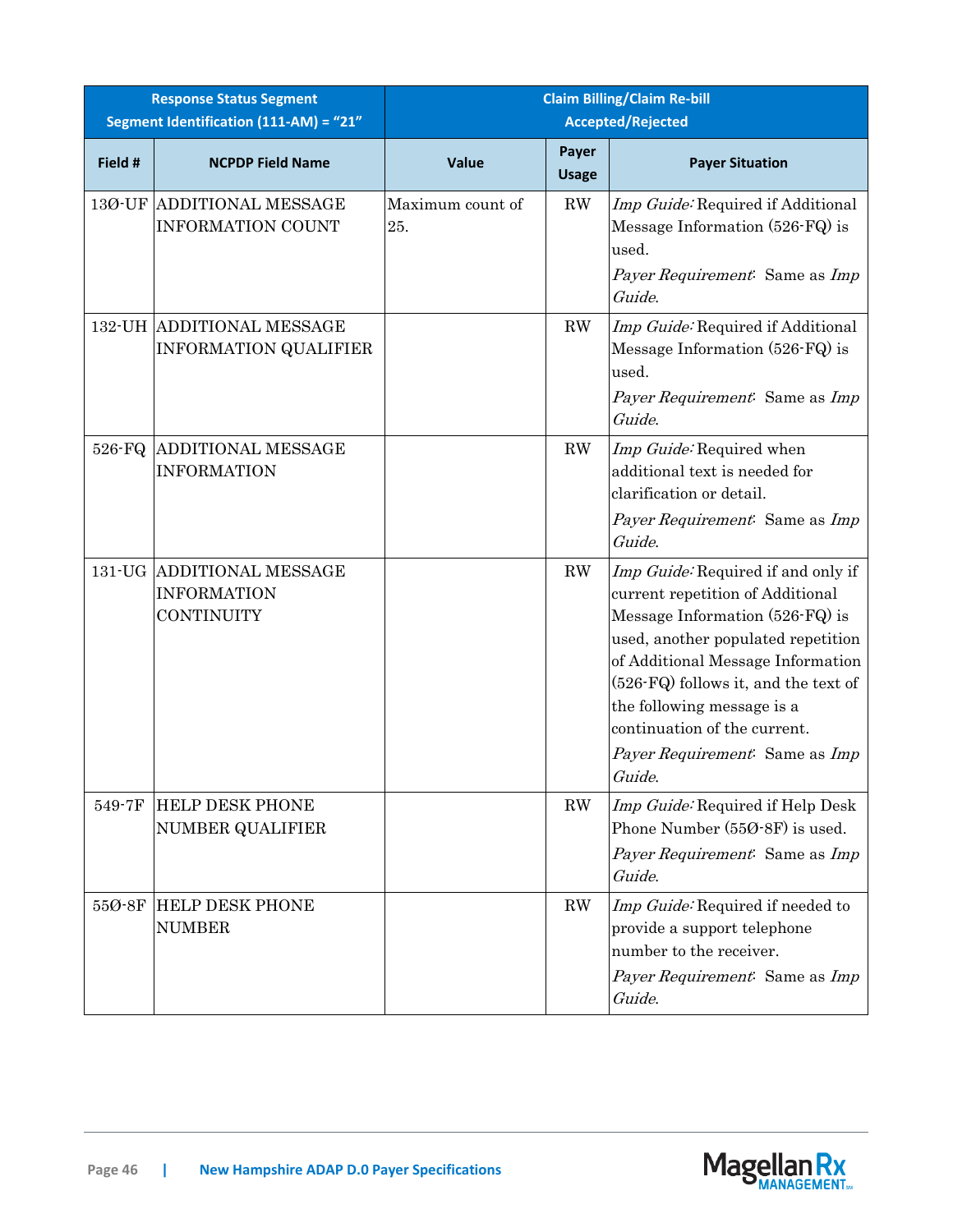|             | <b>Response Status Segment</b><br>Segment Identification (111-AM) = "21" | <b>Claim Billing/Claim Re-bill</b><br><b>Accepted/Rejected</b> |                       |                                                                                                                                                                                     |
|-------------|--------------------------------------------------------------------------|----------------------------------------------------------------|-----------------------|-------------------------------------------------------------------------------------------------------------------------------------------------------------------------------------|
| Field #     | <b>NCPDP Field Name</b>                                                  | <b>Value</b>                                                   | Payer<br><b>Usage</b> | <b>Payer Situation</b>                                                                                                                                                              |
| 987-MA  URL |                                                                          |                                                                | RW                    | <i>Imp Guide:</i> Provided for<br>informational purposes only to<br>relay health care communications<br>via the Internet.<br><i>Payer Requirement.</i> Same as <i>Imp</i><br>Guide. |

| <b>Response Claim Segment Questions</b> | <b>Check</b> | <b>Claim Billing/Claim Re-bill</b><br><b>Accepted/Rejected</b><br><b>If Situational, Payer Situation</b> |
|-----------------------------------------|--------------|----------------------------------------------------------------------------------------------------------|
| This Segment is always sent             | Χ            |                                                                                                          |

|            | <b>Response Claim Segment</b><br>Segment Identification (111-AM) = "22" | <b>Claim Billing/Claim Re-bill</b><br><b>Accepted/Rejected</b> |                       |                                                                                                                                                                           |
|------------|-------------------------------------------------------------------------|----------------------------------------------------------------|-----------------------|---------------------------------------------------------------------------------------------------------------------------------------------------------------------------|
| Field #    | <b>NCPDP Field Name</b>                                                 | <b>Value</b>                                                   | Payer<br><b>Usage</b> | <b>Payer Situation</b>                                                                                                                                                    |
|            | 455-EM PRESCRIPTION/SERVICE<br>REFERENCE NUMBER<br><b>QUALIFIER</b>     | $1 = Rx \times B$ illing                                       | M                     | Imp Guide: For Transaction Code<br>of "B1," in the Response Claim<br>Segment, the Prescription/Service<br>Reference Number Qualifier (455-<br>$EM$ ) is "1" (Rx Billing). |
| $402 - D2$ | PRESCRIPTION/SERVICE<br>REFERENCE NUMBER                                |                                                                | $\mathbf{M}$          |                                                                                                                                                                           |
| 551-9F     | PREFERRED PRODUCT<br><b>COUNT</b>                                       | Maximum count of 6.                                            | RW                    | Imp Guide: Required if Preferred<br>Product ID (553-AR) is used.<br>Payer Requirement: Same as Imp<br>Guide.                                                              |
| 552-AP     | PREFERRED PRODUCT ID<br><b>QUALIFIER</b>                                |                                                                | RW                    | Imp Guide: Required if Preferred<br>Product ID (553-AR) is used.<br>Payer Requirement: Same as Imp<br>Guide.                                                              |
| 553-AR     | <b>PREFERRED PRODUCT ID</b>                                             |                                                                | $\rm RW$              | Imp Guide: Required if a product<br>preference exists that needs to be<br>communicated to the receiver via<br>an ID.<br>Payer Requirement: Same as Imp<br>Guide.          |

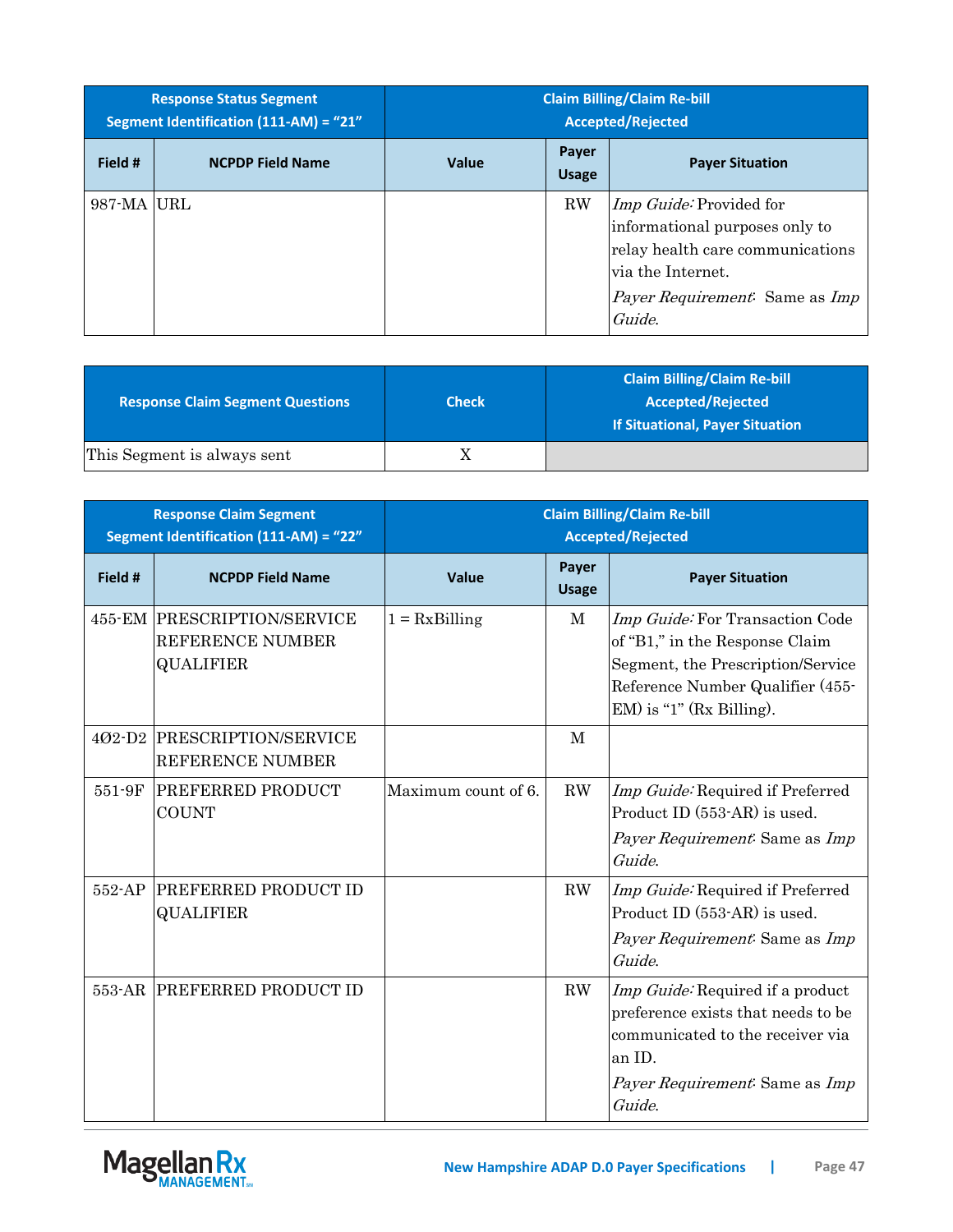|         | <b>Response Claim Segment</b><br>Segment Identification (111-AM) = "22" | <b>Claim Billing/Claim Re-bill</b><br><b>Accepted/Rejected</b> |                        |                                                                                                                                                                                                                                                            |
|---------|-------------------------------------------------------------------------|----------------------------------------------------------------|------------------------|------------------------------------------------------------------------------------------------------------------------------------------------------------------------------------------------------------------------------------------------------------|
| Field # | <b>NCPDP Field Name</b>                                                 | Value                                                          | Payer<br><b>Usage</b>  | <b>Payer Situation</b>                                                                                                                                                                                                                                     |
| 554-AS  | <b>PREFERRED PRODUCT</b><br><b>INCENTIVE</b>                            |                                                                | $\mathbf{R}\mathbf{W}$ | Imp Guide: Required if there is a<br>known incentive amount<br>associated with the Preferred<br>Product ID (553-AR) and/or<br>Preferred Product Description<br>$(556-AU)$ .<br>Payer Requirement: Same as Imp<br>Guide.                                    |
| 555-AT  | <b>PREFERRED PRODUCT</b><br>COST SHARE INCENTIVE                        |                                                                | RW                     | Imp Guide: Required if there is a<br>known patient financial<br>responsibility incentive amount<br>associated with the Preferred<br>Product ID (553-AR) and/or<br>Preferred Product Description<br>$(556-AU).$<br>Payer Requirement: Same as Imp<br>Guide. |
| 556-AU  | PREFERRED PRODUCT<br><b>DESCRIPTION</b>                                 |                                                                | RW                     | Imp Guide: Required if a product<br>preference exists that cannot be<br>communicated either by the<br>Preferred Product ID (553-AR) or<br>to clarify the Preferred Product ID<br>$(553-AR)$ .<br>Payer Requirement: Same as Imp<br>Guide.                  |

| <b>Response DUR/PPS Segment Questions</b> | <b>Check</b> | <b>Claim Billing/Claim Re-bill</b><br><b>Accepted/Rejected</b><br><b>If Situational, Payer Situation</b> |
|-------------------------------------------|--------------|----------------------------------------------------------------------------------------------------------|
| This Segment is always sent               |              |                                                                                                          |
| This Segment is situational               | Х            | Required for B1 and B3 transactions if<br>there is DUR information                                       |

|         | <b>Response DUR/PPS Segment</b><br>Segment Identification $(111-AM) = "24"$ | <b>Claim Billing/Claim Re-bill</b><br><b>Accepted/Rejected</b> |                       |                        |
|---------|-----------------------------------------------------------------------------|----------------------------------------------------------------|-----------------------|------------------------|
| Field # | <b>NCPDP Field Name</b>                                                     | <b>Value</b>                                                   | Payer<br><b>Usage</b> | <b>Payer Situation</b> |

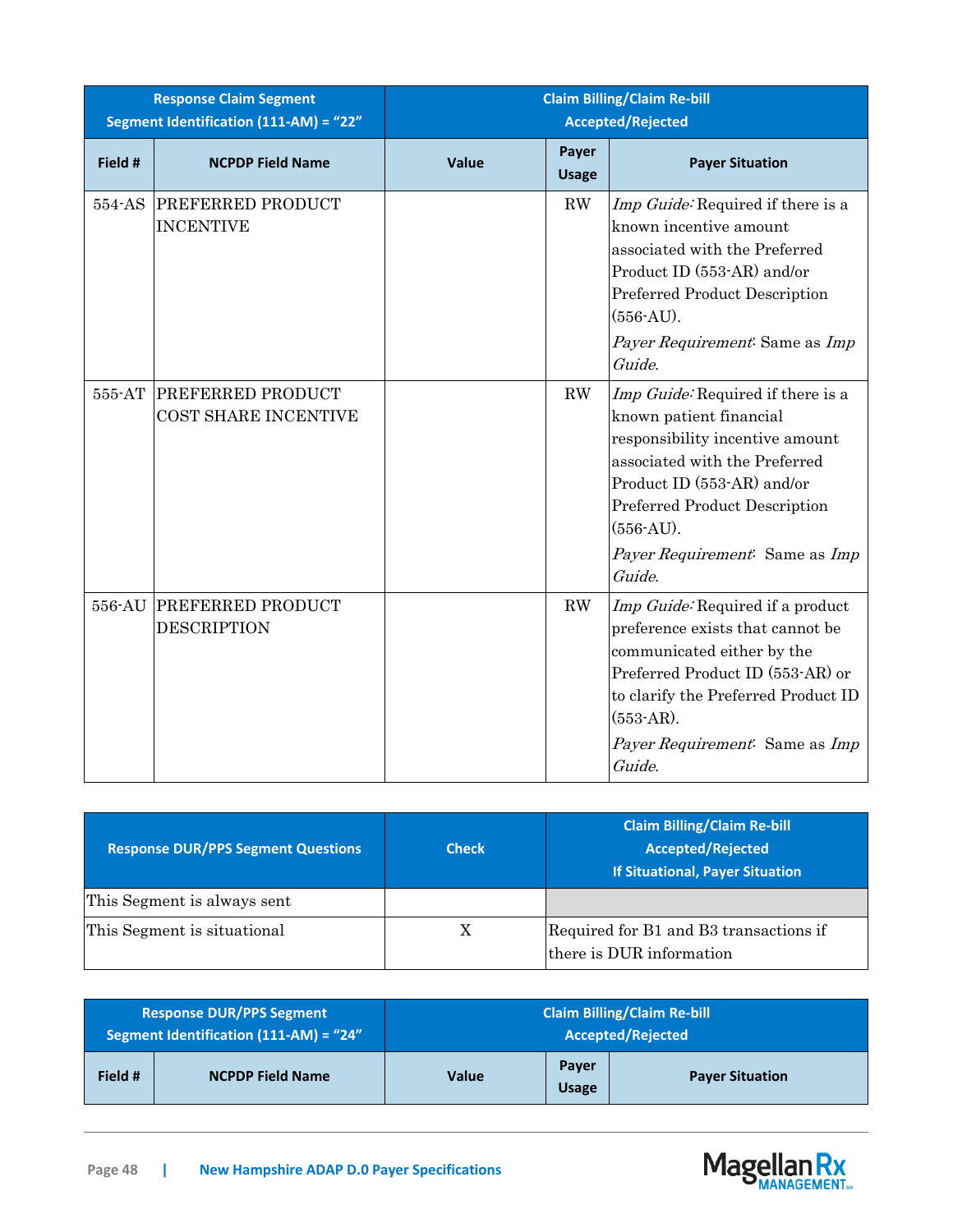|         | <b>Response DUR/PPS Segment</b><br>Segment Identification (111-AM) = "24" |                                        |                        | <b>Claim Billing/Claim Re-bill</b><br><b>Accepted/Rejected</b>                                                                                                                                               |
|---------|---------------------------------------------------------------------------|----------------------------------------|------------------------|--------------------------------------------------------------------------------------------------------------------------------------------------------------------------------------------------------------|
| Field # | <b>NCPDP Field Name</b>                                                   | Value                                  | Payer<br><b>Usage</b>  | <b>Payer Situation</b>                                                                                                                                                                                       |
| 567-J6  | <b>DUR/PPS RESPONSE CODE</b><br><b>COUNTER</b>                            | Maximum 9<br>occurrences<br>supported. | $\mathbf{R}\mathbf{W}$ | Imp Guide: Required if Reason For<br>Service Code (439-E4) is used.<br>Payer Requirement: Same as Imp<br>Guide.                                                                                              |
| 439-E4  | <b>REASON FOR SERVICE</b><br>CODE                                         |                                        | RW                     | Imp Guide: Required if utilization<br>conflict is detected.<br>Payer Requirement: Same as Imp<br>Guide.                                                                                                      |
| 528-FS  | CLINICAL SIGNIFICANCE<br>CODE                                             |                                        | RW                     | Imp Guide: Required if needed to<br>supply additional information for<br>the utilization conflict.<br>Payer Requirement: Same as Imp<br>Guide.                                                               |
| 529-FT  | <b>OTHER PHARMACY</b><br><b>INDICATOR</b>                                 |                                        | RW                     | Imp Guide: Required if needed to<br>supply additional information for<br>the utilization conflict.<br>Payer Requirement: Same as Imp<br>Guide.                                                               |
| 53Ø-FU  | <b>PREVIOUS DATE OF FILL</b>                                              |                                        | RW                     | Imp Guide: Required if needed to<br>supply additional information for<br>the utilization conflict.<br>Required if Quantity of Previous<br>Fill (531-FV) is used.<br>Payer Requirement: Same as Imp<br>Guide. |
| 531-FV  | <b>QUANTITY OF PREVIOUS</b><br><b>FILL</b>                                |                                        | RW                     | Imp Guide: Required if needed to<br>supply additional information for<br>the utilization conflict.<br>Required if Previous Date Of Fill<br>$(530$ -FU) is used.<br>Payer Requirement: Same as Imp<br>Guide.  |
| 532-FW  | DATABASE INDICATOR                                                        |                                        | RW                     | Imp Guide: Required if needed to<br>supply additional information for<br>the utilization conflict.<br>Payer Requirement: Same as Imp<br>Guide.                                                               |

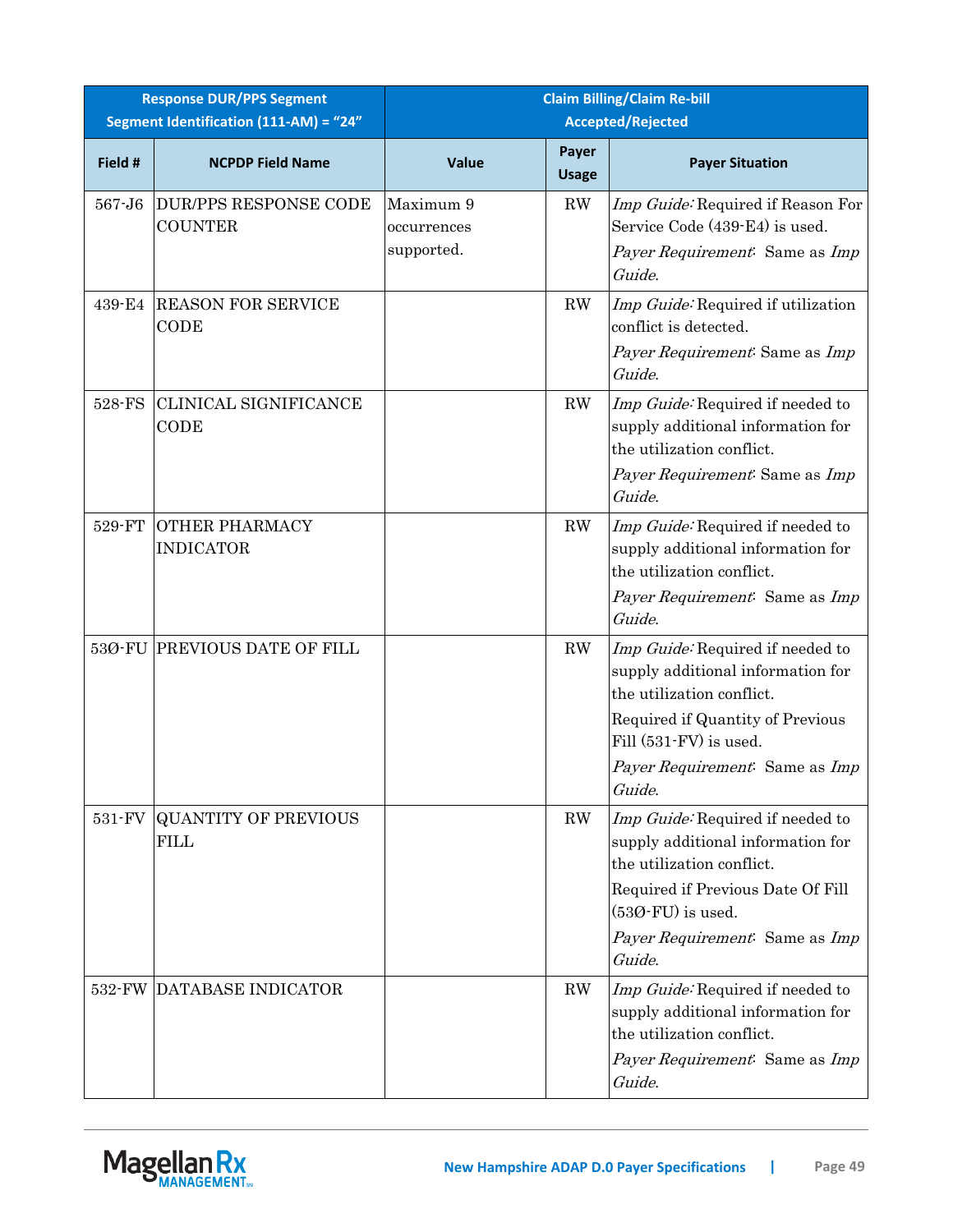|         | <b>Response DUR/PPS Segment</b><br>Segment Identification (111-AM) = "24" | <b>Claim Billing/Claim Re-bill</b><br><b>Accepted/Rejected</b> |                       |                                                                                                                                                                     |
|---------|---------------------------------------------------------------------------|----------------------------------------------------------------|-----------------------|---------------------------------------------------------------------------------------------------------------------------------------------------------------------|
| Field # | <b>NCPDP Field Name</b>                                                   | Value                                                          | Payer<br><b>Usage</b> | <b>Payer Situation</b>                                                                                                                                              |
| 533-FX  | <b>OTHER PRESCRIBER</b><br><b>INDICATOR</b>                               |                                                                | $\rm RW$              | <i>Imp Guide:</i> Required if needed to<br>supply additional information for<br>the utilization conflict.<br><i>Payer Requirement:</i> Same as <i>Imp</i><br>Guide. |
| 544-FY  | DUR FREE TEXT MESSAGE                                                     |                                                                | ${\rm RW}$            | Imp Guide: Required if needed to<br>supply additional information for<br>the utilization conflict.<br><i>Payer Requirement:</i> Same as <i>Imp</i><br>Guide.        |
|         | 570-NS DUR ADDITIONAL TEXT                                                |                                                                | ${\rm RW}$            | Imp Guide: Required if needed to<br>supply additional information for<br>the utilization conflict.<br><i>Payer Requirement.</i> Same as <i>Imp</i><br>Guide.        |

| Response Coordination of Benefits/Other<br><b>Payers Segment Questions</b> | <b>Check</b> | <b>Claim Billing/Claim Re-bill</b><br><b>Accepted/Rejected</b><br><b>If Situational, Payer Situation</b> |
|----------------------------------------------------------------------------|--------------|----------------------------------------------------------------------------------------------------------|
| This Segment is always sent                                                |              |                                                                                                          |
| This Segment is situational                                                | X            | Required only for secondary, tertiary, etc.<br>claims                                                    |

| <b>Response Coordination of Benefits/Other</b><br><b>Payers Segment</b><br>Segment Identification (111-AM) = "28" |                                            | <b>Claim Billing/Claim Re-bill</b><br><b>Accepted/Rejected</b> |                       |                                                                                                                               |
|-------------------------------------------------------------------------------------------------------------------|--------------------------------------------|----------------------------------------------------------------|-----------------------|-------------------------------------------------------------------------------------------------------------------------------|
| Field #                                                                                                           | <b>NCPDP Field Name</b>                    | <b>Value</b>                                                   | Payer<br><b>Usage</b> | <b>Payer Situation</b>                                                                                                        |
|                                                                                                                   | 355-NT OTHER PAYER ID COUNT                | Maximum count of 3.                                            | M                     |                                                                                                                               |
| 338-5C                                                                                                            | <b>IOTHER PAYER COVERAGE</b><br>TYPE       |                                                                | M                     |                                                                                                                               |
| 339-6C                                                                                                            | <b>SOTHER PAYER ID</b><br><b>QUALIFIER</b> |                                                                | RW                    | <i>Imp Guide:</i> Required if Other<br>Payer ID $(340-7C)$ is used.<br><i>Payer Requirement.</i> Same as <i>Imp</i><br>Guide. |

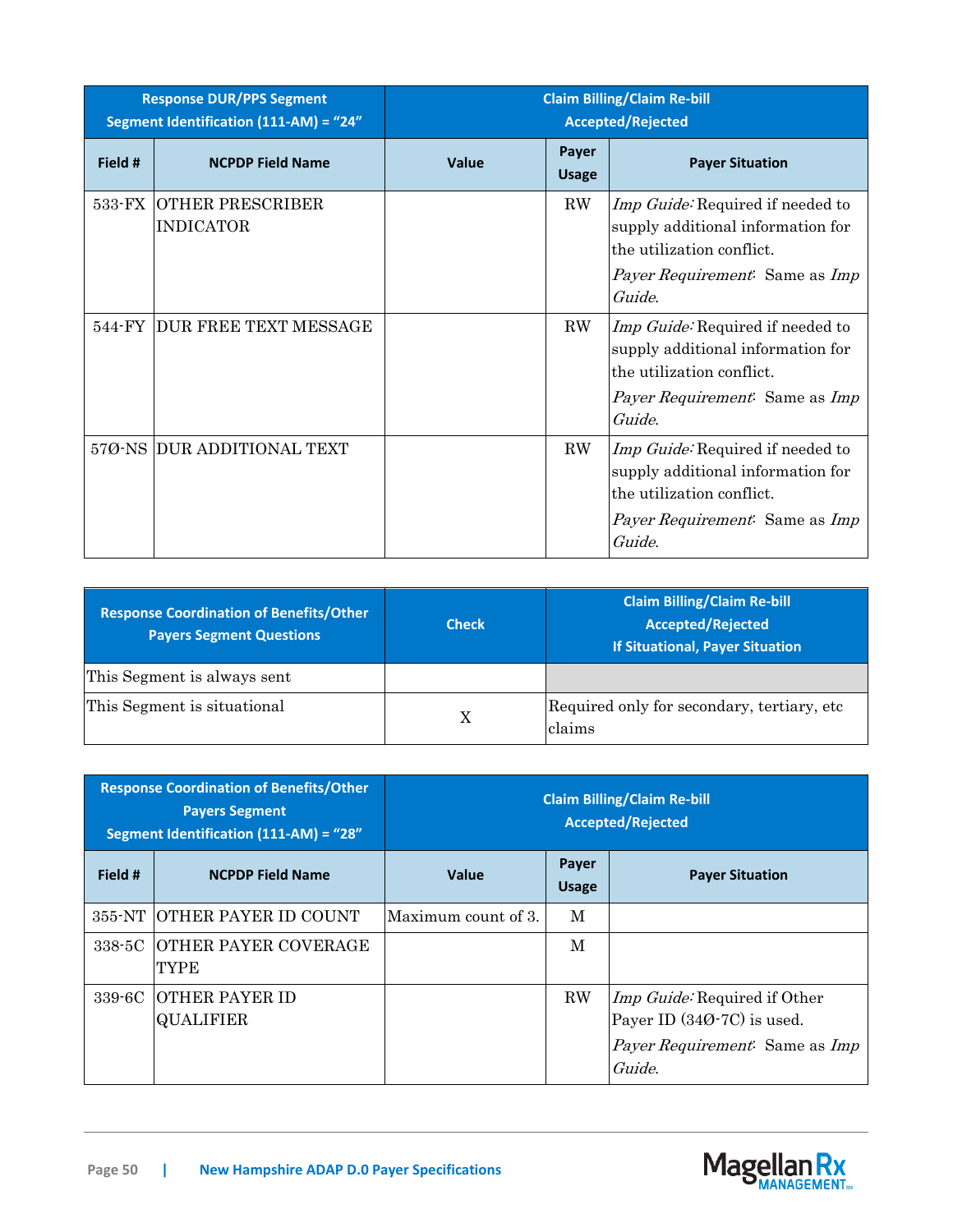|         | <b>Response Coordination of Benefits/Other</b><br><b>Payers Segment</b><br>Segment Identification (111-AM) = "28" | <b>Claim Billing/Claim Re-bill</b><br><b>Accepted/Rejected</b> |                        |                                                                                                                                                                                      |
|---------|-------------------------------------------------------------------------------------------------------------------|----------------------------------------------------------------|------------------------|--------------------------------------------------------------------------------------------------------------------------------------------------------------------------------------|
| Field # | <b>NCPDP Field Name</b>                                                                                           | <b>Value</b>                                                   | Payer<br><b>Usage</b>  | <b>Payer Situation</b>                                                                                                                                                               |
| 34Ø-7C  | <b>OTHER PAYER ID</b>                                                                                             |                                                                | $\mathbf{R}\mathbf{W}$ | Imp Guide: Required if other<br>insurance information is available<br>for coordination of benefits.<br>Payer Requirement: Same as Imp<br>Guide.                                      |
|         | 991-MH OTHER PAYER PROCESSOR<br><b>CONTROL NUMBER</b>                                                             |                                                                | $\mathbf{R}\mathbf{W}$ | Imp Guide: Required if other<br>insurance information is available<br>for coordination of benefits.<br>Payer Requirement: Same as Imp<br>Guide.                                      |
| 356-NU  | <b>OTHER PAYER</b><br><b>CARDHOLDER ID</b>                                                                        |                                                                | RW                     | Imp Guide: Required if other<br>insurance information is available<br>for coordination of benefits.<br>Payer Requirement: Same as Imp<br>Guide.                                      |
| 992-MJ  | <b>OTHER PAYER GROUP ID</b>                                                                                       |                                                                | RW                     | Imp Guide: Required if other<br>insurance information is available<br>for coordination of benefits.<br>Payer Requirement: Same as Imp<br>Guide.                                      |
|         | <b>142-UV OTHER PAYER PERSON</b><br>CODE                                                                          |                                                                | RW                     | Imp Guide: Required if needed to<br>uniquely identify the family<br>members within the Cardholder<br>ID, as assigned by the other payer.<br>Payer Requirement: Same as Imp<br>Guide. |
|         | 127-UB OTHER PAYER HELP DESK<br>PHONE NUMBER                                                                      |                                                                | RW                     | Imp Guide: Required if needed to<br>provide a support telephone<br>number of the other payer to the<br>receiver.<br>Payer Requirement: Same as Imp<br>Guide.                         |

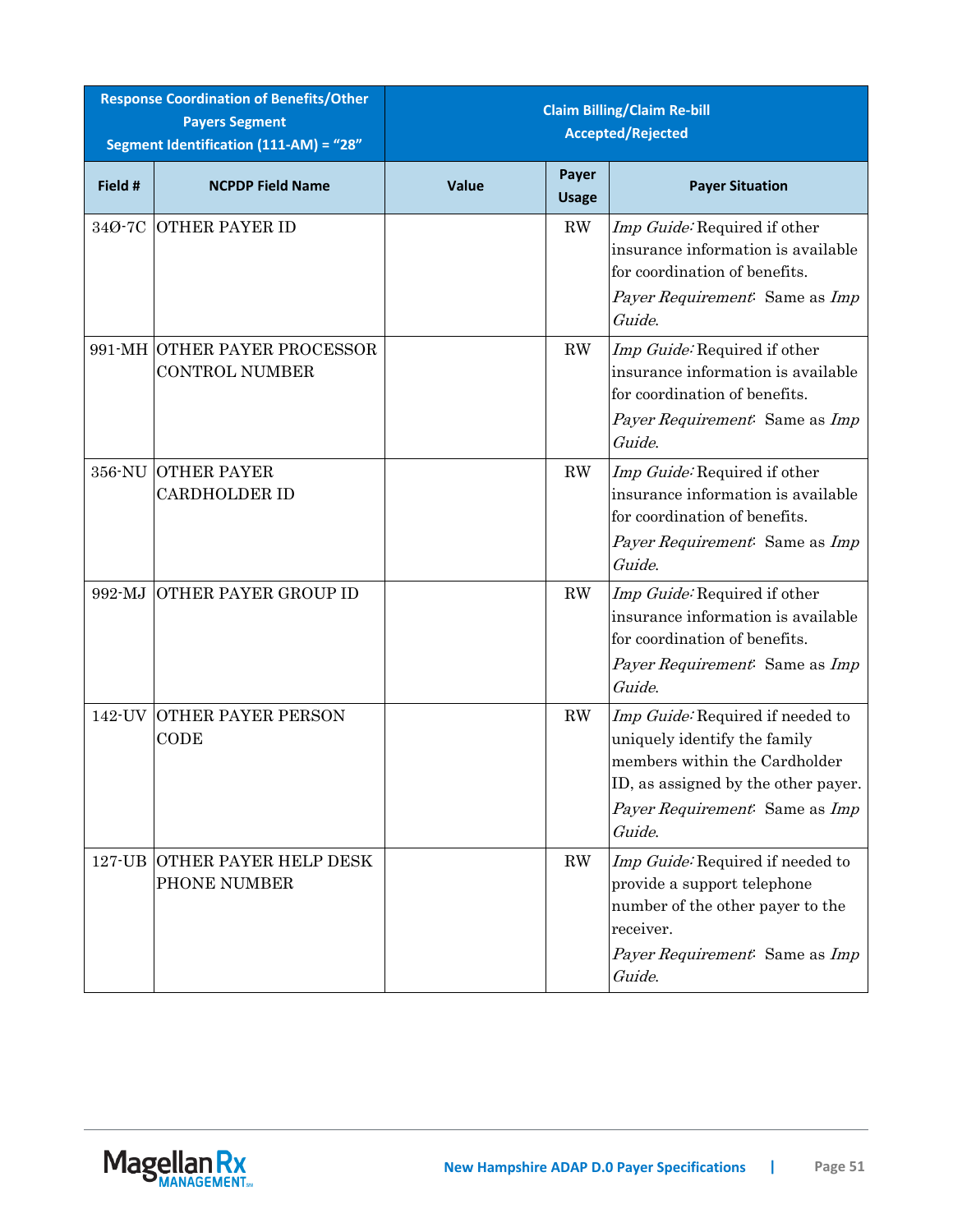| <b>Response Coordination of Benefits/Other</b><br><b>Payers Segment</b><br>Segment Identification (111-AM) = "28" |                                                            | <b>Claim Billing/Claim Re-bill</b><br><b>Accepted/Rejected</b> |                       |                                                                                                                                                                                                             |
|-------------------------------------------------------------------------------------------------------------------|------------------------------------------------------------|----------------------------------------------------------------|-----------------------|-------------------------------------------------------------------------------------------------------------------------------------------------------------------------------------------------------------|
| Field #                                                                                                           | <b>NCPDP Field Name</b>                                    | Value                                                          | Payer<br><b>Usage</b> | <b>Payer Situation</b>                                                                                                                                                                                      |
|                                                                                                                   | 143-UW OTHER PAYER PATIENT<br><b>RELATIONSHIP CODE</b>     |                                                                | $\rm RW$              | Imp Guide: Required if needed to<br>uniquely identify the relationship<br>of the patient to the cardholder ID,<br>as assigned by the other payer.<br><i>Payer Requirement:</i> Same as <i>Imp</i><br>Guide. |
|                                                                                                                   | <b>144-UX OTHER PAYER BENEFIT</b><br><b>EFFECTIVE DATE</b> |                                                                | $\rm RW$              | Imp Guide: Required when other<br>coverage is known which is after<br>the Date of Service submitted.<br>Payer Requirement: Same as Imp<br>Guide.                                                            |
|                                                                                                                   | 145-UY OTHER PAYER BENEFIT<br>TERMINATION DATE             |                                                                | $\rm RW$              | Imp Guide: Required when other<br>coverage is known which is after<br>the Date of Service submitted.<br><i>Payer Requirement:</i> Same as <i>Imp</i><br>Guide.                                              |

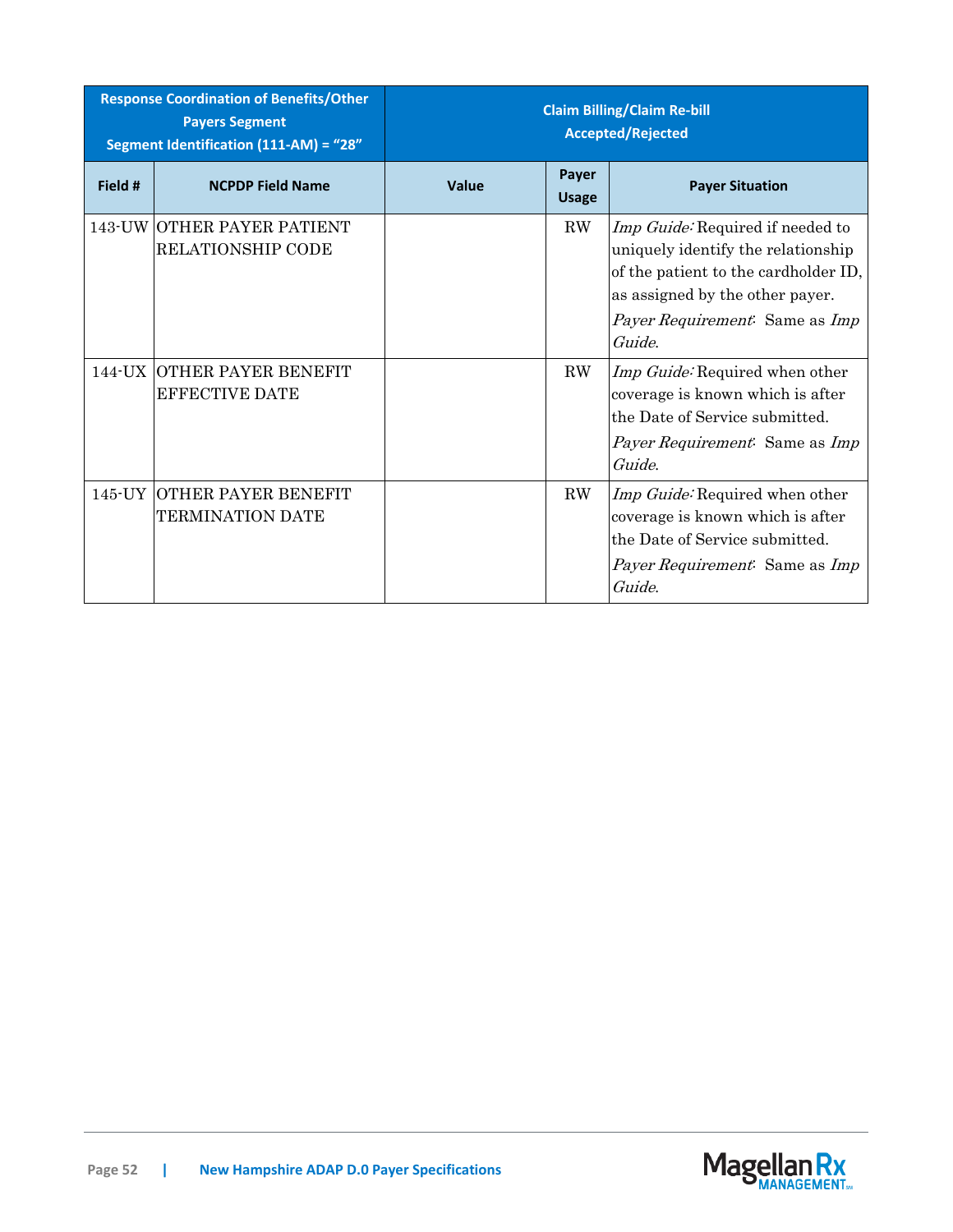# **Claim Billing/Claim Re-bill Rejected/Rejected Response**

### **Claim Billing/Claim Re-bill Rejected/Rejected Response**

| <b>Response Transaction Header Segment</b><br><b>Questions</b> | <b>Check</b> | <b>Claim Billing/Claim Re-bill</b><br><b>Rejected/Rejected</b><br>If Situational, Payer Situation |
|----------------------------------------------------------------|--------------|---------------------------------------------------------------------------------------------------|
| This Segment is always sent                                    |              |                                                                                                   |

|            | <b>Response Transaction Header Segment</b>     | <b>Claim Billing/Claim Re-bill</b><br><b>Rejected/Rejected</b>                                                                        |                       |                        |
|------------|------------------------------------------------|---------------------------------------------------------------------------------------------------------------------------------------|-----------------------|------------------------|
| Field #    | <b>NCPDP Field Name</b>                        | Value                                                                                                                                 | Payer<br><b>Usage</b> | <b>Payer Situation</b> |
|            | 102-A2 VERSION/RELEASE<br><b>NUMBER</b>        | DØ                                                                                                                                    | M                     |                        |
|            | 103-A3 TRANSACTION CODE                        | <b>B1</b> , <b>B3</b>                                                                                                                 | M                     |                        |
|            | 109-A9 TRANSACTION COUNT                       | $\varnothing$ 1 = One occurrence<br>$Q2 = Two$<br>occurrences<br>$\varnothing$ 3 = Three<br>occurrences<br>$Q4 = Four$<br>occurrences | $\mathbf M$           |                        |
| 501-F1     | <b>HEADER RESPONSE</b><br><b>STATUS</b>        | $R =$ Rejected                                                                                                                        | M                     |                        |
|            | 202-B2 SERVICE PROVIDER ID<br><b>QUALIFIER</b> | $01 - National$<br>provider Identifier<br>(NPI)                                                                                       | M                     |                        |
| $201 - B1$ | <b>SERVICE PROVIDER ID</b>                     | <b>NPI</b>                                                                                                                            | M                     |                        |
|            | 401-D1 DATE OF SERVICE                         | $Format =$<br><b>CCYYMMDD</b>                                                                                                         | M                     |                        |

| <b>Response Message Segment Questions</b> | <b>Check</b> | <b>Claim Billing/Claim Re-bill</b><br><b>Rejected/Rejected</b><br><b>If Situational, Payer Situation</b> |
|-------------------------------------------|--------------|----------------------------------------------------------------------------------------------------------|
| This Segment is always sent               |              |                                                                                                          |
| This Segment is situational               |              |                                                                                                          |

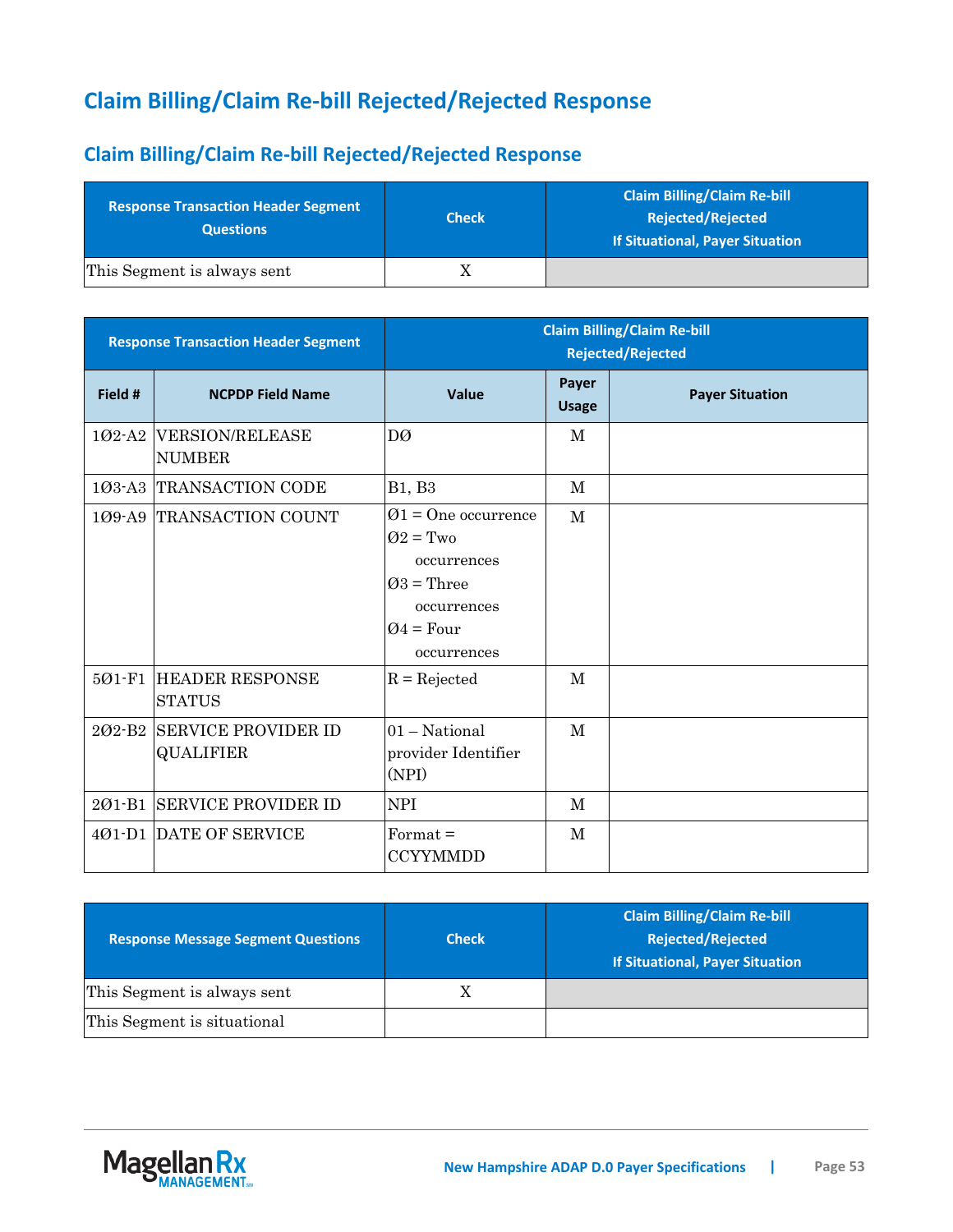| <b>Response Message Segment</b><br>Segment Identification (111-AM) = "2Ø" |                         | <b>Claim Billing/Claim Re-bill</b><br><b>Rejected/Rejected</b> |                       |                                                                                                                                        |
|---------------------------------------------------------------------------|-------------------------|----------------------------------------------------------------|-----------------------|----------------------------------------------------------------------------------------------------------------------------------------|
| Field #                                                                   | <b>NCPDP Field Name</b> | <b>Value</b>                                                   | Payer<br><b>Usage</b> | <b>Payer Situation</b>                                                                                                                 |
|                                                                           | 504-F4 IMESSAGE         |                                                                | <b>RW</b>             | <i>Imp Guide:</i> Required if text is<br>needed for clarification or detail.<br><i>Payer Requirement.</i> Same as <i>Imp</i><br>Guide. |

| <b>Response Status Segment Questions</b> | <b>Check</b> | <b>Claim Billing/Claim Re-bill</b><br><b>Rejected/Rejected</b><br>If Situational, Payer Situation |
|------------------------------------------|--------------|---------------------------------------------------------------------------------------------------|
| This Segment is always sent              | Λ            |                                                                                                   |

| <b>Response Status Segment</b><br>Segment Identification (111-AM) = "21" |                                                       | <b>Claim Billing/Claim Re-bill</b><br><b>Rejected/Rejected</b> |                       |                                                                                                                                                 |
|--------------------------------------------------------------------------|-------------------------------------------------------|----------------------------------------------------------------|-----------------------|-------------------------------------------------------------------------------------------------------------------------------------------------|
| Field #                                                                  | <b>NCPDP Field Name</b>                               | Value                                                          | Payer<br><b>Usage</b> | <b>Payer Situation</b>                                                                                                                          |
| 112-AN                                                                   | <b>TRANSACTION RESPONSE</b><br><b>STATUS</b>          | $R =$ Reject                                                   | M                     |                                                                                                                                                 |
| 503-F3                                                                   | <b>AUTHORIZATION NUMBER</b>                           |                                                                |                       | Imp Guide: Required if needed to<br>identify the transaction.<br>Payer Requirement. Same as Imp<br>Guide.                                       |
|                                                                          | 51Ø-FA REJECT COUNT                                   | Maximum count of 5.                                            | $\mathbf{R}$          |                                                                                                                                                 |
| $511-FB$                                                                 | <b>REJECT CODE</b>                                    |                                                                | $\mathbf R$           |                                                                                                                                                 |
| 546-4F                                                                   | <b>REJECT FIELD</b><br><b>OCCURRENCE INDICATOR</b>    |                                                                | $\rm RW$              | Imp Guide: Required if a repeating<br>field is in error, to identify<br>repeating field occurrence.<br>Payer Requirement: Same as Imp<br>Guide. |
| 13Ø-UF                                                                   | <b>ADDITIONAL MESSAGE</b><br><b>INFORMATION COUNT</b> | Maximum count of<br>25.                                        | $\rm RW$              | Imp Guide: Required if Additional<br>Message Information (526-FQ) is<br>used.<br><i>Payer Requirement.</i> Same as <i>Imp</i><br>Guide.         |

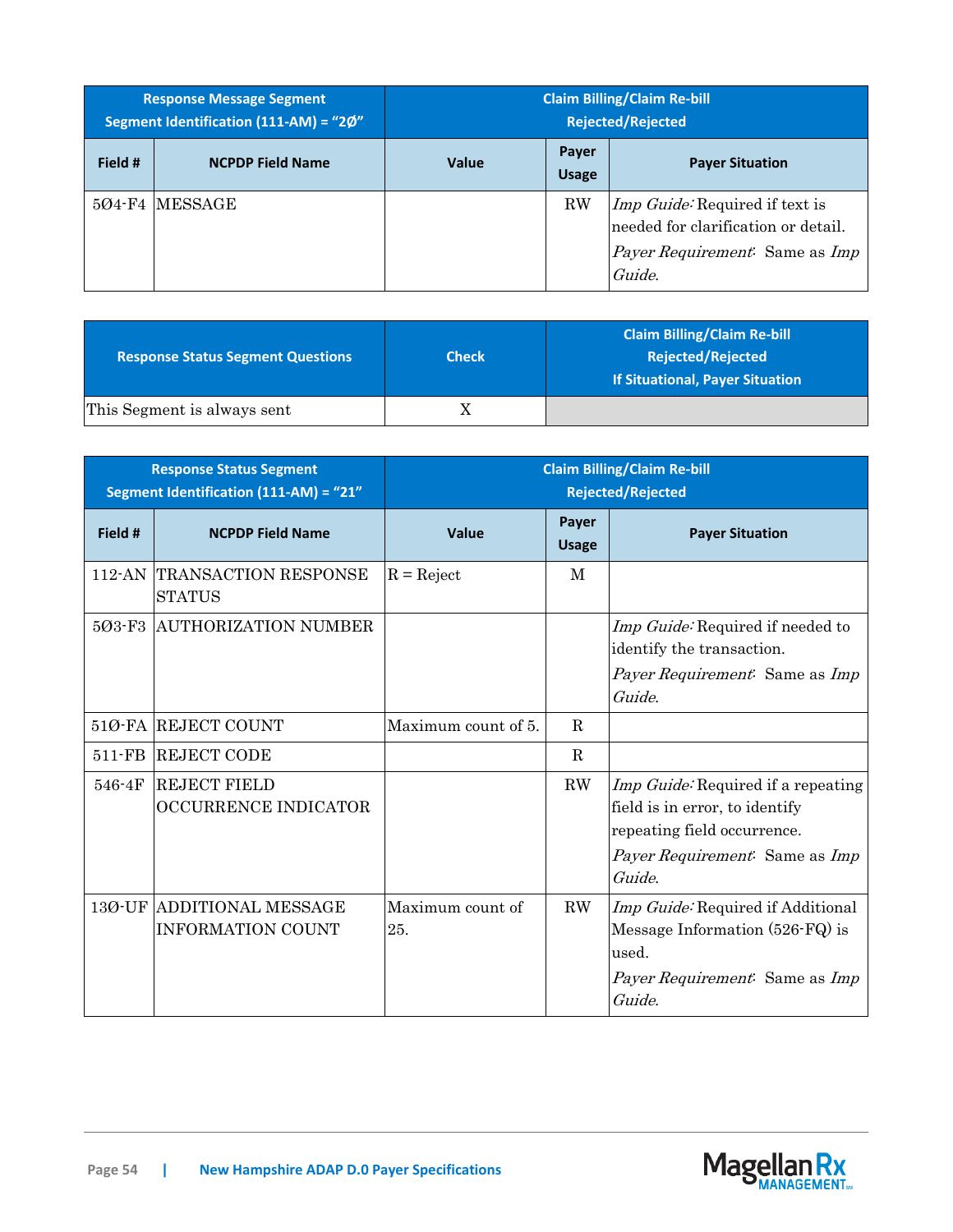|                 | <b>Response Status Segment</b><br>Segment Identification (111-AM) = "21" |              |                        | <b>Claim Billing/Claim Re-bill</b><br><b>Rejected/Rejected</b>                                                                                                                                                                                                                                                                         |
|-----------------|--------------------------------------------------------------------------|--------------|------------------------|----------------------------------------------------------------------------------------------------------------------------------------------------------------------------------------------------------------------------------------------------------------------------------------------------------------------------------------|
| Field #         | <b>NCPDP Field Name</b>                                                  | <b>Value</b> | Payer<br><b>Usage</b>  | <b>Payer Situation</b>                                                                                                                                                                                                                                                                                                                 |
|                 | <b>132-UH ADDITIONAL MESSAGE</b><br><b>INFORMATION QUALIFIER</b>         |              | $\mathbf{R}\mathbf{W}$ | Imp Guide: Required if Additional<br>Message Information (526-FQ) is<br>used.<br>Payer Requirement: Same as Imp<br>Guide.                                                                                                                                                                                                              |
| 526-FQ          | <b>ADDITIONAL MESSAGE</b><br><b>INFORMATION</b>                          |              | $\mathbf{R}\mathbf{W}$ | Imp Guide: Required when<br>additional text is needed for<br>clarification or detail.<br>Payer Requirement: Same as Imp<br>Guide.                                                                                                                                                                                                      |
|                 | 131-UG ADDITIONAL MESSAGE<br><b>INFORMATION</b><br>CONTINUITY            |              | $\mathbf{R}\mathbf{W}$ | Imp Guide: Required if and only if<br>current repetition of Additional<br>Message Information (526-FQ) is<br>used, another populated repetition<br>of Additional Message Information<br>(526-FQ) follows it, and the text of<br>the following message is a<br>continuation of the current.<br>Payer Requirement: Same as Imp<br>Guide. |
| 549-7F          | <b>HELP DESK PHONE</b><br><b>NUMBER QUALIFIER</b>                        |              | $\mathbf{R}\mathbf{W}$ | Imp Guide: Required if Help Desk<br>Phone Number (550-8F) is used.<br>Payer Requirement: Same as Imp<br>Guide.                                                                                                                                                                                                                         |
| $550$ $8F$ $\,$ | <b>HELP DESK PHONE</b><br><b>NUMBER</b>                                  |              | RW                     | Imp Guide: Required if needed to<br>provide a support telephone<br>number to the receiver.<br>Payer Requirement: Same as Imp<br>Guide.                                                                                                                                                                                                 |

**\*\*End of Response Claim Billing/Claim Rebill (B1/B3) Payer Sheet\*\***

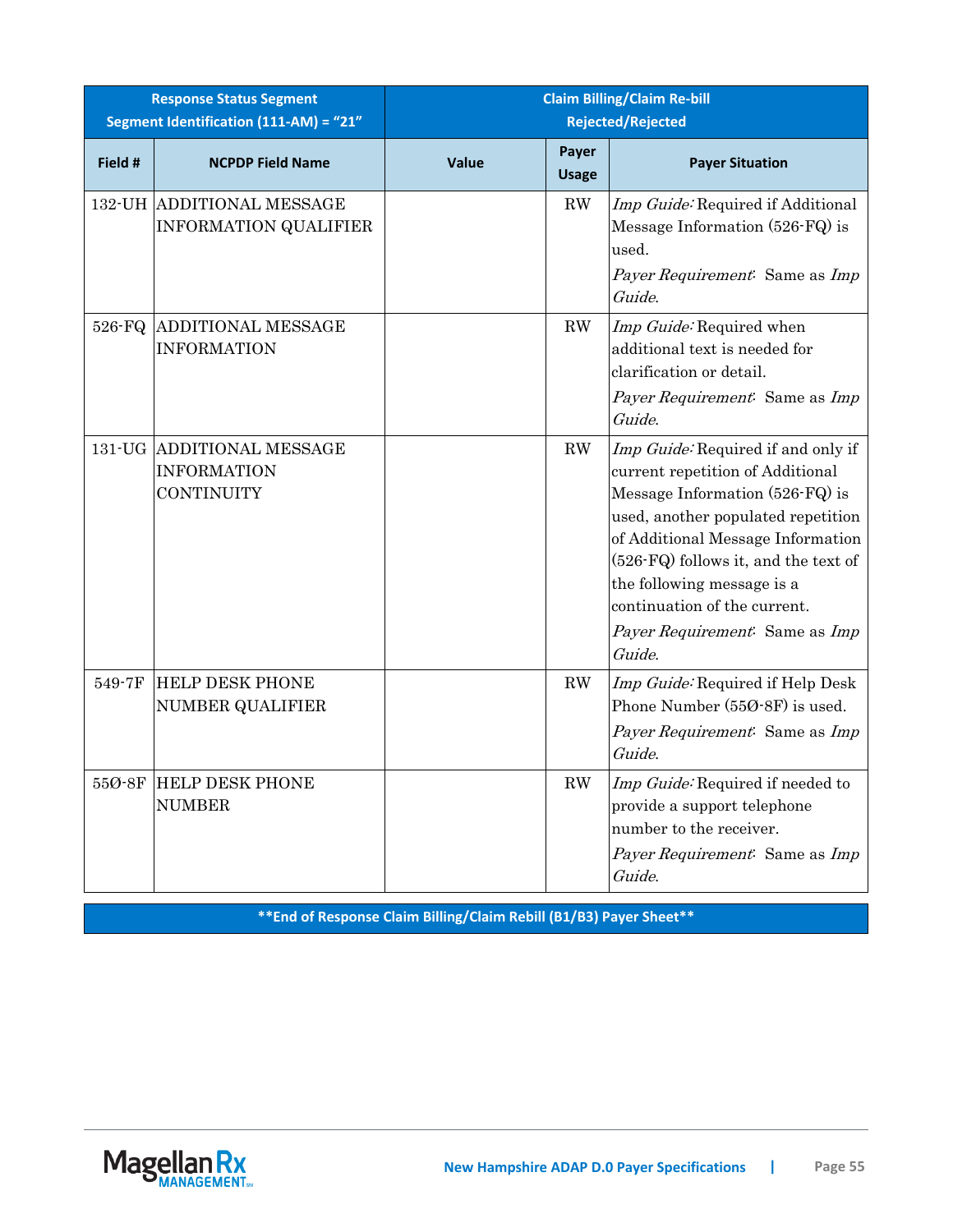## **NCPDP Version D Claim Reversal**

### **Request Claim Reversal Payer Sheet**

#### **\*\*Start of Request Claim Reversal (B2) Payer Sheet\*\***

### *General Information*

| <b>Payer Name:</b> New Hampshire ADAP            | <b>Date:</b> $02/21/2014$ |                         |  |
|--------------------------------------------------|---------------------------|-------------------------|--|
| Plan Name/Group Name: NH ADAP/New Hampshire ADAP | <b>BIN: 009513</b>        | <b>PCN:</b> $079009513$ |  |

### *Field Legend for Columns*

| <b>Payer Usage</b><br><b>Column</b>     | <b>Value</b>           | <b>Explanation</b>                                                                                                                                                                                                                                                          | Payer<br><b>Situation</b><br><b>Column</b> |
|-----------------------------------------|------------------------|-----------------------------------------------------------------------------------------------------------------------------------------------------------------------------------------------------------------------------------------------------------------------------|--------------------------------------------|
| <b>MANDATORY</b>                        | м                      | The Field is mandatory for the Segment in the designated<br>Transaction.                                                                                                                                                                                                    | $\rm No$                                   |
| <b>REQUIRED</b>                         | R                      | The Field has been designated with the situation of "Required" for<br>the Segment in the designated Transaction.                                                                                                                                                            | $\rm No$                                   |
| <b>QUALIFIED</b><br><b>REQUIREMENTE</b> | $\mathbf{R}\mathbf{W}$ | "Required when." The situations designated have qualifications for<br>usage ("Required if x", "Not required if y").                                                                                                                                                         | Yes                                        |
| <b>NOT USED</b>                         | NA.                    | The Field is not used for the Segment in the designated Transaction.<br>Not used are shaded for clarity for the Payer when creating the<br>Template. For the actual Payer Template, not used fields must be<br>deleted from the transaction (the row in the table removed). | No                                         |

| <b>Question</b>                                                                                             | <b>Answer</b> |
|-------------------------------------------------------------------------------------------------------------|---------------|
| What is your reversal window? (If transaction is billed today, what is the time frame for reversal 365 days |               |
| to be submitted?)                                                                                           |               |

## **Claim Reversal Transaction**

The following lists the segments and fields in a Claim Reversal Transaction for the NCPDP Telecommunication Standard Implementation Guide Version D.Ø.

| <b>Fransaction Header Segment Questions</b>                                                              | <b>Check</b> | <b>Claim Reversal</b><br><b>If Situational, Payer Situation</b> |
|----------------------------------------------------------------------------------------------------------|--------------|-----------------------------------------------------------------|
| This Segment is always sent                                                                              | Χ            |                                                                 |
| Source of certification IDs required in<br>Software Vendor/Certification ID (110-<br>AK) is Payer Issued |              |                                                                 |

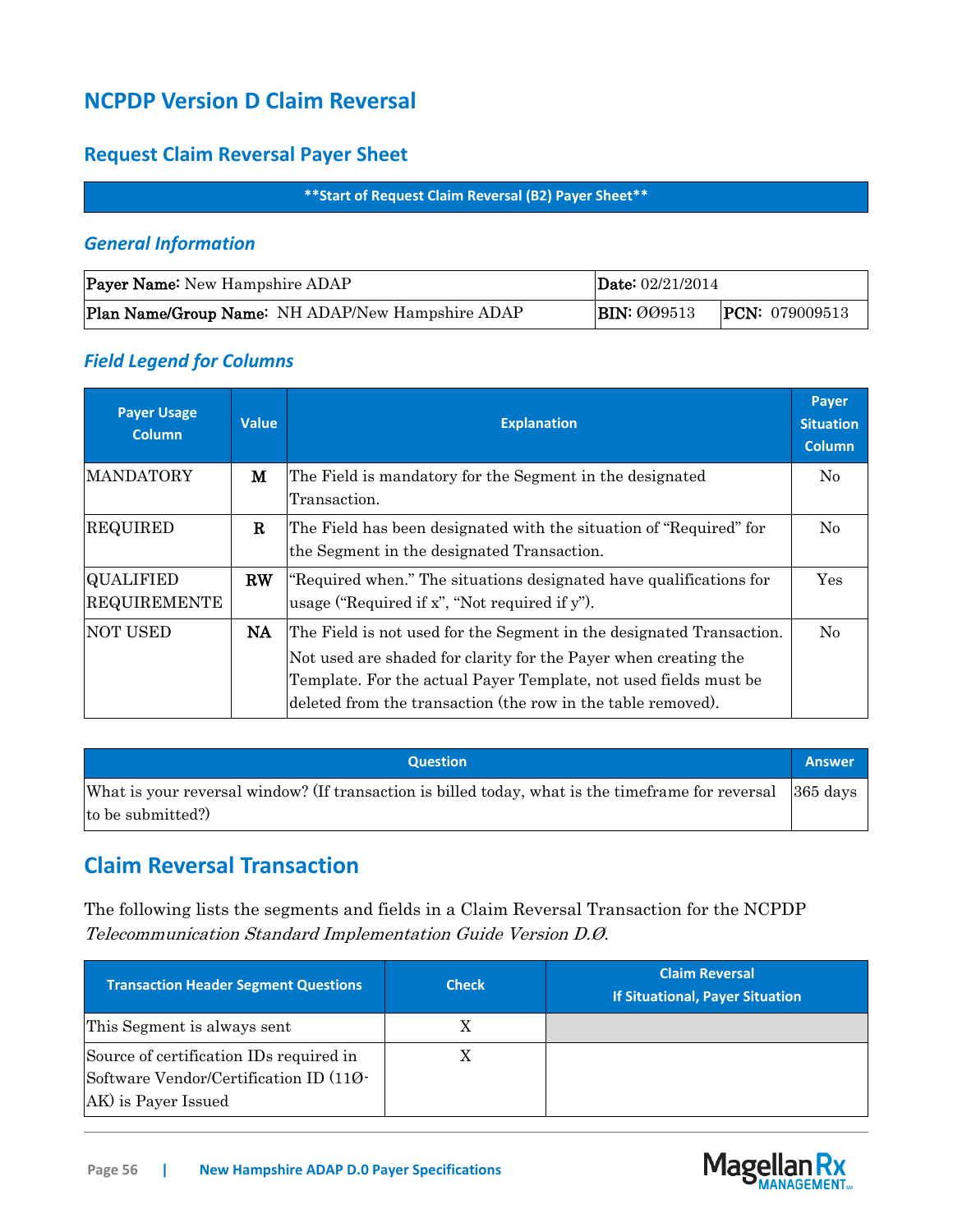|         | <b>Transaction Header Segment</b>                    | <b>Claim Reversal</b>                |                              |                                                 |
|---------|------------------------------------------------------|--------------------------------------|------------------------------|-------------------------------------------------|
| Field # | <b>NCPDP Field Name</b>                              | <b>Value</b>                         | <b>Payer</b><br><b>Usage</b> | <b>Payer Situation</b>                          |
| 101-A1  | <b>BIN NUMBER</b>                                    | 009513                               | М                            |                                                 |
|         | 102-A2 VERSION/RELEASE<br><b>NUMBER</b>              | DØ                                   | М                            |                                                 |
|         | 103-A3 TRANSACTION CODE                              | B <sub>2</sub>                       | M                            |                                                 |
|         | 104-A4 PROCESSOR CONTROL<br><b>NUMBER</b>            | P079009513                           | M                            |                                                 |
|         | 109-A9 TRANSACTION COUNT                             |                                      | M                            |                                                 |
| 202-B2  | <b>SERVICE PROVIDER ID</b><br><b>QUALIFIER</b>       | 01                                   | $\mathbf{M}$                 |                                                 |
| 201-B1  | <b>SERVICE PROVIDER ID</b>                           | <b>NPI</b>                           | М                            |                                                 |
|         | 401-D1 DATE OF SERVICE                               | $\text{Format} =$<br><b>CCYYMMDD</b> | М                            |                                                 |
|         | 110-AK SOFTWARE<br><b>VENDOR/CERTIFICATION</b><br>ID |                                      | $\mathbf M$                  | Assigned by Magellan Medicaid<br>Administration |

| <b>Insurance Segment Questions</b> | <b>Check</b> | <b>Claim Reversal</b><br><b>If Situational, Payer Situation</b> |
|------------------------------------|--------------|-----------------------------------------------------------------|
| This Segment is always sent        | Δ            |                                                                 |
| This Segment is situational        |              |                                                                 |

| <b>Insurance Segment</b><br>Segment Identification (111-AM) = "Ø4" |                         | <b>Claim Reversal</b>  |                       |                                                                                                                                                                 |
|--------------------------------------------------------------------|-------------------------|------------------------|-----------------------|-----------------------------------------------------------------------------------------------------------------------------------------------------------------|
| Field #                                                            | <b>NCPDP Field Name</b> | <b>Value</b>           | Payer<br><b>Usage</b> | <b>Payer Situation</b>                                                                                                                                          |
|                                                                    | 302-C2 CARDHOLDER ID    | Soundex<br>code/number | M                     |                                                                                                                                                                 |
| $301-C1$                                                           | <b>GROUP ID</b>         | ADAP                   | $\rm RW$              | <i>Imp Guide:</i> Required if needed to<br>match the reversal to the original<br>billing transaction.<br><i>Payer Requirement.</i> Same as <i>Imp</i><br>Guide. |

| <b>Claim Segment Questions</b> | Check | <b>Claim Billing/Claim Rebill</b><br>If Situational, Payer Situation |
|--------------------------------|-------|----------------------------------------------------------------------|
|                                |       |                                                                      |

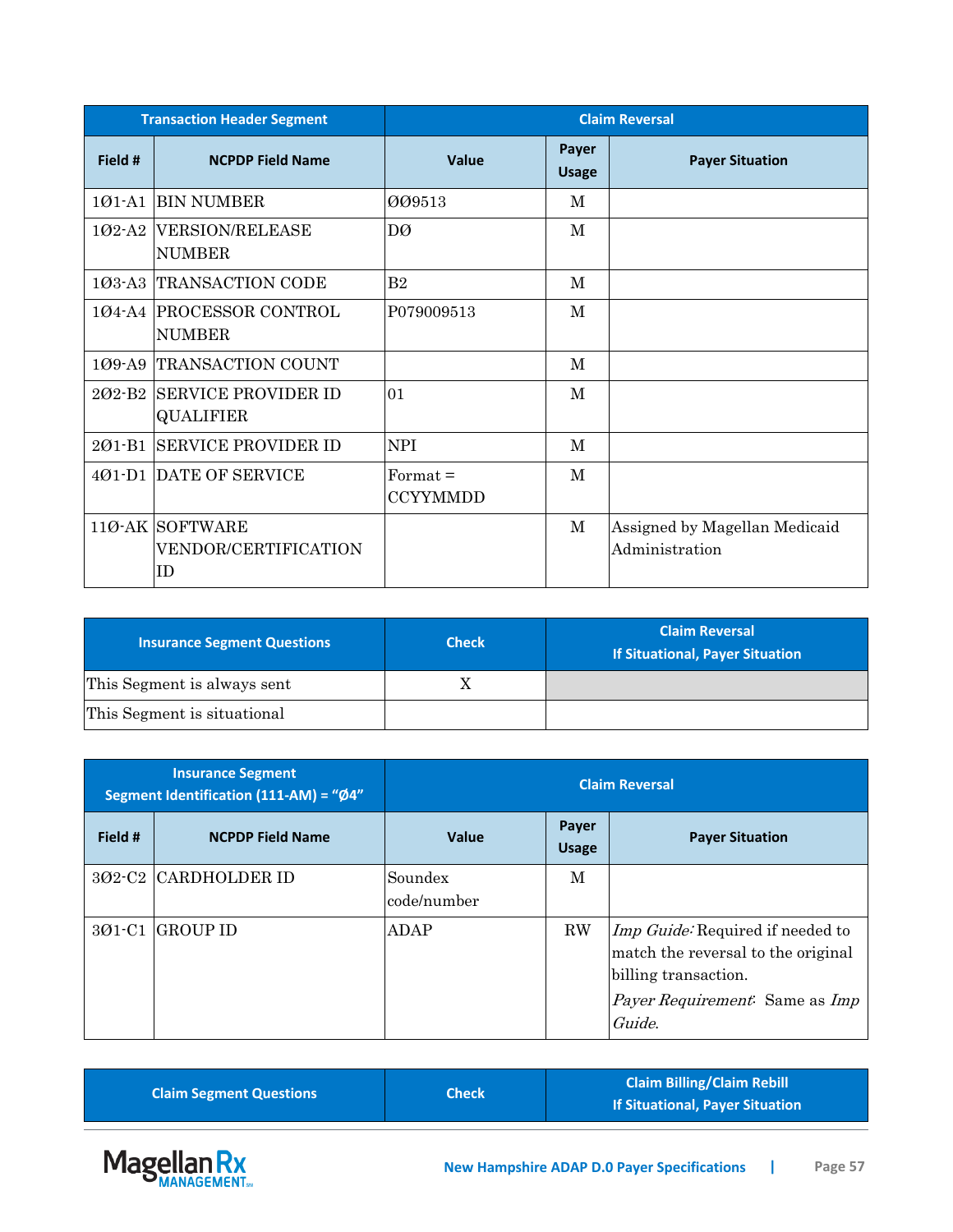| <b>Claim Segment Questions</b>            | <b>Check</b> | <b>Claim Billing/Claim Rebill</b><br>If Situational, Payer Situation |
|-------------------------------------------|--------------|----------------------------------------------------------------------|
| This Segment is always sent               | X            |                                                                      |
| This payer supports partial fills         |              |                                                                      |
| This payer does not support partial fills |              |                                                                      |

|            | <b>Claim Segment</b><br>Segment Identification (111-AM) = "Ø7"      | <b>Claim Reversal</b> |                       |                                                                                                                                                                                                           |
|------------|---------------------------------------------------------------------|-----------------------|-----------------------|-----------------------------------------------------------------------------------------------------------------------------------------------------------------------------------------------------------|
| Field #    | <b>NCPDP Field Name</b>                                             | Value                 | Payer<br><b>Usage</b> | <b>Payer Situation</b>                                                                                                                                                                                    |
|            | 455-EM PRESCRIPTION/SERVICE<br>REFERENCE NUMBER<br><b>QUALIFIER</b> |                       | $\mathbf M$           | Imp Guide: For Transaction Code<br>of "B2," in the Claim Segment, the<br>Prescription/Service Reference<br>Number Qualifier (455-EM) is "1"<br>(Rx Billing).                                              |
|            | 402-D2 PRESCRIPTION/SERVICE<br>REFERENCE NUMBER                     |                       | M                     |                                                                                                                                                                                                           |
| $436 - E1$ | <b>PRODUCT/SERVICE ID</b><br><b>QUALIFIER</b>                       |                       | M                     |                                                                                                                                                                                                           |
| 407-D7     | <b>PRODUCT/SERVICE ID</b>                                           |                       | $\mathbf{M}$          |                                                                                                                                                                                                           |
|            | 4Ø3-D3 FILL NUMBER                                                  |                       | RW                    | Imp Guide: Required if needed for<br>reversals when multiple fills of the<br>same Prescription/Service<br>Reference Number (402-D2) occur<br>on the same day.<br>Payer Requirement: Same as Imp<br>Guide. |
|            | 308-C8 OTHER COVERAGE CODE                                          |                       | ${\rm RW}$            | Imp Guide: Required if needed by<br>receiver to match the claim that is<br>being reversed.<br>Payer Requirement: Same as Imp<br>Guide.                                                                    |

| Pricing Segment Questions   | <b>Check</b> | <b>Claim Reversal</b><br><b>If Situational, Payer Situation</b> |
|-----------------------------|--------------|-----------------------------------------------------------------|
| This Segment is always sent |              |                                                                 |

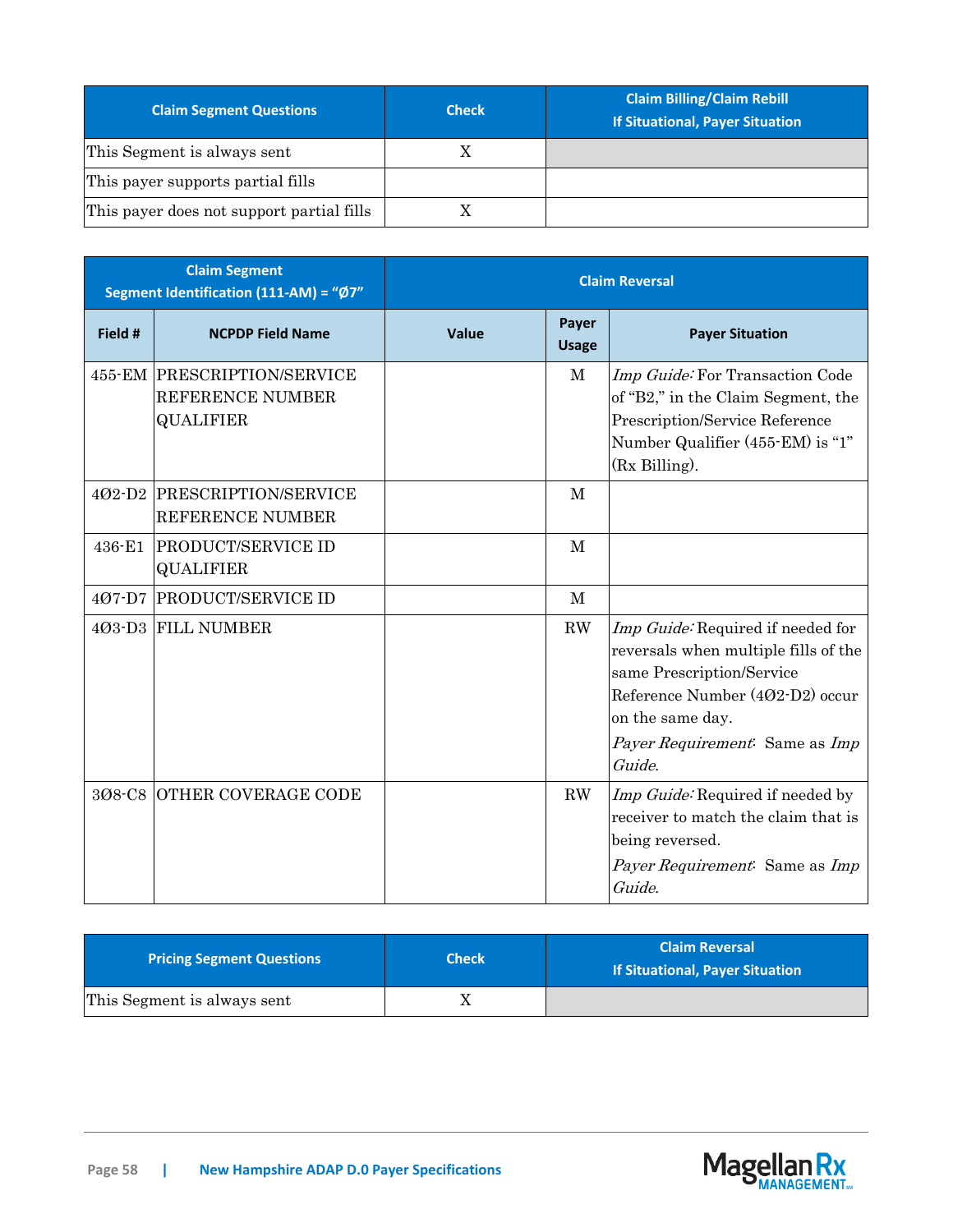|         | <b>Pricing Segment</b><br>Segment Identification (111-AM) = "11" |              |                       | <b>Claim Reversal</b>                                                                                                                  |
|---------|------------------------------------------------------------------|--------------|-----------------------|----------------------------------------------------------------------------------------------------------------------------------------|
| Field # | <b>NCPDP Field Name</b>                                          | <b>Value</b> | Payer<br><b>Usage</b> | <b>Payer Situation</b>                                                                                                                 |
|         | 43Ø-DU GROSS AMOUNT DUE                                          |              | $\rm RW$              | Imp Guide: Required if this field<br>could result in contractually<br>agreed upon payment.<br>Payer Requirement. Same as Imp<br>Guide. |

| <b>Coordination of Benefits/Other Payments</b><br><b>Segment Questions</b> | <b>Check</b> | <b>Claim Reversal</b><br><b>If Situational, Payer Situation</b> |
|----------------------------------------------------------------------------|--------------|-----------------------------------------------------------------|
| This Segment is always sent                                                |              |                                                                 |
| This Segment is situational                                                |              |                                                                 |

|         | <b>Coordination of Benefits/Other Payments</b><br><b>Segment</b><br>Segment Identification (111-AM) = "Ø5" | <b>Claim Reversal</b> |                       |                        |
|---------|------------------------------------------------------------------------------------------------------------|-----------------------|-----------------------|------------------------|
| Field # | <b>NCPDP Field Name</b>                                                                                    | <b>Value</b>          | Payer<br><b>Usage</b> | <b>Payer Situation</b> |
| 337-4C  | COORDINATION OF<br><b>BENEFITS/OTHER</b><br>PAYMENTS COUNT                                                 | Maximum count of 9.   | M                     |                        |
| 338-5C  | <b>OTHER PAYER COVERAGE</b><br>TYPE                                                                        |                       | M                     |                        |

| <b>DUR/PPS Segment Questions</b> | <b>Check</b> | <b>Claim Reversal</b><br>If Situational, Payer Situation |
|----------------------------------|--------------|----------------------------------------------------------|
| This Segment is always sent      |              |                                                          |
| This Segment is situational      |              |                                                          |

|         | <b>DUR/PPS Segment</b><br>Segment Identification (111-AM) = "Ø8" | <b>Claim Reversal</b>        |                       |                                                                                                              |
|---------|------------------------------------------------------------------|------------------------------|-----------------------|--------------------------------------------------------------------------------------------------------------|
| Field # | <b>NCPDP Field Name</b>                                          | <b>Value</b>                 | Payer<br><b>Usage</b> | <b>Payer Situation</b>                                                                                       |
| 473-7E  | DUR/PPS CODE COUNTER                                             | Maximum of 9<br>occurrences. | $\rm RW$              | Imp Guide: Required if DUR/PPS<br>Segment is used.<br><i>Payer Requirement.</i> Same as <i>Imp</i><br>Guide. |

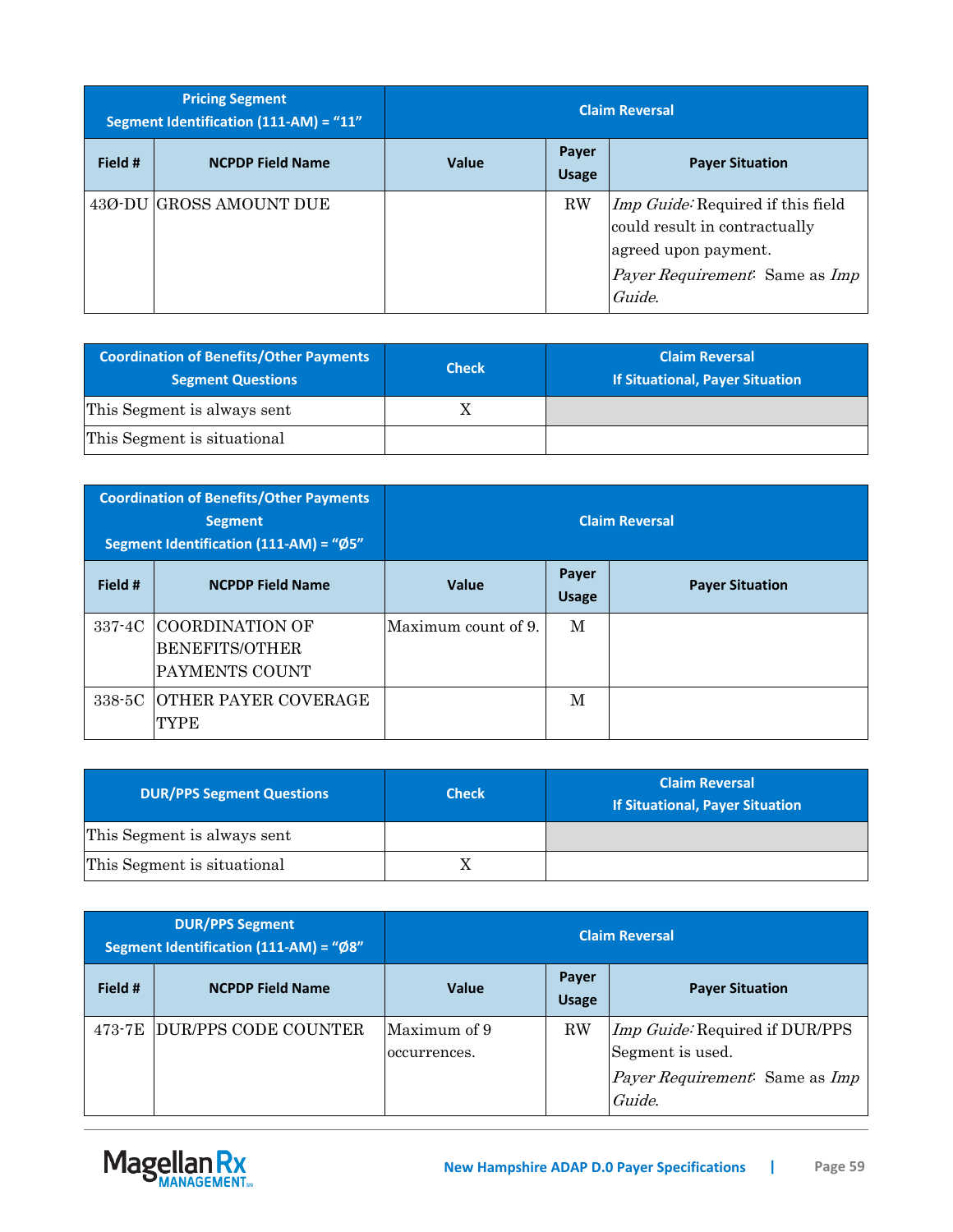|            | <b>DUR/PPS Segment</b><br>Segment Identification (111-AM) = "Ø8" | <b>Claim Reversal</b> |                       |                                                                                                                                                        |
|------------|------------------------------------------------------------------|-----------------------|-----------------------|--------------------------------------------------------------------------------------------------------------------------------------------------------|
| Field #    | <b>NCPDP Field Name</b>                                          | Value                 | Payer<br><b>Usage</b> | <b>Payer Situation</b>                                                                                                                                 |
| 439-E4     | <b>REASON FOR SERVICE</b><br>CODE                                |                       | RW                    | Imp Guide: Required if this field is<br>needed to report drug utilization<br>review outcome.<br>Payer Requirement: Same as Imp<br>Guide.               |
| 44Ø-E5     | <b>PROFESSIONAL SERVICE</b><br>CODE                              |                       | RW                    | Imp Guide: Required if this field is<br>needed to report drug utilization<br>review outcome.<br>Payer Requirement: Same as Imp<br>Guide.               |
| $441 - E6$ | <b>RESULT OF SERVICE CODE</b>                                    |                       | RW                    | Imp Guide: Required if this field is<br>needed to report drug utilization<br>review outcome.<br><i>Payer Requirement.</i> Same as <i>Imp</i><br>Guide. |
| 474-8E     | <b>DUR/PPS LEVEL OF EFFORT</b>                                   |                       | RW                    | Imp Guide: Required if this field is<br>needed to report drug utilization<br>review outcome.<br>Payer Requirement. Same as Imp<br>Guide.               |

**\*\*End of Request Claim Reversal (B2) Payer Sheet\*\***

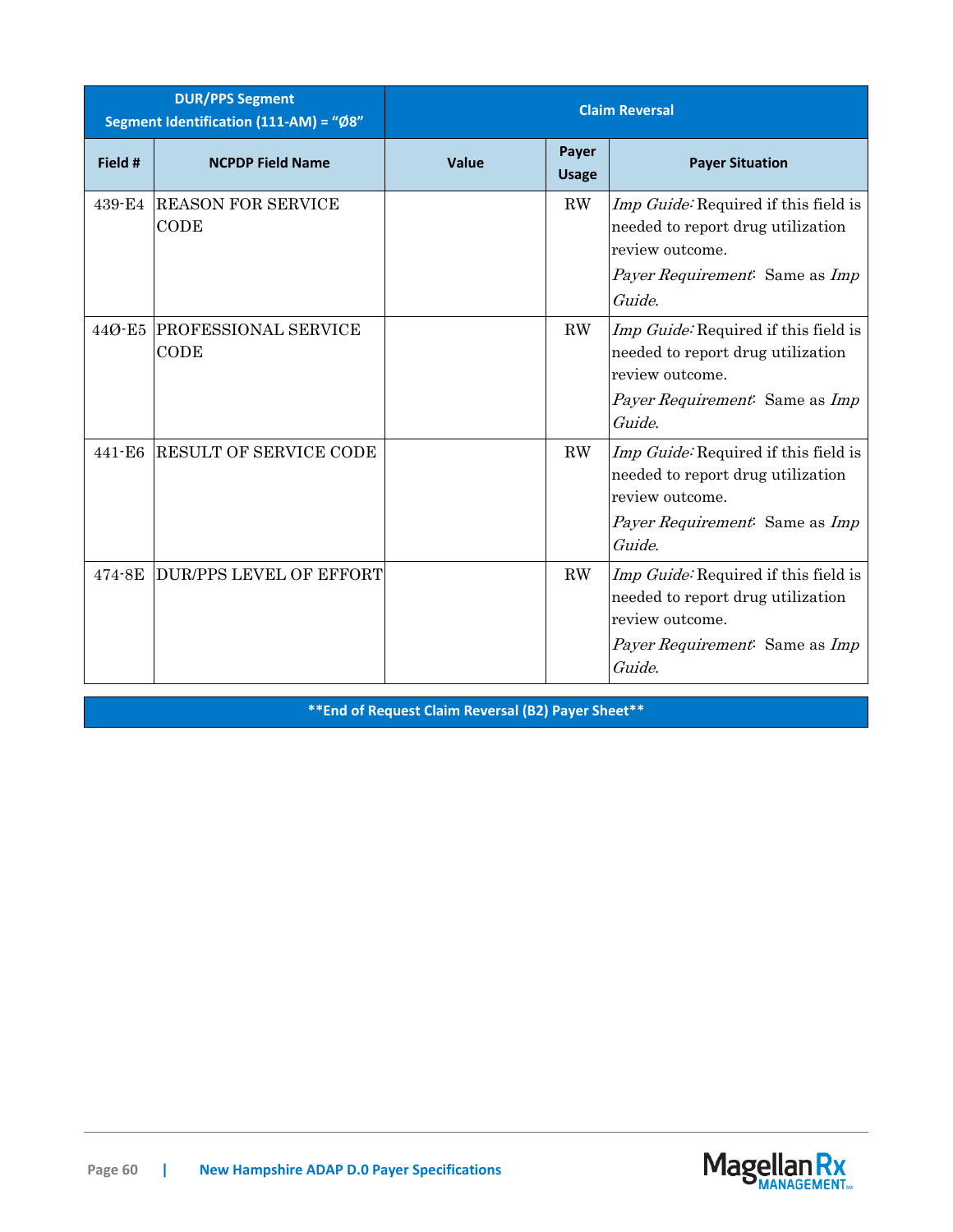## **Response Claim Reversal Payer Sheet**

### **Claim Reversal Accepted/Approved Response**

**\*\*Start of Claim Reversal Response (B2) Payer Sheet\*\***

#### *General Information*

| <b>Payer Name:</b> New Hampshire ADAP            | Date: $02/21/2014$ |                                    |  |
|--------------------------------------------------|--------------------|------------------------------------|--|
| Plan Name/Group Name: NH ADAP/New Hampshire ADAP |                    | <b>BIN: 009513 PCN: P079009513</b> |  |

### **Claim Reversal Accepted/Approved Response**

The following lists the segments and fields in a Claim Reversal response (Approved) Transaction for the NCPDP Telecommunication Standard Implementation Guide Version D.Ø.

| <b>Response Transaction Header Segment</b><br><b>Questions</b> | <b>Check</b> | <b>Claim Reversal</b><br>Accepted/Approved<br><b>If Situational, Payer Situation</b> |
|----------------------------------------------------------------|--------------|--------------------------------------------------------------------------------------|
| This Segment is always sent                                    |              |                                                                                      |

|            | <b>Response Transaction Header Segment</b>     | <b>Claim Reversal</b><br><b>Accepted/Approved</b> |                       |                        |
|------------|------------------------------------------------|---------------------------------------------------|-----------------------|------------------------|
| Field #    | <b>NCPDP Field Name</b>                        | <b>Value</b>                                      | Payer<br><b>Usage</b> | <b>Payer Situation</b> |
| $102-A2$   | <b>VERSION/RELEASE</b><br><b>NUMBER</b>        | DØ                                                | М                     |                        |
|            | 103-A3 TRANSACTION CODE                        | B <sub>2</sub>                                    | M                     |                        |
| 109-A9     | TRANSACTION COUNT                              | Same value as in<br>request                       | M                     |                        |
| $501 - F1$ | <b>HEADER RESPONSE</b><br><b>STATUS</b>        | $A = Accepted$                                    | M                     |                        |
| $202-B2$   | <b>SERVICE PROVIDER ID</b><br><b>QUALIFIER</b> | Same value as in<br>request                       | М                     |                        |
| $201 - B1$ | SERVICE PROVIDER ID                            | Same value as in<br>request                       | M                     |                        |
| $401 - D1$ | DATE OF SERVICE                                | Same value as in<br>request                       | M                     |                        |

| <b>Response Message Segment Questions</b> | <b>Check</b> | <b>Claim Reversal</b><br><b>Accepted/Approved</b><br><b>If Situational, Payer Situation</b> |
|-------------------------------------------|--------------|---------------------------------------------------------------------------------------------|
| This Segment is always sent               |              |                                                                                             |
| This Segment is situational               | X            |                                                                                             |

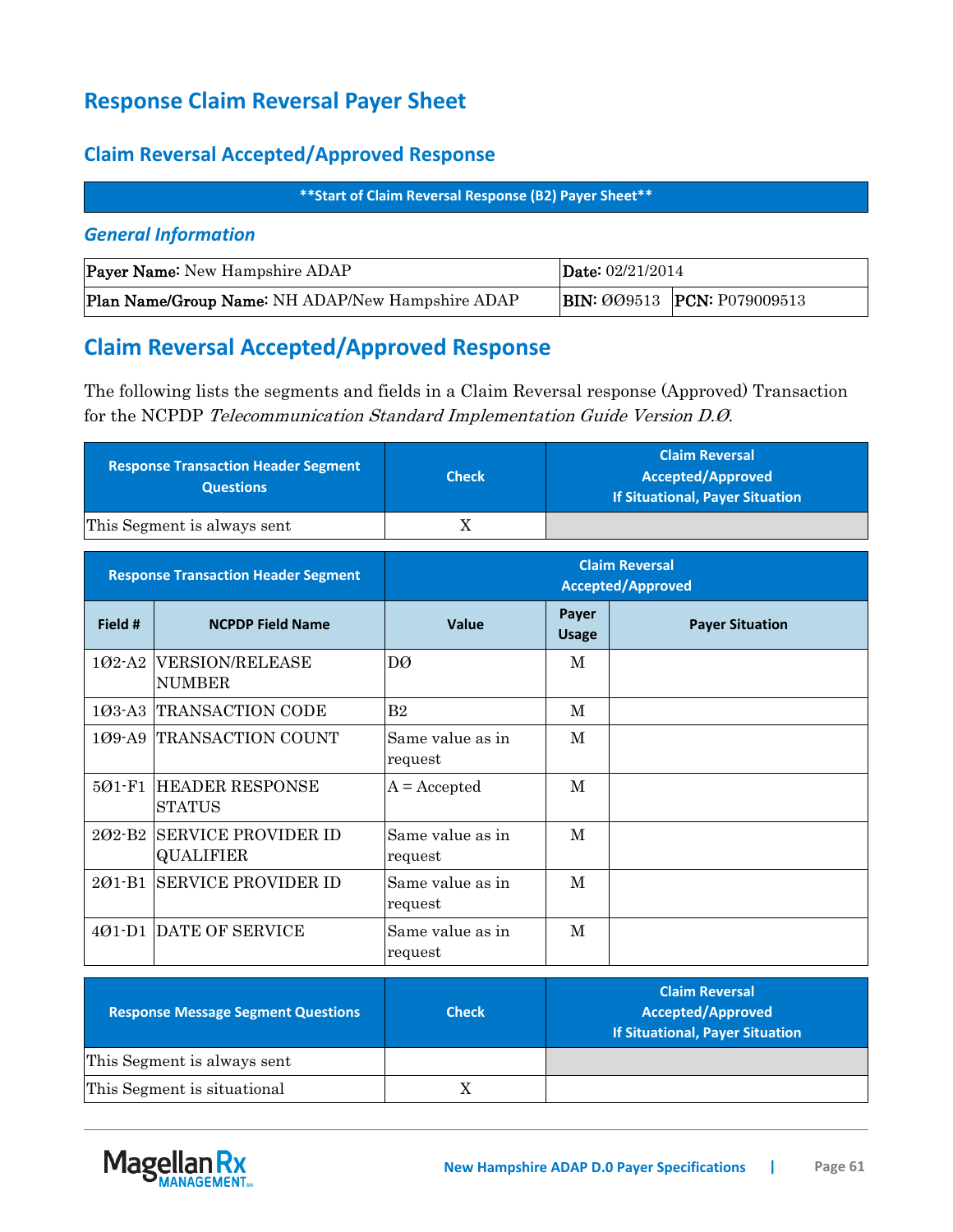|         | <b>Response Message Segment</b><br>Segment Identification (111-AM) = "2Ø" | <b>Claim Reversal</b><br><b>Accepted/Approved</b> |                       |                                                                                                                          |
|---------|---------------------------------------------------------------------------|---------------------------------------------------|-----------------------|--------------------------------------------------------------------------------------------------------------------------|
| Field # | <b>NCPDP Field Name</b>                                                   | <b>Value</b>                                      | Payer<br><b>Usage</b> | <b>Payer Situation</b>                                                                                                   |
|         | 504-F4 MESSAGE                                                            |                                                   | <b>RW</b>             | <i>Imp Guide:</i> Required if text is<br>needed for clarification or detail.<br>Payer Requirement: Same as Imp<br>Guide. |

| <b>Response Status Segment Questions</b> | <b>Check</b> | <b>Claim Reversal</b><br><b>Accepted/Approved</b><br>If Situational, Payer Situation |
|------------------------------------------|--------------|--------------------------------------------------------------------------------------|
| This Segment is always sent              |              |                                                                                      |

|         | <b>Response Status Segment</b><br>Segment Identification (111-AM) = "21" | <b>Claim Reversal</b><br><b>Accepted/Approved</b> |                       |                                                                                                                                                                                                                   |
|---------|--------------------------------------------------------------------------|---------------------------------------------------|-----------------------|-------------------------------------------------------------------------------------------------------------------------------------------------------------------------------------------------------------------|
| Field # | <b>NCPDP Field Name</b>                                                  | <b>Value</b>                                      | Payer<br><b>Usage</b> | <b>Payer Situation</b>                                                                                                                                                                                            |
| 112-AN  | <b>TRANSACTION RESPONSE</b><br><b>STATUS</b>                             | $A =$ Approved                                    | M                     |                                                                                                                                                                                                                   |
|         | 503-F3 AUTHORIZATION NUMBER                                              |                                                   |                       | Imp Guide: Required if needed to<br>identify the transaction.<br>Payer Requirement: Same as Imp<br>Guide.                                                                                                         |
| 547-5F  | APPROVED MESSAGE CODE Maximum count of 5.<br><b>COUNT</b>                |                                                   | $\rm RW$              | Imp Guide: Required if Approved<br>Message Code (548-6F) is used.<br>Payer Requirement: Same as Imp<br>Guide.                                                                                                     |
| 548-6F  | APPROVED MESSAGE CODE                                                    |                                                   | RW                    | Imp Guide: Required if Approved<br>Message Code Count (547-5F) is<br>used and the sender needs to<br>communicate additional follow up<br>for a potential opportunity.<br>Payer Requirement: Same as Imp<br>Guide. |
|         | 130-UF ADDITIONAL MESSAGE<br><b>INFORMATION COUNT</b>                    | Maximum count of<br>25.                           | RW                    | Imp Guide: Required if Additional<br>Message Information (526-FQ) is<br>used.<br>Payer Requirement: Same as Imp<br>Guide.                                                                                         |

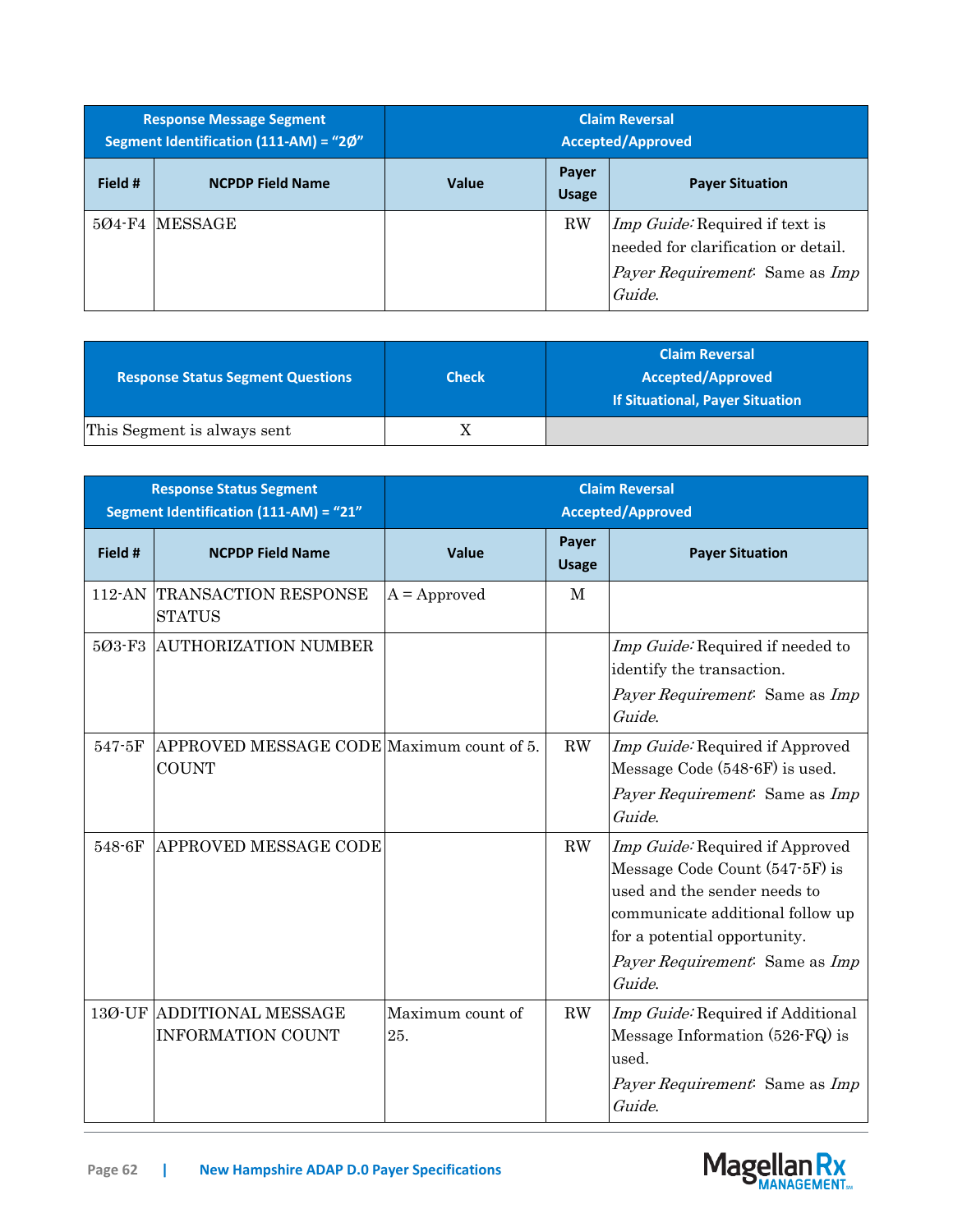|         | <b>Response Status Segment</b><br>Segment Identification (111-AM) = "21" | <b>Claim Reversal</b><br><b>Accepted/Approved</b> |                       |                                                                                                                                                                                                                                                                                                                                        |
|---------|--------------------------------------------------------------------------|---------------------------------------------------|-----------------------|----------------------------------------------------------------------------------------------------------------------------------------------------------------------------------------------------------------------------------------------------------------------------------------------------------------------------------------|
| Field # | <b>NCPDP Field Name</b>                                                  | Value                                             | Payer<br><b>Usage</b> | <b>Payer Situation</b>                                                                                                                                                                                                                                                                                                                 |
|         | 132-UH ADDITIONAL MESSAGE<br><b>INFORMATION QUALIFIER</b>                |                                                   | RW                    | Imp Guide: Required if Additional<br>Message Information (526-FQ) is<br>used.<br>Payer Requirement: Same as Imp<br>Guide.                                                                                                                                                                                                              |
|         | 526-FQ ADDITIONAL MESSAGE<br><b>INFORMATION</b>                          |                                                   | RW                    | Imp Guide: Required when<br>additional text is needed for<br>clarification or detail.<br>Payer Requirement: Same as Imp<br>Guide.                                                                                                                                                                                                      |
|         | 131-UG ADDITIONAL MESSAGE<br><b>INFORMATION</b><br>CONTINUITY            |                                                   | RW                    | Imp Guide: Required if and only if<br>current repetition of Additional<br>Message Information (526-FQ) is<br>used, another populated repetition<br>of Additional Message Information<br>(526-FQ) follows it, and the text of<br>the following message is a<br>continuation of the current.<br>Payer Requirement: Same as Imp<br>Guide. |
| 549-7F  | <b>HELP DESK PHONE</b><br><b>NUMBER QUALIFIER</b>                        |                                                   | RW                    | Imp Guide: Required if Help Desk<br>Phone Number (550-8F) is used.<br>Payer Requirement: Same as Imp<br>Guide.                                                                                                                                                                                                                         |
| 55Ø-8F  | <b>HELP DESK PHONE</b><br><b>NUMBER</b>                                  |                                                   | RW                    | Imp Guide: Required if needed to<br>provide a support telephone<br>number to the receiver.<br>Payer Requirement: Same as Imp<br>Guide.                                                                                                                                                                                                 |

| <b>Response Claim Segment Questions</b> | <b>Check</b> | <b>Claim Reversal</b><br><b>Accepted/Approved</b><br><b>If Situational, Payer Situation</b> |
|-----------------------------------------|--------------|---------------------------------------------------------------------------------------------|
| This Segment is always sent             |              |                                                                                             |

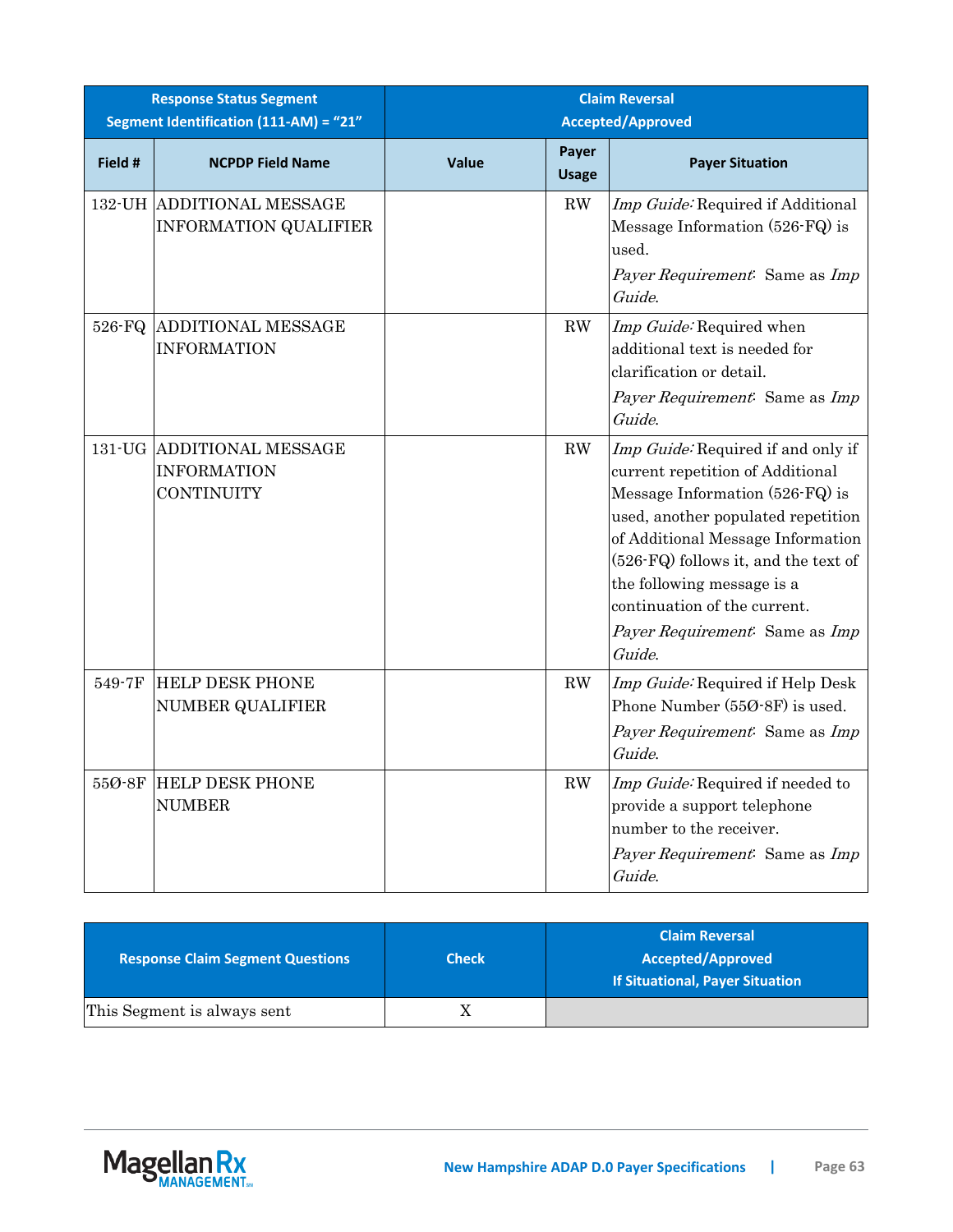| <b>Response Claim Segment</b><br><b>Segment Identification (111-AM) = "22"</b> |                                                                            | <b>Claim Reversal</b><br><b>Accepted/Approved</b> |                       |                                                                                                                                                                                  |  |
|--------------------------------------------------------------------------------|----------------------------------------------------------------------------|---------------------------------------------------|-----------------------|----------------------------------------------------------------------------------------------------------------------------------------------------------------------------------|--|
| Field #                                                                        | <b>NCPDP Field Name</b>                                                    | <b>Value</b>                                      | Payer<br><b>Usage</b> | <b>Payer Situation</b>                                                                                                                                                           |  |
|                                                                                | 455-EM PRESCRIPTION/SERVICE<br><b>REFERENCE NUMBER</b><br><b>QUALIFIER</b> | $1 = RxBilling$                                   | M                     | <i>Imp Guide:</i> For Transaction Code<br>of "B2," in the Response Claim<br>Segment, the Prescription/Service<br>Reference Number Qualifier (455-<br>$EM$ ) is "1" (Rx Billing). |  |
| $402-D2$                                                                       | PRESCRIPTION/SERVICE<br>REFERENCE NUMBER                                   |                                                   | M                     |                                                                                                                                                                                  |  |

| <b>Response Pricing Segment Questions</b> | <b>Check</b> | <b>Claim Reversal</b><br><b>Accepted/Approved</b><br><b>If Situational, Payer Situation</b> |
|-------------------------------------------|--------------|---------------------------------------------------------------------------------------------|
| This Segment is always sent               | X            |                                                                                             |
| This Segment is situational               |              |                                                                                             |

| <b>Response Pricing Segment</b><br>Segment Identification (111-AM) = "23" |                          | <b>Claim Reversal</b><br><b>Accepted/Approved</b> |                       |                                                                                                                           |
|---------------------------------------------------------------------------|--------------------------|---------------------------------------------------|-----------------------|---------------------------------------------------------------------------------------------------------------------------|
| Field #                                                                   | <b>NCPDP Field Name</b>  | <b>Value</b>                                      | Payer<br><b>Usage</b> | <b>Payer Situation</b>                                                                                                    |
| $509-F9$                                                                  | <b>TOTAL AMOUNT PAID</b> |                                                   | $\rm RW$              | <i>Imp Guide:</i> Required if any other<br>payment fields sent by the sender.<br>Payer Requirement: Same as Imp<br>Guide. |

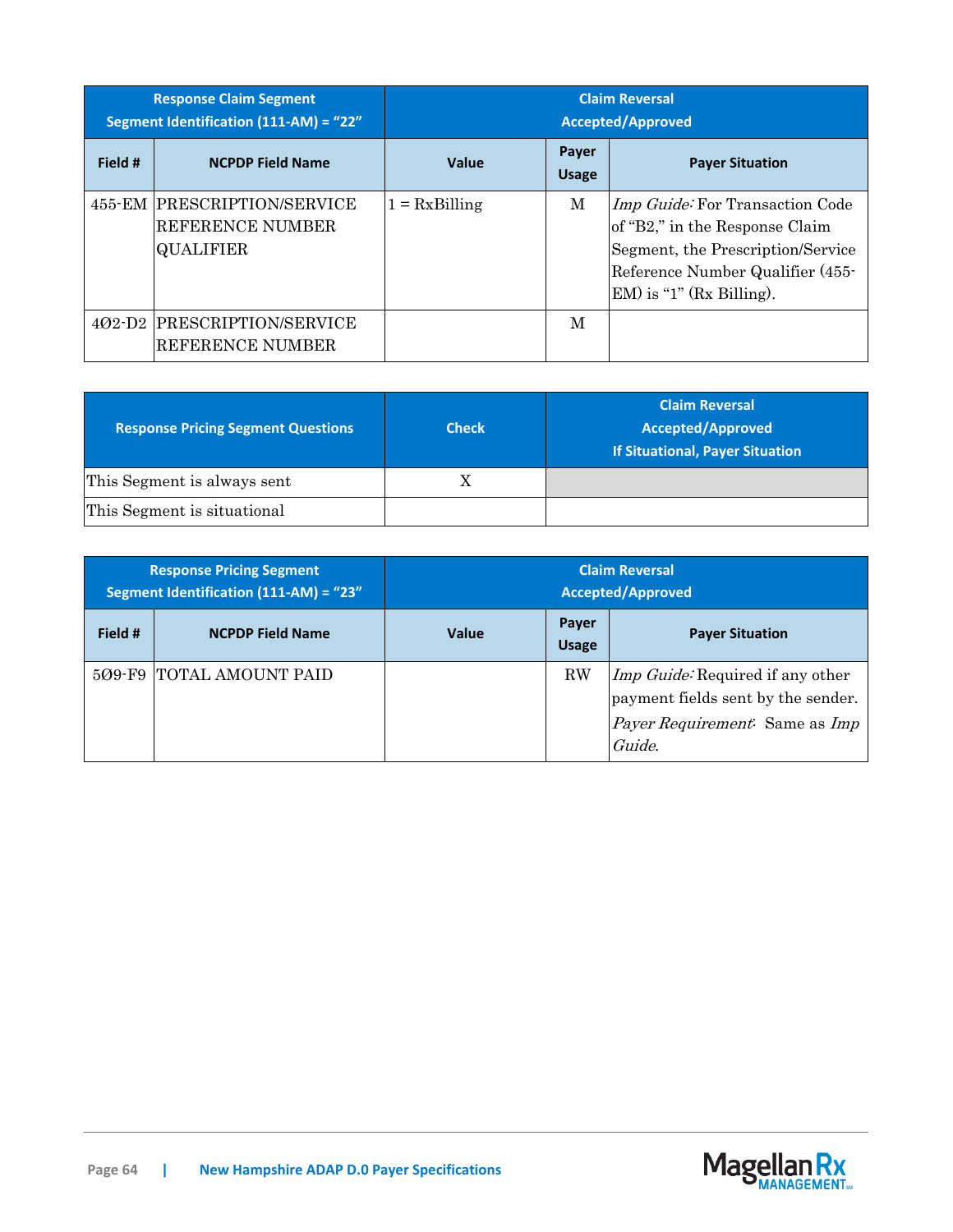# **Claim Reversal Accepted/Rejected Response**

## **Claim Reversal Accepted/Rejected Response**

| <b>Response Transaction Header Segment</b><br><b>Questions</b> | <b>Check</b> | <b>Claim Reversal</b><br><b>Accepted/Rejected</b><br>If Situational, Payer Situation |
|----------------------------------------------------------------|--------------|--------------------------------------------------------------------------------------|
| This Segment is always sent                                    |              |                                                                                      |

| <b>Response Transaction Header Segment</b> |                                                    | <b>Claim Reversal</b><br><b>Accepted/Rejected</b>                                                                                            |                       |                        |
|--------------------------------------------|----------------------------------------------------|----------------------------------------------------------------------------------------------------------------------------------------------|-----------------------|------------------------|
| Field #                                    | <b>NCPDP Field Name</b>                            | Value                                                                                                                                        | Payer<br><b>Usage</b> | <b>Payer Situation</b> |
|                                            | 102-A2 VERSION/RELEASE<br><b>NUMBER</b>            | DØ                                                                                                                                           | M                     |                        |
|                                            | 103-A3 TRANSACTION CODE                            | B <sub>2</sub>                                                                                                                               | $\mathbf{M}$          |                        |
| 501-F1                                     | 109-A9 TRANSACTION COUNT<br><b>HEADER RESPONSE</b> | $\varnothing$ 1 = One occurrence<br>$Q2 = Two$<br>occurrences<br>$Q3$ = Three<br>occurrences<br>$Q4 = Four$<br>occurrences<br>$A = Accepted$ | $\mathbf{M}$<br>M     |                        |
|                                            | <b>STATUS</b>                                      |                                                                                                                                              |                       |                        |
| $202 - B2$                                 | <b>SERVICE PROVIDER ID</b><br><b>QUALIFIER</b>     | $01 - National$<br>provider Identifier<br>(NPI)                                                                                              | M                     |                        |
| 201-B1                                     | <b>SERVICE PROVIDER ID</b>                         | <b>NPI</b>                                                                                                                                   | M                     |                        |
|                                            | 401-D1 DATE OF SERVICE                             | $Format =$<br><b>CCYYMMDD</b>                                                                                                                | M                     |                        |

| <b>Response Message Segment Questions</b> | <b>Check</b> | <b>Claim Reversal</b><br><b>Accepted/Rejected</b><br><b>If Situational, Payer Situation</b> |
|-------------------------------------------|--------------|---------------------------------------------------------------------------------------------|
| This Segment is always sent               |              |                                                                                             |
| This Segment is situational               |              |                                                                                             |

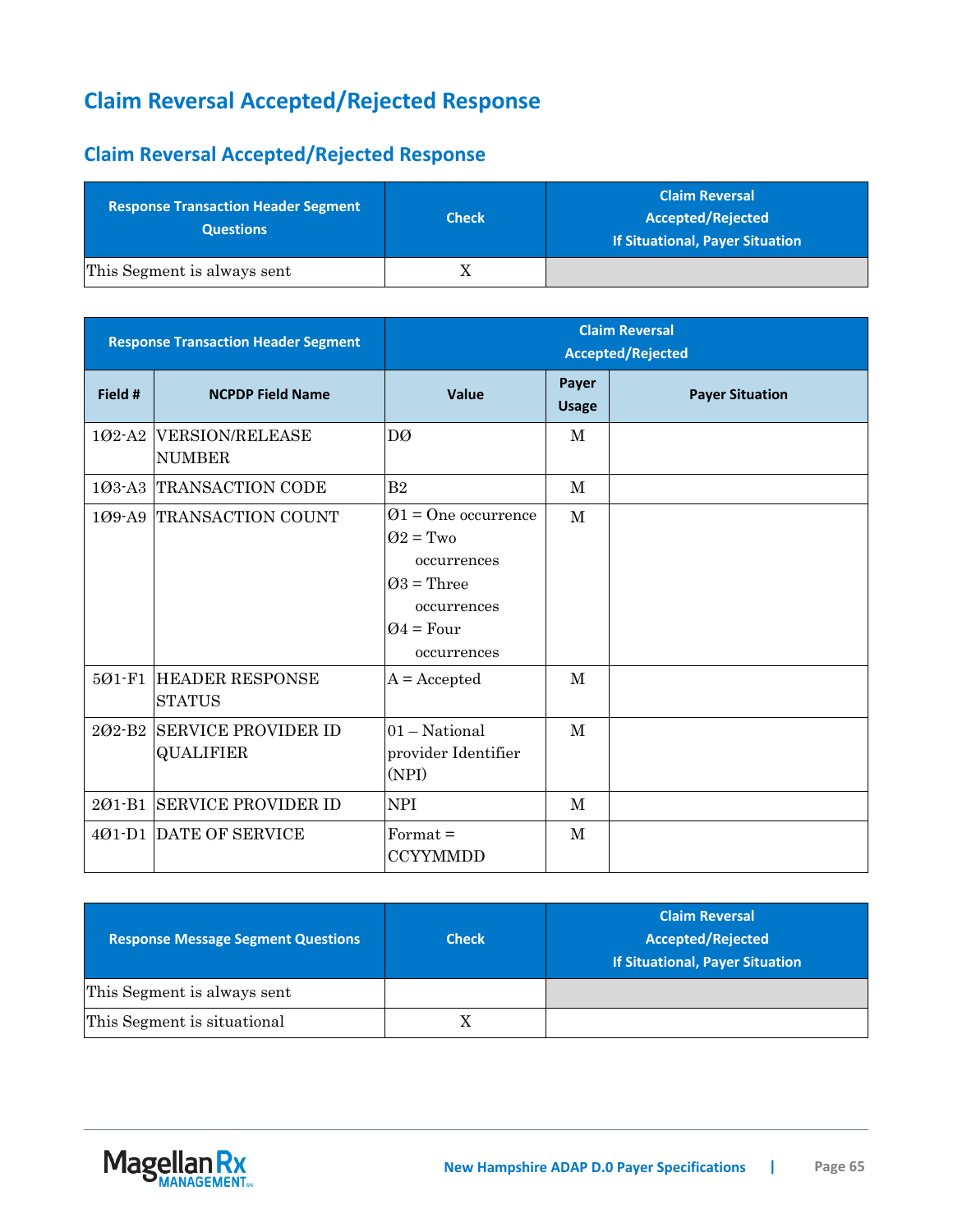| <b>Response Message Segment</b><br>Segment Identification (111-AM) = "2Ø" |                         | <b>Claim Reversal</b><br><b>Accepted/Rejected</b> |                       |                                                                                                                                        |
|---------------------------------------------------------------------------|-------------------------|---------------------------------------------------|-----------------------|----------------------------------------------------------------------------------------------------------------------------------------|
| Field #                                                                   | <b>NCPDP Field Name</b> | <b>Value</b>                                      | Payer<br><b>Usage</b> | <b>Payer Situation</b>                                                                                                                 |
|                                                                           | 504-F4 MESSAGE          |                                                   | <b>RW</b>             | <i>Imp Guide:</i> Required if text is<br>needed for clarification or detail.<br><i>Payer Requirement.</i> Same as <i>Imp</i><br>Guide. |

| <b>Response Status Segment Questions</b> | <b>Check</b> | <b>Claim Reversal</b><br><b>Accepted/Rejected</b><br>If Situational, Payer Situation |
|------------------------------------------|--------------|--------------------------------------------------------------------------------------|
| This Segment is always sent              | Λ            |                                                                                      |

| <b>Response Status Segment</b><br>Segment Identification (111-AM) = "21" |                                                                  | <b>Claim Reversal</b><br><b>Accepted/Rejected</b> |                       |                                                                                                                                                 |
|--------------------------------------------------------------------------|------------------------------------------------------------------|---------------------------------------------------|-----------------------|-------------------------------------------------------------------------------------------------------------------------------------------------|
| Field #                                                                  | <b>NCPDP Field Name</b>                                          | Value                                             | Payer<br><b>Usage</b> | <b>Payer Situation</b>                                                                                                                          |
|                                                                          | 112-AN TRANSACTION RESPONSE<br><b>STATUS</b>                     | $R = Reject$                                      | M                     |                                                                                                                                                 |
| 503-F3                                                                   | <b>AUTHORIZATION NUMBER</b>                                      |                                                   | $\mathbf R$           |                                                                                                                                                 |
|                                                                          | 510-FA REJECT COUNT                                              | Maximum count of 5.                               | $\mathbf R$           |                                                                                                                                                 |
| $511-FB$                                                                 | <b>REJECT CODE</b>                                               |                                                   | $\mathbf R$           |                                                                                                                                                 |
| 546-4F                                                                   | <b>REJECT FIELD</b><br><b>OCCURRENCE INDICATOR</b>               |                                                   | RW                    | Imp Guide: Required if a repeating<br>field is in error, to identify<br>repeating field occurrence.<br>Payer Requirement: Same as Imp<br>Guide. |
|                                                                          | 130-UF ADDITIONAL MESSAGE<br><b>INFORMATION COUNT</b>            | Maximum count of<br>25.                           | RW                    | Imp Guide: Required if Additional<br>Message Information (526-FQ) is<br>used.<br>Payer Requirement: Same as Imp<br>Guide.                       |
|                                                                          | <b>132-UH ADDITIONAL MESSAGE</b><br><b>INFORMATION QUALIFIER</b> |                                                   | RW                    | Imp Guide: Required if Additional<br>Message Information $(526$ -FQ $)$ is<br>used.<br>Payer Requirement. Same as Imp<br>Guide.                 |

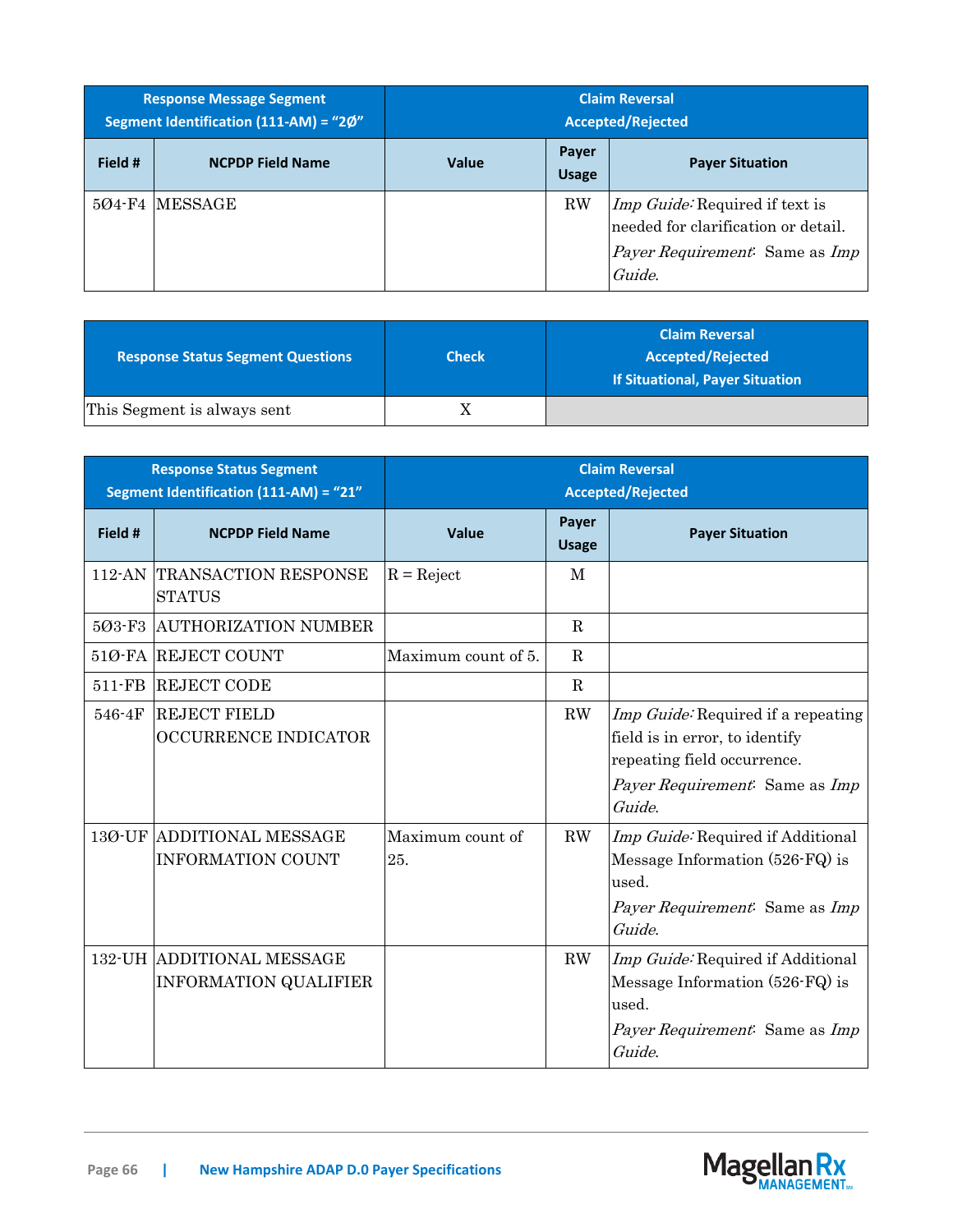| <b>Response Status Segment</b><br>Segment Identification (111-AM) = "21" |                                                                      | <b>Claim Reversal</b><br><b>Accepted/Rejected</b> |                       |                                                                                                                                                                                                                                                                                                                                        |
|--------------------------------------------------------------------------|----------------------------------------------------------------------|---------------------------------------------------|-----------------------|----------------------------------------------------------------------------------------------------------------------------------------------------------------------------------------------------------------------------------------------------------------------------------------------------------------------------------------|
| Field #                                                                  | <b>NCPDP Field Name</b>                                              | Value                                             | Payer<br><b>Usage</b> | <b>Payer Situation</b>                                                                                                                                                                                                                                                                                                                 |
| 526-FQ                                                                   | <b>ADDITIONAL MESSAGE</b><br><b>INFORMATION</b>                      |                                                   | RW                    | Imp Guide: Required when<br>additional text is needed for<br>clarification or detail.<br>Payer Requirement: Same as Imp<br>Guide.                                                                                                                                                                                                      |
|                                                                          | 131-UG ADDITIONAL MESSAGE<br><b>INFORMATION</b><br><b>CONTINUITY</b> |                                                   | RW                    | Imp Guide: Required if and only if<br>current repetition of Additional<br>Message Information (526-FQ) is<br>used, another populated repetition<br>of Additional Message Information<br>(526-FQ) follows it, and the text of<br>the following message is a<br>continuation of the current.<br>Payer Requirement: Same as Imp<br>Guide. |
| 549-7F                                                                   | <b>HELP DESK PHONE</b><br><b>NUMBER QUALIFIER</b>                    |                                                   | RW                    | Imp Guide: Required if Help Desk<br>Phone Number (550-8F) is used.<br>Payer Requirement: Same as Imp<br>Guide.                                                                                                                                                                                                                         |
| 55Ø-8F                                                                   | <b>HELP DESK PHONE</b><br><b>NUMBER</b>                              |                                                   | RW                    | Imp Guide: Required if needed to<br>provide a support telephone<br>number to the receiver.<br>Payer Requirement. Same as Imp<br>Guide.                                                                                                                                                                                                 |

| <b>Response Claim Segment Questions</b> | <b>Check</b> | <b>Claim Reversal</b><br><b>Accepted/Rejected</b><br>If Situational, Payer Situation |
|-----------------------------------------|--------------|--------------------------------------------------------------------------------------|
| This Segment is always sent             |              |                                                                                      |

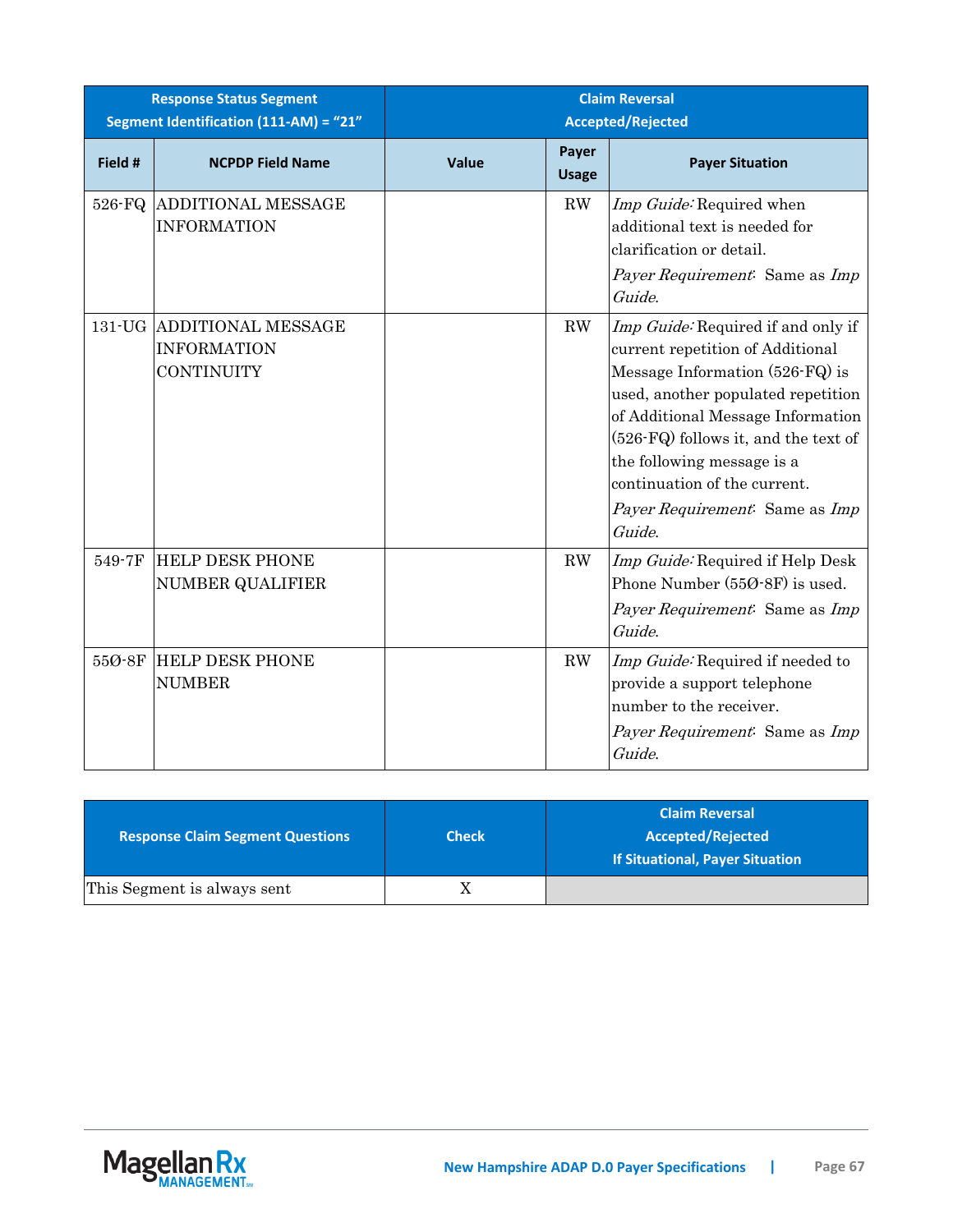| <b>Response Claim Segment</b><br>Segment Identification (111-AM) = "22" |                                                                            | <b>Claim Reversal</b><br><b>Accepted/Rejected</b> |                       |                                                                                                                                                                                  |
|-------------------------------------------------------------------------|----------------------------------------------------------------------------|---------------------------------------------------|-----------------------|----------------------------------------------------------------------------------------------------------------------------------------------------------------------------------|
| Field #                                                                 | <b>NCPDP Field Name</b>                                                    | Value                                             | Payer<br><b>Usage</b> | <b>Payer Situation</b>                                                                                                                                                           |
|                                                                         | 455-EM PRESCRIPTION/SERVICE<br><b>REFERENCE NUMBER</b><br><b>QUALIFIER</b> | $1 = RxBilling$                                   | M                     | <i>Imp Guide:</i> For Transaction Code<br>of "B2," in the Response Claim<br>Segment, the Prescription/Service<br>Reference Number Qualifier (455-<br>$EM$ ) is "1" (Rx Billing). |
| $402-D2$                                                                | <b>PRESCRIPTION/SERVICE</b><br>REFERENCE NUMBER                            |                                                   | M                     |                                                                                                                                                                                  |

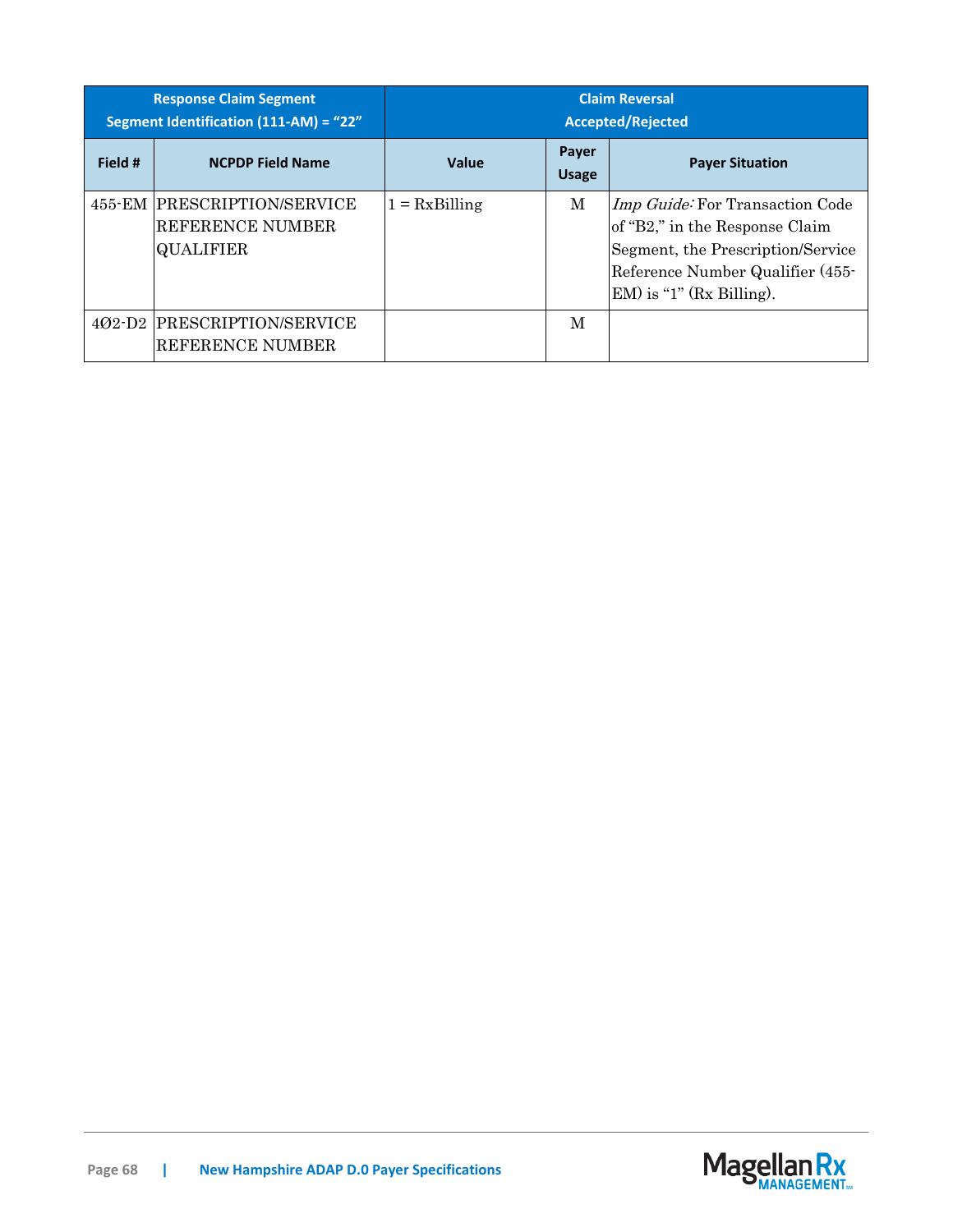# **Claim Reversal Rejected/Rejected Response**

## **Claim Reversal Rejected/Rejected Response**

| <b>Response Transaction Header Segment</b><br><b>Questions</b> | <b>Check</b> | <b>Claim Reversal</b><br><b>Rejected/Rejected</b><br>If Situational, Payer Situation |
|----------------------------------------------------------------|--------------|--------------------------------------------------------------------------------------|
| This Segment is always sent                                    |              |                                                                                      |

| <b>Response Transaction Header Segment</b> |                                                | <b>Claim Reversal</b><br><b>Rejected/Rejected</b>                                                                            |                       |                        |
|--------------------------------------------|------------------------------------------------|------------------------------------------------------------------------------------------------------------------------------|-----------------------|------------------------|
| Field #                                    | <b>NCPDP Field Name</b>                        | Value                                                                                                                        | Payer<br><b>Usage</b> | <b>Payer Situation</b> |
|                                            | 102-A2 VERSION/RELEASE<br><b>NUMBER</b>        | DØ                                                                                                                           | M                     |                        |
|                                            | 103-A3 TRANSACTION CODE                        | B <sub>2</sub>                                                                                                               | M                     |                        |
|                                            | 109-A9 TRANSACTION COUNT                       | $\varnothing$ 1 = One occurrence<br>$Q_2 = Tw_0$<br>occurrences<br>$Q3$ = Three<br>occurrences<br>$Q4 = Four$<br>occurrences | $\mathbf{M}$          |                        |
| 501-F1                                     | <b>HEADER RESPONSE</b><br><b>STATUS</b>        | $A = Accepted$                                                                                                               | M                     |                        |
|                                            | 202-B2 SERVICE PROVIDER ID<br><b>QUALIFIER</b> | 01 - National<br>provider Identifier<br>(NPI)                                                                                | M                     |                        |
| 201-B1                                     | <b>SERVICE PROVIDER ID</b>                     | <b>NPI</b>                                                                                                                   | M                     |                        |
|                                            | 401-D1 DATE OF SERVICE                         | $\text{Format} =$<br><b>CCYYMMDD</b>                                                                                         | M                     |                        |

| <b>Response Message Segment Questions</b> | <b>Check</b> | <b>Claim Reversal</b><br><b>Rejected/Rejected</b><br><b>If Situational, Payer Situation</b> |
|-------------------------------------------|--------------|---------------------------------------------------------------------------------------------|
| This Segment is always sent               |              |                                                                                             |
| This Segment is situational               |              |                                                                                             |

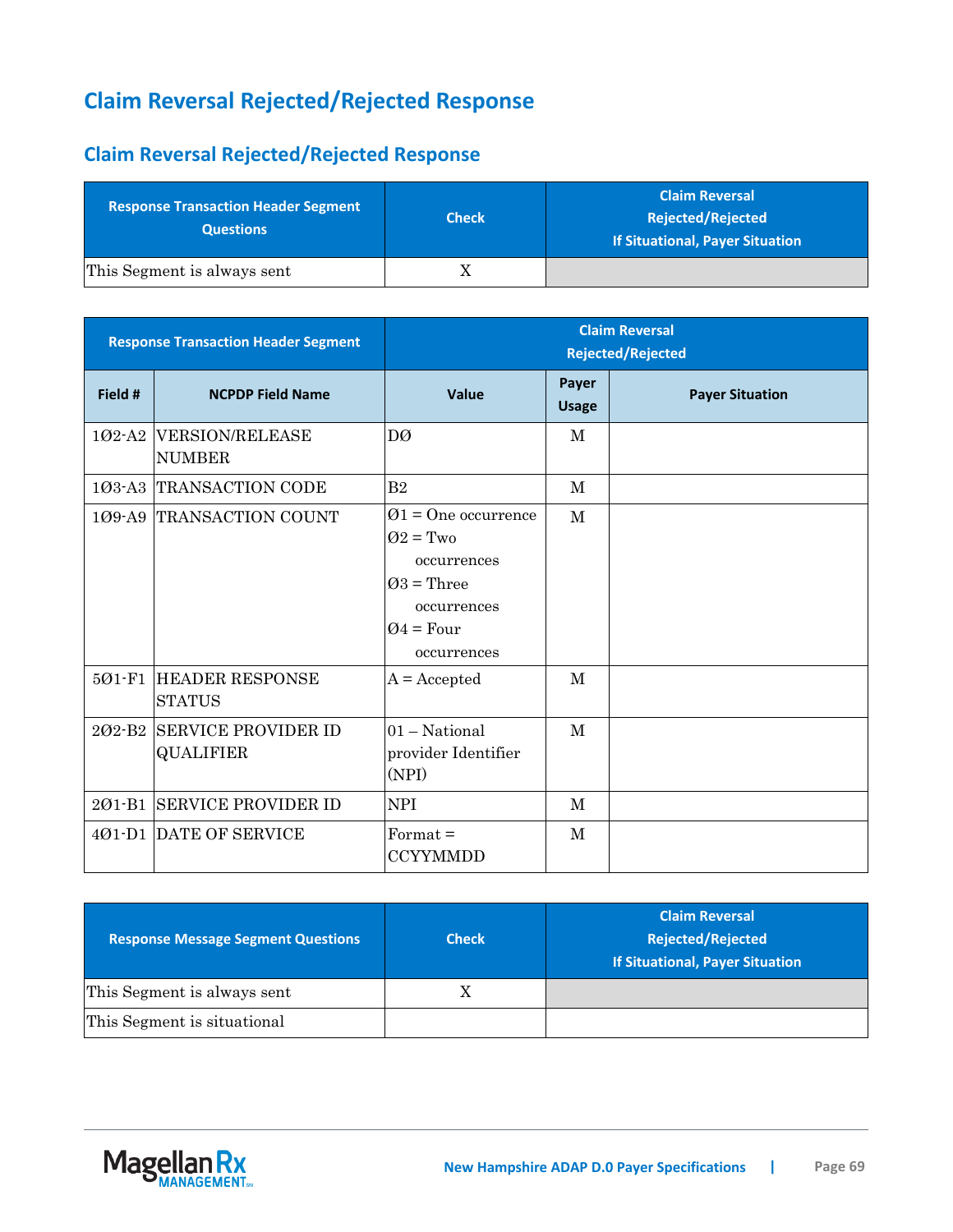| <b>Response Message Segment</b><br>Segment Identification (111-AM) = "2Ø" |                         | <b>Claim Reversal</b><br><b>Rejected/Rejected</b> |                       |                                                                                                                                        |
|---------------------------------------------------------------------------|-------------------------|---------------------------------------------------|-----------------------|----------------------------------------------------------------------------------------------------------------------------------------|
| Field #                                                                   | <b>NCPDP Field Name</b> | <b>Value</b>                                      | Payer<br><b>Usage</b> | <b>Payer Situation</b>                                                                                                                 |
|                                                                           | 504-F4 MESSAGE          |                                                   | <b>RW</b>             | <i>Imp Guide:</i> Required if text is<br>needed for clarification or detail.<br><i>Payer Requirement.</i> Same as <i>Imp</i><br>Guide. |

| <b>Response Status Segment Questions</b> | <b>Check</b> | <b>Claim Reversal</b><br><b>Rejected/Rejected</b><br><b>If Situational, Payer Situation</b> |
|------------------------------------------|--------------|---------------------------------------------------------------------------------------------|
| This Segment is always sent              | Λ            |                                                                                             |

|           | <b>Response Status Segment</b><br>Segment Identification (111-AM) = "21" |                         |                       | <b>Claim Reversal</b><br><b>Rejected/Rejected</b>                                                                                               |
|-----------|--------------------------------------------------------------------------|-------------------------|-----------------------|-------------------------------------------------------------------------------------------------------------------------------------------------|
| Field #   | <b>NCPDP Field Name</b>                                                  | <b>Value</b>            | Payer<br><b>Usage</b> | <b>Payer Situation</b>                                                                                                                          |
| $112$ -AN | <b>TRANSACTION RESPONSE</b><br><b>STATUS</b>                             | $R = Reject$            | M                     |                                                                                                                                                 |
| 503-F3    | <b>AUTHORIZATION NUMBER</b>                                              |                         | $\mathbf R$           |                                                                                                                                                 |
|           | 51Ø-FA REJECT COUNT                                                      | Maximum count of 5.     | $\mathbf R$           |                                                                                                                                                 |
| 511-FB    | <b>REJECT CODE</b>                                                       |                         | $\mathbf R$           |                                                                                                                                                 |
| 546-4F    | <b>REJECT FIELD</b><br><b>OCCURRENCE INDICATOR</b>                       |                         | RW                    | Imp Guide: Required if a repeating<br>field is in error, to identify<br>repeating field occurrence.<br>Payer Requirement. Same as Imp<br>Guide. |
| 13Ø-UF    | <b>ADDITIONAL MESSAGE</b><br><b>INFORMATION COUNT</b>                    | Maximum count of<br>25. | $\rm RW$              | <i>Imp Guide:</i> Required if Additional<br>Message Information (526-FQ) is<br>used.<br>Payer Requirement: Same as Imp<br>Guide.                |
|           | <b>132-UH ADDITIONAL MESSAGE</b><br><b>INFORMATION QUALIFIER</b>         |                         | $\rm RW$              | Imp Guide: Required if Additional<br>Message Information (526-FQ) is<br>used.<br>Payer Requirement: Same as Imp<br>Guide.                       |